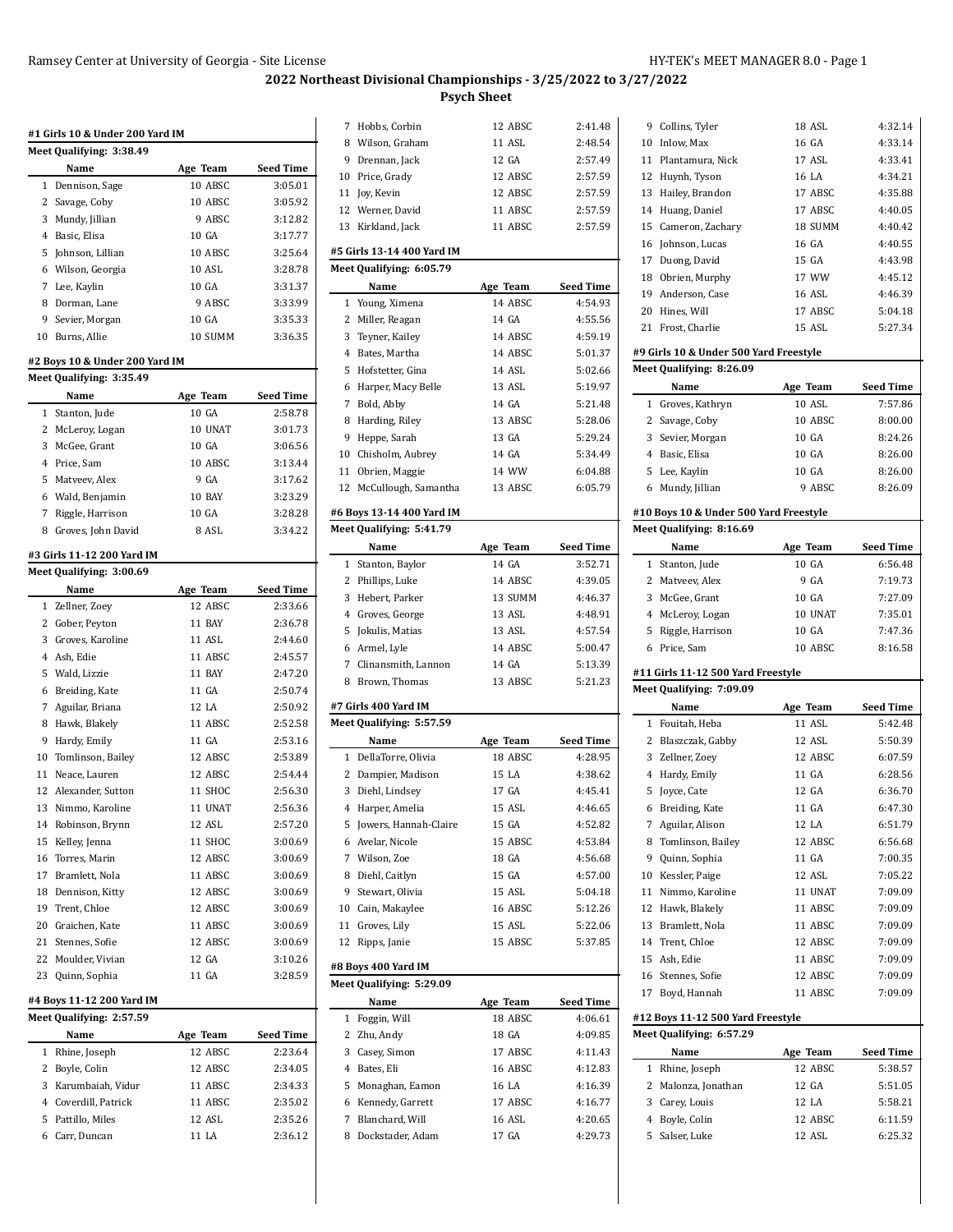Wald, Lizzie 11 BAY 1:21.96

#### **2022 Northeast Divisional Championships - 3/25/2022 to 3/27/2022 Psych Sheet**

#### **#12 ... (Boys 11-12 500 Yard Freestyle)**

| 6 Opalka, Riley       | 12 ASL  | 6:45.22 |
|-----------------------|---------|---------|
| 7 Werner, David       | 11 ABSC | 6:49.01 |
| 8 Wright, Cole        | 12 GA   | 6:51.43 |
| 9 Hobbs, Corbin       | 12 ABSC | 6:54.00 |
| 10 Hammond, Bear      | 11 ASL  | 6:55.22 |
| 11 Karumbaiah, Vidur  | 11 ABSC | 6:55.30 |
| 12 Price, Grady       | 12 ABSC | 6:57.29 |
| 13 Coverdill, Patrick | 11 ABSC | 6:57.29 |
| 14 Kirkland, Jack     | 11 ABSC | 6:57.29 |

#### **#13 Girls 13-14 500 Yard Freestyle**

|    | Meet Qualifying: 6:49.39            |          |                  |
|----|-------------------------------------|----------|------------------|
|    | Name                                | Age Team | <b>Seed Time</b> |
| 1  | Rovie, Cate                         | 14 GA    | 5:22.60          |
| 2  | Nunnally, Ansley                    | 14 ABSC  | 5:28.89          |
| 3  | Miller, Reagan                      | 14 GA    | 5:41.67          |
| 4  | Dillon, Ella                        | 14 ABSC  | 5:43.26          |
| 5  | He, Alethea                         | 14 ABSC  | 5:45.17          |
| 6  | Johnson, Paige                      | 13 GA    | 5:48.28          |
| 7  | Horcher, Elsa                       | 13 ASL   | 5:48.79          |
| 8  | Morris, Georgia                     | 14 ASL   | 5:51.26          |
| 9  | Shaffer, Addison                    | 14 GA    | 5:55.47          |
| 10 | Inlow, Jenna                        | 13 GA    | 5:55.93          |
| 11 | Thacker, McKenna                    | 13 GA    | 6:02.01          |
| 12 | Bonner, Berklee                     | 13 UNAT  | 6:02.38          |
| 13 | Hebert, Dyllan                      | 14 SUMM  | 6:19.12          |
| 14 | Ponder, Keziah                      | 14 GA    | 6:37.99          |
| 15 | Yeomans, Carson                     | 13 ABSC  | 6:42.15          |
| 16 | Cain, Haylee                        | 13 ABSC  | 6:43.33          |
| 17 | Hobbs, Sophierose                   | 14 ABSC  | 6:45.81          |
| 18 | Patterson, Maddie                   | 13 ASL   | 6:47.22          |
| 19 | Obrien, Maggie                      | 14 WW    | 6:48.94          |
| 20 | McCullough, Samantha                | 13 ABSC  | 6:49.39          |
| 21 | Ayala Hernandez, Alessandra 13 ABSC |          | 6:49.39          |

#### **#14 Boys 13-14 500 Yard Freestyle**

|    | Meet Qualifying: 6:26.59 |          |                  |  |  |  |  |
|----|--------------------------|----------|------------------|--|--|--|--|
|    | Name                     | Age Team | <b>Seed Time</b> |  |  |  |  |
|    | 1 Stanton, Baylor        | 14 GA    | 4:29.44          |  |  |  |  |
|    | 2 Koch, Christopher      | 13 ABSC  | 4:58.44          |  |  |  |  |
| 3  | Hebert, Parker           | 13 SUMM  | 5:08.70          |  |  |  |  |
|    | 4 Stanton, Collier       | 13 GA    | 5:20.92          |  |  |  |  |
|    | 5 Clinansmith, Kayden    | 14 GA    | 5:21.57          |  |  |  |  |
|    | 6 Trotter, Torin         | 13 ABSC  | 5:22.09          |  |  |  |  |
| 7  | Salser. Ethan            | 14 ASL   | 5:26.79          |  |  |  |  |
| 8  | Halbach, Crenshaw        | 13 ABSC  | 5:43.52          |  |  |  |  |
| 9  | Kannan, Shaan            | 14 ABSC  | 5:52.82          |  |  |  |  |
| 10 | Severtson, Collin        | 13 SUMM  | 5:55.69          |  |  |  |  |
|    | 11 Karumbaiah, Nakul     | 13 ABSC  | 6:25.59          |  |  |  |  |
| 12 | Fairman, Rowen           | 13 ABSC  | 6:26.59          |  |  |  |  |

#### **#15 Girls 500 Yard Freestyle**

|    | Meet Qualifying: 6:40.69 |          |                  |  |  |  |  |  |
|----|--------------------------|----------|------------------|--|--|--|--|--|
|    | Name                     | Age Team | <b>Seed Time</b> |  |  |  |  |  |
| 1  | Burke, Hanna             | 17 GA    | 5:08.60          |  |  |  |  |  |
|    | 2 Halbach, Ansley        | 16 ABSC  | 5:13.03          |  |  |  |  |  |
| 3  | Foggin, Charlotte        | 15 ABSC  | 5:20.32          |  |  |  |  |  |
| 4  | Rees. Sofie              | 18 GA    | 5:21.48          |  |  |  |  |  |
| 5. | Johnson, Kate            | 16 GA    | 5:21.96          |  |  |  |  |  |
| 6  | Norris, Claire           | 15 ASL   | 5:28.50          |  |  |  |  |  |
|    | Wilson, Zoe              | 18 GA    | 5:33.61          |  |  |  |  |  |

| 8 Kennedy, Alice      | 17 ABSC | 5:42.36 |
|-----------------------|---------|---------|
| 9 Hope, Maddie        | 17 ABSC | 5:42.38 |
| 10 Pursner, Rebecca   | 16 ABSC | 5:52.08 |
| 11 Hofstetter, Lauren | 15 ASL  | 5:54.83 |
| 12 Williams, Ava      | 15 LA   | 5:55.52 |
| 13 Massaro, Caroline  | 17 WW   | 5:55.87 |
| 14 Wilkinson, Lilly   | 15 ASL  | 5:56.31 |
| 15 Britton, Condi     | 17 GA   | 5:56.82 |
| 16 McAnly, Arden      | 15 ASL  | 5:59.70 |
| 17 Joiner, Jaidyn     | 15 GA   | 6:02.54 |
| 18 Cash, Lillian      | 16 BAY  | 6:39.01 |

## **#16 Boys 500 Yard Freestyle**

 $\overline{a}$ 

|             | Meet Qualifying: 6:12.59            |          |                  |
|-------------|-------------------------------------|----------|------------------|
|             | Name                                | Age Team | <b>Seed Time</b> |
| $\mathbf 1$ | Wooldridge, Thomas                  | 18 GA    | 4:38.81          |
|             | 2 Patterson, Nolan                  | 16 GA    | 4.40.98          |
|             | 3 Wooldridge, Tyler                 | 18 GA    | 4:41.25          |
|             | 4 Burch, Hudson                     | 16 ASL   | 4:41.79          |
| 5           | Shepard, Brandon                    | 16 GA    | 4.44.04          |
|             | 6 Simmon, Graham                    | 17 GA    | 4:52.86          |
|             | 7 Hart, Russell                     | 17 GA    | 4:55.38          |
|             | 8 Xu, Jeffery                       | 16 GA    | 5:02.65          |
| 9           | Inlow, Max                          | 16 GA    | 5:03.05          |
|             | 10 Lin, Sean                        | 15 GA    | 5:03.21          |
| 11          | Johnson, Lucas                      | 16 GA    | 5:05.90          |
|             | 12 Ackerman, Austin                 | 17 ABSC  | 5:06.14          |
|             | 13 Hill, Ben                        | 15 ASL   | 5:06.72          |
|             | 14 Breiding, Henry                  | 15 GA    | 5:08.97          |
| 15          | Beeney, Nik                         | 16 GA    | 5:09.40          |
| 16          | Lyle, Zack                          | 15 ASL   | 5:12.63          |
| 17          | Plumlee, Landon                     | 16 GA    | 5:13.32          |
| 18          | Johnson, Garrett                    | 16 UNAT  | 5:19.19          |
|             | 19 Carey, William                   | 15 LA    | 5:22.57          |
|             | 20 McNear, Owen                     | 16 ASL   | 5:28.24          |
| 21          | Obrien, Murphy                      | 17 WW    | 5:31.36          |
|             | 22 Adams, Brock                     | 17 LA    | 5:34.46          |
|             | 23 McCluggage, Blake                | 18 GA    | 5:36.16          |
|             | 24 Nelson, Pace                     | 17 LA    | 5:36.34          |
|             | 25 Platte, David                    | 15 ASL   | 5:39.03          |
|             | 26 Gayer, Jake                      | 15 SHOC  | 5:40.31          |
|             | 27 Fair, Daniel                     | 15 ASL   | 5:42.72          |
|             | 28 Krosner, Zach                    | 16 ABSC  | 5:53.64          |
| 29          | Xiao, Ryan                          | 15 ABSC  | 5:57.89          |
|             | 30 Gamlin, Sawyer                   | 16 ASL   | 6:11.22          |
|             | #17 Girls 11-12 100 Yard IM         |          |                  |
|             | Name                                | Age Team | <b>Seed Time</b> |
| 1           | Zellner, Zoey                       | 12 ABSC  | 1:10.85          |
|             | 2 Blaszczak, Gabby                  | 12 ASL   | 1:13.63          |
|             | 3 Sanchez-Rodriguez, Louisian 12 LA |          | 1:13.99          |
|             | 4 Nimmo, Karoline                   | 11 UNAT  | 1:14.15          |
|             | 5 McCowin, Amina                    | 11 ASL   | 1:14.53          |
|             | 6 Vaughn, Kerrigan                  | 12 ABSC  | 1:15.67          |
| 7           | Hawk, Blakely                       | 11 ABSC  | 1:16.28          |

 Joyce, Cate 12 GA 1:16.76 Aguilar, Briana 12 LA 1:17.26 Ash, Edie 11 ABSC 1:19.21 11 Jost, Allison 11 ASL 1:19.54 Moulder, Vivian 12 GA 1:20.28 13 Neace, Lauren 12 ABSC 1:20.37 Robinson, Brynn 12 ASL 1:21.38

|              | 16 Boyd, Hannah            | 11 ABSC  | 1:22.66          |
|--------------|----------------------------|----------|------------------|
|              | 17 Bopp, Shaylah           | 11 SUMM  | 1:23.19          |
|              | 18 McLucas, Daphne         | 12 ABSC  | 1:23.49          |
|              | 19 Whetstone, Emery        | 11 LA    | 1:24.24          |
|              | 20 Rosser, Gabby           | 11 ABSC  | 1:24.57          |
|              | 21 Dennison, Kitty         | 12 ABSC  | 1:24.91          |
|              | 22 Exil, Brianna           | 11 SUMM  | 1:25.29          |
| 23           |                            | 11 ABSC  | 1:27.52          |
|              | Bramlett, Nola             |          |                  |
|              | 24 Roath, Harper           | 11 ABSC  | 1:27.80          |
|              | 25 Stennes, Sofie          | 12 ABSC  | 1:27.84          |
|              | 26 Koch, Evey              | 11 SUMM  | 1:27.87          |
|              | 27 Templin, Leah           | 11 ABSC  | 1:28.10          |
| 28           | Platte, Marianna           | 11 ASL   | 1:28.11          |
|              | 29 Kelley, Jenna           | 11 SHOC  | 1:28.52          |
|              | 30 Branch, Abby            | 11 SHOC  | 1:29.67          |
|              | 31 Guitreau, Hannah        | 12 ASL   | 1:30.90          |
|              | 32 Guest, Sarah Beth       | 11 UNAT  | 1:31.19          |
|              | 33 Martin, Ellie           | 11 ASL   | 1:31.37          |
|              | 34 Gordon, Mack            | 12 GA    | 1:31.40          |
| 35           | Luo, Emma                  | 11 GA    | 1:32.49          |
|              | 36 Torres, Marin           | 12 ABSC  | 1:32.72          |
|              | 37 Hamilton, Rachel        | 12 ASL   | 1:34.02          |
|              | 38 Ayers, Ella             | 11 ASL   | 1:34.79          |
|              | 39 Chester, Chelsea        | 12 LA    | 1:35.34          |
| 40           | Douris, Zarema             | 11 ABSC  | 1:36.01          |
|              | 41 Morera, Isabella        | 11 BAY   | 1:36.06          |
|              | 42 Kessler, Paige          | 12 ASL   | 1:36.29          |
|              | 43 Grant, Addison          | 12 ABSC  | 1:36.55          |
|              |                            |          |                  |
|              | 44 Hang, Veronika          | 12 SUMM  | 1:36.99          |
|              | 45 Weber, Alexa            | 11 ASL   | 1:37.06          |
|              | 46 Graichen, Kate          | 11 ABSC  | 1:37.27          |
| 47           | Smith, Briley              | 12 ABSC  | 1:37.49          |
| 48           | Heath, Ella                | 12 ASL   | 1:38.09          |
|              | 49 Reeves, Hannah          | 11 GA    | 1:39.30          |
|              | 50 Colquitt, Linda         | 11 ASL   | 1:43.14          |
|              | 51 Office, Jenesis         | 12 SUMM  | 1:45.12          |
|              | 52 Brown, Noa              | 11 ABSC  | 1:45.78          |
|              | 53 Perry, Eleanor          | 12 ASL   | 1:49.05          |
|              | 54 Kim, Vivienne           | 11 ASL   | 1:51.22          |
|              | 55 Hammett, Karalyn        | 12 ASL   | 1:51.45          |
|              | 56 Green, Grace            | 12 ABSC  | 2:04.53          |
|              | 57 Osburn, Cora            | 12 ABSC  | 2:12.77          |
|              | 58 Torres, Sofia           | 11 ABSC  | 2:16.57          |
|              | 59 Arellano, Camila        | 12 MORG  | NΤ               |
|              | 60 Gobble, Emery           | 12 LA    | NΤ               |
|              |                            |          |                  |
|              | #18 Boys 11-12 100 Yard IM |          |                  |
|              | Name                       | Age Team | <b>Seed Time</b> |
| $\mathbf{1}$ | Salser, Luke               | 12 ASL   | 1:05.85          |
| 2            | Bahr, Kipras               | 12 ABSC  | 1:05.99          |
|              | 3 Rhine, Joseph            | 12 ABSC  | 1:06.62          |
|              | 4 Malonza, Jonathan        | 12 GA    | 1:09.26          |
| 5            | Pattillo, Miles            | 12 ASL   | 1:09.55          |
|              | 6 McKay, Colden            | 11 LA    | 1:09.68          |
|              | 7 Opalka, Riley            | 12 ASL   | 1:09.88          |
|              | 8 Huynh, Tyler             | 11 LA    | 1:10.23          |
|              | 9 Carr, Duncan             | 11 LA    | 1:10.67          |
|              | 10 Coverdill, Patrick      | 11 ABSC  | 1:13.18          |
|              |                            |          |                  |
|              | 11 Wilson, Graham          | 11 ASL   | 1:14.29          |

13 Collins, Michal 11 LA 1:16.32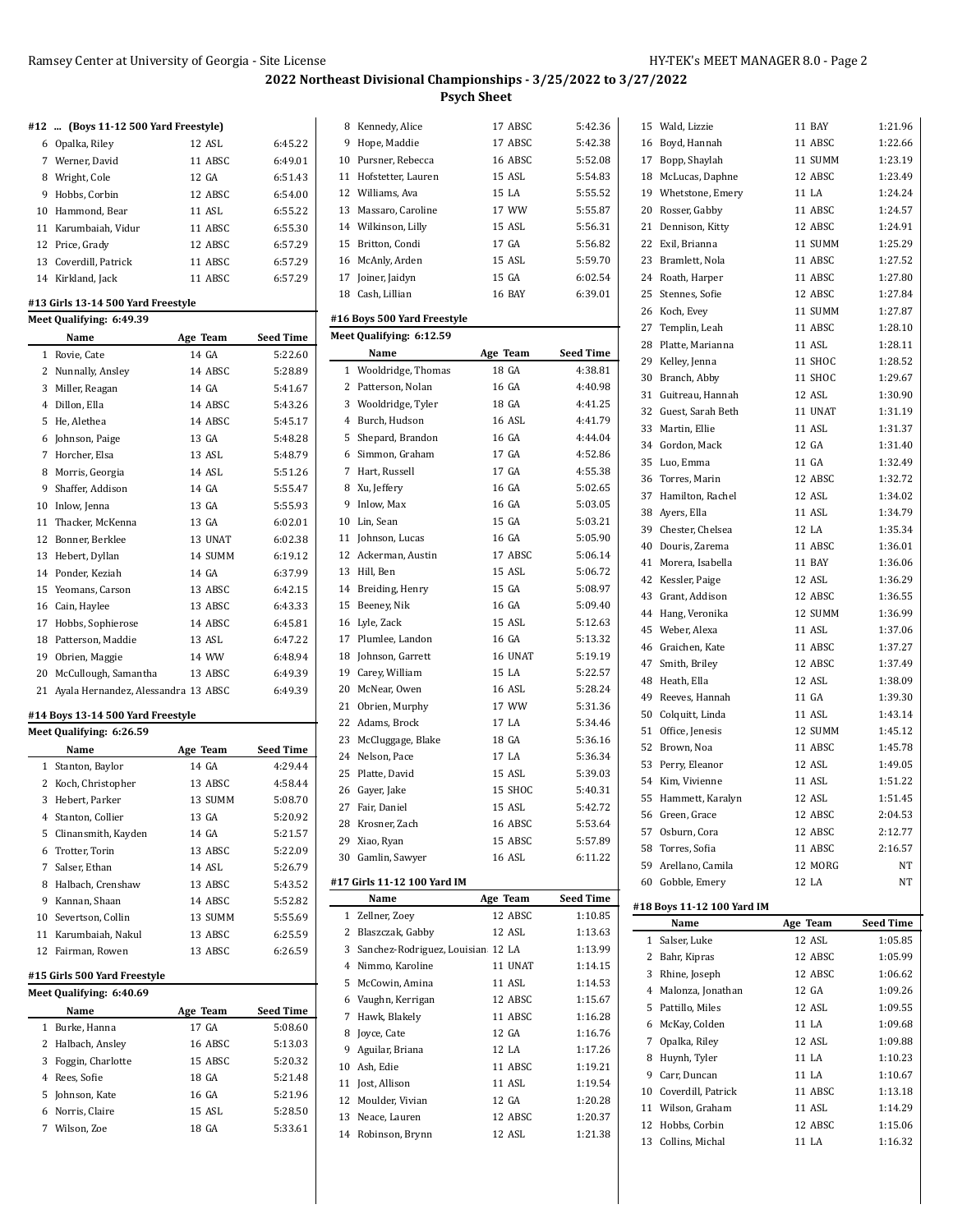| #18  (Boys 11-12 100 Yard IM) |          |                  |    | 23 Yeomans, Carson          | 13 ABSC  | 2:47.90          | 25 Graff, Charlie                       | 13 ABSC  | 3:01.23          |
|-------------------------------|----------|------------------|----|-----------------------------|----------|------------------|-----------------------------------------|----------|------------------|
| 14 Putman, Brody              | 11 ABSC  | 1:18.70          |    | 24 Burkett, Gabby           | 14 ASL   | 2:48.24          | 26 Karumbaiah, Nakul                    | 13 ABSC  | 3:02.56          |
| 15 Drennan, Jack              | 12 GA    | 1:20.11          |    | 25 Nelson, MJ               | 13 LA    | 2:50.07          | 27 Wendel, Chase                        | 13 LA    | 3:07.08          |
| 16 Bennett, Justin            | 12 GA    | 1:21.22          |    | 26 Ponder, Keziah           | 14 GA    | 2:51.63          | 28 Saye, Brandon                        | 13 GA    | 3:10.26          |
| 17 Wright, Cole               | 12 GA    | 1:21.61          |    | 27 Holderfield, Carly       | 14 LA    | 2:55.65          | 29 Allen, Kole                          | 14 LA    | 3:10.99          |
| 18 Williams, Ike              | 11 LA    | 1:23.55          |    | 28 Crawford, Josie          | 13 ASL   | 2:56.09          | 30 Herring, Connor                      | 13 BAY   | 3:15.44          |
| 19 Kirkland, Jack             | 11 ABSC  | 1:24.36          |    | 29 Savage, Addie            | 13 ABSC  | 2:56.68          | 31 Fruechting, Ben                      | 14 ASL   | 3:29.53          |
| 20 Werner, David              | 11 ABSC  | 1:24.49          |    | 30 McAuliff, Madison        | 13 ABSC  | 2:56.95          | 32 Colleran, Daniel                     | 13 ASL   | NT               |
| 21 Hall, Blake                | 12 ABSC  | 1:24.98          |    | 31 Collins, Oliwia          | 14 LA    | 2:57.15          | 33 Dolin, John                          | 14 ASL   | NT               |
| 22 Smith, Brady               | 12 UNAT  | 1:26.65          |    | 32 Frey, Emma               | 13 ASL   | 2:57.43          | 34 Liu, Stephen                         | 13 ASL   | <b>NT</b>        |
| 23 Clinansmith, Nolan         | 12 GA    | 1:26.77          |    | 33 Schwede, Madison         | 13 ASL   | 3:02.89          | 35 Fairman, Rowen                       | 13 ABSC  | NT               |
| 24 Joy, Kevin                 | 12 ABSC  | 1:26.97          |    | 34 Mahaffey, Marissa        | 13 BAY   | 3:02.99          | 36 Poole, Jack                          | 13 ABSC  | NT               |
| 25 Petersen, Jonah            | 12 ASL   | 1:27.59          |    | 35 Small, Zoe               | 13 SHOC  | 3:03.54          | 37 Wallace, Jaxson                      | 14 ABSC  | NT               |
| 26 Boswell, Ian               | 12 ABSC  | 1:29.12          |    | 36 Jones, Avery             | 14 ASL   | 3:06.58          | 38 McKenzie, Ryan                       | 13 LA    | NT               |
| 27 McLeroy, Will              | 12 UNAT  | 1:30.81          |    | 37 Nelson, Isabella         | 14 ABSC  | 3:09.24          |                                         |          |                  |
| 28 Tuck, Vincent              | 11 GA    | 1:32.50          |    | 38 Martin, Drew             | 13 SHOC  | 3:09.52          | #21 Girls 200 Yard IM                   |          |                  |
| 29 Diaz Hernandez, Aidan      | 12 GA    | 1:34.51          |    | 39 Teach, Turner            | 14 ABSC  | 3:09.78          | Name                                    | Age Team | <b>Seed Time</b> |
|                               |          |                  | 40 | Johnson, Mary Elizabeth     | 13 BAY   | 3:14.08          | 1 Riordan, Amy                          | 18 ASL   | 2:06.56          |
| 30 Rank, Jackson              | 11 ASL   | 1:38.89          |    |                             |          |                  | 2 Dampier, Madison                      | 15 LA    | 2:08.84          |
| 31 Copeland, Henry            | 11 GA    | 1:39.20          |    | 41 Kuykendall, Ainsley      | 13 ASL   | 3:15.47          | 3 Burke, Hanna                          | 17 GA    | 2:09.99          |
| 32 Zhang, Gavin               | 11 GA    | 1:39.92          |    | 42 Graff, Bea               | 13 ABSC  | 3:16.57          | 4 Rees, Sofie                           | 18 GA    | 2:11.18          |
| 33 Georges Jr, Troy           | 12 GA    | 1:40.82          |    | 43 Slinde, Ali              | 14 LA    | 3:19.50          | 5 Harper, Amelia                        | 15 ASL   | 2:12.16          |
| 34 Landrum, Eli               | 12 ASL   | 1:41.19          |    | 44 Pincombe, Violet         | 13 GA    | 3:20.18          | 6 Dao, Jayla                            | 15 LA    | 2:12.81          |
| 35 McCracken, Ian             | 11 ABSC  | 1:42.25          |    | 45 Shaffer, Marleighna      | 13 ABSC  | 3:22.17          | 7 Halbach, Ansley                       | 16 ABSC  | 2:13.09          |
| 36 Tovar, AJ                  | 12 ASL   | 1:42.94          |    | 46 Padamadan, Ann           | 13 SUMM  | 3:40.17          | 8 Jowers, Hannah-Claire                 | 15 GA    | 2:13.68          |
| 37 Glover, Bodie              | 11 LA    | 1:44.97          |    | 47 Fields, Amber            | 13 SUMM  | 3:40.79          | 9 Stewart, Olivia                       | 15 ASL   | 2:14.52          |
| 38 Schirmer, Henry            | 12 ABSC  | 1:48.62          |    | 48 Bebin Blackwell, Caitlyn | 14 ABSC  | 3:47.46          | 10 Dao, Jessica                         | 17 LA    | 2:18.45          |
| 39 Slinde, Josh               | 11 LA    | 1:49.30          |    | 49 Frey, Issy               | 13 ASL   | $_{\rm NT}$      |                                         |          |                  |
| 40 Dillies, Andreas           | 12 ABSC  | 1:50.13          |    | 50 McCoy, Mary              | 13 ASL   | NT               | 11 Avelar, Nicole                       | 15 ABSC  | 2:18.77          |
| 41 Harris, Mark               | 11 ABSC  | 1:56.07          |    | 51 Brown, Daisy             | 14 MORG  | NT               | 12 Wilson, Zoe                          | 18 GA    | 2:19.25          |
| 42 Thang, Van                 | 12 ABSC  | 1:56.19          |    | 52 Rabon, Morgan            | 13 SHOC  | NT               | 13 Diehl, Caitlyn                       | 15 GA    | 2:19.47          |
| 43 Bisca, Lucas               | 11 WW    | 2:15.59          |    | 53 Uptagrafft, Natalie      | 13 ABSC  | NT               | 14 Scull, Anna                          | 18 SUMM  | 2:21.70          |
| 44 Sabatinelli, Ben           | 11 ABSC  | 2:59.52          |    | 54 Cochran, Savannah        | 13 ABSC  | NT               | 15 Cain, Makaylee                       | 16 ABSC  | 2:21.86          |
| 45 Alexander, Aideen          | 12 ASL   | NT               |    | 55 Turner, Elin             | 14 ABSC  | NT               | 16 Golembeski, Bailey                   | 15 ASL   | 2:23.19          |
|                               |          | NT               |    | 56 Konzelmann, Carly        | 13 LA    | NT               | 17 Alewine-Flores, Aubree-Clare 15 ABSC |          | 2:24.26          |
| 46 Bebin Blackwell, Ennis     | 12 ABSC  |                  |    |                             |          | NT               | 18 West, Olivia                         | 15 LA    | 2:25.71          |
| 47 Reilley, Mateo             | 12 ABSC  | NT               |    | 57 Giles, Kyleigh           | 14 LA    |                  | 19 Kennedy, Alice                       | 17 ABSC  | 2:26.78          |
| 48 Briscoe, Carter            | 11 ABSC  | NT               |    | #20 Boys 13-14 200 Yard IM  |          |                  | 20 Greene, Emma                         | 16 ABSC  | 2:26.82          |
| #19 Girls 13-14 200 Yard IM   |          |                  |    | Name                        | Age Team | <b>Seed Time</b> | 21 Hope, Maddie                         | 17 ABSC  | 2:28.81          |
| Name                          | Age Team | <b>Seed Time</b> |    | 1 Koch, Christopher         | 13 ABSC  | 2:07.50          | 22 Britton, Condi                       | 17 GA    | 2:29.31          |
| 1 Bates, Martha               | 14 ABSC  | 2:20.42          |    | 2 Phillips, Luke            | 14 ABSC  | 2:10.18          | 23 Iwanski, Mayle                       | 16 ASL   | 2:29.69          |
| 2 Teyner, Kailey              | 14 ABSC  | 2:20.94          |    | 3 Jokulis, Matias           | 13 ASL   | 2:11.30          | 24 Hayes, Addie                         | 17 ABSC  | 2:30.10          |
| 3 Miller, Reagan              | 14 GA    | 2:21.01          |    | 4 Sheridan, Cayden          | 13 LA    | 2:12.34          | 25 McCord, GiGi                         | 17 SUMM  | 2:30.85          |
| 4 Hofstetter, Gina            | 14 ASL   | 2:22.45          |    | 5 Hebert, Parker            | 13 SUMM  | 2:14.18          | 26 Hammond, Audrey                      | 15 ASL   | 2:31.51          |
| 5 Morris, Georgia             | 14 ASL   | 2:23.67          |    | 6 Trotter, Torin            | 13 ABSC  | 2:14.65          | 27 Brown, Elyse                         | 15 SUMM  | 2:33.01          |
| 6 Thacker, McKenna            | 13 GA    | 2:24.33          |    | 7 Stanton, Collier          | 13 GA    | 2:15.05          | 28 Massaro, Caroline                    | 17 WW    | 2:35.59          |
|                               |          |                  |    |                             |          |                  |                                         |          |                  |
| 7 Davis, Morgan               | 13 SUMM  | 2:24.48          |    | 8 Dao, Jonathan             | 13 LA    | 2:16.61          | 29 Mustard, Mary                        | 17 SHOC  | 2:40.45          |
| 8 Harper, Macy Belle          | 13 ASL   | 2:24.58          |    | 9 Williams, Nick            | 13 ASL   | 2:17.70          | 30 Cole, Mabry                          | 16 ABSC  | 2:44.58          |
| 9 Bold, Abby                  | 14 GA    | 2:26.42          |    | 10 Clinansmith, Lannon      | 14 GA    | 2.17.78          | 31 Johnson, Sophia                      | 15 LA    | 2:45.19          |
| 10 Heppe, Sarah               | 13 GA    | 2:28.06          |    | 11 Wall, Jeff               | 14 LA    | 2:23.15          | 32 Obrien, Molly                        | 16 WW    | 2:46.22          |
| 11 Rovie, Cate                | 14 GA    | 2:31.37          |    | 12 Armel, Lyle              | 14 ABSC  | 2:26.39          | 33 Smith, Liza                          | 15 SUMM  | 2:47.03          |
| 12 Chisholm, Aubrey           | 14 GA    | 2:32.39          |    | 13 Smedley, Logan           | 13 SUMM  | 2:27.97          | 34 Thang, Mercy                         | 15 ABSC  | 2:51.97          |
| 13 Harding, Riley             | 13 ABSC  | 2:33.11          |    | 14 Clinansmith, Kayden      | 14 GA    | 2:29.39          | 35 Rabon, Mercer                        | 15 SHOC  | 3:17.47          |
| 14 Shaffer, Addison           | 14 GA    | 2:34.33          |    | 15 Wang, Jimmy              | 13 GA    | 2:29.96          | 36 Moss-Brown, MayaFaith                | 16 WW    | NT               |
| 15 Johnson, Paige             | 13 GA    | 2:35.14          |    | 16 Brown, Thomas            | 13 ABSC  | 2:34.49          | 37 Baker, Bella                         | 16 LA    | NT               |
| 16 Bonner, Berklee            | 13 UNAT  | 2:37.11          |    | 17 Severtson, Collin        | 13 SUMM  | 2:38.08          |                                         |          |                  |
| 17 Hobbs, Sophierose          | 14 ABSC  | 2:37.28          |    | 18 Hall, William            | 14 ABSC  | 2:39.98          | #22 Boys 200 Yard IM                    |          |                  |
| 18 Hebert, Dyllan             | 14 SUMM  | 2:40.05          |    | 19 Bennett, SteveMichael    | 14 GA    | 2:41.13          | Name                                    | Age Team | <b>Seed Time</b> |
| 19 Seuser, Amanda             | 13 SHOC  | 2:44.46          |    | 20 Parker, Justice          | 13 GA    | 2:42.14          | 1 Zhu, Andy                             | 18 GA    | 1:53.12          |
| 20 Carter, Bria               | 13 LA    | 2:44.86          |    | 21 Villemain, Hudson        | 14 ASL   | 2:49.49          | 2 Monaghan, Eamon                       | 16 LA    | 1:54.99          |
| 21 Obrien, Maggie             | 14 WW    | 2:45.03          |    | 22 Alhmoud, Karam           | 14 GA    | 2:52.34          | 3 Simmon, Graham                        | 17 GA    | 1:56.46          |
| 22 Cain, Haylee               | 13 ABSC  | 2:46.74          |    | 23 Strickland, Samuel       | 13 BAY   | 2:52.41          | 4 Askew, Thomas                         | 18 ABSC  | 1:57.06          |
|                               |          |                  |    | 24 Balducci, Henry          | 14 ASL   | 3:00.96          | 5 Foggin, Will                          | 18 ABSC  | 1:57.26          |
|                               |          |                  |    |                             |          |                  |                                         |          |                  |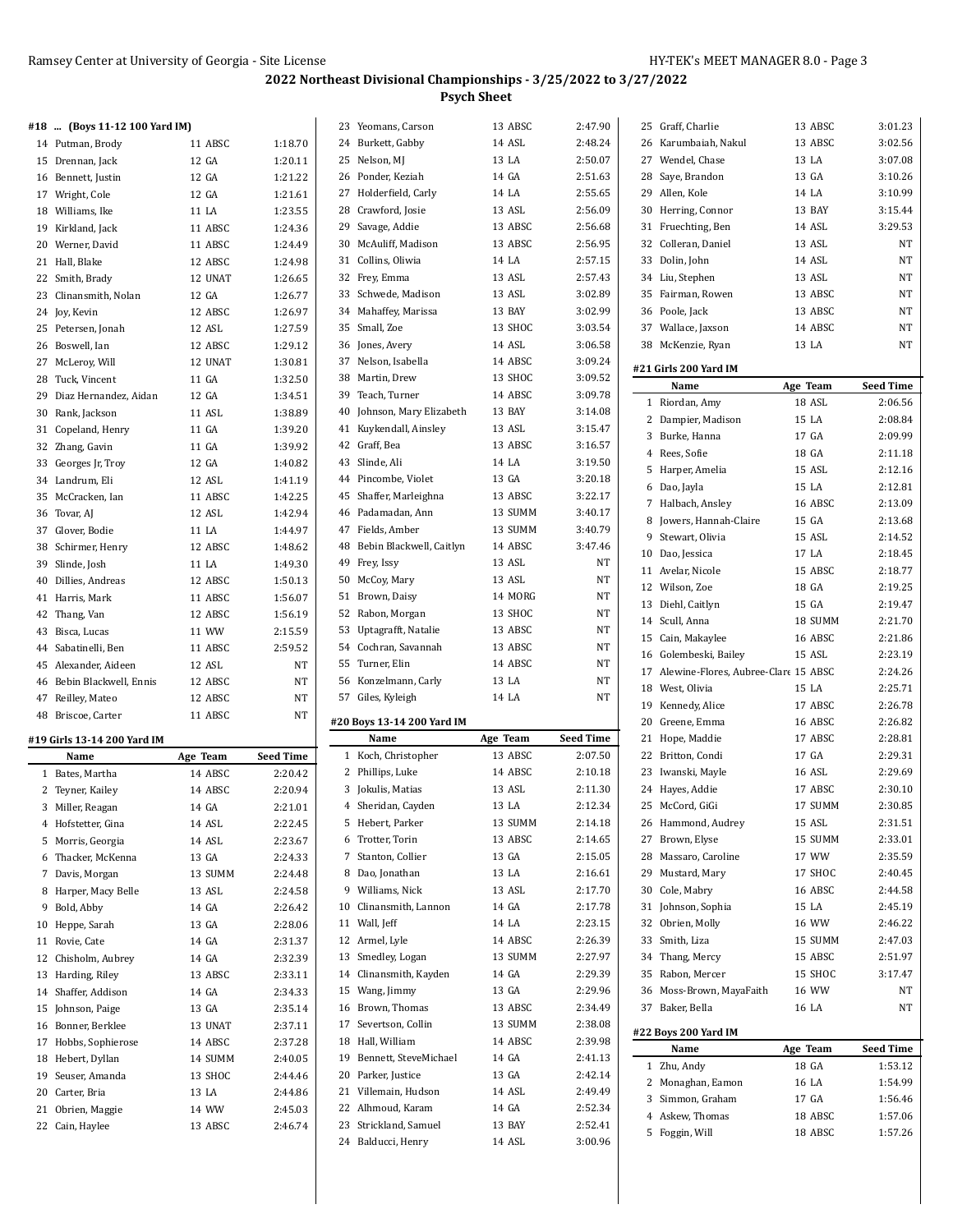| #22  (Boys 200 Yard IM)            |          |                  | 8 Nimmo, Karoline                 | 11 UNAT  | 1:05.25          | 6 Pattillo, Miles                  | 12 ASL   | 1:01.16          |
|------------------------------------|----------|------------------|-----------------------------------|----------|------------------|------------------------------------|----------|------------------|
| 6 Wooldridge, Thomas               | 18 GA    | 1:59.89          | 9 Hardy, Emily                    | 11 GA    | 1:06.07          | 7 Karumbaiah, Vidur                | 11 ABSC  | 1:01.22          |
| 7 Casey, Simon                     | 17 ABSC  | 2:00.32          | 10 Joyce, Cate                    | 12 GA    | 1:06.54          | 8 Carey, Louis                     | 12 LA    | 1:01.52          |
| 8 Kennedy, Garrett                 | 17 ABSC  | 2:01.47          | 11 Aguilar, Alison                | 12 LA    | 1:06.97          | 9 Boyle, Colin                     | 12 ABSC  | 1:01.73          |
| 9 Bates, Eli                       | 16 ABSC  | 2:01.80          | 12 Wald, Lizzie                   | 11 BAY   | 1:08.48          | 10 Opalka, Riley                   | 12 ASL   | 1:02.86          |
| 10 Dockstader, Adam                | 17 GA    | 2:02.78          | 13 Williams, Grace                | 11 ASL   | 1:08.88          | 11 Bennett, Justin                 | 12 GA    | 1:05.97          |
| 11 Xu, Jeffery                     | 16 GA    | 2:02.84          | 14 Hawk, Blakely                  | 11 ABSC  | 1:09.05          | 12<br>Huang, Alex                  | 12 ABSC  | 1:07.16          |
| 12 Davis, Kyle                     | 15 LA    | 2:03.06          | 15 Clarkson, Poppy                | 12 LA    | 1:09.16          | 13<br>Putman, Brody                | 11 ABSC  | 1:07.17          |
| 13 Plantamura, Nick                | 17 ASL   | 2:04.39          | 16 Bopp, Shaylah                  | 11 SUMM  | 1:09.37          | 14 Douglas, Bryce                  | 12 ASL   | 1:07.59          |
| 14 Duke, Justin                    | 15 LA    | 2:04.53          | 17 Martin, Clara                  | 12 ASL   | 1:09.91          | 15 Hobbs, Corbin                   | 12 ABSC  | 1:08.92          |
| 15 Cameron, Zachary                | 18 SUMM  | 2:04.66          | 18 Kaiser, Molly                  | 12 UNAT  | 1:10.30          | 16<br>Wright, Cole                 | 12 GA    | 1:09.10          |
| 16 Fagrell, Parker                 | 15 ABSC  | 2:04.94          | 19 Neace, Lauren                  | 12 ABSC  | 1:10.50          | 17<br>Drennan, Jack                | 12 GA    | 1:09.98          |
| 17 Plumlee, Landon                 | 16 GA    | 2:05.15          | 20 Robinson, Brynn                | 12 ASL   | 1:10.82          | 18<br>Werner, David                | 11 ABSC  | 1:11.84          |
| 18 Blanchard, Will                 | 16 ASL   | 2:06.10          | 21 Tomlinson, Bailey              | 12 ABSC  | 1:11.34          | 19 Joy, Kevin                      | 12 ABSC  | 1:12.46          |
| 19 Krosner, Sam                    | 18 ABSC  | 2:06.71          | 22 Aguilar, Briana                | 12 LA    | 1:11.51          | 20 Kirkland, Jack                  | 11 ABSC  | 1:14.21          |
| 20 Huynh, Tyson                    | 16 LA    | 2:07.14          | 23 Trent, Chloe                   | 12 ABSC  | 1:12.00          | 21 Clinansmith, Nolan              | 12 GA    | 1:14.59          |
|                                    | 16 GA    | 2:08.55          | 24 Quinn, Sophia                  | 11 GA    | 1:12.19          | Boswell, Ian<br>22                 | 12 ABSC  | 1:15.00          |
| 21 Johnson, Lucas                  |          |                  | 25 Boyd, Hannah                   | 11 ABSC  | 1:12.31          | 23 Hall, Blake                     | 12 ABSC  | 1:15.95          |
| 22 Diaz Hernandez, Alexander       | 17 GA    | 2:08.66          |                                   |          |                  |                                    |          |                  |
| 23 Hines, Will                     | 17 ABSC  | 2:08.72          | 26 Kelley, Jenna                  | 11 SHOC  | 1:12.38          | 24 Jones, Cameron                  | 11 GA    | 1:16.10          |
| 24 Shepard, Brandon                | 16 GA    | 2:09.01          | 27 Neal, Evie Rose                | 11 ASL   | 1:14.85          | 25 McLeroy, Will                   | 12 UNAT  | 1:16.35          |
| 25 Duong, David                    | 15 GA    | 2:09.21          | 28 Torres, Marin                  | 12 ABSC  | 1:15.30          | Williams, Ike<br>26                | 11 LA    | 1:18.91          |
| 26 Hailey, Brandon                 | 17 ABSC  | 2:09.21          | 29 Rosser, Gabby                  | 11 ABSC  | 1:15.74          | 27<br>Ramdeo, Nicolas              | 11 GA    | 1:19.55          |
| 27 Johnson, Garrett                | 16 UNAT  | 2:09.81          | 30 Guitreau, Hannah               | 12 ASL   | 1:15.80          | 28<br>Tovar, AJ                    | 12 ASL   | 1:20.65          |
| 28 Huang, Daniel                   | 17 ABSC  | 2:10.10          | 31 Sweet, Shiloh                  | 11 ASL   | 1:17.14          | 29 Tuck, Vincent                   | 11 GA    | 1:20.73          |
| 29 Lin, Sean                       | 15 GA    | 2:10.23          | 32 Whetstone, Emery               | 11 LA    | 1:18.82          | 30 Hammond, Bear                   | 11 ASL   | 1:23.29          |
| 30 Sherwood, Dawson                | 16 LA    | 2:10.33          | 33 Guest, Sarah Beth              | 11 UNAT  | 1:19.33          | 31 Georges Jr, Troy                | 12 GA    | 1:26.40          |
| 31 Hill, Ben                       | 15 ASL   | 2:10.89          | 34 Templin, Leah                  | 11 ABSC  | 1:19.61          | Zhang, Gavin<br>32                 | 11 GA    | 1:26.93          |
| 32 Beeney, Nik                     | 16 GA    | 2:11.85          | 35 Roath, Harper                  | 11 ABSC  | 1:20.15          | 33<br>Schirmer, Henry              | 12 ABSC  | 1:27.60          |
| 33 Breiding, Henry                 | 15 GA    | 2:12.59          | 36 Bramlett, Nola                 | 11 ABSC  | 1:20.30          | 34 Diaz Hernandez, Aidan           | 12 GA    | 1:27.69          |
| 34 Platte, David                   | 15 ASL   | 2:13.37          | 37 Hang, Veronika                 | 12 SUMM  | 1:20.69          | 35 Glover, Bodie                   | 11 LA    | 1:28.78          |
| 35 Obrien, Murphy                  | 17 WW    | 2:13.56          | 38 Ayers, Ella                    | 11 ASL   | 1:21.14          | Copeland, Henry<br>36              | 11 GA    | 1:31.88          |
| 36 Adams, Brock                    | 17 LA    | 2:15.87          | 39 Chester, Chelsea               | 12 LA    | 1:21.27          | Slinde, Josh<br>37                 | 11 LA    | 1:33.27          |
| 37 Leal, Tyler                     | 16 ASL   | 2:16.24          | 40 Morera, Isabella               | 11 BAY   | 1:22.70          | 38<br>Harris, Mark                 | 11 ABSC  | 1:42.20          |
| 38 Frost, Charlie                  | 15 ASL   | 2:17.59          | 41 Gobble, Emery                  | 12 LA    | 1:23.48          | 39<br>Bisca, Lucas                 | 11 WW    | 2:04.27          |
| 39 Kinney, Tyner                   | 18 LA    | 2:18.20          | 42 Gordon, Mack                   | 12 GA    | 1:23.69          | Alexander, Aideen<br>40            | 12 ASL   | NT               |
| 40 Carmack, Harrison               | 17 ABSC  | 2:19.71          | 43 Heath, Ella                    | 12 ASL   | 1:23.85          | 41 Thang, Van                      | 12 ABSC  | NT               |
| 41 Xiao, Ryan                      | 15 ABSC  | 2:20.20          | 44 Brown, Noa                     | 11 ABSC  | 1:25.43          | Bebin Blackwell, Ennis<br>42       | 12 ABSC  | NT               |
| 42 Kirkley, River                  | 15 ABSC  | 2:21.57          | 45 Douris, Zarema                 | 11 ABSC  | 1:26.48          | Briscoe, Carter<br>43              | 11 ABSC  | NT               |
| 43 McCluggage, Blake               | 18 GA    | 2:23.28          | 46 Hammett, Karalyn               | 12 ASL   | 1:26.51          | 44 Dunlap, Winston                 | 11 ABSC  | NT               |
| 44 Hall, Michael                   | 15 ABSC  | 2:26.20          | 47 Clark, Mary Kate               | 11 ABSC  | 1:26.66          | 45 Sabatinelli, Ben                | 11 ABSC  | NT               |
|                                    |          | 2:28.55          | 48 Weber, Alexa                   | 11 ASL   | 1:27.15          |                                    |          |                  |
| 45 McNear, Owen                    | 16 ASL   |                  | 49 Rigsby, Elizabeth              | 11 ASL   | 1:28.63          | #25 Girls 13-14 100 Yard Freestyle |          |                  |
| 46 Johann, Carson                  | 15 ASL   | 2:28.73          |                                   | 12 ABSC  | 1:28.85          | Name                               | Age Team | <b>Seed Time</b> |
| 47 Gayer, Jake                     | 15 SHOC  | 2:28.87          | 50 Grant, Addison                 |          |                  | 1 Young, Ximena                    | 14 ABSC  | 55.20            |
| 48 Burns, Gavin                    | 15 SUMM  | 2:39.69          | 51 Smith, Briley                  | 12 ABSC  | 1.30.44          | 2 Nunnally, Ansley                 | 14 ABSC  | 55.43            |
| 49 Allen, Connor                   | 17 ABSC  | 2:41.07          | 52 Williams, Eva                  | 11 LA    | 1:34.27          | 3 Davis, Morgan                    | 13 SUMM  | 55.94            |
| 50 McCluggage, Brodie              | 15 GA    | 2:47.07          | 53 Kim, Vivienne                  | 11 ASL   | 1.34.30          | 4 Dillon, Ella                     | 14 ABSC  | 57.35            |
| 51 Isaacs, Garrett                 | 17 LA    | 3:05.57          | 54 Office, Jenesis                | 12 SUMM  | 1:40.69          | 5 Rovie, Cate                      | 14 GA    | 57.83            |
| 52 Jensen, Dallin                  | 17 SUMM  | NT               | 55 Lindstrom, Harper              | 11 ABSC  | 1.41.84          | 6 He, Alethea                      | 14 ABSC  | 57.97            |
| 53 Amos, Blake                     | 16 BAY   | NT               | 56 Green, Grace                   | 12 ABSC  | 1:55.89          | 7 Horcher, Elsa                    | 13 ASL   | 58.34            |
| 54 Choi, Daniel                    | 17 ABSC  | NT               | 57 Torres, Sofia                  | 11 ABSC  | 1:56.75          | 8 Thacker, McKenna                 | 13 GA    | 58.40            |
| 55 Campillo, GianCarlo             | 16 LA    | NT               | 58 Osburn, Cora                   | 12 ABSC  | 2:02.01          | 9 Shaffer, Addison                 | 14 GA    | 58.67            |
| #23 Girls 11-12 100 Yard Freestyle |          |                  | 59 Arellano, Camila               | 12 MORG  | NT               | 10 Teyner, Kailey                  | 14 ABSC  | 58.90            |
| Name                               | Age Team | <b>Seed Time</b> | 60 Musgrove, Gracie               | 11 ABSC  | NT               | 11 Morris, Georgia                 | 14 ASL   | 59.98            |
| 1 Groves, Karoline                 | 11 ASL   | 1:00.47          | 61 Yang, Leila                    | 11 LA    | NT               | 12 Patterson, Maddie               | 13 ASL   | 1:00.51          |
|                                    |          |                  | #24 Boys 11-12 100 Yard Freestyle |          |                  | 13 Heppe, Sarah                    | 13 GA    | 1:02.08          |
| 2 Fouitah, Heba                    | 11 ASL   | 1:00.64          | Name                              |          | <b>Seed Time</b> | 14                                 | 13 GA    | 1:02.40          |
| 3 McCowin, Amina                   | 11 ASL   | 1:02.30          |                                   | Age Team |                  | Johnson, Paige                     |          |                  |
| 4 Gober, Peyton                    | 11 BAY   | 1:02.87          | 1 Bahr, Kipras                    | 12 ABSC  | 55.14            | Turner, Elin<br>15                 | 14 ABSC  | 1:02.44          |
| 5 Zellner, Zoey                    | 12 ABSC  | 1:03.81          | 2 Rhine, Joseph                   | 12 ABSC  | 58.27            | Bonner, Berklee<br>16              | 13 UNAT  | 1:03.09          |
| 6 Jost, Allison                    | 11 ASL   | 1:04.04          | 3 Malonza, Jonathan               | 12 GA    | 58.78            | 17 Mahaffey, Marissa               | 13 BAY   | 1:03.55          |
| 7 Breiding, Kate                   | 11 GA    | 1:04.50          | 4 Salser, Luke                    | 12 ASL   | 58.92            | 18<br>Prince, Caroline             | 14 ABSC  | 1:03.67          |
|                                    |          |                  | 5 McKay, Colden                   | 11 LA    | 1:00.11          | 19 Inlow, Jenna                    | 13 GA    | 1:03.73          |
|                                    |          |                  |                                   |          |                  |                                    |          |                  |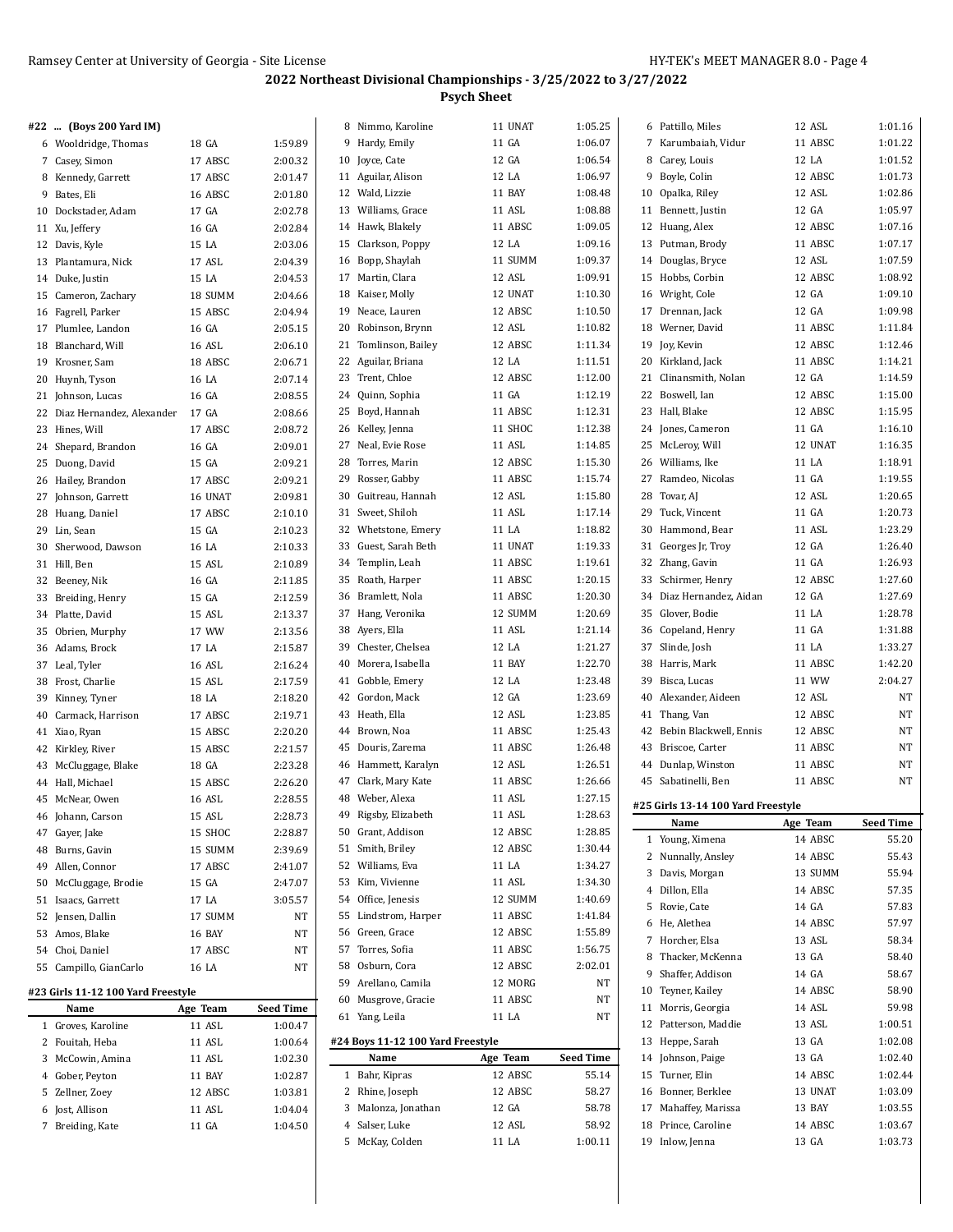| #25 | (Girls 13-14 100 Yard Freestyle)  |          |                  | 12 Clinansmith, Kayden       | 14 GA    | 55.83              | 31 Massaro, Caroline        | 17 WW    | 1:04.06          |
|-----|-----------------------------------|----------|------------------|------------------------------|----------|--------------------|-----------------------------|----------|------------------|
|     | 20 Hobbs, Sophierose              | 14 ABSC  | 1:03.88          | 13 Bennett, SteveMichael     | 14 GA    | 56.29              | 32 Johnson, Sophia          | 15 LA    | 1:04.06          |
|     | 21 Cain, Haylee                   | 13 ABSC  | 1:04.50          | 14 Smedley, Logan            | 13 SUMM  | 58.64              | 33 Cole, Mabry              | 16 ABSC  | 1:04.31          |
|     | 22 Nelson, MJ                     | 13 LA    | 1:04.84          | 15 Hall, William             | 14 ABSC  | 1:00.21            | 34 Smith, Liza              | 15 SUMM  | 1:06.02          |
|     | 23 McCullough, Samantha           | 13 ABSC  | 1:04.86          | 16 Karumbaiah, Nakul         | 13 ABSC  | 1:00.62            | 35 Weldon, Mella            | 15 MORG  | 1:06.80          |
|     | 24 Giles, Kyleigh                 | 14 LA    | 1:04.98          | 17 Halbach, Crenshaw         | 13 ABSC  | 1:01.08            | 36 Obrien, Molly            | 16 WW    | 1:08.27          |
|     | 25 Hebert, Dyllan                 | 14 SUMM  | 1:05.48          | 18 Kannan, Shaan             | 14 ABSC  | 1:01.15            | 37 Smith, Olivia            | 17 ABSC  | 1:09.95          |
|     | 26 Ponder, Keziah                 | 14 GA    | 1:05.51          | 19 Villemain, Hudson         | 14 ASL   | 1:02.37            | 38 Cash, Lillian            | 16 BAY   | 1:14.00          |
|     | 27 Crawford, Josie                | 13 ASL   | 1:05.53          | 20 Dolin, John               | 14 ASL   | 1:02.46            | 39 Sniff, Rylee             | 17 ABSC  | 1:14.17          |
|     | 28 Cameron, Courtney              | 14 ABSC  | 1:05.95          | 21 Brown, Thomas             | 13 ABSC  | 1:03.21            | 40 Rabon, Mercer            | 15 SHOC  | 1:17.03          |
|     | 29 Holderfield, Carly             | 14 LA    | 1:06.42          | 22 Hawkins, Colt             | 13 MORG  | 1:03.68            | 41 Daniel, Becket           | 16 ABSC  | 1:23.95          |
|     | 30 Seuser, Amanda                 | 13 SHOC  | 1:06.54          | 23 Liu, Stephen              | 13 ASL   | 1:04.85            | 42 Moss-Brown, MayaFaith    | 16 WW    | NT               |
|     | 31 Smith, Lynnette                | 14 ABSC  | 1:06.57          | 24 Severtson, Collin         | 13 SUMM  | 1:05.13            | 43 Matthews, Jordan         | 16 ABSC  | NT               |
|     | 32 Burkett, Gabby                 | 14 ASL   | 1:06.68          | 25 Balducci, Henry           | 14 ASL   | 1:05.13            | 44 Baker, Bella             | 16 LA    | <b>NT</b>        |
|     |                                   |          |                  | 26 Allen, Kole               | 14 LA    | 1:05.66            |                             |          |                  |
|     | 33 Obrien, Maggie                 | 14 WW    | 1:06.92          |                              | 14 BAY   |                    | #28 Boys 100 Yard Freestyle |          |                  |
|     | 34 Yeomans, Carson                | 13 ABSC  | 1:07.60          | 27 McCusker, Riley           |          | 1:07.69<br>1:09.58 | Name                        | Age Team | <b>Seed Time</b> |
|     | 35 Frey, Emma                     | 13 ASL   | 1:08.31          | 28 Strickland, Samuel        | 13 BAY   |                    | 1 Casey, Simon              | 17 ABSC  | 45.74            |
|     | 36 Collins, Oliwia                | 14 LA    | 1:09.15          | 29 Alhmoud, Karam            | 14 GA    | 1:10.56            | 2 Dunbar, Jack              | 17 GA    | 46.25            |
|     | 37 Jones, Avery                   | 14 ASL   | 1:10.00          | 30 McKenzie, Ryan            | 13 LA    | 1:11.22            | 3 Jones, Gavin              | 18 ABSC  | 46.28            |
|     | 38 Zinn, Amanda                   | 14 ASL   | 1:10.34          | 31 Wendel, Chase             | 13 LA    | 1:11.60            | 4 Wall, Dean                | 17 LA    | 46.45            |
|     | 39 Schwede, Madison               | 13 ASL   | 1:10.45          | 32 Herring, Connor           | 13 BAY   | 1:12.44            | 5 Burch, Hudson             | 16 ASL   | 46.73            |
|     | 40 Nelson, Isabella               | 14 ABSC  | 1:10.74          | 33 Anderson, Ethan           | 14 ABSC  | 1:12.44            | 6 Patterson, Nolan          | 16 GA    | 46.75            |
|     | 41 Savage, Addie                  | 13 ABSC  | 1:11.13          | 34 Saye, Brandon             | 13 GA    | 1:14.05            | 7 Wooldridge, Tyler         | 18 GA    | 47.23            |
|     | 42 McCoy, Mary                    | 13 ASL   | 1:12.30          | 35 Wallace, Jaxson           | 14 ABSC  | 1:14.37            | 8 Monaghan, Eamon           | 16 LA    | 47.34            |
|     | 43 Small, Zoe                     | 13 SHOC  | 1:12.47          | 36 Graff, Charlie            | 13 ABSC  | 1:14.39            | 9 Gallagher, Cal            | 19 ASL   | 47.39            |
|     | 44 Brown, Daisy                   | 14 MORG  | 1:13.07          | 37 Parker, Justice           | 13 GA    | 1:14.87            | 10 Renier, Luke             | 19 UNAT  | 47.57            |
|     | 45 Teach, Turner                  | 14 ABSC  | 1:14.49          | 38 Guidry, Nate              | 13 ABSC  | 1:15.14            | 11 Xiao, James              | 17 ABSC  | 47.80            |
|     | 46 Slinde, Ali                    | 14 LA    | 1:15.93          | 39 Fairman, Rowen            | 13 ABSC  | NT                 | 12 Garwold, Ian             | 18 ASL   | 47.85            |
|     | 47 Kuykendall, Ainsley            | 13 ASL   | 1:16.33          | 40 Poole, Jack               | 13 ABSC  | NT                 |                             | 17 ABSC  | 48.28            |
|     | 48 Pincombe, Violet               | 13 GA    | 1:16.59          |                              |          |                    | 13 Huang, Daniel            |          |                  |
|     | 49 Johnson, Mary Elizabeth        | 13 BAY   | 1:17.26          | #27 Girls 100 Yard Freestyle |          |                    | 14 Cameron, Zachary         | 18 SUMM  | 48.49            |
|     | 50 Bebin Blackwell, Caitlyn       | 14 ABSC  | 1:19.01          | Name                         | Age Team | <b>Seed Time</b>   | 15 Kennedy, Garrett         | 17 ABSC  | 48.50            |
|     | 51 Shaffer, Marleighna            | 13 ABSC  | 1:19.14          | 1 DellaTorre, Olivia         | 18 ABSC  | 52.29              | 16 Riordan, Jimmy           | 18 ASL   | 48.65            |
|     | 52 McAuliff, Madison              | 13 ABSC  | 1:21.17          | 2 Burke, Hanna               | 17 GA    | 53.13              | 17 Shepard, Brandon         | 16 GA    | 48.73            |
|     | 53 Hamman, Adah                   | 14 ABSC  | 1:22.98          | 3 Rees, Sofie                | 18 GA    | 54.55              | 18 Davis, Kyle              | 15 LA    | 49.07            |
|     | 54 Schueneman, Caden              | 13 MORG  | 1:23.09          | 4 Dao, Jayla                 | 15 LA    | 54.70              | 19 Foggin, Will             | 18 ABSC  | 49.33            |
|     | 55 Graff, Bea                     | 13 ABSC  | 1:25.00          | 5 Agcaoili, Angela           | 18 ASL   | 54.79              | 20 Hart, Russell            | 17 GA    | 49.39            |
|     | 56 Fields, Amber                  | 13 SUMM  | 1:27.20          | 6 Diehl, Lindsey             | 17 GA    | 54.80              | 21 Johnson, Garrett         | 16 UNAT  | 49.96            |
|     |                                   | 13 MORG  | 1:27.92          | 7 Halbach, Ansley            | 16 ABSC  | 54.92              | 22 Plumlee, Landon          | 16 GA    | 49.99            |
|     | 57 Stamper, Kayce                 |          |                  | 8 Dampier, Madison           | 15 LA    | 55.08              | 23 Henry, Jaden             | 17 GA    | 50.24            |
|     | 58 Koch, Karra                    | 13 SUMM  | 1:28.81          | 9 Hope, Maddie               | 17 ABSC  | 55.29              | 24 Wall, Henry              | 18 LA    | 50.92            |
|     | 59 Cochran, Savannah              | 13 ABSC  | 1:29.62          | 10 Johnson, Kate             | 16 GA    | 56.24              | 25 Duke, Justin             | 15 LA    | 50.93            |
|     | 60 Konzelmann, Carly              | 13 LA    | 1:32.26          | 11 McAnly, Arden             | 15 ASL   | 56.26              | 26 Beeney, Nik              | 16 GA    | 50.98            |
|     | 61 Padamadan, Ann                 | 13 SUMM  | 1:37.07          | 12 Hayes, Addie              | 17 ABSC  | 56.26              | 27 Ackerman, Austin         | 17 ABSC  | 51.53            |
|     | 62 Chester, Raleigh               | 14 LA    | 2:12.11          | 13 Norris, Claire            | 15 ASL   | 56.53              | 28 Krosner, Sam             | 18 ABSC  | 51.87            |
|     | 63 Frey, Issy                     | 13 ASL   | NT               | 14 Groves, Sophie            | 16 ASL   | 56.72              | 29 Fagrell, Parker          | 15 ABSC  | 51.90            |
|     | 64 Rabon, Morgan                  | 13 SHOC  | NT               | 15 Kennedy, Alice            | 17 ABSC  | 56.87              | 30 Adams, Brock             | 17 LA    | 52.27            |
|     | 65 Uptagrafft, Natalie            | 13 ABSC  | NT               | 16 Johann, Rachel            | 17 ASL   | 57.08              | 31 Breiding, Henry          | 15 GA    | 52.51            |
|     | #26 Boys 13-14 100 Yard Freestyle |          |                  | 17 Foggin, Charlotte         | 15 ABSC  | 57.30              | 32 Lyle, Zack               | 15 ASL   | 52.80            |
|     | Name                              | Age Team | <b>Seed Time</b> | 18 Greene, Emma              | 16 ABSC  | 57.86              | 33 Kinney, Tyner            | 18 LA    | 53.64            |
|     | 1 Stanton, Baylor                 | 14 GA    | 45.82            | 19 Wilson, Zoe               | 18 GA    | 57.97              | 34 Sherwood, Dawson         | 16 LA    | 53.69            |
|     | 2 Trotter, Torin                  | 13 ABSC  | 51.84            | 20 Britton, Condi            | 17 GA    | 57.98              | 35 Allen, Connor            | 17 ABSC  | 54.25            |
|     |                                   |          |                  | 21 Mustard, Mary             | 17 SHOC  | 58.35              | 36 Lin, Sean                | 15 GA    | 55.07            |
|     | 3 Salser, Ethan                   | 14 ASL   | 52.38            |                              |          |                    |                             |          |                  |
|     | 4 Hebert, Parker                  | 13 SUMM  | 52.95            | 22 Pursner, Rebecca          | 16 ABSC  | 58.60              | 37 Xiao, Ryan               | 15 ABSC  | 55.27            |
|     | 5 Sheridan, Cayden                | 13 LA    | 52.99            | 23 Groves, Lily              | 15 ASL   | 58.91              | 38 Jensen, Dallin           | 17 SUMM  | 55.34            |
|     | 6 Groves, George                  | 13 ASL   | 53.47            | 24 Ryan, Kyleigh             | 15 ABSC  | 59.00              | 39 Kirkley, River           | 15 ABSC  | 55.79            |
|     | 7 Koch, Christopher               | 13 ABSC  | 53.70            | 25 Brown, Elyse              | 15 SUMM  | 1:01.46            | 40 Hall, Michael            | 15 ABSC  | 55.99            |
|     | 8 Stanton, Collier                | 13 GA    | 54.55            | 26 Hofstetter, Lauren        | 15 ASL   | 1:01.57            | 41 Carey, William           | 15 LA    | 56.32            |
|     | 9 Dao, Jonathan                   | 13 LA    | 54.79            | 27 McCord, GiGi              | 17 SUMM  | 1:01.94            | 42 Hawkins, Brodie          | 15 MORG  | 56.77            |
|     | 10 Ballance, Alex                 | 14 ASL   | 55.36            | 28 Williams, Ava             | 15 LA    | 1:01.94            | 43 Burns, Gavin             | 15 SUMM  | 56.96            |
|     | 11 Williams, Nick                 | 13 ASL   | 55.60            | 29 Joiner, Jaidyn            | 15 GA    | 1:02.47            | 44 Frost, Reilly            | 16 MORG  | 57.60            |
|     |                                   |          |                  | 30 Ripps, Janie              | 15 ABSC  | 1:03.06            | 45 Campillo, GianCarlo      | 16 LA    | 57.89            |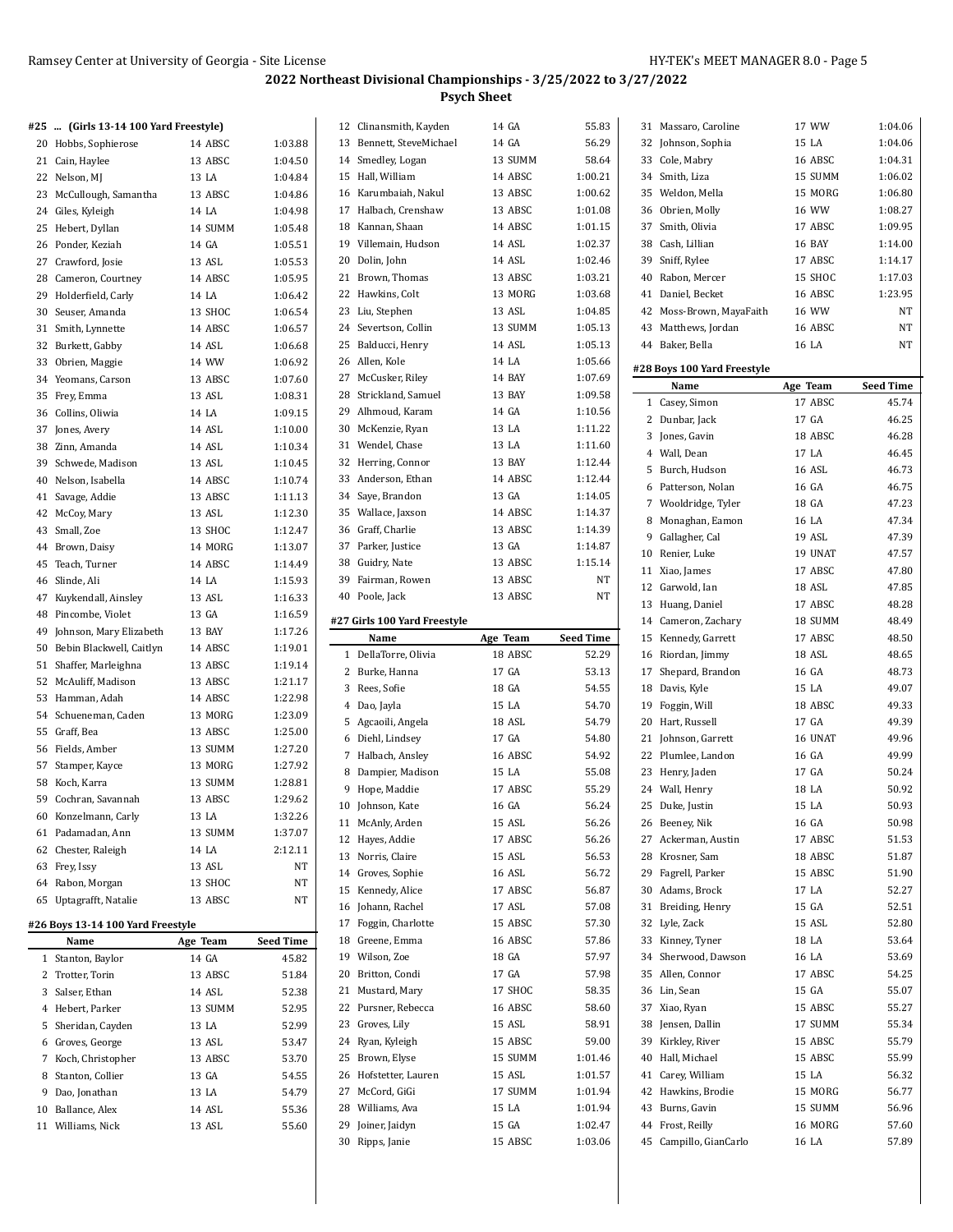#### **#28 ... (Boys 100 Yard Freestyle)**

| 46 Krosner, Zach      | 16 ABSC | 58.11   |
|-----------------------|---------|---------|
| 47 Carmack, Harrison  | 17 ABSC | 58.11   |
| 48 Levine, Mark       | 15 SUMM | 58.14   |
| 49 Shoffner, John     | 15 ASL  | 58.42   |
| 50 McNear, Owen       | 16 ASL  | 58.79   |
| 51 McCluggage, Blake  | 18 GA   | 58.90   |
| 52 Fair, Daniel       | 15 ASL  | 59.54   |
| 53 Johann, Carson     | 15 ASL  | 59.95   |
| 54 Choi, Daniel       | 17 ABSC | 1:01.04 |
| 55 Gayer, Jake        | 15 SHOC | 1:01.34 |
| 56 Gamlin, Sawyer     | 16 ASL  | 1:01.88 |
| 57 Isaacs, Garrett    | 17 LA   | 1:02.14 |
| 58 Woodward, Elliott  | 16 ABSC | 1:02.76 |
| 59 Goodroe, Timothy   | 15 ASL  | 1:04.50 |
| 60 McCluggage, Brodie | 15 GA   | 1:08.74 |
| 61 Amos, Blake        | 16 BAY  | 1:13.96 |

#### **#29 Girls 11-12 100 Yard Breaststroke**

|                                      | Name                 | Age Team      | <b>Seed Time</b> |
|--------------------------------------|----------------------|---------------|------------------|
| $\mathbf{1}$                         | McCowin, Amina       | 11 ASL        | 1:17.60          |
|                                      | 2 Hawk, Blakely      | 11 ABSC       | 1:21.18          |
| 3                                    | Gober, Peyton        | <b>11 BAY</b> | 1:22.89          |
| 4                                    | Fouitah, Heba        | 11 ASL        | 1:22.95          |
| 5                                    | Nimmo, Karoline      | 11 UNAT       | 1:23.03          |
|                                      | 6 Blaszczak, Gabby   | 12 ASL        | 1:23.24          |
| $7^{\circ}$                          | Groves, Karoline     | 11 ASL        | 1:28.40          |
|                                      | 8 Hardy, Emily       | 11 GA         | 1:28.88          |
|                                      | 9 Aguilar, Briana    | 12 I.A        | 1:29.06          |
|                                      | 10 Ash, Edie         | 11 ABSC       | 1:29.22          |
|                                      | 11 Dennison, Kitty   | 12 ABSC       | 1:30.50          |
|                                      | 12 Bramlett, Nola    | 11 ABSC       | 1:31.06          |
|                                      | 13 Martin, Clara     | 12 ASL        | 1:31.17          |
|                                      | 14 Williams, Grace   | 11 ASL        | 1:32.69          |
|                                      | 15 Moulder, Vivian   | 12 GA         | 1:33.79          |
|                                      | 16 Sweet, Shiloh     | 11 ASL        | 1:35.26          |
|                                      | 17 Hang, Veronika    | 12 SUMM       | 1:35.69          |
|                                      | 18 Stennes, Sofie    | 12 ABSC       | 1:36.11          |
|                                      | 19 Wald, Lizzie      | <b>11 BAY</b> | 1:36.96          |
|                                      | 20 Rigsby, Elizabeth | 11 ASL        | 1:37.17          |
|                                      | 21 Platte, Marianna  | 11 ASL        | 1:38.93          |
|                                      | 22 Koch, Evey        | 11 SUMM       | 1:40.68          |
|                                      | 23 Exil, Brianna     | 11 SUMM       | 1:40.69          |
|                                      | 24 Perry, Eleanor    | 12 ASL        | 1:41.30          |
|                                      | 25 Heath, Ella       | 12 ASL        | 1:41.60          |
|                                      | 26 Martin, Ellie     | 11 ASL        | 1:41.81          |
|                                      | 27 Kessler, Paige    | 12 ASL        | 1:42.21          |
|                                      | 28 Quinn, Sophia     | 11 GA         | 1:42.37          |
|                                      | 29 Clark, Mary Kate  | 11 ABSC       | 1:42.71          |
|                                      | 30 Graichen, Kate    | 11 ABSC       | 1:47.26          |
|                                      | 31 Branch, Abby      | 11 SHOC       | 1:52.59          |
|                                      | 32 Colquitt, Linda   | 11 ASL        | 1:54.03          |
|                                      | 33 Grant, Addison    | 12 ABSC       | 1:58.65          |
|                                      | 34 Neal, Evie Rose   | 11 ASL        | 2:06.32          |
| 35                                   | Musgrove, Gracie     | 11 ABSC       | 2:14.30          |
| #30 Boys 11-12 100 Yard Breaststroke |                      |               |                  |

| Name                | Age Team   | <b>Seed Time</b> |
|---------------------|------------|------------------|
| 1 Karumbaiah, Vidur | 11 ABSC    | 1:14.26          |
| 2 Salser, Luke      | 12 ASL     | 1:14.63          |
| 3 Carr, Duncan      | $11$ $I.A$ | 1:16.24          |

 $\overline{a}$ 

|    | Name                                  | Age Team | <b>Seed Time</b> |
|----|---------------------------------------|----------|------------------|
|    | Meet Qualifying: 3:11.99              |          |                  |
|    | #31 Girls 13-14 200 Yard Breaststroke |          |                  |
|    | 32 Dunlap, Winston                    | 11 ABSC  | NT               |
|    | 31 Briscoe, Carter                    | 11 ABSC  | NT               |
|    | 30 Harris, Mark                       | 11 ABSC  | NT               |
|    | 29 Landrum, Eli                       | 12 ASL   | 2:24.62          |
|    | 28 Bebin Blackwell, Ennis             | 12 ABSC  | 2:09.65          |
|    | 27 Reilley, Mateo                     | 12 ABSC  | 2:05.31          |
|    | 26 Slinde, Josh                       | 11 LA    | 2:02.00          |
|    | 25 Glover, Bodie                      | 11 LA    | 1:55.60          |
|    | 24 Dillies, Andreas                   | 12 ABSC  | 1:54.51          |
|    | 23 Rank, Jackson                      | 11 ASL   | 1:50.31          |
|    | 22 McCracken, Ian                     | 11 ABSC  | 1:45.30          |
|    | 21 Zhang, Gavin                       | 11 GA    | 1:44.87          |
|    | 20 Georges Jr, Troy                   | 12 GA    | 1:41.28          |
|    | 19 Tuck, Vincent                      | 11 GA    | 1:40.88          |
|    | 18 Ramdeo, Nicolas                    | 11 GA    | 1:40.28          |
|    | 17 Diaz Hernandez, Aidan              | 12 GA    | 1:39.51          |
|    | 16 McLeroy, Will                      | 12 UNAT  | 1:37.28          |
|    | 15 Drennan, Jack                      | 12 GA    | 1:35.24          |
|    | 14 Petersen, Jonah                    | 12 ASL   | 1:35.23          |
|    | 13 Wilson, Graham                     | 11 ASL   | 1:35.22          |
| 12 | Smith, Brady                          | 12 UNAT  | 1:34.42          |
|    | 11 Carey, Louis                       | 12 LA    | 1:33.95          |
|    | 10 Huang, Alex                        | 12 ABSC  | 1:31.73          |
| 9  | Clinansmith, Nolan                    | 12 GA    | 1:31.39          |
|    | 8 Hall, Blake                         | 12 ABSC  | 1:29.16          |
|    | 7 Bennett, Justin                     | 12 GA    | 1:27.43          |
|    | 6 Hobbs, Corbin                       | 12 ABSC  | 1:24.52          |
| 5. | Douglas, Bryce                        | 12 ASL   | 1:20.62          |
| 4  | Malonza, Jonathan                     | 12 GA    | 1:20.08          |

| 1              | Teyner, Kailey                       | 14 ABSC  | 2:32.53          |
|----------------|--------------------------------------|----------|------------------|
| 2              | Bates, Martha                        | 14 ABSC  | 2:36.50          |
| 3              | Heppe, Sarah                         | 13 GA    | 2:41.14          |
| $\overline{4}$ | Hofstetter, Gina                     | 14 ASL   | 2:41.48          |
| 5              | Bold, Abby                           | 14 GA    | 2:42.58          |
| 6              | Thacker, McKenna                     | 13 GA    | 2:43.54          |
| 7              | Harper, Macy Belle                   | 13 ASL   | 2:43.57          |
| 8              | Harding, Riley                       | 13 ABSC  | 2:49.99          |
| 9              | Bonner, Berklee                      | 13 UNAT  | 2:51.67          |
| 10             | Turner. Elin                         | 14 ABSC  | 2:52.62          |
| 11             | Martin, Drew                         | 13 SHOC  | 2:52.65          |
|                | 12 Horcher, Elsa                     | 13 ASL   | 2:53.33          |
| 13             | Cameron, Courtney                    | 14 ABSC  | 2:53.68          |
| 14             | Inlow, Jenna                         | 13 GA    | 2:55.73          |
| 15             | Carter, Bria                         | 13 I.A   | 3:02.20          |
| 16             | Hobbs, Sophierose                    | 14 ABSC  | 3:03.50          |
| 17             | Zinn, Amanda                         | 14 ASL   | 3:11.22          |
| 18             | Small, Zoe                           | 13 SHOC  | 3:11.99          |
| 19             | Uptagrafft, Natalie                  | 13 ABSC  | 3:11.99          |
| 20             | Cochran, Savannah                    | 13 ABSC  | 3:11.99          |
|                | #32 Boys 13-14 200 Yard Breaststroke |          |                  |
|                | Meet Qualifying: 2:58.39             |          |                  |
|                | Name                                 | Age Team | <b>Seed Time</b> |
| 1              | Koch, Christopher                    | 13 ABSC  | 2:22.30          |
| 2              | Wall, Jeff                           | 14 LA    | 2:43.56          |
| 3              | Stanton, Collier                     | 13 GA    | 2:46.05          |

 Jokulis, Matias 13 ASL 2:46.53 Wang, Jimmy 13 GA 2:46.85

|    | 6 Karumbaiah, Nakul             | 13 ABSC       | 2:49.46          |
|----|---------------------------------|---------------|------------------|
|    | 7 Armel, Lyle                   | 14 ABSC       | 2:51.22          |
|    | 8 Brown, Thomas                 | 13 ABSC       | 2:52.02          |
|    | 9 Kannan, Shaan                 | 14 ABSC       | 2:54.07          |
|    | 10 Fruechting, Ben              | 14 ASL        | 2:57.11          |
|    | 11 Wallace, Jaxson              | 14 ABSC       | 2:57.66          |
|    | 12 Guidry, Nate                 | 13 ABSC       | 2:58.39          |
|    | 13 Graff, Charlie               | 13 ABSC       | 2:58.39          |
|    | 14 Poole, Jack                  | 13 ABSC       | 2:58.39          |
|    | 15 Anderson, Ethan              | 14 ABSC       | 3:28.25          |
|    | #33 Girls 200 Yard Breaststroke |               |                  |
|    | Meet Qualifying: 3:08.19        |               |                  |
|    | Name                            | Age Team      | <b>Seed Time</b> |
|    | 1 DellaTorre, Olivia            | 18 ABSC       | 2:17.34          |
|    | 2 Diehl, Lindsey                | 17 GA         | 2:30.66          |
|    | 3 Avelar, Nicole                | 15 ABSC       | 2:31.73          |
|    | 4 Jowers, Hannah-Claire         | 15 GA         | 2:35.44          |
|    | 5 Groves, Sophie                | 16 ASL        | 2:35.61          |
|    | 6 West, Olivia                  | 15 LA         | 2:37.63          |
|    | 7 Golembeski, Bailey            | 15 ASL        | 2:38.35          |
|    | 8 McAnly, Arden                 | 15 ASL        | 2:38.78          |
| 9  | Neskorik, Parker                | <b>16 ASL</b> | 2:39.67          |
|    | 10 Scull, Anna                  | 18 SUMM       | 2:41.50          |
|    | 11 Cain, Makaylee               | 16 ABSC       | 2:42.26          |
|    | 12 Diehl, Caitlyn               | 15 GA         | 2:43.54          |
|    | 13 Wilkinson, Lilly             | 15 ASL        | 2:45.57          |
|    | 14 Ripps, Janie                 | 15 ABSC       | 2:47.92          |
| 15 | Joiner, Jaidyn                  | 15 GA         | 2:48.67          |
|    | 16 Cole, Mabry                  | 16 ABSC       | 3:03.61          |
|    | 17 Williams, Ava                | 15 LA         | 3:04.86          |
|    | 18 Cash, Lillian                | <b>16 BAY</b> | 3:07.01          |
|    | 19 Matthews, Jordan             | 16 ABSC       | 3:08.00          |
|    | 20 Rabon, Mercer                | 15 SHOC       | 3:08.19          |
|    | 21 Thang, Mercy                 | 15 ABSC       | 3:08.19          |
| 22 | Ryan, Kyleigh                   | 15 ABSC       | 3:24.80          |
|    | #34 Boys 200 Yard Breaststroke  |               |                  |
|    | Meet Qualifying: 2:48.69        |               |                  |
|    | Name                            | Age Team      | Seed Time        |
|    | 1 Dalmolin, Jack                | 22 SHOC       | 1:52.80          |
|    | 2 Januzelli, Carter             | 21 ABSC       | 2:02.37          |
|    | 3 Hart, Russell                 | 17 GA         | 2:04.95          |
|    | 4 Collins, Tyler                | 18 ASL        | 2:10.84          |
| 5  | Bates, Eli                      | 16 ABSC       | 2:11.34          |
| 6  | Inlow, Max                      | 16 GA         | 2:15.05          |
|    | 7 Skedsvold, Collin             | 17 ASL        | 2:15.52          |
|    | 8 Xu, Jeffery                   | 16 GA         | 2:16.39          |
| 9  | Cameron, Zachary                | 18 SUMM       | 2:17.91          |
|    |                                 |               |                  |

 Duong, David 15 GA 2:21.52 Duke, Justin 15 LA 2:22.27 Ackerman, Austin 17 ABSC 2:23.01 Hailey, Brandon 17 ABSC 2:23.64 Krosner, Sam 18 ABSC 2:23.74 Plumlee, Landon 16 GA 2:23.85 Platte, David 15 ASL 2:24.89 Anderson, Case 16 ASL 2:25.60 Xiao, Ryan 15 ABSC 2:27.02 Diaz Hernandez, Alexander 17 GA 2:27.60 Breiding, Henry 15 GA 2:29.31 Beeney, Nik 16 GA 2:30.52 Leal, Tyler 16 ASL 2:32.68

l,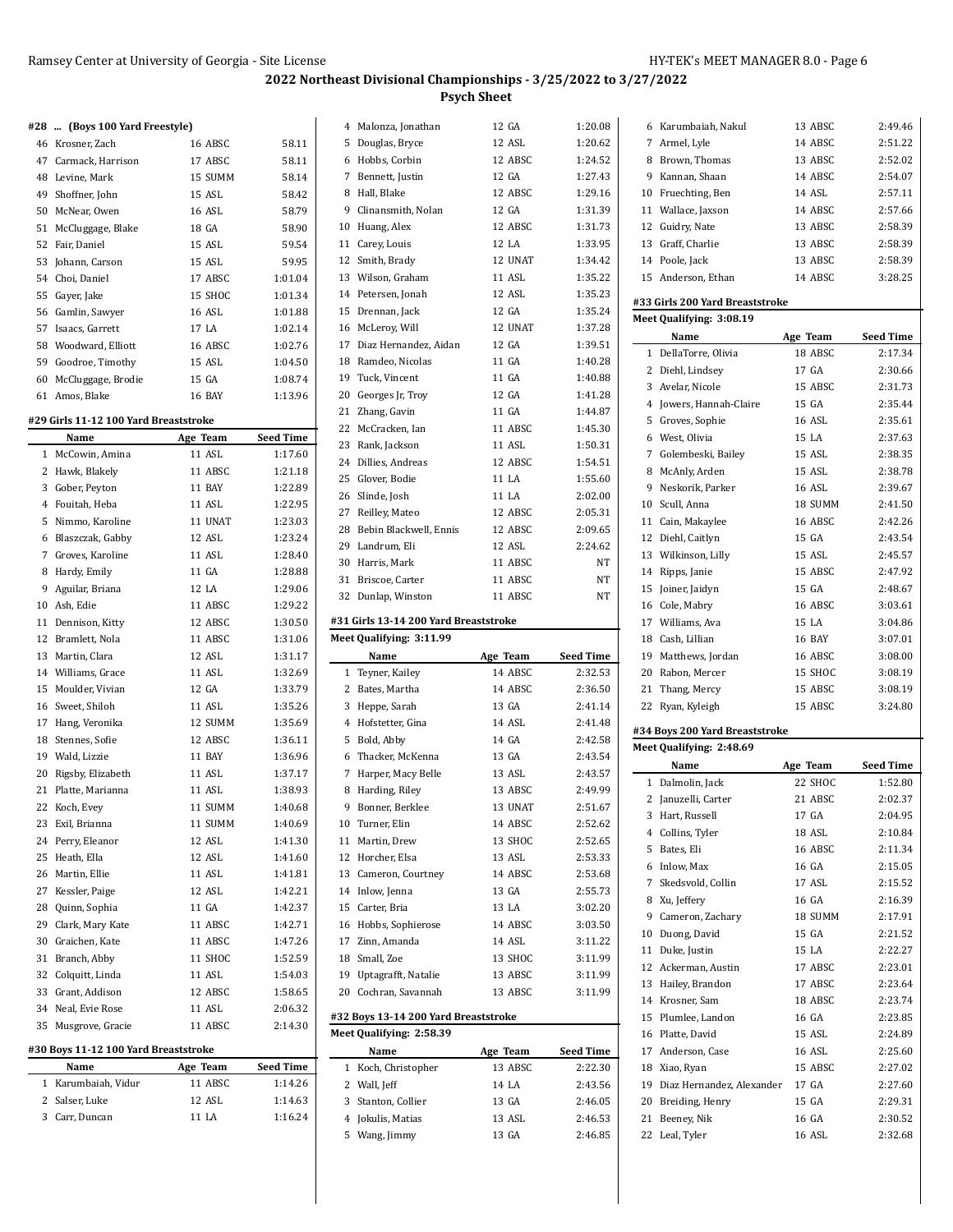|    | #34  (Boys 200 Yard Breaststroke)           |                   |                   |
|----|---------------------------------------------|-------------------|-------------------|
|    | 23 Frost, Charlie                           | 15 ASL            | 2:38.46           |
|    | 24 Sherwood, Dawson                         | 16 LA             | 2:42.73           |
|    | 25 Carmack, Harrison                        | 17 ABSC           | 2:46.10           |
|    | 26 Goodroe, Timothy                         | 15 ASL            | 2:46.22           |
|    | 27 Carey, William                           | 15 LA             | 2:46.36           |
|    | 28 Burns, Gavin                             | 15 SUMM           | 2:47.69           |
|    |                                             |                   |                   |
|    | #35 Girls 11-12 100 Yard Backstroke<br>Name | Age Team          | <b>Seed Time</b>  |
|    | 1 Vaughn, Kerrigan                          | 12 ABSC           | 1:12.17           |
|    | 2 Aguilar, Alison                           | 12 LA             | 1:12.53           |
|    | 3 Sanchez-Rodriguez, Louisian 12 LA         |                   | 1:12.85           |
|    | 4 Robinson, Brynn                           | 12 ASL            | 1:13.44           |
|    | 5 Joyce, Cate                               | 12 GA             | 1:13.60           |
|    | 6 Williams, Grace                           | 11 ASL            | 1:13.80           |
|    | 7 Hardy, Emily                              | 11 GA             | 1:14.94           |
|    | 8 Clarkson, Poppy                           | 12 LA             | 1:16.04           |
|    | 9 Jost, Allison                             | 11 ASL            | 1:16.46           |
|    | 10 Breiding, Kate                           | 11 GA             | 1:17.16           |
|    | 11 Bopp, Shaylah                            | 11 SUMM           | 1:19.31           |
|    | 12 Tomlinson, Bailey                        | 12 ABSC           | 1:20.50           |
|    | 13 Boyd, Hannah                             | 11 ABSC           | 1:22.07           |
|    | 14 McLucas, Daphne                          | 12 ABSC           | 1:22.42           |
|    | 15 Yang, Leila                              | 11 LA             | 1:24.49           |
|    | 16 Kaiser, Molly                            | 12 UNAT           | 1:24.73           |
|    | 17 Guitreau, Hannah                         | 12 ASL            | 1:25.12           |
|    | 18 Neal, Evie Rose                          | 11 ASL            | 1:25.13           |
|    | 19 Kelley, Jenna                            | 11 SHOC           | 1:26.17           |
|    | 20 Martin, Clara                            | 12 ASL            | 1:26.27           |
|    | 21 Trent, Chloe                             | 12 ABSC           | 1:26.93           |
|    | 22 Perry, Eleanor                           | 12 ASL            | 1:27.13           |
|    | 23 Quinn, Sophia                            | 11 GA             | 1:27.88           |
|    | 24 Martin, Ellie                            | 11 ASL            | 1:28.38           |
|    | 25 Torres, Marin                            | 12 ABSC           | 1:29.98           |
|    | 26 Hamilton, Rachel                         | 12 ASL            | 1:30.63           |
|    | 27 Gordon, Mack                             | 12 GA             | 1:31.58           |
|    | 28 Platte, Marianna                         | 11 ASL            | 1:31.87           |
|    | 29 Weber, Alexa                             | 11 ASL            | 1:33.47           |
|    | 30 Roath, Harper                            | 11 ABSC           | 1:33.86           |
|    | 31 Luo, Emma                                | 11 GA             | 1:34.19           |
|    | 32 Williams, Eva                            | 11 LA             | 1:36.77           |
|    | 33 Hammett, Karalyn                         | 12 ASL            | 1:37.11           |
|    | 34 Graichen, Kate                           | 11 ABSC           | 1:37.54           |
|    | 35 Reeves, Hannah                           | 11 GA             | 1:37.90           |
|    | 36 Clark, Mary Kate                         | 11 ABSC           | 1:41.88           |
|    | 37 Smith, Briley                            | 12 ABSC           | 1:44.10           |
|    | 38 Lindstrom, Harper                        | 11 ABSC           | 1:47.46           |
|    | 39 Arellano, Camila                         | 12 MORG           | NT                |
| 40 | Musgrove, Gracie                            | 11 ABSC           | NT                |
|    |                                             |                   |                   |
|    | #36 Boys 11-12 100 Yard Backstroke          |                   |                   |
|    | Name                                        | Age Team          | Seed Time         |
| 1  | Rhine, Joseph<br>$Dab$ $Ubm$                | 12 ABSC<br>12.000 | 1:06.17<br>1.0664 |

|    | 1 Rhine, Joseph      | 12 ABSC | 1:06.17 |
|----|----------------------|---------|---------|
|    | 2 Bahr, Kipras       | 12 ABSC | 1:06.64 |
|    | 3 Coverdill, Patrick | 11 ABSC | 1:08.62 |
|    | 4 Opalka, Riley      | 12 ASL  | 1:10.05 |
|    | 5 Huynh, Tyler       | 11 LA   | 1:10.07 |
|    | 6 Wilson, Graham     | 11 ASL  | 1:10.33 |
|    | 7 Pattillo, Miles    | 12 ASL  | 1:10.52 |
| 8. | Collins, Michal      | 11 LA   | 1:11.76 |
|    |                      |         |         |

| 9 | Carey, Louis       | 12 LA   | 1:12.09   |
|---|--------------------|---------|-----------|
|   | 10 Boyle, Colin    | 12 ABSC | 1:12.23   |
|   | 11 Douglas, Bryce  | 12 ASL  | 1:13.88   |
|   | 12 Joy, Kevin      | 12 ABSC | 1:17.61   |
|   | 13 Putman, Brody   | 11 ABSC | 1:18.53   |
|   | 14 Huang, Alex     | 12 ABSC | 1:20.26   |
|   | 15 Werner, David   | 11 ABSC | 1:21.87   |
|   | 16 Hammond, Bear   | 11 ASL  | 1:23.70   |
|   | 17 Jones, Cameron  | 11 GA   | 1:24.08   |
|   | 18 Boswell, Ian    | 12 ABSC | 1:26.05   |
|   | 19 Landrum, Eli    | 12 ASL  | 1:26.48   |
|   | 20 Williams, Ike   | 11 LA   | 1:28.03   |
|   | 21 Tovar, AJ       | 12 ASL  | 1:29.10   |
|   | 22 Ramdeo, Nicolas | 11 GA   | 1:30.34   |
|   | 23 McCracken, Ian  | 11 ABSC | 1:46.09   |
|   | 24 Rank, Jackson   | 11 ASL  | <b>NT</b> |
|   | 25 Dunlap, Winston | 11 ABSC | NT        |
|   |                    |         |           |

## **#37 Girls 13-14 200 Yard Backstroke**

|    | Meet Qualifying: 2:47.29           |          |                  |
|----|------------------------------------|----------|------------------|
|    | Name                               | Age Team | <b>Seed Time</b> |
| 1  | Young, Ximena                      | 14 ABSC  | 2:19.42          |
| 2  | Morris, Georgia                    | 14 ASL   | 2:19.60          |
| 3  | Nunnally, Ansley                   | 14 ABSC  | 2:20.65          |
| 4  | Miller, Reagan                     | 14 GA    | 2:20.89          |
| 5  | Dillon, Ella                       | 14 ABSC  | 2:20.94          |
|    | 6 He, Alethea                      | 14 ABSC  | 2:21.76          |
| 7  | Rovie. Cate                        | 14 GA    | 2:25.65          |
|    | 8 Chisholm, Aubrey                 | 14 GA    | 2:28.92          |
| 9  | Hebert, Dyllan                     | 14 SUMM  | 2:31.09          |
|    | 10 Patterson, Maddie               | 13 ASL   | 2:31.54          |
|    | 11 Yeomans, Carson                 | 13 ABSC  | 2:32.05          |
| 12 | Davis, Morgan                      | 13 SUMM  | 2:35.36          |
|    | 13 McCullough, Samantha            | 13 ABSC  | 2:35.86          |
| 14 | Smith, Lynnette                    | 14 ABSC  | 2:36.37          |
|    | 15 Cameron, Courtney               | 14 ABSC  | 2:37.00          |
|    | 16 Burkett, Gabby                  | 14 ASL   | 2:42.16          |
|    | 17 Prince, Caroline                | 14 ABSC  | 2:43.79          |
|    | 18 Hamman, Adah                    | 14 ABSC  | 2:46.00          |
| 19 | Frey, Emma                         | 13 ASL   | 2:46.22          |
|    | 20 Obrien, Maggie                  | 14 WW    | 2:46.87          |
| 21 | Bebin Blackwell, Caitlyn           | 14 ABSC  | 2:47.29          |
| 22 | Savage, Addie                      | 13 ABSC  | 2:47.29          |
| 23 | Nelson, Isabella                   | 14 ABSC  | 2:47.29          |
| 24 | Cain, Haylee                       | 13 ABSC  | 2:47.29          |
| 25 | Shaffer, Marleighna                | 13 ABSC  | 2:47.29          |
| 26 | Johnson, Mary Elizabeth            | 13 BAY   | 3:28.56          |
|    | #38 Boys 13-14 200 Yard Backstroke |          |                  |

## **Meet Qualifying: 2:37.09**

|    | Name                  | Age Team | <b>Seed Time</b> |
|----|-----------------------|----------|------------------|
|    | 1 Clinansmith, Lannon | 14 GA    | 2:13.85          |
|    | 2 Williams, Nick      | 13 ASL   | 2:14.46          |
|    | 3 Phillips, Luke      | 14 ABSC  | 2:15.62          |
|    | 4 Ballance, Alex      | 14 ASL   | 2:20.36          |
|    | 5 Trotter, Torin      | 13 ABSC  | 2.22.77          |
|    | 6 McCusker, Riley     | 14 BAY   | 2:32.01          |
|    | 7 Colleran, Daniel    | 13 ASL   | 2:34.22          |
| 8  | Halbach. Crenshaw     | 13 ABSC  | 2:34.50          |
|    | 9 Strickland, Samuel  | 13 BAY   | 2:36.01          |
| 10 | Herring, Connor       | 13 BAY   | 2:36.01          |
| 11 | Fruechting, Ben       | 14 ASL   | 2:36.22          |

| 12             | Fairman, Rowen                    | 13 ABSC                           | 2:37.09          |  |  |  |  |
|----------------|-----------------------------------|-----------------------------------|------------------|--|--|--|--|
|                |                                   | 14 ABSC                           | 2:43.88          |  |  |  |  |
|                | 13 Hall, William                  |                                   |                  |  |  |  |  |
|                | #39 Girls 200 Yard Backstroke     |                                   |                  |  |  |  |  |
|                | Meet Qualifying: 2:44.09          |                                   |                  |  |  |  |  |
|                | Name                              | Age Team                          | <b>Seed Time</b> |  |  |  |  |
| 1              | Rees. Sofie                       | 18 GA                             | 2:06.62          |  |  |  |  |
| $\overline{2}$ | Halbach, Ansley                   | 16 ABSC                           | 2:07.64          |  |  |  |  |
| 3              | Harper, Amelia                    | 15 ASL                            | 2:08.91          |  |  |  |  |
|                | 4 Norris, Claire                  | 15 ASL                            | 2:11.25          |  |  |  |  |
|                | 5 West, Olivia                    | 15 LA                             | 2:14.75          |  |  |  |  |
|                | 6 Foggin, Charlotte               | 15 ABSC                           | 2:16.04          |  |  |  |  |
|                | 7 Johnson, Kate                   | 16 GA                             | 2:16.12          |  |  |  |  |
| 8              | Stewart, Olivia                   | 15 ASL                            | 2:19.03          |  |  |  |  |
|                |                                   |                                   |                  |  |  |  |  |
| 9              | Dao, Jessica                      | 17 LA                             | 2:21.14          |  |  |  |  |
|                | 10 Wilson, Zoe                    | 18 GA                             | 2:21.21          |  |  |  |  |
|                | 11 Blaszczak, Gabby               | 12 ASL                            | 2:22.25          |  |  |  |  |
|                | 12 Pursner, Rebecca               | 16 ABSC                           | 2:29.93          |  |  |  |  |
| 13             | Hammond, Audrey                   | 15 ASL                            | 2:30.61          |  |  |  |  |
|                | 14 Hofstetter, Lauren             | 15 ASL                            | 2:37.98          |  |  |  |  |
|                | 15 Massaro, Caroline              | 17 WW                             | 2:38.50          |  |  |  |  |
|                | 16 Johnson, Sophia                | 15 LA                             | 2:38.73          |  |  |  |  |
| 17             | Ryan, Kyleigh                     | 15 ABSC                           | 2:41.12          |  |  |  |  |
|                | 18 Cash, Lillian                  | <b>16 BAY</b>                     | 2:43.01          |  |  |  |  |
|                |                                   |                                   |                  |  |  |  |  |
|                | #40 Boys 200 Yard Backstroke      |                                   |                  |  |  |  |  |
|                | <b>Meet Qualifying: 2:29.89</b>   |                                   |                  |  |  |  |  |
|                | Name                              | Age Team                          | <b>Seed Time</b> |  |  |  |  |
| 1              | Riordan, Jimmy                    | 18 ASL                            | 1:51.93          |  |  |  |  |
|                | 2 Kennedy, Garrett                | 17 ABSC                           | 1:52.40          |  |  |  |  |
| 3              | Dunbar, Jack                      | 17 GA                             | 1:54.02          |  |  |  |  |
|                | 4 Wooldridge, Thomas              | 18 GA                             | 1:55.95          |  |  |  |  |
| 5              | Hill, Ben                         | 15 ASL                            | 1:57.98          |  |  |  |  |
| 6              | Hines, Will                       | 17 ABSC                           | 1:58.01          |  |  |  |  |
| 7              | Dockstader, Adam                  | 17 GA                             | 1:59.98          |  |  |  |  |
| 8              | Simmon, Graham                    | 17 GA                             | 2:00.71          |  |  |  |  |
|                | 9 Huynh, Tyson                    | 16 LA                             | 2:02.53          |  |  |  |  |
|                | 10 Fagrell, Parker                | 15 ABSC                           | 2:02.67          |  |  |  |  |
|                | 11 Blanchard, Will                | <b>16 ASL</b>                     | 2:02.90          |  |  |  |  |
|                | 12 Johnson, Lucas                 | 16 GA                             | 2:04.78          |  |  |  |  |
| 13             | Lin, Sean                         | 15 GA                             | 2:05.01          |  |  |  |  |
| 14             | McCluggage, Blake                 | 18 GA                             | 2:22.37          |  |  |  |  |
|                | 15 Fair, Daniel                   | 15 ASL                            | 2:22.69          |  |  |  |  |
|                | 16 Obrien, Murphy                 | 17 WW                             | 2:22.81          |  |  |  |  |
| 17             | Krosner, Zach                     | 16 ABSC                           | 2:23.89          |  |  |  |  |
|                | 18 Jensen, Dallin                 | 17 SUMM                           | 2:24.90          |  |  |  |  |
| 19             | Levine, Mark                      | 15 SUMM                           | 2:28.18          |  |  |  |  |
|                |                                   |                                   |                  |  |  |  |  |
|                |                                   | #41 Girls 11-12 50 Yard Butterfly |                  |  |  |  |  |
|                |                                   |                                   |                  |  |  |  |  |
|                | Name                              | Age Team                          | Seed Time        |  |  |  |  |
| 1              | Fouitah, Heba                     | 11 ASL                            | 30.02            |  |  |  |  |
| 2              | Groves, Karoline                  | 11 ASL                            | 30.12            |  |  |  |  |
| 3              | Zellner, Zoey                     | 12 ABSC                           | 30.92            |  |  |  |  |
|                | 4 Gober, Peyton                   | 11 BAY                            | 31.05            |  |  |  |  |
| 5              | Breiding, Kate                    | 11 GA                             | 32.67            |  |  |  |  |
|                | 6 Templin, Leah                   | 11 ABSC                           | 32.87            |  |  |  |  |
| 7              | Ash, Edie                         | 11 ABSC                           | 33.46            |  |  |  |  |
|                | 8 Vaughn, Kerrigan                | 12 ABSC                           | 33.50            |  |  |  |  |
| 9              | Sanchez-Rodriguez, Louisian 12 LA |                                   | 33.99            |  |  |  |  |
|                | 10 Rosser, Gabby                  | 11 ABSC                           | 34.55            |  |  |  |  |
| 11             | Kaiser, Molly                     | 12 UNAT                           | 34.70            |  |  |  |  |

Guest, Sarah Beth 11 UNAT 34.86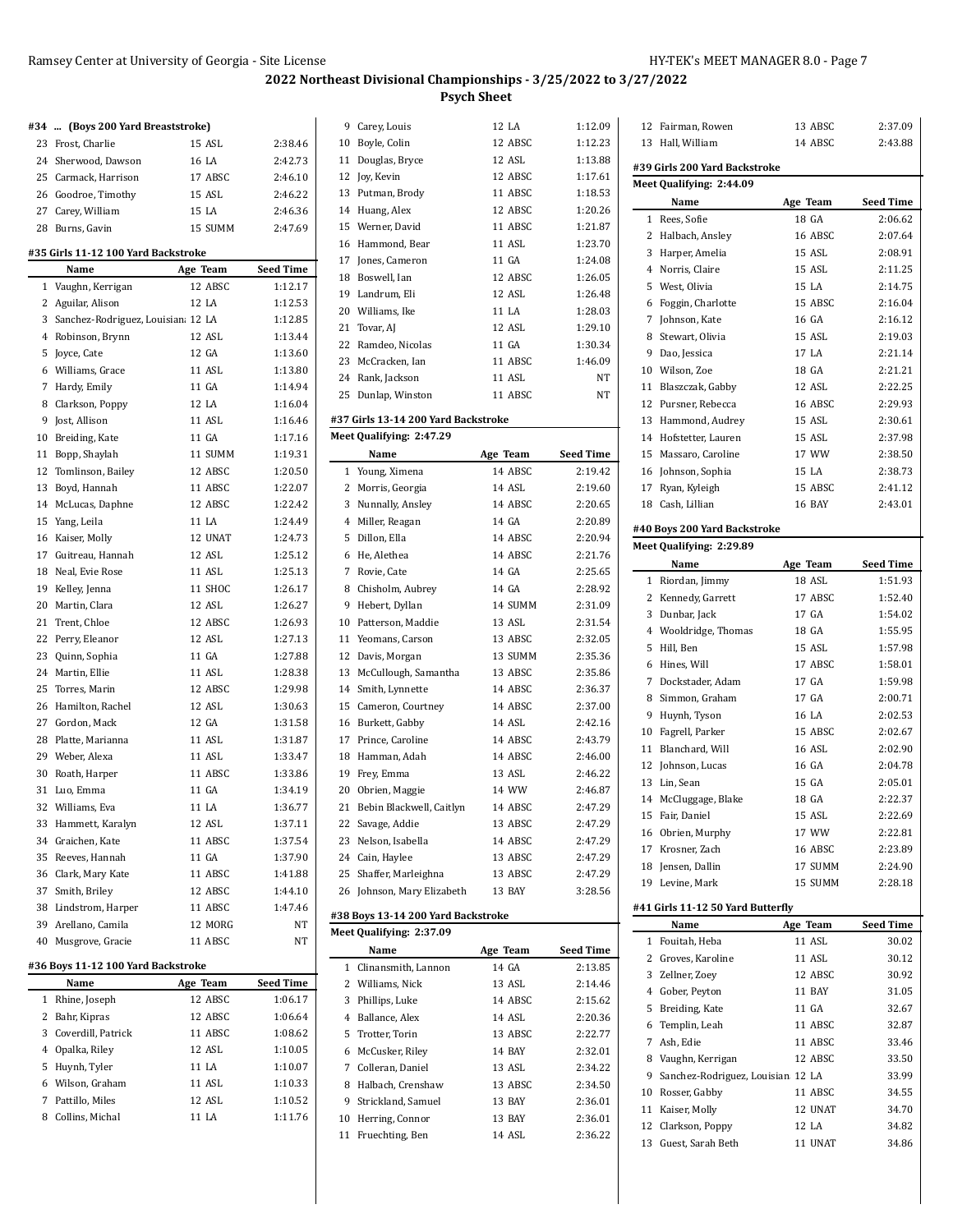#### **#41 ... (Girls 11-12 50 Yard Butterfly)**

| 14 McLucas, Daphne               | 12 ABSC | 34.99   |
|----------------------------------|---------|---------|
| 15 Neace, Lauren                 | 12 ABSC | 35.05   |
| 16 Tomlinson, Bailey             | 12 ABSC | 35.23   |
| 17 Aguilar, Alison               | 12 LA   | 36.11   |
| 18 Exil, Brianna                 | 11 SUMM | 36.80   |
| 19 Yang, Leila                   | 11 LA   | 37.00   |
| 20 Trent, Chloe                  | 12 ABSC | 37.29   |
| 21 Moulder, Vivian               | 12 GA   | 37.96   |
| 22 Dennison, Kitty               | 12 ABSC | 38.61   |
| 23 Sweet, Shiloh                 | 11 ASL  | 38.99   |
| 24 Ayers, Ella                   | 11 ASL  | 39.45   |
| 25 Brown, Noa                    | 11 ABSC | 40.53   |
| 26 Whetstone, Emery              | 11 LA   | 40.85   |
| 27 Koch, Evey                    | 11 SUMM | 41.13   |
| 28 Gobble, Emery                 | 12 LA   | 41.46   |
| 29 Branch, Abby                  | 11 SHOC | 41.97   |
| 30 Luo, Emma                     | 11 GA   | 41.98   |
| 31 Hamilton, Rachel              | 12 ASL  | 42.50   |
| 32 Kessler, Paige                | 12 ASL  | 44.15   |
| 33 Stennes, Sofie                | 12 ABSC | 44.27   |
| 34 Williams, Eva                 | 11 LA   | 45.45   |
| 35 Chester, Chelsea              | 12 LA   | 45.60   |
| 36 Rigsby, Elizabeth             | 11 ASL  | 45.65   |
| 37 Lindstrom, Harper             | 11 ABSC | 45.97   |
| 38 Morera, Isabella              | 11 BAY  | 47.09   |
| 39 Douris, Zarema                | 11 ABSC | 47.40   |
| 40 Office, Jenesis               | 12 SUMM | 48.51   |
| 41 Reeves, Hannah                | 11 GA   | 48.53   |
| 42 Colquitt, Linda               | 11 ASL  | 50.37   |
| 43 Kim, Vivienne                 | 11 ASL  | 50.47   |
| 44 Torres, Sofia                 | 11 ABSC | 1:04.45 |
| 45 Osburn. Cora                  | 12 ABSC | NT      |
| 46 Green, Grace                  | 12 ABSC | NT      |
| #42 Boys 11-12 50 Yard Butterfly |         |         |

|              | Name                 | Age Team        | <b>Seed Time</b> |
|--------------|----------------------|-----------------|------------------|
| $\mathbf{1}$ | Karumbaiah, Vidur    | 11 ABSC         | 29.69            |
| 2            | McKay, Colden        | 11 LA           | 29.77            |
| 3            | Huynh, Tyler         | 11 LA           | 31.26            |
| 4            | Carr, Duncan         | 11 LA           | 31.27            |
| 5            | Collins, Michal      | 11 LA           | 31.64            |
| 6            | Boyle, Colin         | 12 ABSC         | 31.65            |
| 7            | Coverdill, Patrick   | 11 ABSC         | 32.60            |
| 8            | Wright, Cole         | 12 GA           | 37.41            |
| 9            | Jones, Cameron       | 11 GA           | 38.12            |
| 10           | Kirkland, Jack       | 11 ABSC         | 38.26            |
| 11           | Hammond, Bear        | <b>11 ASL</b>   | 38.64            |
|              | 12 Smith, Brady      | 12 UNAT         | 39.51            |
| 13           | Petersen, Jonah      | 12 ASL          | 40.14            |
| 14           | Thang, Van           | 12 ABSC         | 40.24            |
| 15           | Reilley, Mateo       | 12 ABSC         | 43.40            |
| 16           | Copeland, Henry      | $11 \text{ GA}$ | 45.69            |
| 17           | Schirmer, Henry      | 12 ABSC         | 50.40            |
|              | 18 Dillies, Andreas  | 12 ABSC         | 52.36            |
| 19           | Bisca, Lucas         | 11 WW           | 1:11.93          |
|              | 20 Alexander, Aideen | 12 ASL          | <b>NT</b>        |
|              | 21 Sabatinelli, Ben  | 11 ABSC         | NT               |
|              |                      |                 |                  |

|     | Name                                  | Age Team          | <b>Seed Time</b>   |
|-----|---------------------------------------|-------------------|--------------------|
|     | 1 Young, Ximena                       | 14 ABSC           | 59.70              |
|     | 2 Nunnally, Ansley                    | 14 ABSC           | 59.96              |
|     | 3 Horcher, Elsa                       | 13 ASL            | 1:02.66            |
|     | 4 Hofstetter, Gina                    | 14 ASL            | 1:03.18            |
| 5   | Dillon, Ella                          | 14 ABSC           | 1:03.47            |
|     | 6 Miller, Reagan                      | 14 GA             | 1:03.77            |
|     | 7 Bold, Abby                          | 14 GA             | 1:04.64            |
|     | 8 Bates, Martha                       | 14 ABSC           | 1:05.95            |
| 9   | Shaffer, Addison                      | 14 GA             | 1:06.44            |
|     | 10 Chisholm, Aubrey                   | 14 GA             | 1:07.68            |
|     | 11 Harper, Macy Belle                 | 13 ASL            | 1:08.44            |
|     | 12 Inlow, Jenna                       | 13 GA             | 1:08.71            |
|     |                                       |                   |                    |
|     | 13 Harding, Riley                     | 13 ABSC           | 1:09.98            |
|     | 14 Seuser, Amanda                     | 13 SHOC           | 1:11.81            |
| 15  | He, Alethea                           | 14 ABSC           | 1:12.90            |
|     | 16 Prince, Caroline                   | 14 ABSC           | 1:13.07            |
|     | 17 McCullough, Samantha               | 13 ABSC           | 1:13.54            |
|     | 18 Crawford, Josie                    | 13 ASL            | 1:14.57            |
|     | 19 Johnson, Paige                     | 13 GA             | 1:14.99            |
| 20  | Mahaffey, Marissa                     | <b>13 BAY</b>     | 1:17.15            |
|     | 21 Carter, Bria                       | 13 LA             | 1:18.60            |
|     | 22 Martin, Drew                       | 13 SHOC           | 1:19.62            |
|     | 23 Rabon, Morgan                      | 13 SHOC           | 1:22.40            |
| 24  | Smith, Lynnette                       | 14 ABSC           | 1:24.10            |
| 25  | Teach, Turner                         | 14 ABSC           | 1:25.45            |
|     | 26 McAuliff, Madison                  | 13 ABSC           | 1:25.55            |
|     | 27 Ponder, Keziah                     | 14 GA             | 1:29.58            |
|     | 28 Giles, Kyleigh                     | 14 LA             | 1:30.12            |
| 29. | Nelson, MJ                            | 13 LA             | 1:30.18            |
| 30  | Collins, Oliwia                       | 14 LA             | 1:30.22            |
|     |                                       |                   |                    |
| 31  | Graff, Bea                            | 13 ABSC           | 1:35.00            |
|     | 32 Holderfield, Carly                 | 14 LA             | 1:35.25            |
| 33  | Jones, Avery                          | 14 ASL            | 1:38.46            |
|     | 34 Pincombe, Violet                   | 13 GA             | 1:38.78            |
| 35  | Kuykendall, Ainsley                   | 13 ASL            | 1:40.57            |
|     | 36 Hamman, Adah                       | 14 ABSC           | 1:45.00            |
| 37  | Slinde. Ali                           | 14 LA             | 1:45.37            |
|     | 38 Fields, Amber                      | 13 SUMM           | 2:02.68            |
|     | 39 Padamadan, Ann                     | 13 SUMM           | $_{\mathrm{NT}}$   |
|     | 40 Frey, Issy                         | 13 ASL            | NΤ                 |
|     | 41 Schwede, Madison                   | 13 ASL            | NΤ                 |
|     | 42 McCoy, Mary                        | 13 ASL            | NΤ                 |
|     | 43 Konzelmann, Carly                  | 13 LA             | NT                 |
|     |                                       |                   |                    |
|     | #44 Boys 13-14 100 Yard Butterfly     |                   |                    |
|     | Name                                  | Age Team          | <b>Seed Time</b>   |
| 1   | Stanton, Baylor                       | 14 GA             | 50.28              |
|     | 2 Sheridan, Cayden                    | 13 LA             | 56.66              |
|     | 3 Salser, Ethan                       | 14 ASL            | 56.89              |
|     | 4 Jokulis, Matias                     | 13 ASL            | 57.81              |
|     | 5 Groves, George                      | 13 ASL            | 59.40              |
|     | 6 Hebert, Parker                      | 13 SUMM           | 1:00.64            |
|     | 7 Dao, Jonathan                       | 13 LA             | 1:00.97            |
|     | 8 Phillips, Luke                      | 14 ABSC           | 1:01.05            |
|     | Ballance, Alex                        | 14 ASL            | 1:01.69            |
| 9   |                                       |                   |                    |
|     | 10 Clinansmith, Lannon                | 14 GA             |                    |
|     |                                       |                   | 1:01.80            |
|     | 11 Clinansmith, Kayden                | 14 GA             | 1:04.58            |
|     | 12 Colleran, Daniel<br>13 Armel, Lyle | 13 ASL<br>14 ABSC | 1:04.67<br>1:06.57 |

|                | 14 Wall, Jeff                          | 14 LA            | 1:06.86          |
|----------------|----------------------------------------|------------------|------------------|
| 15             | Smedley, Logan                         | 13 SUMM          | 1:07.90          |
|                | 16 Halbach, Crenshaw                   | 13 ABSC          | 1:09.42          |
|                | 17 Severtson, Collin                   | 13 SUMM          | 1:10.48          |
|                | 18 Wang, Jimmy                         | 13 GA            | 1:11.44          |
|                | 19 Kannan, Shaan                       | 14 ABSC          | 1:11.74          |
|                | 20 McCusker, Riley                     | 14 BAY           | 1:14.15          |
|                | 21 Dolin, John                         | 14 ASL           | 1:15.81          |
| 22             | Bennett, SteveMichael                  | 14 GA            | 1:18.61          |
|                | 23 Alhmoud, Karam                      | 14 GA            | 1:18.62          |
|                | 24 Guidry, Nate                        | 13 ABSC          | 1:22.04          |
| 25             | Balducci, Henry                        | 14 ASL           | 1:24.20          |
|                | 26 McKenzie, Ryan                      | 13 LA            | 1:25.59          |
|                | 27 Liu, Stephen                        | 13 ASL           | 1:26.17          |
|                | 28 Parker, Justice                     | 13 GA            | 1:33.36          |
|                |                                        |                  |                  |
|                | 29 Anderson, Ethan                     | 14 ABSC          | 1:34.60          |
|                | 30 Wendel, Chase                       | 13 LA            | 1:43.32          |
|                | 31 Saye, Brandon                       | 13 GA            | 1:43.56          |
|                | 32 Villemain, Hudson                   | 14 ASL           | NΤ               |
|                | 33 Allen, Kole                         | 14 LA            | NΤ               |
|                | #45 Girls 100 Yard Butterfly           |                  |                  |
|                | Name                                   | Age Team         | <b>Seed Time</b> |
| 1              | DellaTorre, Olivia                     | 18 ABSC          | 53.96            |
| $\overline{c}$ | Riordan, Amy                           | 18 ASL           | 56.45            |
|                | 3 Burke, Hanna                         | 17 GA            | 57.06            |
|                | 4 Dampier, Madison                     | 15 LA            | 57.30            |
| 5              |                                        | 18 ASL           |                  |
|                | Agcaoili, Angela                       |                  | 58.43            |
|                | 6 Alewine-Flores, Aubree-Clare 15 ABSC |                  | 58.78            |
|                | 7 Jowers, Hannah-Claire                | 15 GA<br>15 ABSC | 59.78            |
|                |                                        |                  |                  |
|                | 8 Avelar, Nicole                       |                  | 1:00.47          |
|                | 9 Dao, Jessica                         | 17 LA            | 1:00.74          |
|                | 10 Dao, Jayla                          | 15 LA            | 1:01.01          |
| 11             | Johann, Rachel                         | 17 ASL           | 1:01.52          |
| 12             | Johnson, Kate                          | 16 GA            | 1:02.01          |
| 13             | Hope, Maddie                           | 17 ABSC          | 1:03.30          |
|                | 14 Britton, Condi                      | 17 GA            | 1:03.74          |
| 15             | Kennedy, Alice                         | 17 ABSC          | 1:04.08          |
| 16             | Scull, Anna                            | 18 SUMM          | 1:04.79          |
| 17             | Diehl, Caitlyn                         | 15 GA            | 1:04.89          |
|                | 18 Iwanski, Mayle                      | <b>16 ASL</b>    | 1:05.92          |
| 19             | Hayes, Addie                           | 17 ABSC          | 1:06.18          |
|                | 20 Ripps, Janie                        | 15 ABSC          | 1:06.31          |
| 21             | Wilkinson, Lilly                       | 15 ASL           | 1:06.96          |
| 22             | Foggin, Charlotte                      | 15 ABSC          | 1:07.50          |
|                | 23 Cain, Makaylee                      | 16 ABSC          | 1:07.62          |
|                | 24 McCord, GiGi                        | 17 SUMM          | 1:07.66          |
| 25             | Pursner, Rebecca                       | 16 ABSC          | 1:07.93          |
| 26             | Hofstetter, Lauren                     | 15 ASL           | 1:11.26          |
| 27             |                                        | 15 ASL           | 1:11.63          |
|                | Groves, Lily                           |                  |                  |
| 28             | Neskorik, Parker                       | 16 ASL           | 1:12.60          |
| 29             | Brown, Elyse                           | 15 SUMM          | 1:12.88          |
|                | 30 Williams, Ava                       | 15 LA            | 1:15.36          |
| 31             | Greene, Emma                           | 16 ABSC          | 1:20.83          |
| 32             | Joiner, Jaidyn                         | 15 GA            | 1:20.87          |
|                | 33 Smith, Olivia                       | 17 ABSC          | 1:37.34          |
|                | 34 Daniel, Becket                      | 16 ABSC          | 1:40.00          |
| 35             | Brown, Daisy                           | 14 MORG          | NΤ               |
| 36             | Thang, Mercy                           | 15 ABSC          | NΤ               |
| 37<br>38       | Matthews, Jordan<br>Baker, Bella       | 16 ABSC<br>16 LA | NΤ<br>NΤ         |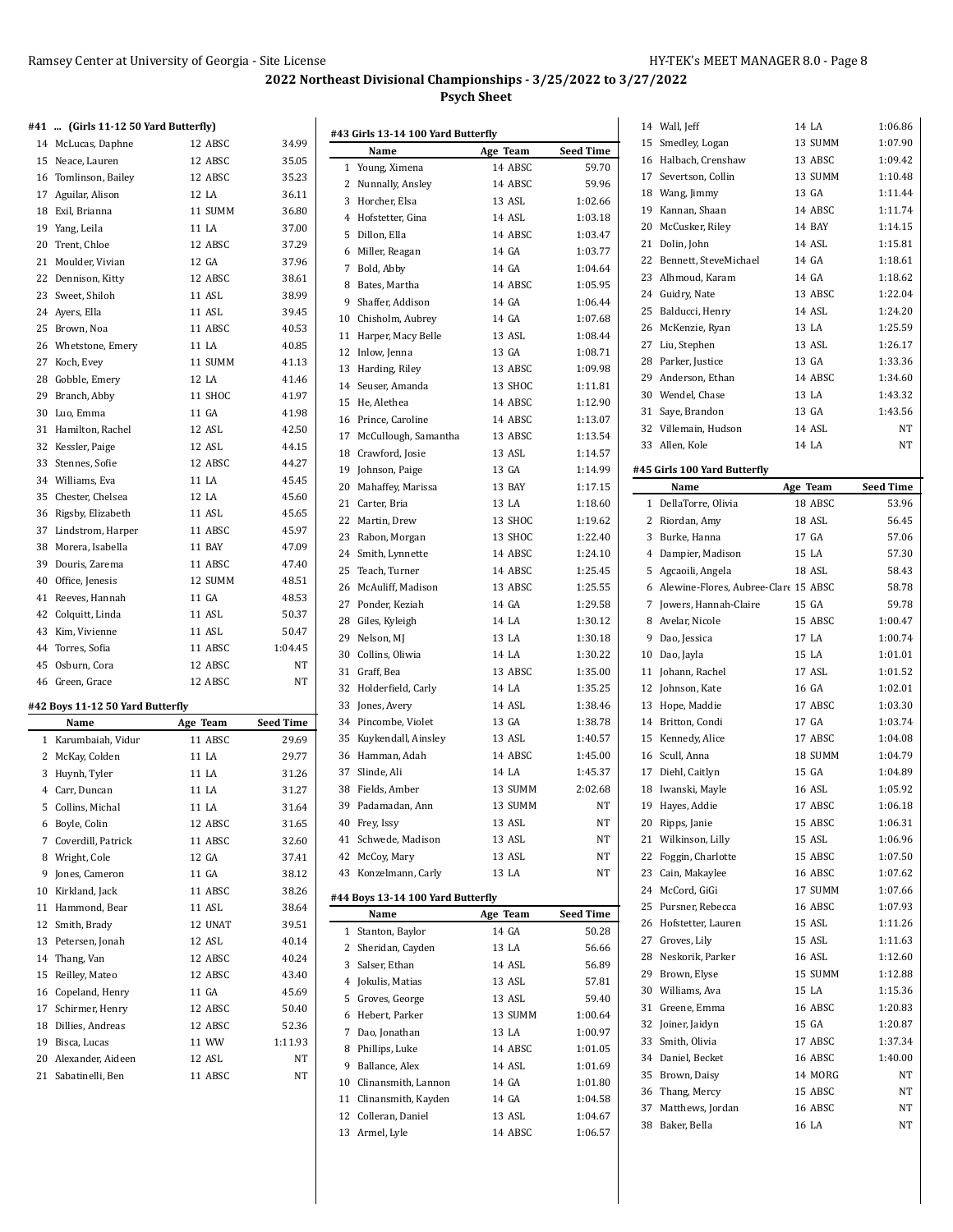|    | #46 Boys 100 Yard Butterfly<br>Name | Age Team | <b>Seed Time</b> | #47 Girls 12 & Under 200 Yard Freestyle Relay<br>Team | Relay  | <b>Seed Time</b>   |
|----|-------------------------------------|----------|------------------|-------------------------------------------------------|--------|--------------------|
|    | 1 Monaghan, Eamon                   | 16 LA    | 48.63            | 1 ASL                                                 | A      | 1:51.23            |
|    | 2 Askew, Thomas                     | 18 ABSC  | 49.47            | 2<br>GA                                               | A      | 1:57.85            |
|    | 3 Zhu, Andy                         | 18 GA    | 50.00            | 3<br>LA                                               | A      | 2:00.19            |
|    | 4 Burch, Hudson                     | 16 ASL   | 51.21            | 4 ASL                                                 | B      | 2:00.50            |
|    |                                     | 21 ABSC  | 51.43            | 5 ABSC                                                | A      | 2:00.79            |
|    | Januzelli, Carter                   |          |                  |                                                       |        |                    |
|    | Davis, Kyle                         | 15 LA    | 51.53            | 6 ABSC                                                | B      | 2:06.77            |
| 7  | Dunbar, Jack                        | 17 GA    | 51.61            | 7<br>ABSC                                             | C      | 2:10.29            |
|    | Renier, Luke                        | 19 UNAT  | 51.89            | 8<br>SUMM                                             | A      | 2:10.90            |
|    | Shepard, Brandon                    | 16 GA    | 52.11            | 9<br>ASL                                              | С      | 2:11.48            |
|    | Patterson, Nolan                    | 16 GA    | 52.15            | 10 LA                                                 | B      | 2:17.24            |
| 11 | Casey, Simon                        | 17 ABSC  | 52.18            | 11 ASL                                                | D      | 2:19.43            |
|    | Xiao, James                         | 17 ABSC  | 52.54            | 12 GA                                                 | B      | 2:20.15            |
|    | Foggin, Will                        | 18 ABSC  | 53.39            | 13 ABSC                                               | D      | 2:21.62            |
|    | Gallagher, Cal                      | 19 ASL   | 53.79            | 14 ABSC                                               | E      | 2:26.86            |
|    | Dockstader, Adam                    | 17 GA    | 53.88            | 15 ASL                                                | E      | 2:28.67            |
|    | Wooldridge, Tyler                   | 18 GA    | 54.00            | 16 ABSC                                               | F      | 2:34.04            |
|    | Garwold, Ian                        | 18 ASL   | 54.09            |                                                       |        |                    |
|    | Hines, Will                         | 17 ABSC  | 54.36            | #48 Boys 12 & Under 200 Yard Freestyle Relay          |        |                    |
|    | Jones, Gavin                        | 18 ABSC  | 54.41            | Team                                                  | Relay  | <b>Seed Time</b>   |
|    | Simmon, Graham                      | 17 GA    | 54.59            | 1 ABSC                                                | A      | 1:50.70            |
|    | 21 Lyle, Zack                       | 15 ASL   | 55.01            | 2 ASL                                                 | A      | 1:51.58            |
|    | Wall, Henry                         | 18 LA    | 55.19            | 3<br>LA                                               | A      | 1:53.66            |
|    | Diaz Hernandez, Alexander           | 17 GA    | 55.42            | GA<br>$\overline{4}$                                  | Α      | 1:58.09            |
|    |                                     | 17 LA    |                  | 5 ABSC                                                | B      | 2:01.25            |
|    | Wall, Dean                          |          | 55.47            | 6<br>ABSC                                             | C      | 2:09.05            |
|    | Plantamura, Nick                    | 17 ASL   | 55.49            | 7 ASL                                                 | B      | 2:12.02            |
| 26 | Xu, Jeffery                         | 16 GA    | 55.49            | 8<br>GA                                               | B      | 2:13.58            |
|    | Skedsvold, Collin                   | 17 ASL   | 55.67            | ABSC<br>9                                             | D      | 2:21.80            |
|    | Huang, Daniel                       | 17 ABSC  | 55.73            | 10 LA                                                 | B      | 2:24.91            |
|    | Kinney, Tyner                       | 18 LA    | 57.23            | 11 GA                                                 | C      | 2:29.53            |
|    | Bates, Eli                          | 16 ABSC  | 57.24            | 12 ABSC                                               | E      | 3:19.45            |
| 31 | Anderson, Case                      | 16 ASL   | 57.62            |                                                       |        |                    |
|    | Inlow, Max                          | 16 GA    | 57.81            | #49 Girls 14 & Under 200 Yard Freestyle Relay         |        |                    |
|    | Hailey, Brandon                     | 17 ABSC  | 57.89            | Team                                                  | Relay  | <b>Seed Time</b>   |
|    | Johnson, Lucas                      | 16 GA    | 58.31            | 1 ABSC                                                | A      | 1:44.18            |
|    | Duong, David                        | 15 GA    | 58.34            | 2 ASL                                                 | A      | 1:47.23            |
|    | Johnson, Garrett                    | 16 UNAT  | 58.44            | 3<br>GA                                               | A      | 1:49.04            |
|    | Henry, Jaden                        | 17 GA    | 59.06            | 4<br>ABSC                                             | B      | 1:50.44            |
|    | 38 Shoffner, John                   | 15 ASL   | 1:03.15          | 5 ABSC                                                | С      | 1:54.69            |
|    | 39 McNear, Owen                     | 16 ASL   | 1:04.22          | 6<br>GA                                               | B      | 1:55.37            |
|    | 40 Obrien, Murphy                   | 17 WW    | 1:06.23          | 7 ASL                                                 | B      | 1:56.46            |
|    | 41 Kirkley, River                   | 15 ABSC  | 1:06.49          | 8<br>ABSC                                             | D      | 1:57.75            |
|    | 42 Hall, Michael                    | 15 ABSC  | 1:06.53          | LA<br>9                                               | A      | 1:58.93            |
|    |                                     |          |                  | $10\,$<br>SHOC                                        | A      | 2:00.16            |
|    | Fair, Daniel                        | 15 ASL   | 1:06.61          |                                                       |        |                    |
|    | Carey, William                      | 15 LA    | 1:07.12          | 11 BAY                                                | A      | 2:00.50            |
|    | Krosner, Zach                       | 16 ABSC  | 1:09.50          | 12 ABSC                                               | E      | 2:03.05            |
|    | Gamlin, Sawyer                      | 16 ASL   | 1:10.19          | 13 ASL                                                | C      | 2.07.28            |
|    | Collins, Tyler                      | 18 ASL   | 1:11.76          | 14 SUMM                                               | A      | 2:07.69            |
|    | Leal, Tyler                         | 16 ASL   | 1:11.88          | 15 ABSC                                               | F      | 2:12.09            |
|    | Frost, Reilly                       | 16 MORG  | 1:12.13          | 16 LA                                                 | B      | 2.27.07            |
|    | Choi, Daniel                        | 17 ABSC  | 1:14.93          | 17 ASL                                                | D      | 2.40.00            |
| 51 | Woodward, Elliott                   | 16 ABSC  | 1:15.00          | 18 MORG                                               | A      | NΤ                 |
|    | Allen, Connor                       | 17 ABSC  | 1:15.16          |                                                       |        |                    |
|    | Isaacs, Garrett                     | 17 LA    | 1:19.04          | #50 Boys 14 & Under 200 Yard Freestyle Relay          |        |                    |
|    | McCluggage, Brodie                  | 15 GA    | 1:20.47          | Team                                                  | Relay  | <b>Seed Time</b>   |
|    | Goodroe, Timothy                    | 15 ASL   | 1:21.27          | 1 ASL                                                 | A      | 1.37.78            |
|    | 56 Campillo, GianCarlo              | 16 LA    | 1:28.14          | 2 GA                                                  | A      | 1:38.46            |
|    |                                     |          |                  | ABSC<br>3                                             | A      | 1:40.92            |
|    |                                     |          |                  |                                                       |        |                    |
|    |                                     |          |                  | 4 LA<br>5 ASL                                         | A<br>B | 1:45.97<br>1:47.73 |

| 6              | ABSC                               | B        | 1:51.24          |
|----------------|------------------------------------|----------|------------------|
| 7              | <b>SUMM</b>                        | A        | 1:52.81          |
| 8              | GA                                 | B        | 1:52.90          |
| 9              | ABSC                               | C        | 1:59.64          |
|                | 10 ASL                             | C        | 2:08.40          |
|                | 11 ABSC                            | D        | NT               |
|                |                                    |          |                  |
|                | #51 Girls 200 Yard Freestyle Relay |          |                  |
|                | Team                               | Relay    | <b>Seed Time</b> |
| 1              | ASL                                | A        | 1:38.52          |
| $\overline{2}$ | ABSC                               | A        | 1:40.13          |
|                | 3 GA                               | A        | 1:40.89          |
| $\overline{4}$ | LA                                 | A        | 1:43.48          |
| 5              | ASL                                | B        | 1:44.15          |
| 6              | ABSC                               | B        | 1:45.17          |
|                | 7 GA                               | B        | 1:47.36          |
| 8              | ABSC                               | C        | 1:49.08          |
| 9              | ASL                                | C        | 1:49.86          |
| 10             | ABSC                               | D        | 1:53.95          |
|                | 11 ASL                             | D        | 2:30.29          |
|                | 12 WW                              | A        | NT               |
| 13             | <b>SUMM</b>                        | A        | NT               |
|                |                                    |          |                  |
|                | #52 Boys 200 Yard Freestyle Relay  |          |                  |
|                | Team                               | Relay    | <b>Seed Time</b> |
| 1              | GA                                 | A        | 1:25.85          |
| $\overline{c}$ | ABSC                               | A        | 1:26.88          |
| 3              | ASL                                | A        | 1:27.46          |
| 4              | LA                                 | A        | 1:27.71          |
| 5              | ABSC                               | B        | 1:29.65          |
|                | 6 GA                               | B        | 1:30.92          |
|                | 7 ASL                              | B        | 1:32.67          |
| 8              | GA                                 | C        | 1:33.05          |
|                |                                    |          |                  |
|                |                                    |          |                  |
| 9              | ABSC                               | C        | 1:33.21          |
|                | 10 GA                              | D        | 1:34.88          |
| 11             | ABSC                               | D        | 1:35.07          |
| 12             | LA                                 | B        | 1:35.33          |
| 13             | ASL                                | C        | 1:36.30          |
| 14             | ABSC                               | E        | 1:37.47          |
| 15             | GA                                 | E        | 1:40.71          |
| 16             | ASL                                | D        | 1:43.51          |
| 17             | LA                                 | C        | 1:44.63          |
| 18             | ASL                                | E        | 1:52.24          |
| 19             | BAY                                | A        | 2:01.40          |
| 20             | <b>SUMM</b>                        | A        | NT               |
|                |                                    |          |                  |
|                | #53 Girls 8 & Under 100 Yard IM    |          |                  |
|                | Name                               | Age Team | Seed Time        |
| 1              | Henry, Morgan                      | 8 GA     | 1:50.94          |
| 2              | Johnson, Juliet                    | 8 ABSC   | 1:56.67          |
| 3              | Thomas, Sutton                     | 8 ABSC   | 1:59.15          |
| 4              | Phillips, Lindy                    | 8 ABSC   | 2:00.04          |
| 5              | McCullough, Aly                    | 8 ABSC   | 2:02.76          |
|                | 6 Cole, Hadley                     | 8 ABSC   | 2:06.07          |
| 7              | Tomlinson, Pirie                   | 8 ABSC   | 2:09.32          |
| 8              | Wheatley, Brooklyn                 | 8 ABSC   | 2:12.17          |
| 9              | Matthews, Athena                   | 8 ABSC   | 2:12.25          |
| 10             | Erwin, Abby                        | 7 LA     | 2:13.30          |
| 11             | Saldana, Eva                       | 8 GA     | 2:13.51          |
| 12             | Fouitah, Zina                      | 7 ASL    | 2:14.59          |
| 13             | Brown, Ryn                         | 7 ABSC   | 2:43.65          |
| 14             | Downs, Emoni                       | 8 ABSC   | 2:51.79          |
| 15             | Kendrick, Hadley                   | 7 ABSC   | 2:57.11          |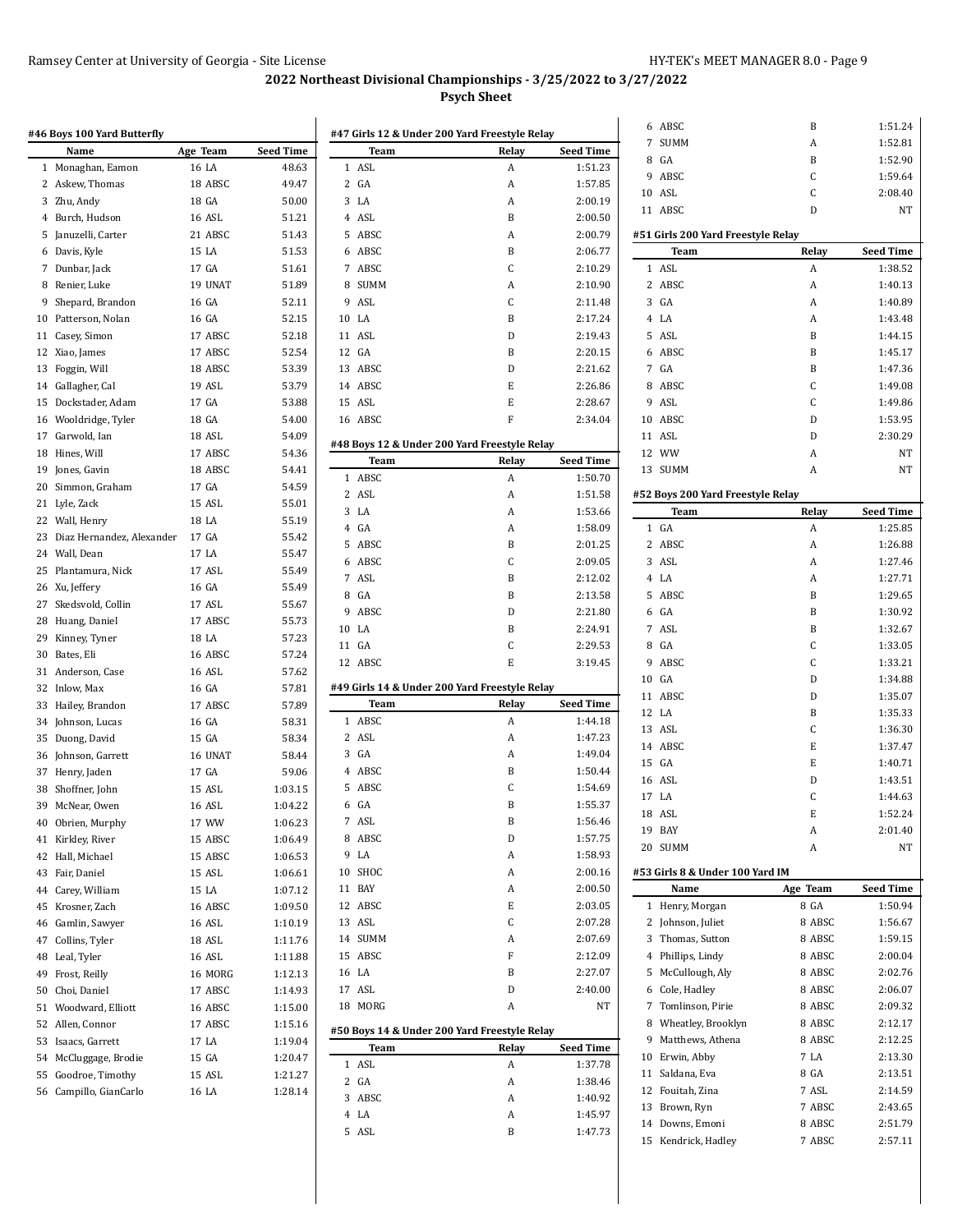| #53 | (Girls 8 & Under 100 Yard IM)          |          |                  |
|-----|----------------------------------------|----------|------------------|
|     | 16 Iwanski, Aspen                      | 7 ASL    | NT               |
|     | 17 Petersen, Lina                      | 8 ASL    | <b>NT</b>        |
|     | 18 Johnson, Emma                       | 8 SHOC   | NT               |
|     | 19 Rudow, Ellis                        | 8 ABSC   | NT               |
|     |                                        |          |                  |
|     | #54 Boys 8 & Under 100 Yard IM<br>Name | Age Team | <b>Seed Time</b> |
| 1   | Groves, John David                     | 8 ASL    | 1:29.52          |
|     | 2 Jokulis, Mickey                      | 8 ASL    | 1:37.08          |
|     | 3 Boyd, Micah                          | 8 ABSC   | 1:37.10          |
|     | 4 Templin, John                        | 8 ABSC   | 1:55.78          |
|     | 5 Wang, Hong-Yi                        | 8 ABSC   | 1:56.59          |
|     | 6 Buckley, Peter                       | 8 GA     | 1:57.62          |
|     | 7 Miller, Miles                        | 8 ABSC   | 1:57.88          |
|     | 8 Caswall, Dean                        | 7 ABSC   | 2:41.50          |
|     | 9 Kirkland, Ashton                     | 7 ABSC   | 2:41.83          |
|     | 10 Townsend, Carter                    | 8 ABSC   | 2:57.15          |
|     | 11 Harper, Vin                         | 8 ASL    | <b>NT</b>        |
|     | 12 Jokulis, Nicko                      | 8 ASL    | NT               |
|     | 13 Peacock, Owen                       | 7 ABSC   | NT               |
|     | 14 Campagna, Ellis                     | 7 ABSC   | NT               |
|     | 15 Steele, Wilder                      | 7 ABSC   | NT               |
|     | 16 Cannon, Carson                      | 8 ABSC   | NT               |
|     | 17 Porter, JP                          | 8 ABSC   | <b>NT</b>        |
| 18  | Lee, Bennet                            | 7 ABSC   | NT               |
|     | 19 Santos, Jax                         | 8 ABSC   | <b>NT</b>        |
|     |                                        |          |                  |
|     | #55 Girls 9-10 100 Yard IM<br>Name     | Age Team | Seed Time        |
| 1   | Bahr, Sima                             | 10 ABSC  | 1:21.38          |
|     |                                        |          |                  |
|     |                                        | 10 ASL   | 1:22.11          |
|     | 2 Groves, Kathryn<br>3 Brown, Loren    | 10 BAY   | 1:24.16          |
|     | 4 Mundy, Jillian                       | 9 ABSC   | 1:25.12          |
|     | 5 Dennison, Sage                       | 10 ABSC  | 1:25.85          |
|     | 6 Fleming, Quinn                       | 9 SUMM   | 1:27.04          |
|     | 7 Burns, Allie                         | 10 SUMM  | 1:28.87          |
|     | 8 Sevier, Morgan                       | 10 GA    | 1:29.47          |
|     | 9 Mann, Lilly                          | 10 SUMM  | 1:30.59          |
|     | 10 Johnson, Lillian                    | 10 ABSC  | 1:30.74          |
|     | 11 Cain, Spencer                       | 10 LA    | 1:31.24          |
|     | 12 Cain, Sawyer                        | 9 LA     | 1:32.61          |
| 13  | Savage, Coby                           | 10 ABSC  | 1:33.97          |
|     | 14 Dorman, Lane                        | 9 ABSC   | 1:34.45          |
|     | 15 Basic, Elisa                        | 10 GA    | 1:35.39          |
|     | 16 Wells, Ella                         | 10 SUMM  | 1:36.36          |
|     | 17 Chambers, Reece                     | 10 LA    | 1:36.47          |
|     | 18 McCann, Aliana                      | 9 GA     | 1:38.47          |
|     | 19 Yeomans, Raleigh                    | 10 ABSC  | 1:38.88          |
|     | 20 Granbery, Kendall                   | 10 GA    | 1:40.09          |
|     | 21 Bowers, Harris                      | 10 ASL   | 1:40.29          |
|     | 22 Schepis, Oliviana                   | 10 ASL   | 1:40.51          |
|     | 23 Carr, Emma                          | 10 LA    | 1:40.64          |
|     | 24 Blanco, Valeria                     | 10 ABSC  | 1:42.02          |
|     | 25 Christopherson, Savannah            | 9 SUMM   | 1:42.67          |
|     | 26 Cochran, Lucy                       | 10 ABSC  | 1:43.41          |
|     | 27 Lord, Hailey                        | 10 SUMM  | 1:43.69          |
|     | 28 Bower, Lucy                         | 9 GA     | 1:45.29          |
|     | 29 Tannure, Victoria                   | 9 GA     | 1:45.65          |
|     | 30 Sheridan, Avery                     | 9 LA     | 1:45.66          |

|              | 32 Lee, Abbie             | 10 SUMM  | 1:49.14          |
|--------------|---------------------------|----------|------------------|
|              | 33 Petersen, Sofia        | 10 ASL   | 1:49.36          |
|              | 34 Malutinok, Lucy        | 10 ABSC  | 1:49.40          |
|              | 35 Shaffer, Adelaina      | 9 ABSC   | 1:49.52          |
|              | 36 Register, Quinn        | 10 SHOC  | 1:49.68          |
|              | 37 Sharpton, Brynn        | 9 ABSC   | 1:52.16          |
|              | 38 Lyu, Harper            | 9 SHOC   | 1:52.40          |
| 39           | Cozart, Mary Claire       | 10 ABSC  | 1:52.54          |
| 40           | Estes, Kate               | 9 ASL    | 1:52.60          |
| 41           | Perry, Natalie            | 10 ASL   | 1:53.78          |
| 42           | Stewart, Katy             | 10 MORG  | 1:53.94          |
| 43           |                           | 9 ABSC   | 1:54.21          |
| 44           | Boyle, Clare              | 10 ABSC  | 1:54.28          |
|              | Miller, Emily             |          |                  |
| 45           | Green, Abby               | 10 ABSC  | 1:56.65          |
| 46           | Eriksson, Laney           | 9 GA     | 2:02.18          |
| 47           | Saldana, Sofia            | 10 GA    | 2:02.45          |
| 48           | Vaughn, Khloe             | 9 ABSC   | 2:05.39          |
| 49           | Fouitah, Leena            | 9 ASL    | 2:06.05          |
|              | 50 Bucha, Atlas           | 9 ABSC   | 2:06.72          |
| 51           | Sullivan, Campbell        | 9 ABSC   | 2:07.02          |
|              | 52 Hilkert, Stella        | 9 ABSC   | 2:12.44          |
|              | 53 Kendrick, Aubrey       | 9 ABSC   | 2:20.45          |
|              | 54 Lane, Juliet           | 10 ASL   | 2:27.81          |
|              | 55 Vaughn, Hannah         | 9 ABSC   | 2:32.84          |
|              | 56 Fairman, Jane          | 10 ABSC  | 2:41.40          |
|              | 57 Barfield, Addison      | 9 BAY    | <b>NT</b>        |
|              | 58 Cockfield, Anna Claire | 9 ASL    | NT               |
|              | 59 mcKoy, Taylor          | 10 ASL   | NT               |
|              | 60 Coogler, Lillian       | 10 ASL   | NT               |
|              | 61 Landrum, Aria          | 9 ASL    | NT               |
| 62           | Morgan, Elizabeth         | 10 SHOC  | NT               |
|              |                           |          |                  |
| 63           | Rudow, Lane               | 10 ABSC  | NT               |
|              |                           |          |                  |
|              | #56 Boys 9-10 100 Yard IM |          |                  |
|              | Name                      | Age Team | <b>Seed Time</b> |
| $\mathbf{1}$ | McLeroy, Logan            | 10 UNAT  | 1:21.63          |
|              | 2 Stanton, Jude           | 10 GA    | 1:21.96          |
| 3            | Price, Sam                | 10 ABSC  | 1:26.16          |
| $^{4}$       | Gutierrez, Matthew        | 10 LA    | 1:27.08          |
| 5            | Thomas, Brooks            | 10 ABSC  | 1:28.13          |
| 6            | Matveev, Alex             | 9 GA     | 1:30.80          |
| 7            | McGee, Grant              | 10 GA    | 1:32.01          |
|              | 8 Riggle, Harrison        | 10 GA    | 1:32.39          |
|              | 9 Passman, Aaron          | 9 GA     | 1:35.55          |
|              | 10 Adams, Garrett         | 10 GA    | 1:35.61          |
|              | 11 Wald, Benjamin         | 10 BAY   | 1:35.79          |
|              | 12 El-Alam, Jude          | 9 GA     | 1:39.61          |
|              | 13 Patel, Rian            | 9 UNAT   | 1:39.87          |
| 14           | Campagna, Owen            | 10 ABSC  | 1:40.13          |
|              | 15 Mathew, Jacob          | 9 GA     | 1:40.67          |
|              | 16 Clarkson, Hank         | 10 LA    | 1:41.74          |
|              | 17 McCulley, Mickey       | 10 ASL   | 1:42.29          |
|              | 18 Erwin, Joshua          | 10 LA    | 1:43.90          |
| 19           | Chang, James              | 10 GA    | 1:44.79          |
|              | 20 McCullough, Nolan      | 10 ABSC  | 1:45.07          |
|              | 21 Offutt, Grant          | 10 SHOC  | 1:45.46          |
|              | 22 Alhmoud, Jad           | 9 GA     | 1:47.05          |
|              | 23 Lee, Harrison          | 10 ASL   | 1:47.20          |
|              | 24 Matthews, Tucker       | 9 ABSC   | 1:47.83          |
|              | 25 Li, Jacob              | 9 ABSC   | 1:48.05          |
|              | 26 Buckley, William       | 9 GA     | 1:50.49          |
| 27           | Babcock, Lucas            | 9 GA     | 1:50.97          |

|              | 28 Chang, Dax                         | 9 ABSC   | 1:52.56          |
|--------------|---------------------------------------|----------|------------------|
|              | 29 Robinson, Nevan                    | 10 LA    | 1:55.38          |
|              | 30 McKay, Iain                        | 9 LA     | 1:56.39          |
|              | 31 Bowers, Aidan                      | 10 ASL   | 1:56.43          |
|              | 32 King, Ethan                        | 9 ABSC   | 1:59.70          |
|              | 33 Hill, Hugh                         | 10 ABSC  | 2:03.97          |
|              | 34 Reed, Gavin                        | 9 ABSC   | 2:09.39          |
|              | 35 Guidry, Graham                     | 9 ABSC   | 2:13.52          |
|              | 36 Pickeral, Blake                    | 10 GA    | 2:13.84          |
|              | 37 Powers, Owen                       | 10 ABSC  | 2:14.02          |
|              | 38 Brown, Daniel                      | 9 ABSC   | 2:14.90          |
|              | 39 Webb, Silas                        | 9 ABSC   | 2:27.97          |
|              | 40 Green, Zackary                     | 10 ABSC  | 2:30.15          |
|              |                                       |          |                  |
|              | 41 Tao, Ye-Han                        | 10 WW    | NΤ               |
|              | 42 Hewitt, Jude                       | 9 ASL    | NΤ               |
|              | 43 Muhaimin, Najeeb                   | 9 GA     | NΤ               |
|              | #57 Girls 8 & Under 25 Yard Freestyle |          |                  |
|              | Name                                  | Age Team | <b>Seed Time</b> |
| $\mathbf{1}$ | Henry, Morgan                         | 8 GA     | 18.84            |
|              | 2 Johnson, Juliet                     | 8 ABSC   | 18.92            |
|              | 3 Thomas, Sutton                      | 8 ABSC   | 20.10            |
|              | 4 Register, Chloe                     | 8 SHOC   | 20.92            |
|              | 5 Matthews, Athena                    | 8 ABSC   | 21.12            |
|              | 6 Fouitah, Zina                       | 7 ASL    | 21.38            |
| 7            | Saldana, Eva                          | 8 GA     | 22.21            |
|              |                                       | 7 LA     | 22.30            |
|              | 8 Erwin, Abby                         |          |                  |
|              | 9 Iwanski, Aspen                      | 7 ASL    | 22.75            |
|              | 10 McCullough, Aly                    | 8 ABSC   | 23.07            |
|              | 11 Tomlinson, Pirie                   | 8 ABSC   | 23.72            |
|              | 12 Johnson, Emma                      | 8 SHOC   | 23.94            |
|              | 13 Downs, Emoni                       | 8 ABSC   | 24.20            |
|              | 14 Dykstra, Demery                    | 7 ASL    | 24.57            |
|              | 15 Jost, Maddie                       | 7 ASL    | 26.03            |
|              |                                       |          |                  |
|              | 16 Bonner, Kamdyn                     | 8 SHOC   | 26.65            |
|              | 17 Coltrane, Evie                     | 7 ASL    | 27.52            |
|              | 18 Miller, Payton                     | 7 ASL    | 29.01            |
|              | 19 Brown, Ryn                         | 7 ABSC   | 29.34            |
|              | 20 Welbourn, Madeline                 | 6 ABSC   | 30.22            |
| 21           | Kuykendall, Avery Grace (Ag           | 6 ASL    | 32.57            |
|              | 22 Schepis, Camila                    | 5 ASL    | 33.90            |
|              | 23 Rudow, Ellis                       | 8 ABSC   | 34.03            |
|              | 24 Cockfield, Emily or Emmie          | 7 ASL    |                  |
|              | 25 Kirkland, Bradlee                  | 7 ABSC   | 42.96<br>43.57   |
|              | 26 Gonzalez, Emma                     | 6 GA     | 44.90            |
|              | 27 Tao, Ja-Ming                       | 6 WW     | NΤ               |
|              | 28 Hawthorn, Jane                     | 6 SHOC   | NΤ               |
|              | 29 Dunlap, Ella Coraline              | 8 ABSC   |                  |
|              |                                       | 7 ABSC   | NΤ               |
|              | 30 Kendrick, Hadley                   |          | NΤ               |
| 31           | Pittman, Cora Jane or Cora or         | 8 ABSC   | NΤ               |
|              | #58 Boys 8 & Under 25 Yard Freestyle  |          |                  |
|              | Name                                  | Age Team | <b>Seed Time</b> |
|              | 1 Jokulis, Mickey                     | 8 ASL    | 16.18            |
|              | 2 Groves, John David                  | 8 ASL    | 16.28            |
|              | 3 Jokulis, Nicko                      | 8 ASL    | 16.35            |
|              | 4 Miller, Miles                       | 8 ABSC   | 18.94            |
|              | 5 Santos, Jax                         | 8 ABSC   | 18.94            |
|              | 6 Boyd, Micah                         | 8 ABSC   | 18.96            |
| 7            | Templin, John                         | 8 ABSC   | 20.08            |
|              | 8 Buckley, Peter                      | 8 GA     | 20.15            |
| 9            | Cannon, Carson                        | 8 ABSC   | 21.19            |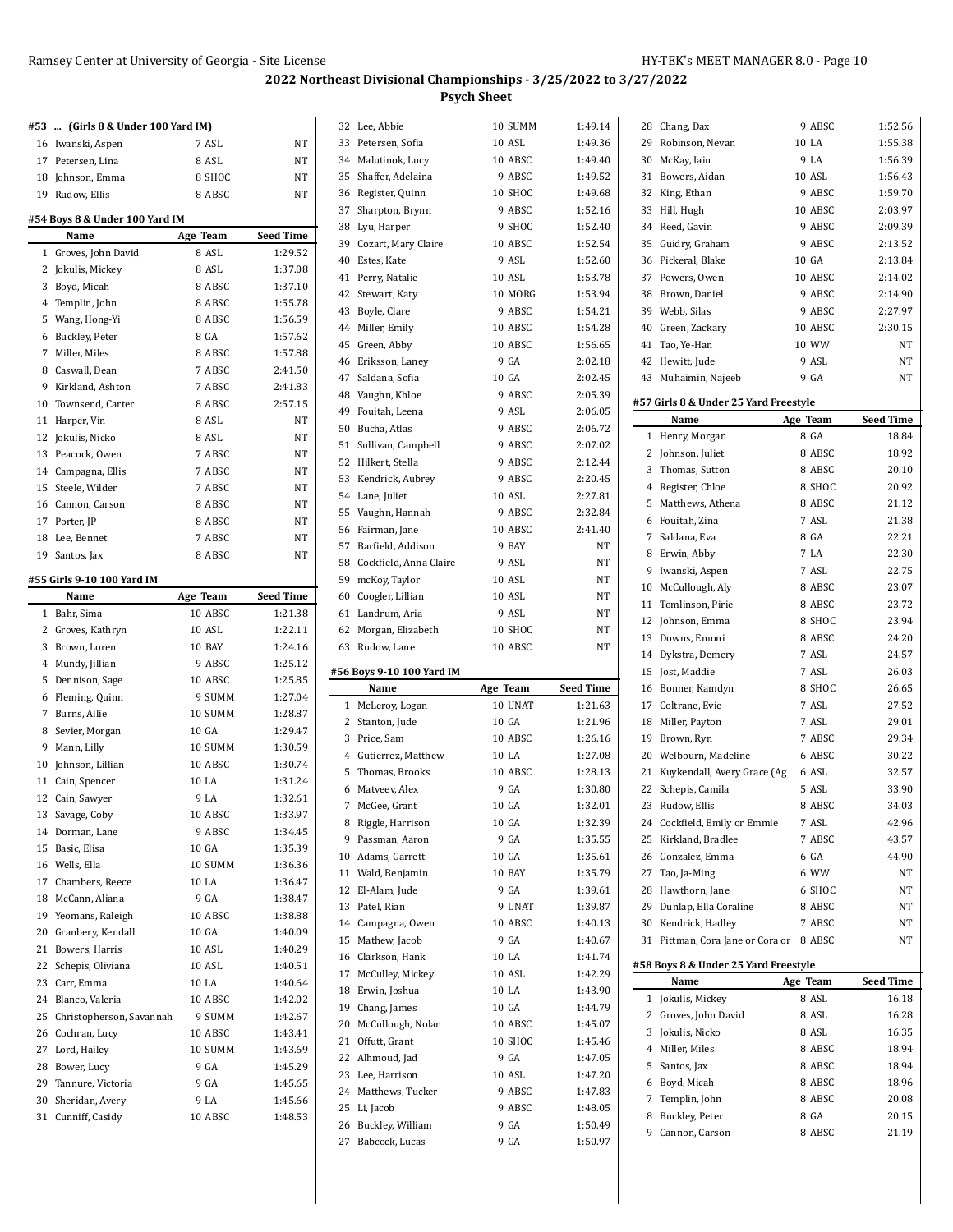$\ddot{\phantom{a}}$ 

#### **2022 Northeast Divisional Championships - 3/25/2022 to 3/27/2022 Psych Sheet**

#### **#58 ... (Boys 8 & Under 25 Yard Freestyle)**

|    | $100,000$ at onder no rara recogness |        |       |
|----|--------------------------------------|--------|-------|
| 10 | Harper, Vin                          | 8 ASL  | 21.78 |
| 11 | Clarke, Hudson                       | 8 SHOC | 22.09 |
| 12 | Kirkland, Ashton                     | 7 ABSC | 23.83 |
| 13 | Gentry, Kanyon                       | 7 UNAT | 24.31 |
| 14 | Steele, Wilder                       | 7 ABSC | 25.04 |
|    | 15 Cronan, Mason                     | 8 MORG | 25.58 |
| 16 | Granbery, Gatlin                     | 7 GA   | 26.18 |
|    | 17 Peters, Daniel                    | 7 ABSC | 28.31 |
|    | 18 Campagna, Ellis                   | 7 ABSC | 28.50 |
|    | 19 Twedt, Wyatt                      | 7 ABSC | 28.65 |
|    | 20 Wilson, Dean                      | 8 ASL  | 29.90 |
| 21 | Caswall, Dean                        | 7 ABSC | 30.20 |
| 22 | Kirkland, Walker                     | 7 ABSC | 30.96 |
|    | 23 Lee, Bennet                       | 7 ABSC | 31.41 |
|    | 24 Morgan, Lewis                     | 6 SHOC | 32.39 |
|    | 25 Sabatinelli, Cole                 | 7 ABSC | 33.32 |
| 26 | Kirkland, Meyers                     | 7 ABSC | 34.64 |
| 27 | Avci, Kenan                          | 8 ABSC | 37.81 |
|    | 28 Yan, Matthew                      | 8 SHOC | NT    |
| 29 | Porter, Thomas                       | 6 ABSC | NT    |

#### **#59 Girls 9-10 50 Yard Freestyle**

L

|    | Name                     | Age Team         | Seed Time |
|----|--------------------------|------------------|-----------|
| 1  | Wilson, Georgia          | 10 ASL           | 30.80     |
| 2  | Mann, Lilly              | 10 SUMM          | 32.50     |
| 3  | Mundy, Jillian           | 9 ABSC           | 32.96     |
| 4  | Dennison, Sage           | 10 ABSC          | 33.28     |
| 5  | Fleming, Quinn           | 9 SUMM           | 33.57     |
| 6  | Bahr, Sima               | 10 ABSC          | 33.65     |
| 7  | Burns, Allie             | 10 SUMM          | 34.01     |
|    | 8 Cain, Spencer          | 10 LA            | 34.43     |
| 9  | Cain, Sawyer             | 9 LA             | 35.09     |
|    | 10 Basic, Elisa          | 10 GA            | 35.64     |
| 11 | Brown, Loren             | 10 BAY           | 35.83     |
| 12 | Savage, Coby             | 10 ABSC          | 36.11     |
| 13 | Bowers, Harris           | 10 ASL           | 36.36     |
| 14 | Sevier, Morgan           | 10 <sub>GA</sub> | 36.75     |
| 15 | Johnson, Lillian         | 10 ABSC          | 37.45     |
|    | 16 Cochran, Lucy         | 10 ABSC          | 37.50     |
| 17 | Schepis, Oliviana        | 10 ASL           | 37.65     |
|    | 18 Chambers, Reece       | 10 LA            | 37.77     |
|    | 19 Yeomans, Raleigh      | 10 ABSC          | 37.79     |
|    | 20 Estes, Kate           | 9 ASL            | 38.15     |
| 21 | Lee, Kaylin              | 10 GA            | 38.18     |
| 22 | Sheridan, Avery          | 9 LA             | 38.70     |
|    | 23 Wells, Ella           | 10 SUMM          | 38.90     |
|    | 24 McCann, Aliana        | 9 GA             | 38.95     |
|    | 25 Granbery, Kendall     | 10 GA            | 39.06     |
|    | 26 Dorman, Lane          | 9 ABSC           | 39.96     |
| 27 | Vaughn, Khloe            | 9 ABSC           | 40.00     |
|    | 28 Carr, Emma            | 10 LA            | 40.26     |
| 29 | Blanco, Valeria          | 10 ABSC          | 40.50     |
| 30 | Stewart, Katy            | 10 MORG          | 40.60     |
| 31 | Register, Quinn          | 10 SHOC          | 40.83     |
| 32 | Tannure, Victoria        | 9 GA             | 41.30     |
| 33 | Sharpton, Brynn          | 9 ABSC           | 41.47     |
| 34 | Cockfield, Anna Claire   | 9 ASL            | 41.75     |
| 35 | Green, Abby              | 10 ABSC          | 42.06     |
| 36 | Shaffer, Adelaina        | 9 ABSC           | 42.11     |
| 37 | Christopherson, Savannah | 9 SUMM           | 42.12     |
|    |                          |                  |           |

|                | 38 Lee, Abbie                   | 10 SUMM          | 42.22            |
|----------------|---------------------------------|------------------|------------------|
|                | 39 Cunniff, Casidy              | 10 ABSC          | 42.43            |
| 40             | Bucha, Atlas                    | 9 ABSC           | 42.58            |
|                | 41 Lord, Hailey                 | 10 SUMM          | 42.69            |
| 42             | Morgan, Elizabeth               | 10 SHOC          | 42.95            |
| 43             | Fouitah, Leena                  | 9 ASL            | 43.45            |
| 44             | Bower, Lucy                     | 9 GA             | 43.91            |
| 45             | Perry, Natalie                  | 10 ASL           | 43.92            |
| 46             | Lyu, Harper                     | 9 SHOC           | 44.17            |
| 47             | mcKoy, Taylor                   | 10 ASL           | 45.39            |
| 48             | Lane, Juliet                    | 10 ASL           | 45.66            |
| 49             |                                 | 9 ABSC           | 45.87            |
|                | Sullivan, Campbell              |                  |                  |
| 50             | Miller, Emily                   | 10 ABSC          | 45.91            |
|                | 51 Malutinok, Lucy              | 10 ABSC          | 45.99            |
|                | 52 Owens, Brylee                | 9 SHOC           | 46.22            |
|                | 53 Boyle, Clare                 | 9 ABSC           | 46.87            |
|                | 54 Eriksson, Laney              | 9 GA             | 48.23            |
|                | 55 Hilkert, Stella              | 9 ABSC           | 48.71            |
|                | 56 Landrum. Aria                | 9 ASL            | 49.79            |
| 57             | Saldana, Sofia                  | 10 GA            | 51.42            |
|                | 58 Gutierrez, Isabella          | 9 LA             | 53.59            |
| 59             | Rudow, Lane                     | 10 ABSC          | 54.03            |
|                | 60 Coogler, Lillian             | 10 ASL           | 54.94            |
| 61             | Smith, Hannah                   | 9 GA             | 55.72            |
|                | 62 Vaughn, Hannah               | 9 ABSC           | 57.16            |
|                | 63 Kendrick, Aubrey             | 9 ABSC           | 59.19            |
|                | 64 Fairman, Jane                | 10 ABSC          | 1:03.09          |
|                | 65 Barfield, Addison            | 9 BAY            | NT               |
|                | 66 Koehn, Rebecca               | 10 ASL           | NT               |
|                | 67 Thornton, Kamryn             | 10 MORG          | NT               |
|                |                                 |                  |                  |
|                |                                 | 10 ABSC          |                  |
|                | 68 Cozart, Mary Claire          |                  | NT               |
|                | #60 Boys 9-10 50 Yard Freestyle |                  |                  |
|                | Name                            | Age Team         | <b>Seed Time</b> |
| $\mathbf{1}$   | McGee, Grant                    | 10 GA            | 32.44            |
|                | 2 Gutierrez, Matthew            | 10 LA            | 32.68            |
|                | 3 Matveev, Alex                 | 9 GA             | 33.01            |
|                | 4 Stanton, Jude                 | 10 GA            | 33.38            |
| 5              | Riggle, Harrison                | 10 GA            | 33.44            |
| 6              | Tao, Ye-Han                     | 10 WW            | 33.47            |
| $\overline{7}$ | McLeroy, Logan                  | 10 UNAT          | 33.74            |
| 8              | McCulley, Mickey                | 10 ASL           | 34.60            |
|                | 9 Wald, Benjamin                | 10 BAY           | 35.60            |
|                | 10 El-Alam, Jude                | 9 GA             | 36.91            |
| 11             | Thomas, Brooks                  | 10 ABSC          | 38.20            |
|                | 12 McCullough, Nolan            | 10 ABSC          | 38.22            |
|                | 13 Mathew, Jacob                | 9 GA             | 38.27            |
|                | 14 Adams, Garrett               | 10 GA            | 38.44            |
|                | 15 Webb, Silas                  | 9 ABSC           | 38.67            |
| 16             | Erwin, Joshua                   | 10 LA            | 38.96            |
| 17             | Alhmoud, Jad                    | 9 GA             | 39.72            |
|                | 18 Offutt, Grant                | 10 SHOC          | 39.76            |
| 19             | Passman, Aaron                  | 9 GA             | 39.81            |
| 20             |                                 | 10 LA            | 40.10            |
| 21             | Robinson, Nevan                 |                  |                  |
|                | Campagna, Owen                  | 10 ABSC          | 40.94            |
| 22             | Chang, James                    | 10 GA            | 41.16            |
| 23             | Patel, Rian                     | 9 UNAT           | 41.48            |
| 24             | Bowers, Aidan                   | 10 ASL           | 41.78            |
|                | 25 Clarkson, Hank               | 10 LA            | 42.17            |
| 26             | Babcock, Lucas                  | 9 GA             | 42.47            |
| 27<br>28       | Li, Jacob<br>Chang, Dax         | 9 ABSC<br>9 ABSC | 42.51<br>43.15   |

| 29 | Reed, Gavin                                      | 9 ABSC   | 44.38              |
|----|--------------------------------------------------|----------|--------------------|
|    | 30 Guidry, Graham                                | 9 ABSC   | 45.77              |
| 31 | Muhaimin, Najeeb                                 | 9 GA     | 45.79              |
|    | 32 Pickeral, Blake                               | 10 GA    | 45.96              |
|    | 33 McKay, Iain                                   | 9 LA     | 46.49              |
|    | 34 King, Ethan                                   | 9 ABSC   | 46.85              |
| 35 | Lorren, Carter                                   | 9 SHOC   | 47.11              |
|    | 36 Buckley, William                              | 9 GA     | 47.70              |
|    | 37 Powers, Owen                                  | 10 ABSC  | 49.48              |
|    | 38 Trice. Liam                                   | 10 MORG  | 51.03              |
| 39 | Green, Zackary                                   | 10 ABSC  | 51.95              |
|    | 40 Matthews, Tucker                              | 9 ABSC   | 52.17              |
| 41 | Brown, Daniel                                    | 9 ABSC   | 52.32              |
|    | 42 Hernandez, Ethan                              | 9 GA     | 52.39              |
|    | 43 Hill, Hugh                                    | 10 ABSC  | 52.67              |
|    | 44 Hawthorn, Jude                                | 9 SHOC   | 53.84              |
| 45 | Hewitt, Jude                                     | 9 ASL    | 55.74              |
|    |                                                  |          |                    |
|    | 46 Smedley, Liam                                 | 10 SUMM  | NΤ                 |
|    | 47 Arellano, Diego                               | 10 MORG  | NΤ                 |
|    | #61 Girls 8 & Under 50 Yard Breaststroke<br>Name | Age Team | <b>Seed Time</b>   |
| 1  | Johnson, Juliet                                  | 8 ABSC   | 54.62              |
| 2  | Wheatley, Brooklyn                               | 8 ABSC   | 59.71              |
|    | 3 Phillips, Lindy                                | 8 ABSC   | 1:01.10            |
| 4  | Erwin, Abby                                      | 7 LA     | 1:08.01            |
| 5  | Petersen, Lina                                   | 8 ASL    | 1:11.84            |
|    |                                                  |          |                    |
|    | 6 Register, Chloe                                | 8 SHOC   | 1:15.83            |
| 7  | Bonner, Kamdyn                                   | 8 SHOC   | 1:16.62            |
| 8  | Saldana, Eva                                     | 8 GA     | 1:16.73            |
| 9  | Cole, Hadley                                     | 8 ABSC   | 1:23.65            |
| 10 | Coltrane, Evie                                   | 7 ASL    | 1:27.95            |
|    | Kendrick, Hadley                                 |          |                    |
| 11 |                                                  | 7 ABSC   | 1:30.10            |
| 12 | Kuykendall, Avery Grace (Ag                      | 6 ASL    | 1:35.97            |
|    | 13 Jost, Maddie                                  | 7 ASL    | NΤ                 |
| 14 | Dykstra, Demery                                  | 7 ASL    | NΤ                 |
| 15 | Cockfield, Emily or Emmie                        | 7 ASL    | NΤ                 |
|    | 16 Miller, Payton                                | 7 ASL    | NΤ                 |
|    | 17 Thomas, Sutton                                | 8 ABSC   | NΤ                 |
|    | 18 Rudow, Ellis                                  | 8 ABSC   | <b>NT</b>          |
| 19 | Dunlap, Ella Coraline                            | 8 ABSC   | NΤ                 |
|    | 20 Welbourn, Madeline                            | 6 ABSC   | NΤ                 |
|    | #62 Boys 8 & Under 50 Yard Breaststroke          |          |                    |
|    | Name                                             |          |                    |
| 1  |                                                  | Age Team | Seed Time<br>53.60 |
|    | Miller, Miles                                    | 8 ABSC   |                    |
| 2  | Granbery, Gatlin                                 | 7 GA     | 1:03.04            |
| 3  | Buckley, Peter                                   | 8 GA     | 1:03.15            |
| 4  | Wang, Hong-Yi                                    | 8 ABSC   | 1:07.50            |
| 5  | Caswall, Dean                                    | 7 ABSC   | 1:22.50            |
| 6  | Gentry, Kanyon                                   | 7 UNAT   | NΤ                 |
| 7  | Yan, Matthew                                     | 8 SHOC   | NΤ                 |
| 8  | Peacock, Owen                                    | 7 ABSC   | NΤ                 |
| 9  | Campagna, Ellis                                  | 7 ABSC   | NΤ                 |
| 10 | Steele, Wilder                                   | 7 ABSC   | NΤ                 |
| 11 | Cannon, Carson                                   | 8 ABSC   | NΤ                 |
| 12 | Porter, JP                                       | 8 ABSC   | NΤ                 |
| 13 | Kirkland, Meyers                                 | 7 ABSC   | NΤ                 |
| 14 | Townsend, Carter                                 | 8 ABSC   | NΤ                 |
| 15 | Sabatinelli, Cole                                | 7 ABSC   | NΤ                 |
| 16 | Lee, Bennet                                      | 7 ABSC   | NΤ                 |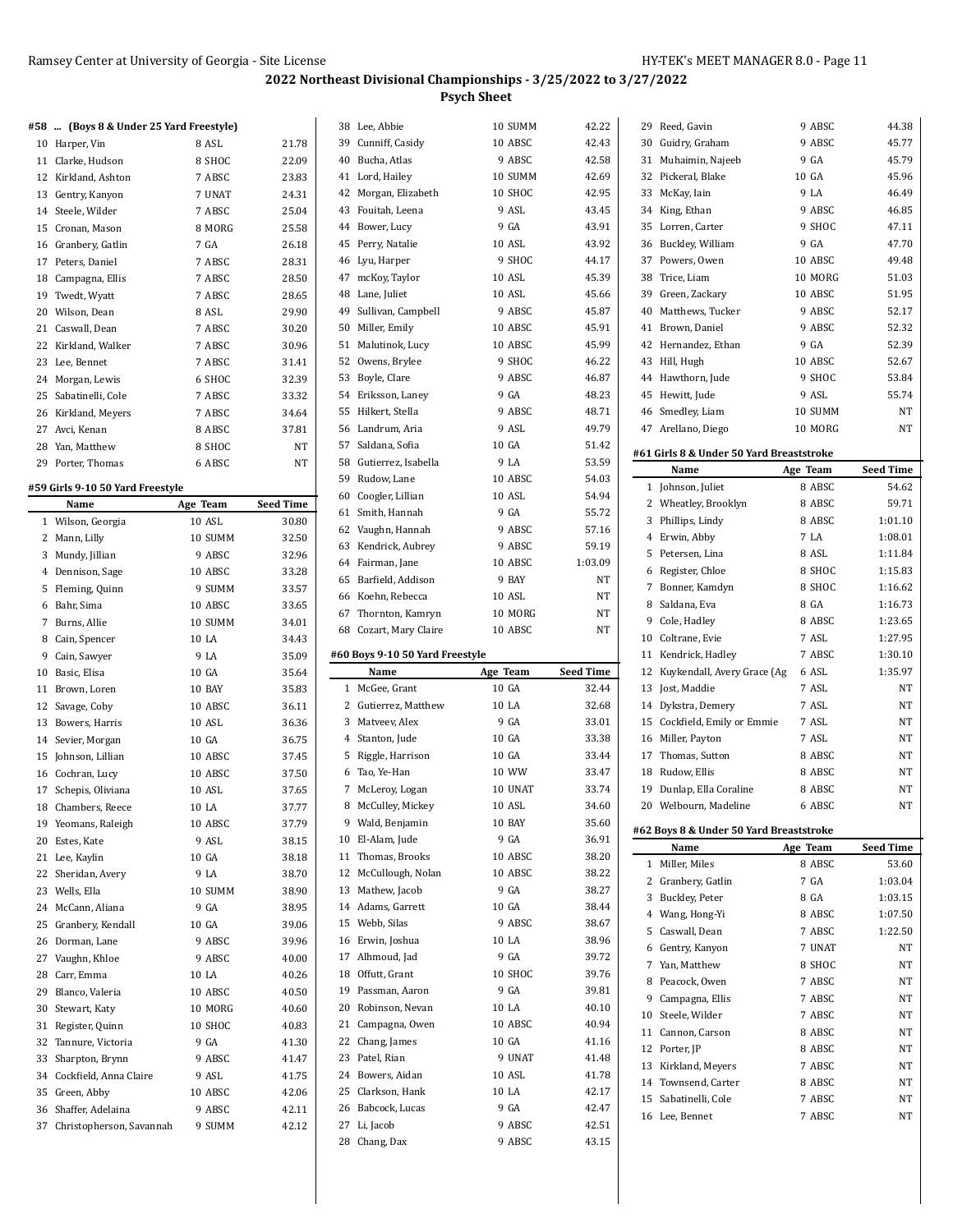| #63 Girls 9-10 100 Yard Breaststroke<br>Meet Qualifying: 1:58.09 |                                        |                   |                  |  |  |  |  |
|------------------------------------------------------------------|----------------------------------------|-------------------|------------------|--|--|--|--|
|                                                                  |                                        |                   |                  |  |  |  |  |
|                                                                  | Name                                   | Age Team          | <b>Seed Time</b> |  |  |  |  |
|                                                                  | 1 Mundy, Jillian                       | 9 ABSC            | 1:35.79          |  |  |  |  |
| 2                                                                | Dennison, Sage                         | 10 ABSC           | 1:36.13          |  |  |  |  |
|                                                                  | 3 Cain, Spencer                        | 10 LA             | 1:36.36          |  |  |  |  |
| 4                                                                | Johnson, Lillian                       | 10 ABSC           | 1:36.80          |  |  |  |  |
| 5                                                                | Dorman, Lane                           | 9 ABSC            | 1:41.84          |  |  |  |  |
| 6                                                                | Brown, Loren                           | 10 BAY            | 1:42.29          |  |  |  |  |
|                                                                  | 7 Groves, Kathryn                      | 10 ASL            | 1:43.53          |  |  |  |  |
| 8                                                                | Wilson, Georgia                        | 10 ASL            | 1:45.38          |  |  |  |  |
|                                                                  | 9 Wells, Ella                          | 10 SUMM           | 1:46.07          |  |  |  |  |
| 10                                                               | Sevier, Morgan                         | 10 GA             | 1:47.57          |  |  |  |  |
| 11                                                               | Chambers, Reece                        | 10 LA             | 1:48.66          |  |  |  |  |
| 12                                                               | Carr, Emma                             | 10 LA             | 1:49.07          |  |  |  |  |
| 13                                                               | Schepis, Oliviana                      | 10 ASL            | 1:49.27          |  |  |  |  |
|                                                                  | 14 McCann, Aliana                      | 9 GA              | 1:53.07          |  |  |  |  |
| 15                                                               | Savage, Coby                           | 10 ABSC           | 1:53.34          |  |  |  |  |
| 16                                                               | Cochran, Lucy                          | 10 ABSC           | 1:53.37          |  |  |  |  |
| 17                                                               | Christopherson, Savannah               | 9 SUMM            | 1:56.09          |  |  |  |  |
| 18                                                               | Malutinok, Lucy                        | 10 ABSC           | 1:56.57          |  |  |  |  |
| 19                                                               | Barfield, Addison                      | 9 BAY             | 1:57.01          |  |  |  |  |
| 20                                                               | Bowers, Harris                         | 10 ASL            | 1:57.22          |  |  |  |  |
| 21                                                               | Petersen, Sofia                        | 10 ASL            | 1:57.22          |  |  |  |  |
| 22                                                               | Koehn, Rebecca                         | 10 ASL            | 1:57.22          |  |  |  |  |
| 23                                                               | Lyu, Harper                            | 9 SHOC            | 1:58.09          |  |  |  |  |
|                                                                  | 24 Owens, Brylee                       | 9 SHOC            | 1:58.09          |  |  |  |  |
| 25                                                               | Yeomans, Raleigh                       | 10 ABSC           | 1:58.09          |  |  |  |  |
| 26                                                               | Boyle, Clare                           | 9 ABSC            | 1:58.09          |  |  |  |  |
| 27                                                               | Green, Abby                            | 10 ABSC           | 1:58.09          |  |  |  |  |
| 28                                                               | Sharpton, Brynn                        | 9 ABSC            | 1:58.09          |  |  |  |  |
| 29                                                               | Sullivan, Campbell                     | 9 ABSC            | 1:58.09          |  |  |  |  |
| 30                                                               | Miller, Emily                          | 10 ABSC           | 1:58.09          |  |  |  |  |
| 31                                                               | Shaffer, Adelaina                      | 9 ABSC            | 1:58.09          |  |  |  |  |
| 32                                                               | Fairman, Jane                          | 10 ABSC           | 1:58.09          |  |  |  |  |
|                                                                  |                                        |                   |                  |  |  |  |  |
|                                                                  | 33 Cozart, Mary Claire                 | 10 ABSC           | 1:58.09          |  |  |  |  |
|                                                                  | 34 Cunniff, Casidy                     | 10 ABSC<br>9 ABSC | 1:58.09          |  |  |  |  |
| 35                                                               | Vaughn, Hannah                         |                   | 1:58.09          |  |  |  |  |
|                                                                  | #64 Boys 9-10 100 Yard Breaststroke    |                   |                  |  |  |  |  |
|                                                                  | <b>Meet Qualifying: 1:53.59</b>        |                   |                  |  |  |  |  |
|                                                                  | Name                                   | Age Team          | Seed Time        |  |  |  |  |
| 1                                                                | Price, Sam                             | 10 ABSC           | 1:35.62          |  |  |  |  |
| 2                                                                | McGee, Grant                           | 10 GA             | 1:42.74          |  |  |  |  |
| 3                                                                | Thomas, Brooks                         | 10 ABSC           | 1:42.97          |  |  |  |  |
| 4                                                                | Matveev, Alex                          | 9 GA              | 1:44.87          |  |  |  |  |
| 5                                                                | Patel, Rian                            | 9 UNAT            | 1:50.26          |  |  |  |  |
| 6                                                                | Clarkson, Hank                         | 10 LA             | 1:50.37          |  |  |  |  |
| 7                                                                | Campagna, Owen                         | 10 ABSC           | 1:51.16          |  |  |  |  |
| 8                                                                | Lee, Harrison                          | 10 ASL            | 1:52.22          |  |  |  |  |
| 9                                                                | Brown, Daniel                          | 9 ABSC            | 1:53.00          |  |  |  |  |
| 10                                                               | Hill, Hugh                             | 10 ABSC           | 1:53.58          |  |  |  |  |
| 11                                                               | McCullough, Nolan                      | 10 ABSC           | 1:53.59          |  |  |  |  |
| 12                                                               | Li, Jacob                              | 9 ABSC            | 1:53.59          |  |  |  |  |
| 13                                                               | Chang, Dax                             | 9 ABSC            | 1:53.59          |  |  |  |  |
| 14                                                               | Powers, Owen                           | 10 ABSC           | 1:53.59          |  |  |  |  |
|                                                                  | #65 Girls 8 & Under 25 Yard Backstroke |                   |                  |  |  |  |  |
|                                                                  | Name                                   |                   | Seed Time        |  |  |  |  |
| 1                                                                |                                        | Age Team<br>8 GA  | 22.40            |  |  |  |  |
|                                                                  | Henry, Morgan                          |                   |                  |  |  |  |  |
| 2                                                                | Thomas, Sutton                         | 8 ABSC            | 23.20            |  |  |  |  |
| 3                                                                | Tomlinson, Pirie                       | 8 ABSC            | 24.93            |  |  |  |  |

| 4  | Erwin, Abby                           | 7 LA     | 25.15            |
|----|---------------------------------------|----------|------------------|
| 5  | Cole, Hadley                          | 8 ABSC   | 25.20            |
|    | 6 Saldana, Eva                        | 8 GA     | 25.46            |
| 7  | Dykstra, Demery                       | 7 ASL    | 25.49            |
|    | 8 Phillips, Lindy                     | 8 ABSC   | 25.62            |
| 9  | Matthews, Athena                      | 8 ABSC   | 26.12            |
| 10 | Register, Chloe                       | 8 SHOC   | 26.50            |
| 11 | McCullough, Aly                       | 8 ABSC   | 26.87            |
| 12 | Welbourn, Madeline                    | 6 ABSC   | 27.13            |
|    | 13 Wheatley, Brooklyn                 | 8 ABSC   | 27.28            |
| 14 | Iwanski, Aspen                        | 7 ASL    | 27.56            |
| 15 | Johnson, Emma                         | 8 SHOC   | 28.52            |
|    | 16 Bonner, Kamdyn                     | 8 SHOC   | 28.69            |
| 17 | Brown, Ryn                            | 7 ABSC   | 29.00            |
|    | 18 Coltrane, Evie                     | 7 ASL    | 29.12            |
| 19 | Downs, Emoni                          | 8 ABSC   | 29.46            |
| 20 | Kendrick, Hadley                      | 7 ABSC   | 29.48            |
| 21 | Rudow, Ellis                          | 8 ABSC   | 30.93            |
| 22 | Schepis, Camila                       | 5 ASL    | 31.26            |
| 23 | Petersen, Lina                        | 8 ASL    | 32.25            |
| 24 | Kuykendall, Avery Grace (Ag           | 6 ASL    | 32.75            |
| 25 | Kirkland, Bradlee                     | 7 ABSC   | 38.44            |
|    | 26 Cockfield, Emily or Emmie          | 7 ASL    | 38.50            |
| 27 | Hawthorn, Jane                        | 6 SHOC   | 44.38            |
|    | 28 Gonzalez, Emma                     | 6 GA     | 48.68            |
|    | 29 Tao, Ja-Ming                       | 6 WW     | NT               |
| 30 | Miller, Payton                        | 7 ASL    | NT               |
| 31 | Dunlap, Ella Coraline                 | 8 ABSC   | NT               |
|    |                                       |          |                  |
| 32 | Pittman, Cora Jane or Cora or 8 ABSC  |          | NT               |
|    | #66 Boys 8 & Under 25 Yard Backstroke |          |                  |
|    |                                       |          |                  |
|    | Name                                  | Age Team | <b>Seed Time</b> |
|    | 1 Jokulis, Mickey                     | 8 ASL    | 19.81            |
| 2  | Jokulis, Nicko                        | 8 ASL    | 20.39            |
| 3  | Boyd, Micah                           | 8 ABSC   | 20.47            |
|    | 4 Miller, Miles                       | 8 ABSC   | 22.52            |
| 5  | Buckley, Peter                        | 8 GA     | 22.82            |
| 6  | Templin, John                         | 8 ABSC   | 23.37            |
| 7  | Santos, Jax                           | 8 ABSC   | 24.24            |
|    | 8 Gentry, Kanyon                      | 7 UNAT   | 24.31            |
|    |                                       | 7 GA     | 25.03            |
|    | 9 Granbery, Gatlin                    | 8 ASL    | 25.08            |
|    | 10 Wilson, Dean                       |          |                  |
| 11 | Cannon, Carson                        | 8 ABSC   | 25.82            |
| 12 | Townsend, Carter                      | 8 ABSC   | 26.72            |
| 13 | Kirkland, Ashton                      | 7 ABSC   | 27.63            |
|    | 14 Steele, Wilder                     | 7 ABSC   | 27.84            |
| 15 | Cronan, Mason                         | 8 MORG   | 28.33            |
| 16 | Harper, Vin                           | 8 ASL    | 29.21            |
| 17 | Twedt, Wyatt                          | 7 ABSC   | 30.16            |
| 18 | Caswall, Dean                         | 7 ABSC   | 30.34            |
|    | 19 Clarke, Hudson                     | 8 SHOC   | 31.65            |
| 20 | Porter, JP                            | 8 ABSC   | 32.06            |
| 21 | Kirkland, Walker                      | 7 ABSC   | 32.63            |
| 22 | Campagna, Ellis                       | 7 ABSC   | 32.75            |
| 23 | Peacock, Owen                         | 7 ABSC   | 32.76            |
|    | 24 Lee, Bennet                        | 7 ABSC   | 34.82            |
| 25 | Kirkland, Meyers                      | 7 ABSC   | 34.92            |
| 26 | Peters, Daniel                        | 7 ABSC   | 35.65            |
| 27 | Porter, Thomas                        | 6 ABSC   | 35.90            |
|    | 28 Avci, Kenan                        | 8 ABSC   | 42.95            |
|    | 29 Yan, Matthew                       | 8 SHOC   | NΤ               |
|    | 30 Morgan, Lewis                      | 6 SHOC   | ΝT               |

|    | 31 Wang, Hong-Yi                  | 8 ABSC           | NT               |
|----|-----------------------------------|------------------|------------------|
|    | #67 Girls 9-10 50 Yard Backstroke |                  |                  |
|    | Name                              | Age Team         | <b>Seed Time</b> |
| 1  | Bahr, Sima                        | 10 ABSC          | 38.01            |
|    | 2 Yeomans, Raleigh                | 10 ABSC          | 38.02            |
|    | 3 Cain, Sawyer                    | 9 LA             | 38.53            |
|    | 4 Savage, Coby                    | 10 ABSC          | 38.62            |
| 5  | Brown, Loren                      | 10 BAY           | 39.46            |
|    | 6 Wilson, Georgia                 | 10 ASL           | 39.79            |
|    | 7 Fleming, Quinn                  | 9 SUMM           | 40.00            |
|    | 8 Mann, Lilly                     | 10 SUMM          | 41.12            |
| 9  | Burns, Allie                      | 10 SUMM          | 41.51            |
|    | 10 Bower, Lucy                    | 9 GA             | 42.49            |
|    | 11 Basic, Elisa                   | 10 GA            | 42.53            |
|    | 12 Cain, Spencer                  | 10 LA            | 42.56            |
|    | 13 Cunniff, Casidy                | 10 ABSC          | 42.63            |
|    | 14 Blanco, Valeria                | 10 ABSC          | 42.87            |
|    | 15 Carr, Emma                     | 10 LA            | 43.30            |
|    | 16 Dorman, Lane                   | 9 ABSC           | 43.57            |
|    | 17 Sevier, Morgan                 | 10 <sub>GA</sub> | 44.03            |
|    | 18 Lee, Kaylin                    | 10 GA            | 44.20            |
| 19 | Johnson, Lillian                  | 10 ABSC          | 45.83            |
|    | 20 McCann, Aliana                 | 9 GA             | 46.19            |
| 21 | Granbery, Kendall                 | 10 GA            | 46.32            |
|    | 22 Sheridan, Avery                | 9 LA             | 46.41            |
|    | 23 Wells, Ella                    | 10 SUMM          | 46.76            |
|    | 24 Lord, Hailey                   | 10 SUMM          | 46.98            |
|    | 25 Chambers, Reece                | 10 LA            | 47.01            |
| 26 | Tannure, Victoria                 | 9 GA             | 47.21            |
|    | 27 Register, Quinn                | 10 SHOC          | 47.30            |
|    | 28 Sullivan, Campbell             | 9 ABSC           | 47.44            |
| 29 | Christopherson, Savannah          | 9 SUMM           | 47.45            |
|    | 30 Estes, Kate                    | 9 ASL            | 47.63            |
| 31 | Cochran, Lucy                     | 10 ABSC          | 48.09            |
|    | 32 Lee, Abbie                     | 10 SUMM          | 48.21            |
|    | 33 Morgan, Elizabeth              | 10 SHOC          | 48.79            |
|    | 34 Shaffer, Adelaina              | 9 ABSC           | 49.20            |
|    | 35 Miller, Emily                  | 10 ABSC          | 49.50            |
|    | 36 Fouitah, Leena                 | 9 ASL            | 49.89            |
| 37 | Petersen. Sofia                   | 10 ASL           | 50.12            |
|    | 38 Perry, Natalie                 | 10 ASL           | 51.04            |
| 39 | Saldana, Sofia                    | 10 GA            | 51.21            |
| 40 | Owens, Brylee                     | 9 SHOC           | 51.22            |
| 41 | Bucha, Atlas                      | 9 ABSC           | 51.29            |
| 42 | Green, Abby                       | 10 ABSC          | 51.63            |
|    | 43 Malutinok, Lucy                | 10 ABSC          | 51.70            |
| 44 | Vaughn, Khloe                     | 9 ABSC           | 52.12            |
| 45 | mcKoy, Taylor                     | 10 ASL           | 52.97            |
| 46 | Stewart, Katy                     | 10 MORG          | 53.32            |
| 47 | Lyu, Harper                       | 9 SHOC           | 53.34            |
|    | 48 Coogler, Lillian               | 10 ASL           | 54.31            |
| 49 | Lane, Juliet                      | 10 ASL           | 54.98            |
| 50 | Sharpton, Brynn                   | 9 ABSC           | 55.01            |
| 51 | Hilkert, Stella                   | 9 ABSC           | 56.75            |
|    | 52 Boyle, Clare                   | 9 ABSC           | 56.84            |
|    | 53 Eriksson, Laney                | 9 GA             | 57.21            |
|    | 54 Landrum, Aria                  | 9 ASL            | 1:00.00          |
| 55 | Gutierrez, Isabella               | 9 LA             | 1:01.16          |
|    | 56 Vaughn, Hannah                 | 9 ABSC           | 1:01.31          |
| 57 | Kendrick, Aubrey                  | 9 ABSC           | 1:03.49          |
| 58 | Smith, Hannah                     | 9 GA             | 1:05.98          |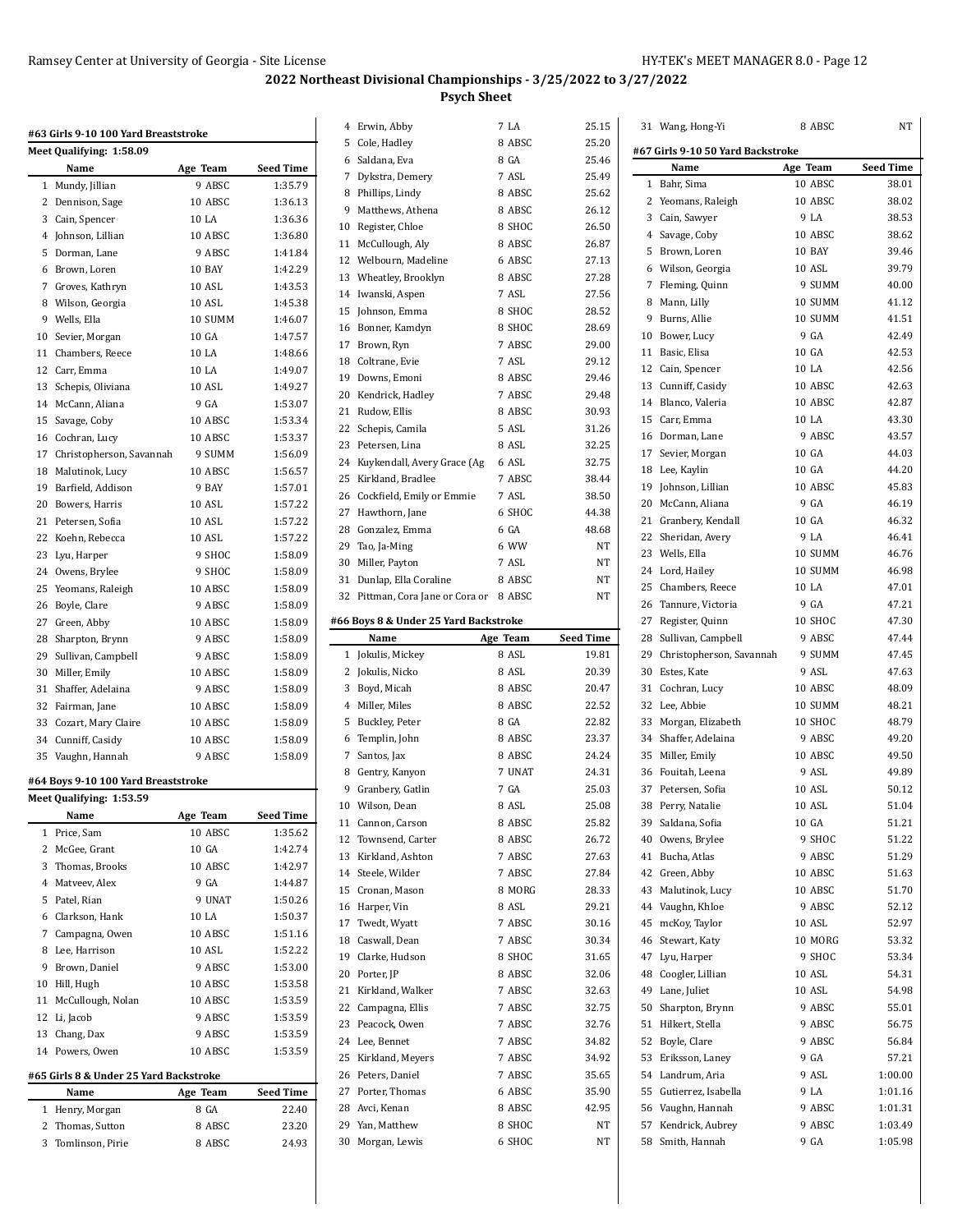| 59 Fairman, Jane<br>10 ABSC<br>60 Cockfield, Anna Claire<br>9 ASL<br>61 Barfield, Addison<br>9 BAY<br>62 Koehn, Rebecca<br>10 ASL<br>63 Thornton, Kamryn<br>10 MORG<br>64 Rudow, Lane<br>10 ABSC<br>65 Cozart, Mary Claire<br>10 ABSC<br>#68 Boys 9-10 50 Yard Backstroke<br>Name<br>Age Team<br>10 GA<br>1 Riggle, Harrison<br>2 Stanton, Jude<br>10 GA<br>3 McGee, Grant<br>10 GA<br>4 Price, Sam<br>10 ABSC<br>10 LA<br>5 Gutierrez, Matthew<br>10 BAY<br>6 Wald, Benjamin<br>7 Matveev, Alex<br>9 GA<br>9 UNAT<br>8 Patel, Rian<br>9 McLeroy, Logan<br>10 UNAT<br>10 McCulley, Mickey<br>10 ASL<br>11 Passman, Aaron<br>9 GA<br>12 Webb, Silas<br>9 ABSC<br>10 ASL<br>13 Bowers, Aidan<br>14 El-Alam, Jude<br>9 GA<br>15 McCullough, Nolan<br>10 ABSC<br>16 Robinson, Nevan<br>10 LA<br>17 Adams, Garrett<br>10 GA<br>10 SHOC<br>18 Offutt, Grant<br>10 LA<br>19 Clarkson, Hank<br>20 Erwin, Joshua<br>10 LA<br>21 Mathew, Jacob<br>9 GA<br>22 Pickeral, Blake<br>10 GA<br>23 Chang, James<br>10 GA | 1:06.13          |
|---------------------------------------------------------------------------------------------------------------------------------------------------------------------------------------------------------------------------------------------------------------------------------------------------------------------------------------------------------------------------------------------------------------------------------------------------------------------------------------------------------------------------------------------------------------------------------------------------------------------------------------------------------------------------------------------------------------------------------------------------------------------------------------------------------------------------------------------------------------------------------------------------------------------------------------------------------------------------------------------------------|------------------|
|                                                                                                                                                                                                                                                                                                                                                                                                                                                                                                                                                                                                                                                                                                                                                                                                                                                                                                                                                                                                         |                  |
|                                                                                                                                                                                                                                                                                                                                                                                                                                                                                                                                                                                                                                                                                                                                                                                                                                                                                                                                                                                                         | 1:11.10          |
|                                                                                                                                                                                                                                                                                                                                                                                                                                                                                                                                                                                                                                                                                                                                                                                                                                                                                                                                                                                                         | NT               |
|                                                                                                                                                                                                                                                                                                                                                                                                                                                                                                                                                                                                                                                                                                                                                                                                                                                                                                                                                                                                         | NT               |
|                                                                                                                                                                                                                                                                                                                                                                                                                                                                                                                                                                                                                                                                                                                                                                                                                                                                                                                                                                                                         | NT               |
|                                                                                                                                                                                                                                                                                                                                                                                                                                                                                                                                                                                                                                                                                                                                                                                                                                                                                                                                                                                                         | NT               |
|                                                                                                                                                                                                                                                                                                                                                                                                                                                                                                                                                                                                                                                                                                                                                                                                                                                                                                                                                                                                         | NT               |
|                                                                                                                                                                                                                                                                                                                                                                                                                                                                                                                                                                                                                                                                                                                                                                                                                                                                                                                                                                                                         |                  |
|                                                                                                                                                                                                                                                                                                                                                                                                                                                                                                                                                                                                                                                                                                                                                                                                                                                                                                                                                                                                         |                  |
|                                                                                                                                                                                                                                                                                                                                                                                                                                                                                                                                                                                                                                                                                                                                                                                                                                                                                                                                                                                                         | <b>Seed Time</b> |
|                                                                                                                                                                                                                                                                                                                                                                                                                                                                                                                                                                                                                                                                                                                                                                                                                                                                                                                                                                                                         | 38.94            |
|                                                                                                                                                                                                                                                                                                                                                                                                                                                                                                                                                                                                                                                                                                                                                                                                                                                                                                                                                                                                         | 39.43            |
|                                                                                                                                                                                                                                                                                                                                                                                                                                                                                                                                                                                                                                                                                                                                                                                                                                                                                                                                                                                                         | 39.51            |
|                                                                                                                                                                                                                                                                                                                                                                                                                                                                                                                                                                                                                                                                                                                                                                                                                                                                                                                                                                                                         | 40.68            |
|                                                                                                                                                                                                                                                                                                                                                                                                                                                                                                                                                                                                                                                                                                                                                                                                                                                                                                                                                                                                         | 40.92            |
|                                                                                                                                                                                                                                                                                                                                                                                                                                                                                                                                                                                                                                                                                                                                                                                                                                                                                                                                                                                                         | 41.24            |
|                                                                                                                                                                                                                                                                                                                                                                                                                                                                                                                                                                                                                                                                                                                                                                                                                                                                                                                                                                                                         | 42.06            |
|                                                                                                                                                                                                                                                                                                                                                                                                                                                                                                                                                                                                                                                                                                                                                                                                                                                                                                                                                                                                         | 42.08            |
|                                                                                                                                                                                                                                                                                                                                                                                                                                                                                                                                                                                                                                                                                                                                                                                                                                                                                                                                                                                                         | 42.69            |
|                                                                                                                                                                                                                                                                                                                                                                                                                                                                                                                                                                                                                                                                                                                                                                                                                                                                                                                                                                                                         | 43.09            |
|                                                                                                                                                                                                                                                                                                                                                                                                                                                                                                                                                                                                                                                                                                                                                                                                                                                                                                                                                                                                         | 43.19            |
|                                                                                                                                                                                                                                                                                                                                                                                                                                                                                                                                                                                                                                                                                                                                                                                                                                                                                                                                                                                                         | 43.44            |
|                                                                                                                                                                                                                                                                                                                                                                                                                                                                                                                                                                                                                                                                                                                                                                                                                                                                                                                                                                                                         | 44.63            |
|                                                                                                                                                                                                                                                                                                                                                                                                                                                                                                                                                                                                                                                                                                                                                                                                                                                                                                                                                                                                         | 46.01            |
|                                                                                                                                                                                                                                                                                                                                                                                                                                                                                                                                                                                                                                                                                                                                                                                                                                                                                                                                                                                                         | 46.57            |
|                                                                                                                                                                                                                                                                                                                                                                                                                                                                                                                                                                                                                                                                                                                                                                                                                                                                                                                                                                                                         | 46.94            |
|                                                                                                                                                                                                                                                                                                                                                                                                                                                                                                                                                                                                                                                                                                                                                                                                                                                                                                                                                                                                         | 47.20            |
|                                                                                                                                                                                                                                                                                                                                                                                                                                                                                                                                                                                                                                                                                                                                                                                                                                                                                                                                                                                                         | 47.99            |
|                                                                                                                                                                                                                                                                                                                                                                                                                                                                                                                                                                                                                                                                                                                                                                                                                                                                                                                                                                                                         | 49.20            |
|                                                                                                                                                                                                                                                                                                                                                                                                                                                                                                                                                                                                                                                                                                                                                                                                                                                                                                                                                                                                         | 49.46            |
|                                                                                                                                                                                                                                                                                                                                                                                                                                                                                                                                                                                                                                                                                                                                                                                                                                                                                                                                                                                                         | 50.03            |
|                                                                                                                                                                                                                                                                                                                                                                                                                                                                                                                                                                                                                                                                                                                                                                                                                                                                                                                                                                                                         | 51.67            |
|                                                                                                                                                                                                                                                                                                                                                                                                                                                                                                                                                                                                                                                                                                                                                                                                                                                                                                                                                                                                         | 51.90            |
| 24 Chang, Dax<br>9 ABSC                                                                                                                                                                                                                                                                                                                                                                                                                                                                                                                                                                                                                                                                                                                                                                                                                                                                                                                                                                                 | 52.27            |
| 25 King, Ethan<br>9 ABSC                                                                                                                                                                                                                                                                                                                                                                                                                                                                                                                                                                                                                                                                                                                                                                                                                                                                                                                                                                                | 52.34            |
| 26 McKay, Iain<br>9 LA                                                                                                                                                                                                                                                                                                                                                                                                                                                                                                                                                                                                                                                                                                                                                                                                                                                                                                                                                                                  | 52.66            |
| 27 Reed, Gavin<br>9 ABSC                                                                                                                                                                                                                                                                                                                                                                                                                                                                                                                                                                                                                                                                                                                                                                                                                                                                                                                                                                                | 53.03            |
| 28 Babcock, Lucas<br>9 GA                                                                                                                                                                                                                                                                                                                                                                                                                                                                                                                                                                                                                                                                                                                                                                                                                                                                                                                                                                               | 53.53            |
| 29 Trice, Liam<br>10 MORG                                                                                                                                                                                                                                                                                                                                                                                                                                                                                                                                                                                                                                                                                                                                                                                                                                                                                                                                                                               | 54.29            |
| 30 Li, Jacob<br>9 ABSC                                                                                                                                                                                                                                                                                                                                                                                                                                                                                                                                                                                                                                                                                                                                                                                                                                                                                                                                                                                  | 54.98            |
| 31<br>9 GA<br>Muhaimin, Najeeb                                                                                                                                                                                                                                                                                                                                                                                                                                                                                                                                                                                                                                                                                                                                                                                                                                                                                                                                                                          | 55.51            |
| Buckley, William<br>9 GA<br>32                                                                                                                                                                                                                                                                                                                                                                                                                                                                                                                                                                                                                                                                                                                                                                                                                                                                                                                                                                          | 55.68            |
| 33<br>9 SHOC<br>Lorren, Carter                                                                                                                                                                                                                                                                                                                                                                                                                                                                                                                                                                                                                                                                                                                                                                                                                                                                                                                                                                          | 56.18            |
| 34 Hernandez, Ethan<br>9 GA                                                                                                                                                                                                                                                                                                                                                                                                                                                                                                                                                                                                                                                                                                                                                                                                                                                                                                                                                                             | 58.39            |
| 35<br>10 ABSC<br>Campagna, Owen                                                                                                                                                                                                                                                                                                                                                                                                                                                                                                                                                                                                                                                                                                                                                                                                                                                                                                                                                                         | 1:01.40          |
| 36<br>Powers, Owen<br>10 ABSC                                                                                                                                                                                                                                                                                                                                                                                                                                                                                                                                                                                                                                                                                                                                                                                                                                                                                                                                                                           | 1:01.66          |
| 37<br>Hill, Hugh<br>10 ABSC                                                                                                                                                                                                                                                                                                                                                                                                                                                                                                                                                                                                                                                                                                                                                                                                                                                                                                                                                                             | 1:01.70          |
| 38<br>9 GA<br>Alhmoud, Jad                                                                                                                                                                                                                                                                                                                                                                                                                                                                                                                                                                                                                                                                                                                                                                                                                                                                                                                                                                              | 1:01.90          |
| 39<br>Hewitt, Jude<br>9 ASL                                                                                                                                                                                                                                                                                                                                                                                                                                                                                                                                                                                                                                                                                                                                                                                                                                                                                                                                                                             | 1:02.57          |
|                                                                                                                                                                                                                                                                                                                                                                                                                                                                                                                                                                                                                                                                                                                                                                                                                                                                                                                                                                                                         | 1:03.40          |
| 10 ABSC<br>40<br>Green, Zackary                                                                                                                                                                                                                                                                                                                                                                                                                                                                                                                                                                                                                                                                                                                                                                                                                                                                                                                                                                         |                  |
| Brown, Daniel<br>9 ABSC<br>41                                                                                                                                                                                                                                                                                                                                                                                                                                                                                                                                                                                                                                                                                                                                                                                                                                                                                                                                                                           | 1:13.34          |
| 10 WW<br>42<br>Tao, Ye-Han                                                                                                                                                                                                                                                                                                                                                                                                                                                                                                                                                                                                                                                                                                                                                                                                                                                                                                                                                                              | NT               |
| 43<br>Smedley, Liam<br>10 SUMM                                                                                                                                                                                                                                                                                                                                                                                                                                                                                                                                                                                                                                                                                                                                                                                                                                                                                                                                                                          | NT               |
| 44 Arellano, Diego<br>10 MORG                                                                                                                                                                                                                                                                                                                                                                                                                                                                                                                                                                                                                                                                                                                                                                                                                                                                                                                                                                           | NΤ               |
| 45<br>Hawthorn, Jude<br>9 SHOC                                                                                                                                                                                                                                                                                                                                                                                                                                                                                                                                                                                                                                                                                                                                                                                                                                                                                                                                                                          | NΤ               |
| Matthews, Tucker<br>9 ABSC<br>46                                                                                                                                                                                                                                                                                                                                                                                                                                                                                                                                                                                                                                                                                                                                                                                                                                                                                                                                                                        | NT               |
| 47<br>Guidry, Graham<br>9 ABSC                                                                                                                                                                                                                                                                                                                                                                                                                                                                                                                                                                                                                                                                                                                                                                                                                                                                                                                                                                          | NT               |
| 10 ABSC<br>48<br>Thomas, Brooks                                                                                                                                                                                                                                                                                                                                                                                                                                                                                                                                                                                                                                                                                                                                                                                                                                                                                                                                                                         | NT               |

|    | #69 Girls 8 & Under 50 Yard Butterfly        |                     |                      |
|----|----------------------------------------------|---------------------|----------------------|
|    | Name                                         | Age Team            | <b>Seed Time</b>     |
| 1  | Johnson, Juliet                              | 8 ABSC              | 54.05                |
| 2  | Matthews, Athena                             | 8 ABSC              | 54.50                |
|    | 3 Tomlinson, Pirie                           | 8 ABSC              | 56.15                |
|    | 4 Henry, Morgan                              | 8 GA                | 56.16                |
| 5  | McCullough, Aly                              | 8 ABSC              | 56.52                |
|    | 6 Cole, Hadley                               | 8 ABSC              | 1:03.83              |
|    | 7 Phillips, Lindy                            | 8 ABSC              | 1:04.49              |
|    | 8 Wheatley, Brooklyn                         | 8 ABSC              | 1:05.45              |
|    | 9 Fouitah, Zina                              | 7 ASL               | 1:17.42              |
|    | 10 Jost, Maddie                              | 7 ASL               | NT                   |
| 11 |                                              | 8 ABSC              | NT                   |
| 12 | Dunlap, Ella Coraline                        | 8 ABSC              | NT                   |
|    | Pittman, Cora Jane or Cora or                |                     |                      |
|    | #70 Boys 8 & Under 50 Yard Butterfly         |                     |                      |
|    | Name                                         | Age Team            | <b>Seed Time</b>     |
| 1  | Jokulis, Mickey                              | 8 ASL               | 41.20                |
| 2  | Groves, John David                           | 8 ASL               | 42.37                |
|    | 3 Jokulis, Nicko                             | 8 ASL               | 45.20                |
|    | 4 Boyd, Micah                                | 8 ABSC              | 46.46                |
|    | 5 Templin, John                              | 8 ABSC              | 58.90                |
|    | 6 Santos, Jax                                | 8 ABSC              | 1:03.99              |
|    | 7 Wang, Hong-Yi                              | 8 ABSC              | 1:06.78              |
|    | 8 Gentry, Kanyon                             | 7 UNAT              | NT                   |
|    | 9 Wilson, Dean                               | 8 ASL               | NT                   |
|    | 10 Clarke, Hudson                            | 8 SHOC              | NΤ                   |
|    | 11 Twedt, Wyatt                              | 7 ABSC              | NΤ                   |
|    | 12 Peacock, Owen                             | 7 ABSC              | NT                   |
|    | 13 Porter, JP                                | 8 ABSC              | NT                   |
|    | 14 Townsend, Carter                          | 8 ABSC              | NT                   |
| 15 | Peters, Daniel                               | 7 ABSC              | NΤ                   |
|    | 16 Porter, Thomas                            | 6 ABSC              | NT                   |
|    | 17 Avci, Kenan                               | 8 ABSC              | NT                   |
|    | #71 Girls 9-10 100 Yard Butterfly            |                     |                      |
|    | Meet Qualifying: 1:53.99                     |                     |                      |
|    |                                              |                     |                      |
|    | Name                                         |                     |                      |
|    | 1 Bahr, Sima                                 | Age Team<br>10 ABSC | Seed Time<br>1:24.09 |
|    | 2 Groves, Kathryn                            | 10 ASL              | 1:27.78              |
| 3  |                                              | 9 ABSC              | 1:34.78              |
| 4  | Mundy, Jillian<br>Dennison, Sage             | 10 ABSC             | 1:35.93              |
| 5  |                                              | 10 SUMM             | 1:40.38              |
|    | Burns, Allie                                 | 10 GA               | 1:46.00              |
|    | 6 Lee, Kaylin                                |                     |                      |
|    | 7 Basic, Elisa                               | 10 GA               | 1:47.00              |
|    | 8 Morgan, Elizabeth                          | 10 SHOC             | 1:53.99              |
| 9  | Blanco, Valeria                              | 10 ABSC             | 1:53.99              |
|    | #72 Boys 9-10 100 Yard Butterfly             |                     |                      |
|    | Meet Qualifying: 1:52.39                     |                     |                      |
|    | Name                                         | Age Team            | Seed Time            |
|    | 1 Stanton, Jude                              | 10 GA               | 1:24.75              |
|    | 2 McLeroy, Logan                             | 10 UNAT             | 1:28.12              |
|    | 3 Gutierrez, Matthew                         | 10 LA               | 1:38.63              |
|    | 4 Wald, Benjamin                             | 10 BAY              | 1:51.01              |
|    | 5 Lee, Harrison                              | 10 ASL              | 1:51.39              |
|    | 6 Price, Sam                                 | 10 ABSC             | 1:52.39              |
|    | #73 Girls 8 & Under 100 Yard Freestyle Relay |                     |                      |
|    | Team                                         | Relay               | <b>Seed Time</b>     |
| 1  | ABSC                                         | A                   | 1:19.70              |
|    | 2 ABSC                                       | B                   | 1:33.16              |
| 3  | ASL                                          | A                   | 1:34.73              |

| 4              | ABSC                                          | C        | 1:57.79          |
|----------------|-----------------------------------------------|----------|------------------|
| 5              | ASL                                           | B        | 2:00.69          |
| 6              | SHOC                                          | A        | NΤ               |
| 7              | ABSC                                          | D        | NΤ               |
|                |                                               |          |                  |
|                | #74 Boys 8 & Under 100 Yard Freestyle Relay   |          |                  |
|                | Team                                          | Relay    | <b>Seed Time</b> |
| 1              | ASL                                           | A        | 1:10.59          |
| 2              | ABSC                                          | A        | 1:16.92          |
| 3              | ABSC                                          | B        | 1:31.47          |
| 4              | ABSC                                          | C        | 1:50.62          |
| 5              | ABSC                                          | D        | 2:01.51          |
|                |                                               |          |                  |
| 6              | ABSC                                          | E        | NT               |
|                | #75 Girls 10 & Under 200 Yard Freestyle Relay |          |                  |
|                | Team                                          | Relay    | <b>Seed Time</b> |
| 1              | ABSC                                          | A        | 2:16.00          |
| 2              | <b>SUMM</b>                                   | A        | 2:18.98          |
| 3              | ASL                                           | A        | 2:19.20          |
|                |                                               |          |                  |
| 4              | LA                                            | A        | 2:25.99          |
| 5              | GA                                            | A        | 2:29.52          |
| 6              | ABSC                                          | B        | 2:32.70          |
| 7              | ASL                                           | B        | 2:42.99          |
| 8              | ABSC                                          | C        | 2:44.03          |
| 9              | GA                                            | B        | 2:49.18          |
| 10             | ABSC                                          | D        | 2:52.99          |
| 11             | ASL                                           | C        | 3:04.76          |
| 12             | ABSC                                          | E        | 3:07.48          |
|                |                                               |          |                  |
| 13             | GA                                            | C        | 3:28.23          |
| 14             | ABSC                                          | F        | 3:39.09          |
| 15             | SHOC                                          | A        | NΤ               |
|                | #76 Boys 10 & Under 200 Yard Freestyle Relay  |          |                  |
|                | Team                                          | Relay    | Seed Time        |
| 1              | GA                                            | A        | 2:12.27          |
| 2              | ABSC                                          | A        | 2:31.01          |
|                |                                               |          |                  |
| 3              | GA                                            | B        | 2:33.34          |
| 4              | LA                                            | A        | 2:33.91          |
| 5              | GA                                            | C        | 2:48.06          |
| 6              | ABSC                                          | B        | 2:48.71          |
| 7              | ASL                                           | A        | 2:51.19          |
| 8              | GA                                            | D        | 3:11.84          |
| 9              | ABSC                                          | C        | 3:14.05          |
|                | 10 ABSC                                       | D        | 3:32.34          |
| 11             | SHOC                                          | A        | NT               |
|                |                                               |          |                  |
|                | #77 Girls 200 Yard Freestyle                  |          |                  |
|                | Name                                          | Age Team | <b>Seed Time</b> |
| 1              | Burke, Hanna                                  | 17 GA    | 1:54.57          |
| $\overline{c}$ | Halbach, Ansley                               | 16 ABSC  | 1:56.41          |
|                | 3 Harper, Amelia                              | 15 ASL   | 2:00.16          |
|                | 4 Johnson, Kate                               | 16 GA    | 2:00.42          |
| 5              | Foggin, Charlotte                             | 15 ABSC  | 2:01.57          |
|                | 6 Dampier, Madison                            | 15 LA    | 2:02.15          |
|                |                                               |          |                  |
|                | 7 Kennedy, Alice                              | 17 ABSC  | 2:04.16          |
|                | 8 Hope, Maddie                                | 17 ABSC  | 2:04.30          |
| 9              | Jowers, Hannah-Claire                         | 15 GA    | 2:05.31          |
|                | 10 Wilson, Zoe                                | 18 GA    | 2:06.91          |
|                | 11 Scull, Anna                                | 18 SUMM  | 2:07.54          |
|                | 12 Britton, Condi                             | 17 GA    | 2:07.62          |
|                | 13 Cain, Makaylee                             | 16 ABSC  | 2:08.03          |
|                | 14 Pursner, Rebecca                           | 16 ABSC  | 2:08.66          |
|                | 15 Pennell, Alexandra                         | 15 LA    | 2:09.15          |
|                |                                               |          |                  |
|                |                                               |          |                  |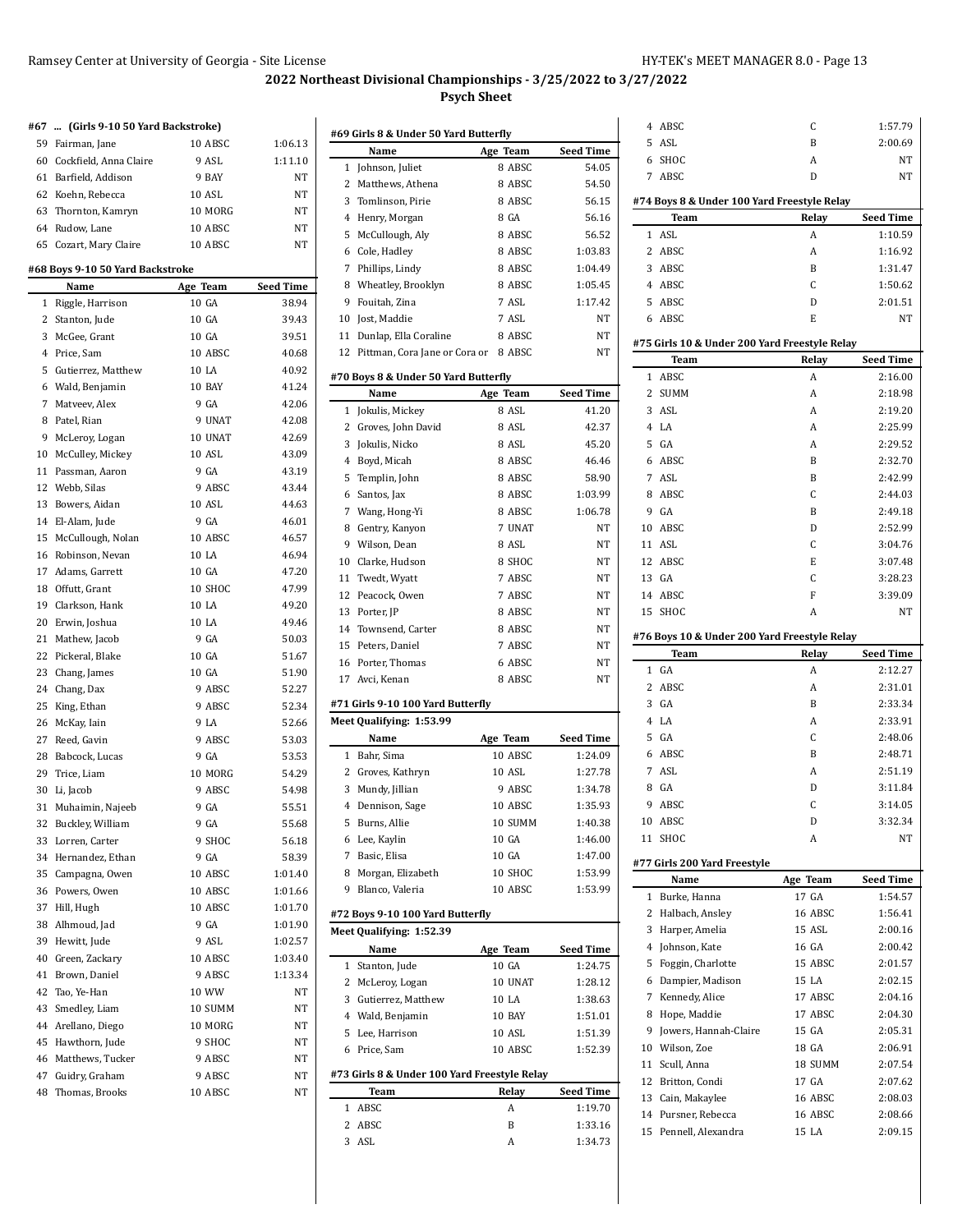$\overline{a}$ 

#### **#77 ... (Girls 200 Yard Freestyle)**

|                | $\ldots$ (and so identifies $\ldots$ |          |                  |
|----------------|--------------------------------------|----------|------------------|
| 16             | Joiner, Jaidyn                       | 15 GA    | 2:09.67          |
| 17             | Greene, Emma                         | 16 ABSC  | 2:09.70          |
| 18             | Golembeski, Bailey                   | 15 ASL   | 2:10.64          |
| 19             | Mustard, Mary                        | 17 SHOC  | 2:11.00          |
| 20             | Hofstetter, Lauren                   | 15 ASL   | 2:12.77          |
| 21             | Williams, Ava                        | 15 LA    | 2:14.05          |
| 22             | Massaro, Caroline                    | 17 WW    | 2:15.56          |
| 23             | Neskorik, Parker                     | 16 ASL   | 2:17.89          |
| 24             | Ryan, Kyleigh                        | 15 ABSC  | 2:23.77          |
| 25             | Cole, Mabry                          | 16 ABSC  | 2:26.47          |
| 26             | Smith, Liza                          | 15 SUMM  | 2:29.04          |
| 27             | Baker, Bella                         | 16 LA    | 2:37.85          |
| 28             | Wood, Rachel                         | 17 MORG  | 2:40.87          |
| 29             | Matthews, Jordan                     | 16 ABSC  | 2:42.33          |
| 30             | Delgado, Chelsea                     | 15 ABSC  | 2:50.00          |
| 31             | Berry, Maddy                         | 17 MORG  | 2:51.75          |
| 32             | Moss-Brown, MayaFaith                | 16 WW    | NT               |
| 33             | Carabello, Vivian                    | 15 ABSC  | NT               |
|                | 34 Palladino, Stella                 | 11 ABSC  | NT               |
| 35             | Daniel, Becket                       | 16 ABSC  | NT               |
|                | #78 Boys 200 Yard Freestyle          |          |                  |
|                | Name                                 | Age Team | <b>Seed Time</b> |
| 1              | Jones, Gavin                         | 18 ABSC  | 1:40.91          |
| 2              | Gallagher, Cal                       | 19 ASL   | 1:41.57          |
| 3              | Patterson, Nolan                     | 16 GA    | 1:41.69          |
| $\overline{4}$ | Burch, Hudson                        | 16 ASL   | 1:42.09          |
| 5              | Wooldridge, Tyler                    | 18 GA    | 1:42.46          |

 Dunbar, Jack 17 GA 1:42.90 Foggin, Will 18 ABSC 1:43.05 Wooldridge, Thomas 18 GA 1:43.74 Renier, Luke 19 UNAT 1:43.94 10 Kennedy, Garrett 17 ABSC 1:44.59 Shepard, Brandon 16 GA 1:45.40 Monaghan, Eamon 16 LA 1:46.44 Xu, Jeffery 16 GA 1:47.85 Wall, Dean 17 LA 1:48.73 Beeney, Nik 16 GA 1:49.48 Krosner, Sam 18 ABSC 1:49.81 Bates, Eli 16 ABSC 1:50.38 Fagrell, Parker 15 ABSC 1:51.20 Huynh, Tyson 16 LA 1:51.75 Blanchard, Will 16 ASL 1:51.93 Dockstader, Adam 17 GA 1:52.41 Duke, Justin 15 LA 1:52.65 Ackerman, Austin 17 ABSC 1:52.75 Plumlee, Landon 16 GA 1:53.26 25 Hill, Ben 15 ASL 1:53.78 Breiding, Henry 15 GA 1:54.44 Lyle, Zack 15 ASL 1:56.16 Henry, Jaden 17 GA 1:56.40 Kinney, Tyner 18 LA 1:56.40 Lin, Sean 15 GA 1:56.75 Carey, William 15 LA 1:58.54 Jensen, Dallin 17 SUMM 1:59.44 Hailey, Brandon 17 ABSC 2:00.97 McCluggage, Blake 18 GA 2:04.85 Kirkley, River 15 ABSC 2:04.98 Gayer, Jake 15 SHOC 2:05.67 Fair, Daniel 15 ASL 2:06.40

| 38 | Obrien, Murphy                         | 17 WW    | 2:08.19            |
|----|----------------------------------------|----------|--------------------|
|    | 39 Krosner, Zach                       | 16 ABSC  | 2:11.92            |
|    | 40 Levine, Mark                        | 15 SUMM  | 2:12.41            |
| 41 | Burns, Gavin                           | 15 SUMM  | 2:14.60            |
|    | 42 Carmack, Harrison                   | 17 ABSC  | 2:15.08            |
| 43 | Isaacs, Garrett                        | 17 LA    | 2:24.70            |
|    | 44 Havick, Cash                        | 15 ABSC  | 2:30.00            |
|    | 45 Woodward, Elliott                   | 16 ABSC  | 2:35.00            |
|    | 46 Goodroe, Timothy                    | 15 ASL   | 2:40.16            |
| 47 | Saye, Brandon                          | 13 GA    | 2:41.62            |
|    |                                        |          |                    |
|    | #79 Girls 13-14 200 Yard Freestyle     |          |                    |
|    | Name                                   | Age Team | <b>Seed Time</b>   |
| 1  | Young, Ximena                          | 14 ABSC  | 2:00.63            |
| 2  | Nunnally, Ansley                       | 14 ABSC  | 2:02.27            |
| 3  | Rovie, Cate                            | 14 GA    | 2:02.99            |
| 4  | Davis, Morgan                          | 13 SUMM  | 2:06.03            |
| 5  | Hofstetter, Gina                       | 14 ASL   | 2:07.15            |
| 6  | Horcher, Elsa                          | 13 ASL   | 2:07.73            |
| 7  | He, Alethea                            | 14 ABSC  | 2:08.66            |
| 8  | Shaffer, Addison                       | 14 GA    | 2:10.74            |
| 9  | Heppe, Sarah                           | 13 GA    | 2:10.94            |
|    | 10 Thacker, McKenna                    | 13 GA    | 2:11.30            |
| 11 | Johnson, Paige                         | 13 GA    | 2:13.25            |
| 12 | Teyner, Kailey                         | 14 ABSC  | 2:14.70            |
| 13 | Harding, Riley                         | 13 ABSC  | 2:15.06            |
| 14 | Hobbs, Sophierose                      | 14 ABSC  | 2:17.21            |
|    | 15 Obrien, Maggie                      | 14 WW    | 2:18.78            |
| 16 | Patterson, Maddie                      | 13 ASL   | 2:19.13            |
| 17 | Cain, Haylee                           | 13 ABSC  | 2:20.86            |
| 18 | Hebert, Dyllan                         | 14 SUMM  | 2:23.91            |
| 19 | Mahaffey, Marissa                      | 13 BAY   | 2:24.14            |
|    | 20 Smith, Lynnette                     | 14 ABSC  | 2:24.19            |
| 21 | Carter, Bria                           | 13 LA    | 2:24.50            |
| 22 | McCullough, Samantha                   | 13 ABSC  | 2:25.41            |
| 23 | Seuser, Amanda                         | 13 SHOC  | 2:26.13            |
|    | 24 Yeomans, Carson                     | 13 ABSC  | 2:28.46            |
|    | 25 Ayala Hernandez, Alessandra 13 ABSC |          | 2:32.69            |
|    | 26 Nelson, MJ                          | 13 LA    | 2.33.10            |
| 27 | Collins, Oliwia                        | 14 LA    | 2.33.30            |
| 28 | Frey, Emma                             | 13 ASL   | 2:34.16            |
|    | 29 Crawford, Josie                     | 13 ASL   | 2:34.86            |
|    |                                        |          |                    |
|    | 30 McCoy, Mary                         | 13 ASL   | 2:37.35            |
| 31 | Savage, Addie                          | 13 ABSC  | 2:40.00<br>2:42.13 |
| 32 | Schwede, Madison                       | 13 ASL   |                    |
| 33 | Xiao, Rayna                            | 14 ABSC  | 2:46.00            |
| 34 | Kuykendall, Ainsley                    | 13 ASL   | 2:46.94            |
| 35 | Kryshtalowych, Sofia                   | 14 ASL   | 2:53.06            |
|    | 36 Slinde, Ali                         | 14 LA    | 2:53.25            |
|    | 37 Pincombe, Violet                    | 13 GA    | 2:53.28            |
|    | 38 Shaffer, Marleighna                 | 13 ABSC  | 2:56.26            |
|    | 39 Cochran, Savannah                   | 13 ABSC  | 3:00.00            |
|    | 40 Suggs, Molly                        | 14 ABSC  | 3:06.50            |
|    | 41 Hamman, Adah                        | 14 ABSC  | 3:19.85            |
|    | 42 Honeycutt, Sam                      | 13 LA    | NΤ                 |
|    | #80 Boys 13-14 200 Yard Freestyle      |          |                    |
|    | Name                                   | Age Team | <b>Seed Time</b>   |
|    | 1 Groves, George                       | 13 ASL   | 1:53.84            |
|    | 2 Hebert, Parker                       | 13 SUMM  | 1:55.51            |
| 3  | Trotter, Torin                         | 13 ABSC  | 1:55.58            |
|    | 4 Koch, Christopher                    | 13 ABSC  | 1:55.95            |

| 5  | Stanton, Collier                   | 13 GA           | 1:56.35            |
|----|------------------------------------|-----------------|--------------------|
|    | 6 Sheridan, Cayden                 | 13 LA           | 1:58.30            |
|    | 7 Phillips, Luke                   | 14 ABSC         | 1:58.91            |
|    | 8 Clinansmith, Kayden              | 14 GA           | 1:59.58            |
| 9  | Ballance, Alex                     | 14 ASL          | 2:02.79            |
|    | 10 Halbach, Crenshaw               | 13 ABSC         | 2:09.28            |
| 11 | Wang, Jimmy                        | 13 GA           | 2:10.05            |
|    | 12 Wall, Jeff                      | 14 LA           | 2:10.77            |
|    | 13 Kannan, Shaan                   | 14 ABSC         | 2:12.45            |
|    | 14 Smedley, Logan                  | 13 SUMM         | 2:12.64            |
|    |                                    | 14 BAY          | 2:14.35            |
|    | 15 McCusker, Riley                 |                 |                    |
|    | 16 Karumbaiah, Nakul               | 13 ABSC         | 2:14.57            |
| 17 | Severtson, Collin                  | 13 SUMM         | 2:14.69            |
|    | 18 Schmidt, Nathaniel              | 14 ASL          | 2:15.44            |
|    | 19 Bennett, SteveMichael           | 14 GA           | 2:20.62            |
|    | 20 Joy, Wilson                     | 13 ABSC         | 2:21.62            |
| 21 | Villemain, Hudson                  | 14 ASL          | 2:22.13            |
|    | 22 Alhmoud, Karam                  | 14 GA           | 2:22.33            |
|    | 23 Wendel, Chase                   | 13 LA           | 2:39.95            |
|    | 24 McKenzie, Ryan                  | 13 LA           | 2:44.63            |
|    | 25 Graff, Charlie                  | 13 ABSC         | 2:44.81            |
|    | 26 Fairman, Rowen                  | 13 ABSC         | 2:46.33            |
|    | 27 Strickland, Samuel              | 13 BAY          | 2:51.62            |
|    | 28 Allen, Kole                     | 14 LA           | 2:53.36            |
|    | 29 Dennison, Nolan                 | 13 ABSC         | 2:55.00            |
|    | 30 Balducci, Henry                 | 14 ASL          | 3:32.82            |
|    | 31 Dolin, John                     | 14 ASL          | NT                 |
|    | 32 Poole, Jack                     | 13 ABSC         | NT                 |
|    | 33 McGahee, Hudson                 | 13 ABSC         | NT                 |
|    |                                    |                 |                    |
|    | #81 Girls 11-12 200 Yard Freestyle |                 |                    |
|    |                                    |                 |                    |
|    | Name                               | Age Team        | <b>Seed Time</b>   |
| 1  | Steger, Tessa                      | 12 UNAT         | 2:07.31            |
|    | 2 Groves, Karoline                 | 11 ASL          | 2:10.79            |
| 3  | Nimmo, Karoline                    | 11 UNAT         | 2:20.10            |
|    | 4 Gober, Peyton                    | 11 BAY          | 2:20.36            |
| 5  | Zellner, Zoey                      | 12 ABSC         | 2:21.41            |
| 6  | Hardy, Emily                       | 11 GA           | 2:23.17            |
| 7  | Robinson, Brynn                    | 12 ASL          | 2:23.46            |
| 8  | Bopp, Shaylah                      | 11 SUMM         | 2:25.69            |
| 9  | Aguilar, Alison                    | 12 LA           | 2:31.29            |
|    | 10 Martin, Clara                   | 12 ASL          | 2:32.47            |
|    | 11 Tomlinson, Bailey               | 12 ABSC         | 2:32.66            |
|    | 12 Hawk, Blakely                   | 11 ABSC         | 2:33.43            |
|    | 13 Kaiser, Molly                   | 12 UNAT         | 2:34.75            |
|    | 14 Ash, Edie                       | 11 ABSC         | 2:35.59            |
|    | 15 Boyd, Hannah                    | 11 ABSC         | 2:39.14            |
|    |                                    | 11 GA           | 2:39.41            |
| 17 | 16 Quinn, Sophia                   |                 |                    |
|    | Moulder, Vivian                    | 12 GA           | 2:40.15            |
|    | 18 Trent, Chloe                    | 12 ABSC         | 2:40.28            |
| 19 | Neace, Lauren                      | 12 ABSC         | 2:41.98            |
|    | 20 Rosser, Gabby                   | 11 ABSC         | 2:49.21            |
|    | 21 Clarkson, Poppy                 | 12 LA           | 2:51.09            |
|    | 22 Perry, Eleanor                  | 12 ASL          | 2:53.80            |
| 23 | Gordon, Mack                       | 12 GA           | 2:53.96            |
|    | 24 Heath, Ella                     | 12 ASL          | 2:54.16            |
|    | 25 Aguilar, Briana                 | 12 LA           | 2:54.70            |
|    | 26 Neal, Evie Rose                 | 11 ASL          | 2:55.13            |
| 27 | Roath, Harper                      | 11 ABSC         | 2:55.52            |
|    | 28 Martin, Ellie                   | 11 ASL          | 3:00.21            |
| 30 | 29 Jost, Allison<br>Reeves, Hannah | 11 ASL<br>11 GA | 3:01.13<br>3:02.39 |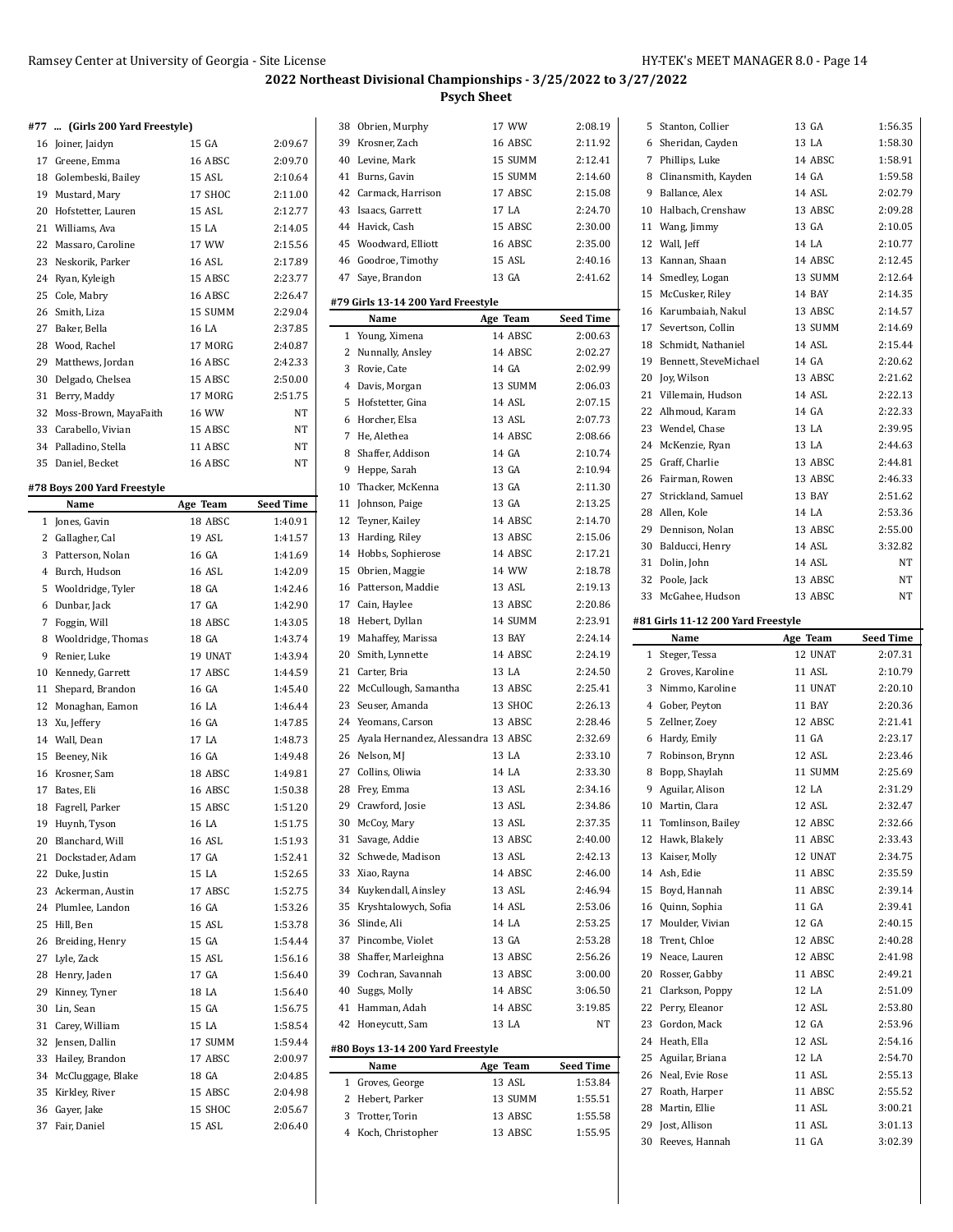# **2022 Northeast Divisional Championships - 3/25/2022 to 3/27/2022**

**Psych Sheet**

|    | #81  (Girls 11-12 200 Yard Freestyle) |          |                  | 11 Johann, Rachel                     | 17 ASL           | 1:13.66            | 32 Breiding, Henry                            | 15 GA             | 1:07.54            |
|----|---------------------------------------|----------|------------------|---------------------------------------|------------------|--------------------|-----------------------------------------------|-------------------|--------------------|
|    | 31 Brown, Noa                         | 11 ABSC  | 3:04.85          | 12 Groves, Sophie                     | 16 ASL           | 1:14.00            | 33 Sherwood, Dawson                           | 16 LA             | 1:07.61            |
|    | 32 Hammett, Karalyn                   | 12 ASL   | 3:07.24          | 13 Hayes, Addie                       | 17 ABSC          | 1:14.18            | 34 Lin, Sean                                  | 15 GA             | 1:08.30            |
|    | 33 Chester, Chelsea                   | 12 LA    | 3:18.05          | 14 West, Olivia                       | 15 LA            | 1:14.20            | 35 Kirkley, River                             | 15 ABSC           | 1:08.62            |
|    | 34 Catterton, Libby                   | 11 MORG  | 3:21.07          | 15 Cain, Makaylee                     | 16 ABSC          | 1:15.31            | 36 Xiao, Ryan                                 | 15 ABSC           | 1:09.15            |
| 35 | Guitreau, Hannah                      | 12 ASL   | 3:26.33          | 16 Diehl, Caitlyn                     | 15 GA            | 1:15.98            | 37 Jensen, Dallin                             | 17 SUMM           | 1:09.72            |
| 36 | West, Makayla                         | 11 UNAT  | $_{\rm NT}$      | 17 Wilkinson, Lilly                   | 15 ASL           | 1:16.39            | 38 Frost, Charlie                             | 15 ASL            | 1:10.03            |
| 37 | Guest, Sarah Beth                     | 11 UNAT  | NT               | 18 Scull, Anna                        | 18 SUMM          | 1:16.62            | 39 Plantamura, Nick                           | 17 ASL            | 1:10.93            |
| 38 | Sweet, Shiloh                         | 11 ASL   | NT               | 19 Hammond, Audrey                    | 15 ASL           | 1:18.25            | 40 Huang, Daniel                              | 17 ABSC           | 1:11.81            |
| 39 | Colquitt, Linda                       | 11 ASL   | NT               | 20 Ripps, Janie                       | 15 ABSC          | 1:18.44            | 41 Allen, Connor                              | 17 ABSC           | 1:11.97            |
| 40 | Hamilton, Rachel                      | 12 ASL   | $_{\rm NT}$      | 21 Joiner, Jaidyn                     | 15 GA            | 1:19.96            | 42 Davis, Kyle                                | 15 LA             | 1:12.17            |
|    | 41 Rigsby, Elizabeth                  | 11 ASL   | NT               | 22 Williams, Ava                      | 15 LA            | 1:22.52            | 43 Nelson, Pace                               | 17 LA             | 1:13.03            |
|    | 42 Ayers, Ella                        | 11 ASL   | NT               | 23 Cole, Mabry                        | 16 ABSC          | 1:23.19            | 44 Carey, William                             | 15 LA             | 1:16.80            |
|    | 43 Torres, Marin                      | 12 ABSC  | NT               | 24 Weldon, Mella                      | 15 MORG          | 1:24.27            | 45 Hall, Michael                              | 15 ABSC           | 1:17.43            |
|    | 44 Gobble, Emery                      | 12 LA    | NT               | 25 Baker, Bella                       | 16 LA            | 1:24.52            | 46 Hines, Will                                | 17 ABSC           | 1:17.77            |
|    |                                       |          |                  | 26 McCord, GiGi                       | 17 SUMM          | 1:25.11            | 47 Hawkins, Brodie                            | 15 MORG           | 1:18.69            |
|    | #82 Boys 11-12 200 Yard Freestyle     |          |                  | 27 Obrien, Molly                      | 16 WW            | 1:26.16            | 48 Campillo, GianCarlo                        | 16 LA             | 1:18.84            |
|    | Name                                  | Age Team | <b>Seed Time</b> | 28 Freeman, Finley                    | 16 ABSC          | 1:26.24            | 49 McCluggage, Brodie                         | 15 GA             | 1:18.86            |
|    | 1 Bahr, Kipras                        | 12 ABSC  | 2:02.71          | 29 Smith, Liza                        | 15 SUMM          | 1:27.61            | 50 Carmack, Harrison                          | 17 ABSC           | 1:19.12            |
|    | 2 Pattillo, Miles                     | 12 ASL   | 2:10.35          |                                       |                  |                    | 51 Burns, Gavin                               |                   | 1:20.00            |
|    | 3 Rhine, Joseph                       | 12 ABSC  | 2:10.65          | 30 Iwanski, Mayle                     | 16 ASL           | 1:28.24<br>1:30.38 | 52 Goodroe, Timothy                           | 15 SUMM           | 1:21.47            |
|    | 4 Malonza, Jonathan                   | 12 GA    | 2:11.72          | 31 Johnson, Sophia<br>32 Berry, Maddy | 15 LA<br>17 MORG | 1:33.42            | 53 Choi, Daniel                               | 15 ASL<br>17 ABSC | 1:24.02            |
|    | 5 Carey, Louis                        | 12 LA    | 2:14.70          |                                       | 17 ABSC          |                    | 54 Amos, Blake                                |                   |                    |
|    | 6 Salser, Luke                        | 12 ASL   | 2:14.79          | 33 Smith, Olivia                      |                  | 1:33.95            |                                               | 16 BAY            | 1:25.13            |
|    | 7 Wilson, Graham                      | 11 ASL   | 2:19.66          | 34 Hickey, Carswell                   | 15 ABSC          | 1:41.60            | 55 Frost, Reilly                              | 16 MORG           | 1:26.40            |
|    | 8 Huynh, Tyler                        | 11 LA    | 2:22.49          | 35 Das, Anvesha                       | 15 ABSC          | 1:50.00            | 56 Gamlin, Sawyer                             | 16 ASL            | 1:29.45            |
|    | 9 Boyle, Colin                        | 12 ABSC  | 2:23.20          | 36 Delgado, Chelsea                   | 15 ABSC          | 1:50.00            | 57 Havick, Cash                               | 15 ABSC           | 1:35.00            |
| 10 | Coverdill, Patrick                    | 11 ABSC  | 2:26.40          | 37 Sniff, Rylee                       | 17 ABSC          | 2:00.00            | #85 Girls 13-14 100 Yard Breaststroke         |                   |                    |
|    | 11 Drennan, Jack                      | 12 GA    | 2:29.80          | 38 Carabello, Vivian                  | 15 ABSC          | <b>NT</b>          | Name                                          | Age Team          | <b>Seed Time</b>   |
|    | 12 Wright, Cole                       | 12 GA    | 2:30.97          | #84 Boys 100 Yard Breaststroke        |                  |                    | 1 Teyner, Kailey                              | 14 ABSC           | 1:10.92            |
|    | 13 Werner, David                      | 11 ABSC  | 2:36.10          | Name                                  | Age Team         | <b>Seed Time</b>   | 2 Heppe, Sarah                                | 13 GA             | 1:13.03            |
|    | 14 Boswell, Ian                       | 12 ABSC  | 2:37.14          | 1 Dalmolin, Jack                      | 22 SHOC          | 52.25              | 3 Bates, Martha                               | 14 ABSC           | 1:13.55            |
| 15 | Clinansmith, Nolan                    |          |                  | 2 Januzelli, Carter                   | 21 ABSC          |                    | 4 Davis, Morgan                               | 13 SUMM           | 1:14.32            |
|    |                                       | 12 GA    | 2:40.21          |                                       |                  | 55.55              |                                               |                   |                    |
|    | 16 Price, Grady                       | 12 ABSC  | 2:40.66          | 3 Zhu, Andy                           | 18 GA            | 57.29              | 5 Harper, Macy Belle                          | 13 ASL            | 1:14.84            |
|    | 17 Bennett, Justin                    | 12 GA    | 2:41.96          | 4 Hart, Russell                       | 17 GA            | 57.33              | 6 Thacker, McKenna                            | 13 GA             | 1:14.96            |
|    | 18 Kirkland, Jack                     | 11 ABSC  | 2:41.98          | 5 Simmon, Graham                      | 17 GA            | 59.03              | 7 Miller, Reagan                              | 14 GA             | 1:15.27            |
| 19 | Collins, Michal                       | 11 LA    | 2:43.95          | 6 Collins, Tyler                      | 18 ASL           | 59.48              | 8 Morris, Georgia                             | 14 ASL            | 1:16.71            |
| 20 |                                       |          |                  | 7 Gallagher, Cal                      | 19 ASL           | 1:00.12            | 9 Bold, Abby                                  | 14 GA             | 1:16.97            |
|    | Hall, Blake                           | 12 ABSC  | 2:44.01          | 8 Cameron, Zachary                    | 18 SUMM          |                    |                                               | 13 ABSC           | 1:18.09            |
|    | 21 Cortez, August                     | 12 ASL   | 2:49.68          | 9 Askew, Thomas                       | 18 ABSC          | 1:00.86<br>1:01.11 | 10 Harding, Riley<br>11 Cameron, Courtney     | 14 ABSC           | 1:18.60            |
|    | 22 Tuck, Vincent<br>23 Hammond, Bear  | 11 GA    | 2:51.82          | 10 Xu, Jeffery                        | 16 GA            | 1:01.40            | 12 Bonner, Berklee                            | 13 UNAT           | 1:18.68            |
|    |                                       | 11 ASL   | 2:52.03          |                                       |                  |                    |                                               |                   |                    |
|    | 24 Petersen, Jonah                    | 12 ASL   | 2:59.49          | 11 Skedsvold, Collin                  | 17 ASL           | 1:01.55            | 13 Martin, Drew                               | 13 SHOC           | 1:19.63            |
|    | 25 McLeroy, Will                      | 12 UNAT  | 3:00.30          | 12 Inlow, Max                         | 16 GA            | 1:02.03            | 14 Horcher, Elsa                              | 13 ASL            | 1:20.68            |
|    | 26 McCracken, Ian                     | 11 ABSC  | 3:08.02          | 13 Bates, Eli                         | 16 ABSC          | 1:02.03            | 15 Mahaffey, Marissa                          | 13 BAY            | 1:22.84            |
|    | 27 Landrum, Eli                       | 12 ASL   | 3:16.06          | 14 Jones, Gavin                       | 18 ABSC          | 1:02.15            | 16 Burkett, Gabby                             | 14 ASL            | 1:24.03            |
|    | 28 Tovar, AJ                          | 12 ASL   | NT               | 15 Burch, Hudson                      | 16 ASL           | 1:02.58            | 17 Carter, Bria                               | 13 LA             | 1:24.05            |
| 29 | Harris, Mark                          | 11 ABSC  | NT               | 16 Xiao, James                        | 17 ABSC          | 1:02.84            | 18 Prakash, Tanvi                             | 14 ABSC           | 1:25.45            |
|    | 30 Lavender, Frazier                  | 11 ABSC  | NΤ               | 17 Duong, David                       | 15 GA            | 1:02.89            | 19 Hobbs, Sophierose                          | 14 ABSC           | 1:26.15            |
|    | #83 Girls 100 Yard Breaststroke       |          |                  | 18 Plumlee, Landon                    | 16 GA            | 1:03.65            | 20 Prince, Caroline                           | 14 ABSC           | 1:26.18            |
|    | Name                                  | Age Team | <b>Seed Time</b> | 19 Ackerman, Austin                   | 17 ABSC          | 1:03.90            | 21 Smith, Lynnette                            | 14 ABSC           | 1:26.89            |
|    | 1 DellaTorre, Olivia                  | 18 ABSC  | 1:03.09          | 20 Hailey, Brandon                    | 17 ABSC          | 1:04.00            | 22 Nelson, Isabella                           | 14 ABSC           | 1:29.05            |
|    | 2 Agcaoili, Angela                    | 18 ASL   | 1:05.97          | 21 Foggin, Will                       | 18 ABSC          | 1:04.05            | 23 McAuliff, Madison                          | 13 ABSC           | 1:29.74            |
|    | 3 Jowers, Hannah-Claire               | 15 GA    | 1:06.68          | 22 Krosner, Sam                       | 18 ABSC          | 1:04.12            | 24 Frey, Emma                                 | 13 ASL            | 1:31.25            |
|    | 4 Dao, Jayla                          | 15 LA    | 1:09.11          | 23 Diaz Hernandez, Alexander          | 17 GA            | 1:04.23            | 25 Ayala Hernandez, Alessandra 13 ABSC        |                   | 1:31.68            |
|    | 5 Diehl, Lindsey                      | 17 GA    | 1:09.13          | 24 Duke, Justin                       | 15 LA            | 1.04.36            | 26 Small, Zoe                                 | 13 SHOC           | 1:32.25            |
|    | 6 McAnly, Arden                       | 15 ASL   | 1:10.86          | 25 Anderson, Case                     | 16 ASL           | 1:04.52            | 27 Zinn, Amanda                               | 14 ASL            | 1:33.05            |
|    | 7 Riordan, Amy                        | 18 ASL   | 1:10.89          | 26 Casey, Simon                       | 17 ABSC          | 1:04.66            | 28 Holderfield, Carly                         | 14 LA             | 1:33.89            |
|    | 8 Golembeski, Bailey                  | 15 ASL   | 1:11.07          | 27 Adams, Brock                       | 17 LA            | 1:05.30            | 29 Collins, Oliwia                            | 14 LA             | 1:35.03            |
|    | 9 Neskorik, Parker                    | 16 ASL   | 1:11.14          | 28 Platte, David                      | 15 ASL           | 1:05.51            | 30 Xiao, Rayna                                | 14 ABSC           | 1:36.82            |
|    | 10 Avelar, Nicole                     | 15 ABSC  | 1:11.94          | 29 Leal, Tyler                        | 16 ASL           | 1:05.91            | 31 Ponder, Keziah                             | 14 GA             | 1:37.82            |
|    |                                       |          |                  | 30 Johnson, Garrett<br>31 Beeney, Nik | 16 UNAT<br>16 GA | 1:06.35<br>1:06.44 | 32 Bebin Blackwell, Caitlyn<br>33 Slinde, Ali | 14 ABSC<br>14 LA  | 1:39.44<br>1:41.41 |

| 1  | Toypor Kailoy                         | $14.$ ARSC    | 1.10 Q2          |
|----|---------------------------------------|---------------|------------------|
|    | Name                                  | Age Team      | <b>Seed Time</b> |
|    | #85 Girls 13-14 100 Yard Breaststroke |               |                  |
|    | 57 Havick, Cash                       | 15 ABSC       | 1:35.00          |
|    | 56 Gamlin, Sawyer                     | 16 ASL        | 1:29.45          |
|    | 55 Frost, Reilly                      | 16 MORG       | 1:26.40          |
|    | 54 Amos, Blake                        | <b>16 BAY</b> | 1:25.13          |
|    | 53 Choi, Daniel                       | 17 ABSC       | 1:24.02          |
|    | 52 Goodroe, Timothy                   | 15 ASL        | 1:21.47          |
| 51 | Burns, Gavin                          | 15 SUMM       | 1:20.00          |
| 50 | Carmack, Harrison                     | 17 ABSC       | 1:19.12          |
|    | 49 McCluggage, Brodie                 | 15 GA         | 1:18.86          |
| 48 | Campillo, GianCarlo                   | 16 LA         | 1:18.84          |
|    | 47 Hawkins, Brodie                    | 15 MORG       | 1:18.69          |
|    | 46 Hines, Will                        | 17 ABSC       | 1:17.77          |
| 45 | Hall, Michael                         | 15 ABSC       | 1:17.43          |
|    | 44 Carey, William                     | 15 LA         | 1:16.80          |
|    | 43 Nelson, Pace                       | 17 LA         | 1:13.03          |
| 42 | Davis, Kyle                           | 15 LA         | 1:12.17          |
| 41 | Allen, Connor                         | 17 ABSC       | 1:11.97          |
|    | 40 Huang, Daniel                      | 17 ABSC       | 1:11.81          |
|    | 39 Plantamura, Nick                   | 17 ASL        | 1:10.93          |
|    | 38 Frost, Charlie                     | 15 ASL        | 1:10.03          |
|    | 37 Jensen, Dallin                     | 17 SUMM       | 1:09.72          |
|    | 36 Xiao, Ryan                         | 15 ABSC       | 1:09.15          |
| 35 | Kirkley, River                        | 15 ABSC       | 1:08.62          |
|    | 34 Lin, Sean                          | 15 GA         | 1:08.30          |
| 33 | Sherwood, Dawson                      | 16 LA         | 1:07.61          |
| 32 | Breiding, Henry                       | 15 GA         | 1:07.54          |

| 1  | Teyner, Kailey                      | 14 ABSC | 1:10.92 |
|----|-------------------------------------|---------|---------|
|    | 2 Heppe, Sarah                      | 13 GA   | 1:13.03 |
|    | 3 Bates, Martha                     | 14 ABSC | 1:13.55 |
|    | 4 Davis, Morgan                     | 13 SUMM | 1:14.32 |
| 5  | Harper, Macy Belle                  | 13 ASL  | 1:14.84 |
| 6  | Thacker, McKenna                    | 13 GA   | 1:14.96 |
| 7  | Miller, Reagan                      | 14 GA   | 1:15.27 |
|    | 8 Morris, Georgia                   | 14 ASL  | 1:16.71 |
| 9  | Bold, Abby                          | 14 GA   | 1:16.97 |
| 10 | Harding, Riley                      | 13 ABSC | 1:18.09 |
| 11 | Cameron, Courtney                   | 14 ABSC | 1:18.60 |
|    | 12 Bonner, Berklee                  | 13 UNAT | 1:18.68 |
|    | 13 Martin, Drew                     | 13 SHOC | 1:19.63 |
|    | 14 Horcher, Elsa                    | 13 ASL  | 1:20.68 |
| 15 | Mahaffey, Marissa                   | 13 BAY  | 1:22.84 |
|    | 16 Burkett, Gabby                   | 14 ASL  | 1:24.03 |
| 17 | Carter, Bria                        | 13 LA   | 1:24.05 |
|    | 18 Prakash, Tanvi                   | 14 ABSC | 1:25.45 |
|    | 19 Hobbs, Sophierose                | 14 ABSC | 1:26.15 |
|    | 20 Prince, Caroline                 | 14 ABSC | 1:26.18 |
| 21 | Smith, Lynnette                     | 14 ABSC | 1:26.89 |
|    | 22 Nelson, Isabella                 | 14 ABSC | 1:29.05 |
|    | 23 McAuliff, Madison                | 13 ABSC | 1:29.74 |
|    | 24 Frey, Emma                       | 13 ASL  | 1:31.25 |
| 25 | Ayala Hernandez, Alessandra 13 ABSC |         | 1:31.68 |
|    | 26 Small, Zoe                       | 13 SHOC | 1:32.25 |
| 27 | Zinn, Amanda                        | 14 ASL  | 1:33.05 |
| 28 | Holderfield, Carly                  | 14 LA   | 1:33.89 |
|    | 29 Collins, Oliwia                  | 14 LA   | 1:35.03 |
| 30 | Xiao, Rayna                         | 14 ABSC | 1:36.82 |
|    | 31 Ponder, Keziah                   | 14 GA   | 1:37.82 |
| 32 | Bebin Blackwell, Caitlyn            | 14 ABSC | 1:39.44 |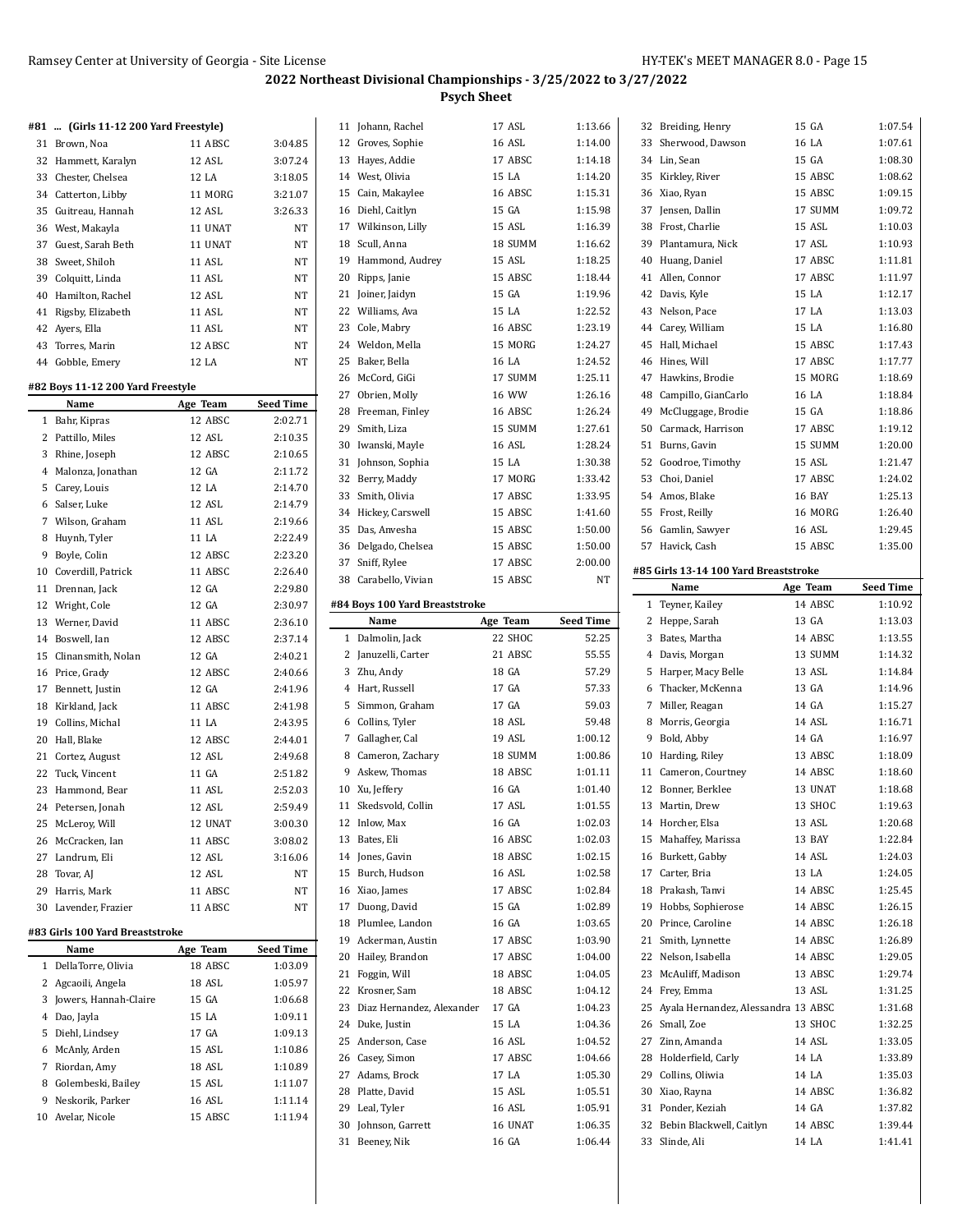# **2022 Northeast Divisional Championships - 3/25/2022 to 3/27/2022**

**Psych Sheet**

|              | #85  (Girls 13-14 100 Yard Breaststroke) |          |                  | $\mathbf{1}$   |
|--------------|------------------------------------------|----------|------------------|----------------|
|              | 34 Stamper, Kayce                        | 13 MORG  | 1:41.85          | 1              |
|              | 35 Suggs, Molly                          | 14 ABSC  | 1:41.88          | $\mathbf{1}$   |
|              | 36 Christenberry, Addison                | 13 SHOC  | 1:42.18          | $1\cdot$       |
|              | 37 Cochran, Savannah                     | 13 ABSC  | 1:42.39          | 1!             |
|              | 38 Uptagrafft, Natalie                   | 13 ABSC  | 1:42.70          | $1\,$          |
|              | 39 Schueneman, Caden                     | 13 MORG  | 1:45.10          | $1^{\circ}$    |
|              | 40 Shaffer, Marleighna                   | 13 ABSC  | 1:45.19          | 1              |
|              | 41 Quintana, Selena                      | 14 SUMM  | 1:45.69          | $1^{\circ}$    |
|              | 42 Kuykendall, Ainsley                   | 13 ASL   | 1:49.34          | $\overline{2}$ |
|              | 43 Konzelmann, Carly                     | 13 LA    | 1:50.00          | $\overline{2}$ |
|              | 44 Johnson, Mary Elizabeth               | 13 BAY   | 1:51.81          | 2.             |
|              | 45 Fields, Amber                         | 13 SUMM  | 2:07.26          | $\overline{2}$ |
|              | 46 Frey, Issy                            | 13 ASL   | NT               | 2.             |
|              | 47 McCoy, Mary                           | 13 ASL   | NT               | 2!             |
|              | #86 Boys 13-14 100 Yard Breaststroke     |          |                  | $\overline{2}$ |
|              | Name                                     | Age Team | Seed Time        | $2^{\circ}$    |
|              | 1 Koch, Christopher                      | 13 ABSC  | 1:06.03          | 21             |
|              | 2 Salser, Ethan                          | 14 ASL   | 1:10.03          | $2^{\prime}$   |
|              | 3 Sheridan, Cayden                       | 13 LA    | 1:10.75          | 3              |
|              | 4 Phillips, Luke                         | 14 ABSC  | 1:11.14          | 3              |
|              | 5 Dao, Jonathan                          | 13 LA    | 1:11.49          | 3.             |
|              | 6 Stanton, Collier                       | 13 GA    | 1:11.96          | 3.             |
|              | 7 Williams, Nick                         | 13 ASL   | 1:15.66          | 3.             |
|              | 8 Wall, Jeff                             | 14 LA    | 1:16.30          | 3.             |
|              | 9 Bennett, SteveMichael                  | 14 GA    | 1:17.15          | 3              |
|              | 10 Wang, Jimmy                           | 13 GA    | 1:17.55          | 3              |
|              | 11 Karumbaiah, Nakul                     | 13 ABSC  | 1:17.88          | 31             |
|              | 12 Wallace, Jaxson                       | 14 ABSC  | 1:18.75          | 3'             |
|              | 13 Brown, Thomas                         | 13 ABSC  | 1:18.77          | #88            |
|              | 14 Kannan, Shaan                         | 14 ABSC  | 1:19.43          |                |
|              | 15 Armel, Lyle                           | 14 ABSC  | 1:20.11          |                |
|              | 16 Hall, William                         | 14 ABSC  | 1:20.41          |                |
|              | 17 Severtson, Collin                     | 13 SUMM  | 1:20.87          |                |
|              | 18 Jokulis, Matias                       | 13 ASL   | 1:22.41          |                |
|              | 19 Colleran, Daniel                      | 13 ASL   | 1:27.73          |                |
|              | 20 Alhmoud, Karam                        | 14 GA    | 1:28.69          |                |
|              | 21 Graff, Charlie                        | 13 ABSC  | 1:29.34          |                |
|              | 22 Anderson, Ethan                       | 14 ABSC  | 1:32.18          |                |
|              | 23 Strickland, Samuel                    | 13 BAY   | 1:35.05          |                |
|              | 24 Balducci, Henry                       | 14 ASL   | 1:35.66          |                |
|              | 25 Wendel, Chase                         | 13 LA    | 1:41.91          | $\mathbf{1}$   |
|              | 26 Fruechting, Ben                       | 14 ASL   | 1:51.10          | 1              |
|              | 27 Saye, Brandon                         | 13 GA    | 1:52.80          | 1              |
|              | 28 Hawkins, Colt                         | 13 MORG  | NT               | $1\cdot$       |
|              | 29 Poole, Jack                           | 13 ABSC  | NT               | 1!             |
| 30           | McGahee, Hudson                          | 13 ABSC  | ΝT               | $\mathbf{1}$   |
|              |                                          |          |                  | $1^{\circ}$    |
|              | #87 Girls 11-12 50 Yard Breaststroke     |          |                  | 1              |
|              | Name                                     | Age Team | <b>Seed Time</b> | $1^{\prime}$   |
| $\mathbf{1}$ | Hawk, Blakely                            | 11 ABSC  | 34.65            | $\overline{2}$ |
| 2            | McCowin, Amina                           | 11 ASL   | 35.06            | $\mathbf{Z}$   |
|              | 3 Fouitah, Heba                          | 11 ASL   | 37.04            | 2.             |
|              | 4 Nimmo, Karoline                        | 11 UNAT  | 37.36            | 2.             |
|              | 5 Gober, Peyton                          | 11 BAY   | 37.97            | 2,             |
|              | 6 Blaszczak, Gabby                       | 12 ASL   | 38.53            | 2!             |
|              | 7 Martin, Clara                          | 12 ASL   | 40.62            | $\mathbf{2}$   |
|              | 8 Dennison, Kitty                        | 12 ABSC  | 40.99            | $2^{\circ}$    |
|              | 9 Williams, Grace                        | 11 ASL   | 41.31            | $\mathbf{2}$   |
|              | 10 Hardy, Emily                          | 11 GA    | 41.72            | $2^{\prime}$   |
|              |                                          |          |                  | $\mathsf{3}$   |
|              |                                          |          |                  |                |

| 11 | Krall, Emily                        | 11 GA             | 42.19            |
|----|-------------------------------------|-------------------|------------------|
|    | 12 Aguilar, Briana                  | 12 LA             | 42.47            |
|    | 13 Ash, Edie                        | 11 ABSC           | 42.54            |
|    | 14 Martin, Molly                    | 11 SHOC           | 43.09            |
|    | 15 Moulder, Vivian                  | 12 GA             | 43.50            |
|    | 16 Rigsby, Elizabeth                | 11 ASL            | 43.85            |
|    | 17 Bramlett, Nola                   | 11 ABSC           | 44.09            |
|    | 18 McLucas, Daphne                  | 12 ABSC           | 44.72            |
|    | 19 Roath, Harper                    | 11 ABSC           | 45.00            |
|    | 20 Platte, Marianna                 | 11 ASL            | 45.49            |
|    | 21 Quinn, Sophia                    | 11 GA             | 45.94            |
|    | 22 Martin, Ellie                    | 11 ASL            | 46.01            |
|    |                                     |                   |                  |
|    | 23 Kelley, Jenna                    | 11 SHOC           | 46.35            |
|    | 24 Heath, Ella                      | 12 ASL            | 46.70            |
| 25 | Bopp, Shaylah                       | 11 SUMM           | 47.04            |
|    | 26 Branch, Abby                     | 11 SHOC           | 47.48            |
|    | 27 Clark, Mary Kate                 | 11 ABSC           | 47.94            |
|    | 28 Luo, Emma                        | 11 GA             | 49.04            |
|    | 29 Douris, Zarema                   | 11 ABSC           | 50.06            |
|    | 30 Exil, Brianna                    | 11 SUMM           | 50.13            |
|    | 31 West, Makayla                    | 11 UNAT           | 50.48            |
|    | 32 Guitreau, Hannah                 | 12 ASL            | 51.13            |
|    | 33 Grant, Addison                   | 12 ABSC           | 53.56            |
|    | 34 Office, Jenesis                  | 12 SUMM           | 53.80            |
|    | 35 Colquitt, Linda                  | 11 ASL            | 53.93            |
|    | 36 Green, Grace                     | 12 ABSC           | 1:15.83          |
|    | 37 Torres, Sofia                    | 11 ABSC           | 1:18.61          |
|    | 38 Arellano, Camila                 | 12 MORG           | NT               |
|    | 39 Gobble, Emery                    | 12 LA             | NT               |
|    |                                     |                   |                  |
|    | #88 Boys 11-12 50 Yard Breaststroke |                   |                  |
|    | Name                                | Age Team          | <b>Seed Time</b> |
|    |                                     |                   |                  |
|    | 1 Karumbaiah, Vidur                 | 11 ABSC           | 33.33            |
|    | 2 Carr, Duncan                      | 11 LA             | 34.29            |
|    | 3 Douglas, Bryce                    | 12 ASL            | 34.37            |
|    | 4 Malonza, Jonathan                 | 12 GA             | 34.79            |
|    | 5 Avelar, Nicolas                   | 12 ABSC           | 37.74            |
|    | 6 Hobbs, Corbin                     | 12 ABSC           | 37.90            |
|    | 7 Bennett, Justin                   | 12 GA             | 39.73            |
|    | 8 Drennan, Jack                     | 12 GA             | 39.74            |
|    | 9 Hall, Blake                       | 12 ABSC           | 40.60            |
|    | 10 Clinansmith, Nolan               | 12 GA             | 41.17            |
| 11 |                                     |                   | 41.68            |
|    | Opalka, Riley                       | 12 ASL<br>12 ABSC | 41.84            |
| 13 | 12 Joy, Kevin                       | 12 ASL            | 42.51            |
|    | Petersen, Jonah                     |                   |                  |
|    | 14 Putman, Brody                    | 11 ABSC           | 43.17            |
|    | 15 Newsome, Barrett                 | 12 MORG           | 43.21            |
| 16 | Diaz Hernandez, Aidan               | 12 GA             | 43.29            |
|    | 17 Kirkland, Jack                   | 11 ABSC           | 45.26            |
| 18 | McLeroy, Will                       | 12 UNAT           | 45.46            |
|    | 19 Ramdeo, Nicolas                  | 11 GA             | 45.63            |
|    | 20 Tuck, Vincent                    | 11 GA             | 45.68            |
| 21 | Smith, Brady                        | 12 UNAT           | 46.05            |
|    | 22 Price, Grady                     | 12 ABSC           | 46.23            |
|    | 23 Georges Jr, Troy                 | 12 GA             | 46.28            |
|    | 24 Dillies, Andreas                 | 12 ABSC           | 48.06            |
|    | 25 Zhang, Gavin                     | 11 GA             | 48.16            |
|    | 26 Cortez, August                   | 12 ASL            | 49.52            |
|    | 27 Rank, Jackson                    | 11 ASL            | 50.02            |
|    | 28 Copeland, Henry                  | 11 GA             | 54.10            |
|    | 29 Slinde, Josh                     | 11 LA             | 55.02            |
|    | 30 Glover, Bodie                    | 11 LA             | 56.14            |

| 31 | Lavender, Frazier                    | 11 ABSC  | 57.88            |
|----|--------------------------------------|----------|------------------|
| 32 | Torres, Garrett                      | 11 ABSC  | 58.47            |
|    | 33 Nelson, Crosby                    | 11 SHOC  | 1:00.36          |
|    | 34 Sabatinelli, Ben                  | 11 ABSC  | 1:00.49          |
|    | 35 Bisca, Lucas                      | 11 WW    | 1:06.05          |
|    | 36 Tovar, AJ                         | 12 ASL   | 1:15.59          |
|    | 37 Alexander, Aideen                 | 12 ASL   | NΤ               |
|    | 38 Schirmer, Henry                   | 12 ABSC  | NT               |
|    | 39 Bebin Blackwell, Ennis            | 12 ABSC  | NΤ               |
|    | 40 Dunlap, Winston                   | 11 ABSC  | NΤ               |
|    |                                      |          |                  |
|    | #89 Girls 100 Yard Backstroke        |          |                  |
|    | Name                                 | Age Team | <b>Seed Time</b> |
| 1  | Alewine-Flores, Aubree-Clare 15 ABSC |          | 59.83            |
|    | 2 Halbach, Ansley                    | 16 ABSC  | 1:00.23          |
|    | 3 Diehl, Lindsey                     | 17 GA    | 1:00.25          |
|    | 4 Norris, Claire                     | 15 ASL   | 1:00.61          |
| 5  | Johnson, Kate                        | 16 GA    | 1:02.38          |
|    |                                      | 15 ASL   | 1:02.39          |
|    | 6 McAnly, Arden                      | 15 LA    |                  |
|    | 7 Dao, Jayla                         |          | 1:03.38          |
|    | 8 West, Olivia                       | 15 LA    | 1:03.38          |
|    | 9 Avelar, Nicole                     | 15 ABSC  | 1:03.92          |
|    | 10 Greene, Emma                      | 16 ABSC  | 1:04.45          |
|    | 11 Dao, Jessica                      | 17 LA    | 1:04.50          |
|    | 12 Stewart, Olivia                   | 15 ASL   | 1:04.60          |
|    | 13 Wilson. Zoe                       | 18 GA    | 1:06.02          |
|    | 14 Pennell, Alexandra                | 15 LA    | 1:06.32          |
|    | 15 Diehl, Caitlyn                    | 15 GA    | 1:06.69          |
|    | 16 Groves, Lily                      | 15 ASL   | 1:06.93          |
|    | 17 Hope, Maddie                      | 17 ABSC  | 1:07.88          |
|    | 18 Hayes, Addie                      | 17 ABSC  | 1:08.32          |
|    | 19 Britton, Condi                    | 17 GA    | 1:09.14          |
|    | 20 Johnson, Paige                    | 13 GA    | 1:09.32          |
|    |                                      |          |                  |
| 21 | Mustard, Mary                        | 17 SHOC  | 1:09.32          |
|    | 22 Ripps, Janie                      | 15 ABSC  | 1:10.88          |
| 23 | Ryan, Kyleigh                        | 15 ABSC  | 1:11.05          |
|    | 24 Pursner, Rebecca                  | 16 ABSC  | 1:11.79          |
| 25 | Johnson, Sophia                      | 15 LA    | 1:12.08          |
|    | 26 McCord, GiGi                      | 17 SUMM  | 1:12.77          |
|    | 27 Hofstetter, Lauren                | 15 ASL   | 1:13.12          |
|    | 28 Freeman, Finley                   | 16 ABSC  | 1:14.58          |
|    | 29 Wood, Rachel                      | 17 MORG  | 1:16.36          |
| 30 | Smith, Olivia                        | 17 ABSC  | 1:21.22          |
| 31 | Obrien, Molly                        | 16 WW    | 1:21.59          |
|    | 32 Sniff, Rylee                      | 17 ABSC  | 1:27.99          |
|    | 33 Hickey, Carswell                  | 15 ABSC  | 1:32.63          |
|    | 34 Matthews, Jordan                  | 16 ABSC  | 1:40.00          |
|    | 35 Daniel, Becket                    | 16 ABSC  | 1:41.28          |
|    | 36 Das, Anvesha                      | 15 ABSC  | 1:45.00          |
|    | 37 Moss-Brown, MayaFaith             | 16 WW    | NΤ               |
|    |                                      |          |                  |
|    | #90 Boys 100 Yard Backstroke         |          |                  |
|    | Name                                 | Age Team | <b>Seed Time</b> |
| 1  |                                      |          |                  |
|    | Dunbar, Jack                         | 17 GA    | 50.67            |
|    | 2 Askew, Thomas                      | 18 ABSC  | 50.72            |
|    | 3 Kennedy, Garrett                   | 17 ABSC  | 52.54            |
|    |                                      | 17 ABSC  |                  |
|    | 4 Xiao, James                        | 15 ASL   | 53.33            |
|    | 5 Hill, Ben                          |          | 54.19            |
|    | 6 Garwold, Ian                       | 18 ASL   | 54.94            |
|    | 7 Hines, Will                        | 17 ABSC  | 55.22            |
|    | 8 Huynh, Tyson                       | 16 LA    | 55.24            |
|    | 9 Lyle, Zack                         | 15 ASL   | 55.58            |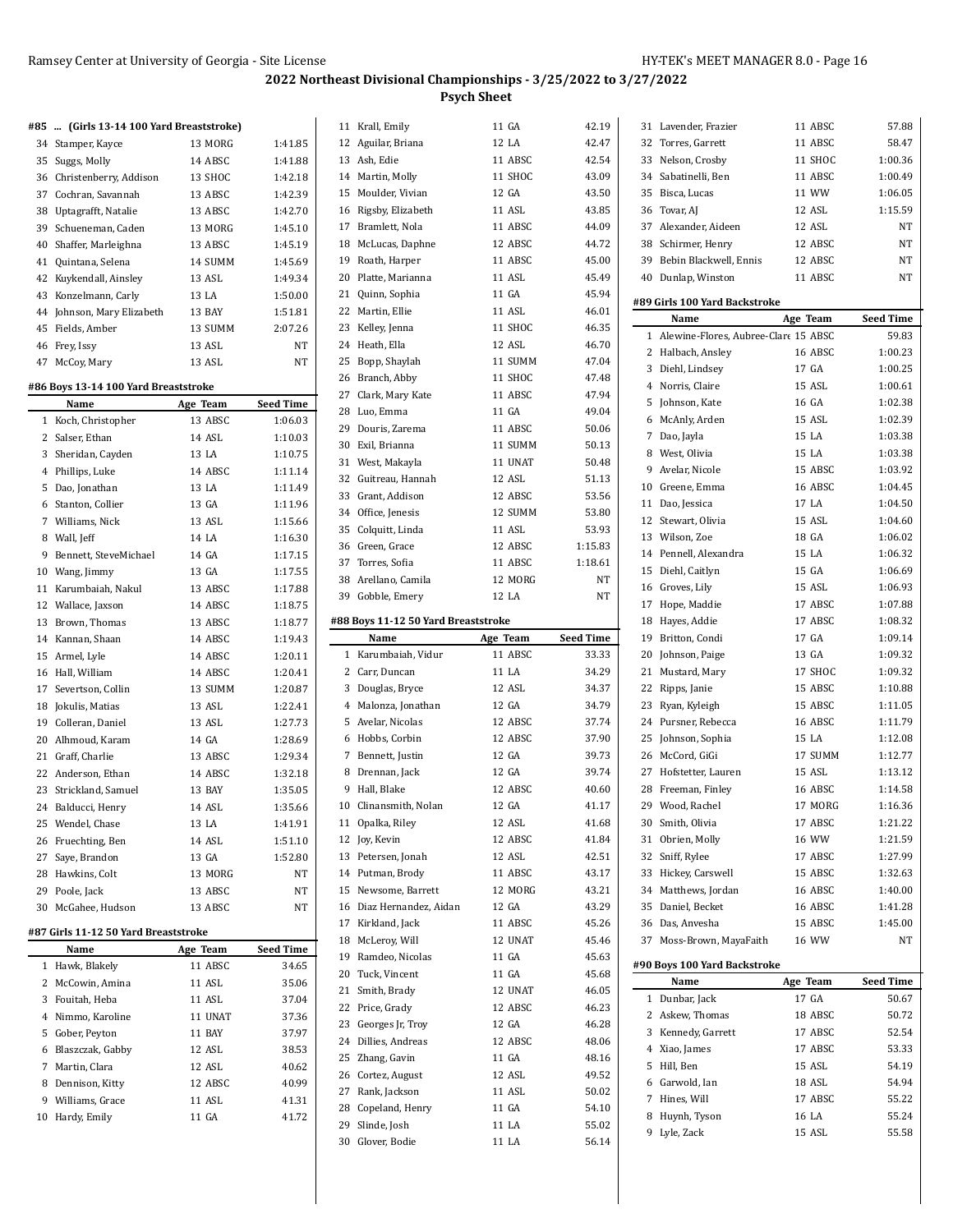20 Prince, Caroline 14 ABSC 1:15.93

#### **#90 ... (Boys 100 Yard Backstroke)**

|    | 10 Davis, Kyle                      | 15 LA         | 55.71     |
|----|-------------------------------------|---------------|-----------|
| 11 | Blanchard, Will                     | 16 ASL        | 56.20     |
|    | 12 Dockstader, Adam                 | 17 GA         | 56.26     |
|    | 13 Fagrell, Parker                  | 15 ABSC       | 56.49     |
|    | 14 Duke, Justin                     | 15 LA         | 56.81     |
|    | 15 Wall, Dean                       | 17 LA         | 57.20     |
|    | 16 Johnson, Garrett                 | 16 UNAT       | 57.36     |
|    | 17 Johnson, Lucas                   | 16 GA         | 57.63     |
|    | 18 Nelson, Pace                     | 17 LA         | 58.84     |
|    | 19 Kinney, Tyner                    | 18 LA         | 58.97     |
|    | 20 Henry, Jaden                     | 17 GA         | 59.00     |
|    | 21 Jensen, Dallin                   | 17 SUMM       | 1:02.61   |
|    | 22 McNear, Owen                     | <b>16 ASL</b> | 1:02.76   |
|    |                                     |               |           |
|    | 23 Krosner, Zach                    | 16 ABSC       | 1:02.88   |
|    | 24 Wall, Henry                      | 18 LA         | 1:03.28   |
|    | 25 Xiao, Ryan                       | 15 ABSC       | 1:03.30   |
|    | 26 Obrien, Murphy                   | 17 WW         | 1:03.50   |
|    | 27 Fair, Daniel                     | 15 ASL        | 1:04.53   |
|    | 28 Newsome, Braden                  | 16 MORG       | 1:04.66   |
|    | 29 McCluggage, Blake                | 18 GA         | 1:04.68   |
|    | 30 Allen, Connor                    | 17 ABSC       | 1:05.13   |
| 31 | Sherwood, Dawson                    | 16 LA         | 1:06.37   |
|    | 32 Johann, Carson                   | 15 ASL        | 1:06.76   |
|    | 33 Carmack, Harrison                | 17 ABSC       | 1:06.86   |
|    | 34 Choi, Daniel                     | 17 ABSC       | 1:07.41   |
|    | 35 Hall, Michael                    | 15 ABSC       | 1:08.72   |
|    | 36 Levine, Mark                     | 15 SUMM       | 1:09.14   |
|    | 37 Shoffner, John                   | 15 ASL        | 1:12.28   |
|    | 38 Gayer, Jake                      | 15 SHOC       | 1:14.51   |
|    | 39 Isaacs, Garrett                  | 17 LA         | 1:14.61   |
|    | 40 Goodroe, Timothy                 | 15 ASL        | 1:16.71   |
|    | 41 Gamlin, Sawyer                   | 16 ASL        | 1:18.31   |
|    | 42 McCluggage, Brodie               | 15 GA         | 1:20.68   |
|    | 43 Havick, Cash                     | 15 ABSC       | 1:25.00   |
|    | 44 Campillo, GianCarlo              | 16 LA         | 1:27.16   |
|    | 45 McCracken, Ian                   | 11 ABSC       | 1:46.09   |
|    | 46 Leal, Tyler                      | <b>16 ASL</b> | NΤ        |
|    | 47 Woodward, Elliott                | 16 ABSC       | NT        |
|    |                                     |               |           |
|    | #91 Girls 13-14 100 Yard Backstroke |               |           |
|    | Name                                | Age Team      | Seed Time |
| 1  | Dillon, Ella                        | 14 ABSC       | 1:02.14   |
| 2  | Morris, Georgia                     | 14 ASL        | 1:02.86   |
|    | 3 He, Alethea                       | 14 ABSC       | 1:03.39   |
|    | 4 Miller, Reagan                    | 14 GA         | 1:04.19   |
| 5  | Bonner, Berklee                     | 13 UNAT       | 1:06.12   |
|    | 6 Harper, Macy Belle                | 13 ASL        | 1:07.13   |
|    | 7 Bates, Martha                     | 14 ABSC       | 1:07.88   |
|    | 8 Hofstetter, Gina                  | 14 ASL        | 1:08.94   |
| 9  | Chisholm, Aubrey                    | 14 GA         | 1:09.79   |
| 10 | Prakash, Tanvi                      | 14 ABSC       | 1:10.10   |
| 11 | Patterson, Maddie                   | 13 ASL        | 1:11.06   |
| 12 | Yeomans, Carson                     | 13 ABSC       | 1:11.37   |
| 13 | Hebert, Dyllan                      | 14 SUMM       | 1:11.49   |
|    | 14 McCullough, Samantha             | 13 ABSC       | 1:12.33   |
| 15 | Obrien, Maggie                      | 14 WW         | 1:13.56   |
| 16 | Shaffer, Addison                    | 14 GA         | 1:13.88   |
| 17 | Burkett, Gabby                      | 14 ASL        | 1:14.97   |
|    | 18 Cameron, Courtney                | 14 ABSC       | 1:15.14   |
|    | Nelson, MJ                          | 13 LA         | 1:15.86   |

| 21 | Ponder, Keziah                           | 14 GA              | 1:17.37            |
|----|------------------------------------------|--------------------|--------------------|
|    | 22 Nelson, Isabella                      | 14 ABSC            | 1:18.08            |
|    | 23 Ayala Hernandez, Alessandra 13 ABSC   |                    | 1:18.15            |
|    | 24 Crawford, Josie                       | 13 ASL             | 1:18.31            |
|    | 25 Cain, Haylee                          | 13 ABSC            | 1:18.89            |
|    | 26 McAuliff, Madison                     | 13 ABSC            | 1:19.57            |
|    | 27 Christenberry, Addison                | 13 SHOC            | 1:20.07            |
|    | 28 Schwede, Madison                      | 13 ASL             | 1:20.11            |
|    | 29 Holderfield, Carly                    | 14 LA              | 1:20.75            |
|    | 30 Savage, Addie                         | 13 ABSC            | 1:21.03            |
|    | 31 Holland, Charlotte                    | 13 SHOC            | 1:23.55            |
|    |                                          | 13 ABSC            | 1:23.98            |
|    | 32 Uptagrafft, Natalie                   |                    |                    |
| 33 | Pincombe, Violet                         | 13 GA              | 1:26.99            |
|    | 34 Bebin Blackwell, Caitlyn              | 14 ABSC            | 1:27.08            |
| 35 | Johnson, Mary Elizabeth                  | 13 BAY             | 1:27.66            |
| 36 | Kuykendall, Ainsley                      | 13 ASL             | 1:27.79            |
| 37 | Small, Zoe                               | 13 SHOC            | 1:28.83            |
| 38 | Kryshtalowych, Sofia                     | 14 ASL             | 1:28.99            |
|    | 39 Shaffer, Marleighna                   | 13 ABSC            | 1:29.19            |
|    | 40 Fields, Amber                         | 13 SUMM            | 1:29.98            |
|    | 41 Zinn, Amanda                          | 14 ASL             | 1:34.60            |
|    | 42 Stamper, Kayce                        | 13 MORG            | 1:37.60            |
|    | 43 Koch, Karra                           | 13 SUMM            | 1:40.25            |
|    | 44 Konzelmann, Carly                     | 13 LA              | 1:40.88            |
| 45 | Hamman, Adah                             | 14 ABSC            | 1:52.20            |
|    | 46 Chester, Raleigh                      | 14 LA              | 2:29.41            |
|    | 47 Frey, Issy                            | 13 ASL             | NT                 |
| 48 | Schueneman, Caden                        | 13 MORG            | NT                 |
| 49 | Honeycutt, Sam                           | 13 LA              | NT                 |
|    |                                          |                    |                    |
|    |                                          |                    |                    |
|    | #92 Boys 13-14 100 Yard Backstroke       |                    |                    |
|    | Name                                     | Age Team           | <b>Seed Time</b>   |
|    | 1 Stanton, Baylor                        | 14 GA              | 49.34              |
|    | 2 Salser, Ethan                          | 14 ASL             | 57.82              |
|    | 3 Sheridan, Cayden                       | 13 LA              | 1:00.06            |
|    | 4 Dao, Jonathan                          | 13 LA              | 1:01.56            |
|    | 5 Clinansmith, Lannon                    | 14 GA              | 1:01.82            |
|    | 6 Williams, Nick                         | 13 ASL             | 1:02.42            |
|    | 7 Jokulis, Matias                        | 13 ASL             | 1:02.54            |
|    | 8 Ballance, Alex                         | 14 ASL             | 1:03.25            |
|    | 9 Trotter, Torin                         | 13 ABSC            | 1:05.56            |
|    | 10 Hall, William                         | 14 ABSC            | 1:07.17            |
| 11 | Smedley, Logan                           | 13 SUMM            | 1:09.41            |
| 12 | Brown, Thomas                            | 13 ABSC            | 1:10.32            |
| 13 | Joy, Wilson                              | 13 ABSC            | 1:11.59            |
|    | 14 Villemain, Hudson                     | 14 ASL             | 1:12.92            |
| 15 | Dolin, John                              | 14 ASL             | 1:13.93            |
| 16 | McCusker, Riley                          | 14 BAY             | 1:14.13            |
| 17 | Schmidt, Nathaniel                       | 14 ASL             | 1:15.29            |
| 18 | Fairman, Rowen                           | 13 ABSC            | 1:18.35            |
| 19 | McKenzie, Ryan                           | 13 LA              | 1:18.94            |
|    | 20 Hawkins, Colt                         | 13 MORG            | 1:19.18            |
|    | 21 Allen, Kole                           | 14 LA              | 1:20.26            |
|    | 22 Salmeron, Andrew                      | 13 SUMM            | 1:23.60            |
|    |                                          |                    |                    |
|    | 23 Wendel, Chase                         | 13 LA              | 1:24.63            |
|    | 24 Anderson, Ethan                       | 14 ABSC            | 1:25.51            |
|    | 25 Fruechting, Ben                       | 14 ASL             | 1:25.64            |
|    | 26 Wallace, Jaxson<br>27 Dennison, Nolan | 14 ABSC<br>13 ABSC | 1:33.33<br>1:45.00 |

| #93 Girls 11-12 50 Yard Backstroke |                                       |          |                  |
|------------------------------------|---------------------------------------|----------|------------------|
|                                    | Name                                  | Age Team | <b>Seed Time</b> |
| $\mathbf 1$                        | Vaughn, Kerrigan                      | 12 ABSC  | 32.68            |
|                                    | 2 Breiding, Kate                      | 11 GA    | 32.98            |
|                                    | 3 Aguilar, Alison                     | 12 LA    | 33.65            |
|                                    | 4 Joyce, Cate                         | 12 GA    | 33.83            |
| 5                                  | Clarkson, Poppy                       | 12 LA    | 33.96            |
|                                    | 6 Williams, Grace                     | 11 ASL   | 34.47            |
|                                    | 7 Jost, Allison                       | 11 ASL   | 34.69            |
|                                    | 8 McCowin. Amina                      | 11 ASL   | 35.33            |
|                                    | 9 Boyd, Hannah                        | 11 ABSC  | 35.79            |
|                                    | 10 Alexander, Sutton                  | 11 SHOC  | 36.09            |
|                                    | 11 Martin, Molly                      | 11 SHOC  | 36.40            |
|                                    | 12 Tomlinson, Bailey                  | 12 ABSC  | 37.57            |
|                                    | 13 Kaiser, Molly                      | 12 UNAT  | 37.77            |
|                                    |                                       | 11 ASL   | 37.90            |
|                                    | 14 Sweet, Shiloh                      | 12 ABSC  |                  |
| 15                                 | McLucas, Daphne                       |          | 38.53            |
|                                    | 16 Dennison, Kitty                    | 12 ABSC  | 38.54            |
|                                    | 17 Kelley, Jenna                      | 11 SHOC  | 38.66            |
|                                    | 18 Templin, Leah                      | 11 ABSC  | 38.77            |
|                                    | 19 Trent, Chloe                       | 12 ABSC  | 39.04            |
|                                    | 20 Rosser, Gabby                      | 11 ABSC  | 39.29            |
|                                    | 21 Koch, Evey                         | 11 SUMM  | 40.01            |
|                                    | 22 Bramlett, Nola                     | 11 ABSC  | 40.07            |
|                                    | 23 Krall, Emily                       | 11 GA    | 40.28            |
|                                    | 24 Catterton, Libby                   | 11 MORG  | 40.28            |
| 25                                 | Luo, Emma                             | 11 GA    | 40.39            |
|                                    | 26 Platte, Marianna                   | 11 ASL   | 40.40            |
|                                    | 27 Torres, Marin                      | 12 ABSC  | 40.55            |
|                                    | 28 Martin, Ellie                      | 11 ASL   | 40.68            |
|                                    | 29 Reeves, Hannah                     | 11 GA    | 41.03            |
|                                    | 30 Brown, Noa                         | 11 ABSC  | 41.05            |
|                                    | 31 Hamilton, Rachel                   | 12 ASL   | 41.49            |
|                                    | 32 Gordon, Mack                       | 12 GA    | 42.05            |
|                                    | 33 Ayers, Ella                        | 11 ASL   | 42.46            |
|                                    | 34 Smith, Briley                      | 12 ABSC  | 42.67            |
|                                    | 35 Clark, Mary Kate                   | 11 ABSC  | 43.04            |
|                                    | 36 Exil, Brianna                      | 11 SUMM  | 43.28            |
|                                    | 37 Colquitt, Linda                    | 11 ASL   | 44.34            |
|                                    | 38 Kessler, Paige                     | 12 ASL   | 45.68            |
| 39                                 | Chester, Chelsea                      | 12 LA    | 45.80            |
|                                    | 40 Hammett, Karalyn                   | 12 ASL   | 47.04            |
|                                    | 41 Douris, Zarema                     | 11 ABSC  | 47.76            |
|                                    | 42 Grant, Addison                     | 12 ABSC  | 49.59            |
|                                    | 43 Office, Jenesis                    | 12 SUMM  | 50.50            |
|                                    | 44 Palladino, Stella                  | 11 ABSC  | 52.27            |
|                                    | 45 Torres, Sofia                      | 11 ABSC  | 56.74            |
|                                    |                                       | 11 ABSC  |                  |
|                                    | 46 Boosalis, Elina<br>47 Green, Grace | 12 ABSC  | 56.94<br>56.94   |
|                                    |                                       |          |                  |
|                                    | 48 Osburn, Cora                       | 12 ABSC  | 1:01.76          |
|                                    | 49 Arellano, Camila                   | 12 MORG  | NT               |
|                                    | 50 Branch, Abby                       | 11 SHOC  | NΤ               |
|                                    | #94 Boys 11-12 50 Yard Backstroke     |          |                  |
|                                    | Name                                  | Age Team | Seed Time        |
| 1                                  | McKay, Colden                         | 11 LA    | 30.84            |
|                                    | 2 Rhine, Joseph                       | 12 ABSC  | 31.34            |
|                                    | 3 Collins, Michal                     | 11 LA    | 31.75            |
|                                    | 4 Avelar, Nicolas                     | 12 ABSC  | 32.05            |
| 5                                  | Coverdill, Patrick                    | 11 ABSC  | 32.78            |
| 6                                  | Douglas, Bryce                        | 12 ASL   | 33.12            |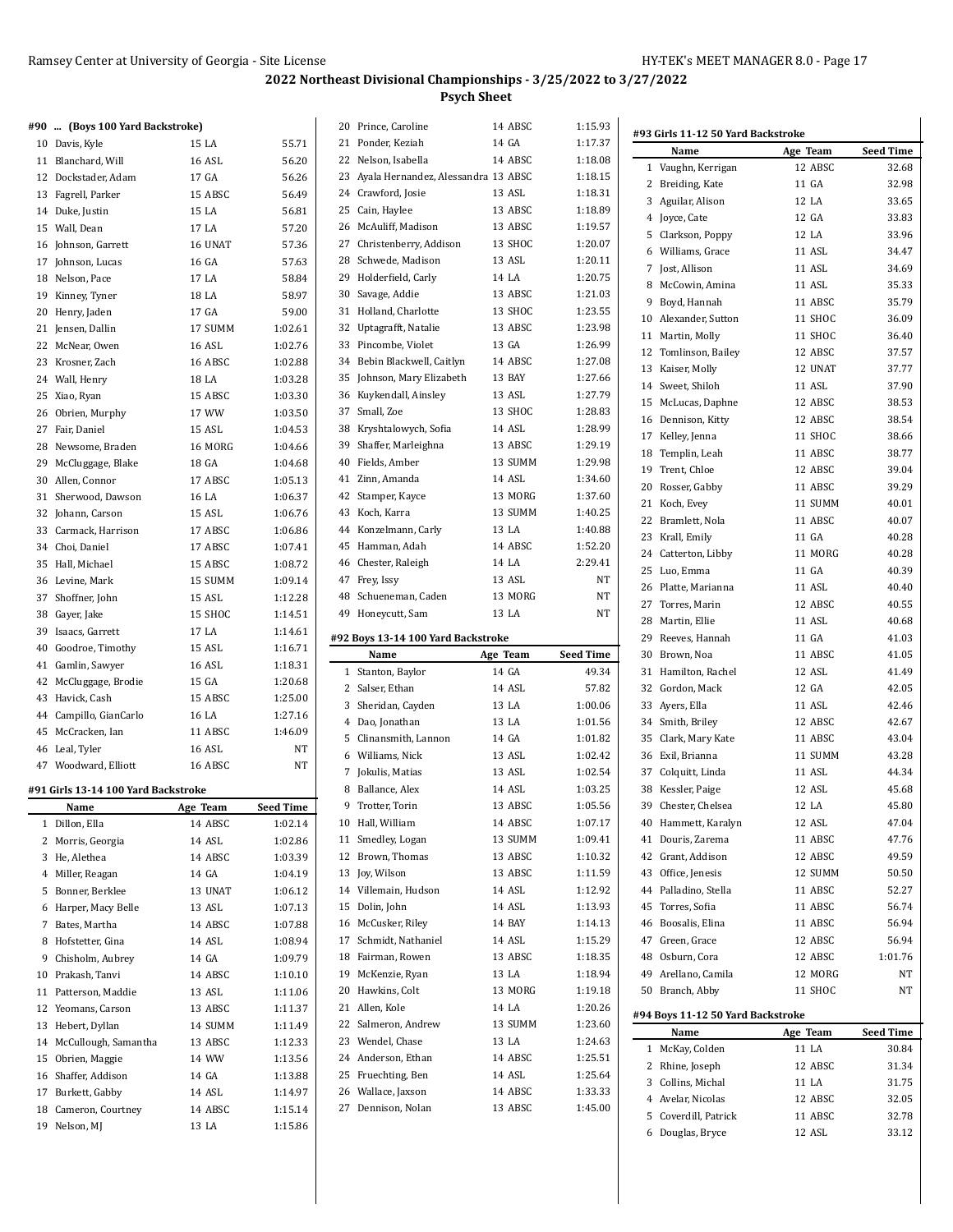#### **#94 ... (Boys 11-12 50 Yard Backstroke)**

|    | 7 Carey, Louis         | 12 LA   | 33.17   |
|----|------------------------|---------|---------|
| 8  | Pattillo, Miles        | 12 ASL  | 33.41   |
| 9  | Wilson, Graham         | 11 ASL  | 33.83   |
|    | 10 Carr, Duncan        | 11 LA   | 34.69   |
| 11 | Boyle, Colin           | 12 ABSC | 35.80   |
|    | 12 Jones, Cameron      | 11 GA   | 36.15   |
| 13 | Joy, Kevin             | 12 ABSC | 36.25   |
| 14 | Putman, Brody          | 11 ABSC | 37.07   |
| 15 | Hammond, Bear          | 11 ASL  | 37.95   |
|    | 16 Boswell, Ian        | 12 ABSC | 38.21   |
|    | 17 Smith, Brady        | 12 UNAT | 38.24   |
|    | 18 Werner, David       | 11 ABSC | 38.60   |
| 19 | Ramdeo, Nicolas        | 11 GA   | 40.56   |
| 20 | Newsome, Barrett       | 12 MORG | 40.65   |
|    | 21 Georges Jr, Troy    | 12 GA   | 42.14   |
| 22 | Diaz Hernandez, Aidan  | 12 GA   | 42.84   |
|    | 23 Zhang, Gavin        | 11 GA   | 45.30   |
| 24 | Copeland, Henry        | 11 GA   | 47.28   |
| 25 | Torres, Garrett        | 11 ABSC | 47.68   |
| 26 | Schirmer, Henry        | 12 ABSC | 48.59   |
|    | 27 Nelson, Crosby      | 11 SHOC | 48.95   |
|    | 28 Glover, Bodie       | 11 LA   | 49.16   |
| 29 | Slinde, Josh           | 11 LA   | 51.08   |
| 30 | Bebin Blackwell, Ennis | 12 ABSC | 51.65   |
| 31 | Harris, Mark           | 11 ABSC | 57.89   |
| 32 | Bisca, Lucas           | 11 WW   | 57.94   |
|    | 33 Lavender, Frazier   | 11 ABSC | 1:00.10 |
| 34 | Dillies, Andreas       | 12 ABSC | 1:01.06 |
| 35 | Sabatinelli, Ben       | 11 ABSC | 1:01.38 |
|    | 36 Alexander, Aideen   | 12 ASL  | NΤ      |
| 37 | Dunlap, Winston        | 11 ABSC | NT      |
|    |                        |         |         |

# **#95 Girls 200 Yard Butterfly**

| Meet Qualifying: 2:46.79 |                                      |                 |                  |
|--------------------------|--------------------------------------|-----------------|------------------|
|                          | Name                                 | Age Team        | <b>Seed Time</b> |
| 1                        | DellaTorre, Olivia                   | 18 ABSC         | 2:03.22          |
| 2                        | Burke, Hanna                         | 17 GA           | 2:08.57          |
| 3                        | Dampier, Madison                     | 15 LA           | 2:08.60          |
| 4                        | Alewine-Flores, Aubree-Clare 15 ABSC |                 | 2:15.20          |
| 5.                       | Avelar, Nicole                       | 15 ABSC         | 2:17.20          |
| 6                        | Johann, Rachel                       | 17 ASL          | 2:17.57          |
| 7                        | Ripps, Janie                         | 15 ABSC         | 2:23.43          |
| 8                        | Diehl, Caitlyn                       | $15 \text{ GA}$ | 2:24.81          |
| 9                        | Kennedy, Alice                       | 17 ABSC         | 2:31.20          |
| 10                       | Wilson, Zoe                          | 18 GA           | 2:33.43          |
| 11                       | Wilkinson, Lilly                     | 15 ASL          | 2:33.69          |
| 12                       | Hofstetter, Lauren                   | 15 ASL          | 2:34.42          |
| 13                       | Blaszczak, Gabby                     | 12 ASL          | 2:45.22          |

#### **#96 Boys 200 Yard Butterfly**

|   | Meet Qualifying: 2:31.39 |          |                  |
|---|--------------------------|----------|------------------|
|   | Name                     | Age Team | <b>Seed Time</b> |
|   | 1 Askew, Thomas          | 18 ABSC  | 1:49.86          |
|   | 2 Riordan, Jimmy         | 18 ASL   | 1:52.74          |
|   | 3 Monaghan, Eamon        | 16 LA    | 1:53.01          |
|   | 4 Hines. Will            | 17 ABSC  | 1:56.04          |
|   | 5 Casey, Simon           | 17 ABSC  | 1:56.36          |
|   | Renier, Luke             | 19 UNAT  | 1:56.61          |
|   | Shepard, Brandon         | 16 GA    | 1:57.50          |
| 8 | Simmon, Graham           | 17 GA    | 1:59.72          |

|    |                                    | un oncer |                  |
|----|------------------------------------|----------|------------------|
| 9  | Dockstader, Adam                   | 17 GA    | 2:04.44          |
| 10 | Johnson, Lucas                     | 16 GA    | 2:07.88          |
|    | 11 Bates, Eli                      | 16 ABSC  | 2:08.96          |
|    | 12 Cameron, Zachary                | 18 SUMM  | 2:09.35          |
|    | 13 Inlow, Max                      | 16 GA    | 2:12.38          |
|    | 14 Diaz Hernandez, Alexander       | 17 GA    | 2:12.89          |
|    | 15 Duong, David                    | 15 GA    | 2:15.53          |
|    |                                    |          |                  |
|    | #97 Girls 13-14 200 Yard Butterfly |          |                  |
|    | Meet Qualifying: 2:50.09           |          |                  |
|    | Name                               | Age Team | <b>Seed Time</b> |
|    | 1 Young, Ximena                    | 14 ABSC  | 2:12.08          |
| 2  | Miller, Reagan                     | 14 GA    | 2:17.72          |
| 3  | Nunnally, Ansley                   | 14 ABSC  | 2:21.51          |
| 4  | Hofstetter, Gina                   | 14 ASL   | 2:24.68          |
| 5  | Bates, Martha                      | 14 ABSC  | 2:25.91          |
| 6  | Bold, Abby                         | 14 GA    | 2:27.35          |
| 7  | Inlow, Jenna                       | 13 GA    | 2:28.19          |
| 8  | Horcher, Elsa                      | 13 ASL   | 2:41.22          |
| 9  | Harper, Macy Belle                 | 13 ASL   | 2:42.22          |
|    | 10 Chisholm, Aubrey                | 14 GA    | 2:46.26          |
|    |                                    |          |                  |
|    | #98 Boys 13-14 200 Yard Butterfly  |          |                  |
|    | Meet Qualifying: 2:38.29           |          |                  |
|    | Name                               | Age Team | <b>Seed Time</b> |
| 1  | Stanton, Baylor                    | 14 GA    | 1:51.46          |
| 2  | Jokulis, Matias                    | 13 ASL   | 2:09.37          |
| 3  | Groves, George                     | 13 ASL   | 2:10.11          |
| 4  | Phillips, Luke                     | 14 ABSC  | 2:13.85          |
| 5  | Hebert, Parker                     | 13 SUMM  | 2:13.89          |
| 6  | Armel, Lyle                        | 14 ABSC  | 2:21.76          |
|    | 7 Clinansmith, Lannon              | 14 GA    | 2:24.14          |
| 8  | Halbach, Crenshaw                  | 13 ABSC  | 2:30.91          |
| 9  | Colleran, Daniel                   | 13 ASL   | 2:37.22          |
| 10 | Kannan, Shaan                      | 14 ABSC  | 2:38.06          |
|    | #99 Girls 11-12 100 Yard Butterfly |          |                  |
|    | Name                               | Age Team | <b>Seed Time</b> |
| 1  | Zellner, Zoev                      | 12 ABSC  | 1:05.90          |
| 2  | Groves, Karoline                   | 11 ASL   | 1:07.11          |
| 3  | Steger, Tessa                      | 12 UNAT  | 1:10.20          |
| 4  | Fouitah, Heba                      | 11 ASL   | 1:11.25          |
| 5  | Vaughn, Kerrigan                   | 12 ABSC  | 1:13.16          |
| 6  | Alexander, Sutton                  | 11 SHOC  | 1:16.33          |
| 7  | Breiding, Kate                     | 11 GA    | 1:18.27          |
| 8  | Joyce, Cate                        | 12 GA    | 1:19.10          |
| 9  | Tomlinson, Bailey                  | 12 ABSC  | 1:19.82          |
| 10 | Martin, Molly                      | 11 SHOC  | 1:20.42          |
| 11 | Ash, Edie                          | 11 ABSC  | 1:20.85          |
| 12 | Rosser, Gabby                      | 11 ABSC  | 1:21.34          |
| 13 | Neace, Lauren                      | 12 ABSC  | 1:21.73          |
| 14 | Trent, Chloe                       | 12 ABSC  | 1:23.25          |
| 15 | Kaiser, Molly                      | 12 UNAT  | 1:23.72          |
| 16 |                                    |          |                  |
|    | McCowin, Amina                     | 11 ASL   | 1:24.81          |
| 17 | Templin, Leah                      | 11 ABSC  | 1:25.50          |
| 18 | Neal, Evie Rose                    | 11 ASL   | 1:26.76          |
| 19 | Moulder, Vivian                    | 12 GA    | 1:29.83          |
| 20 | Bopp, Shaylah                      | 11 SUMM  | 1:30.51          |
| 21 | Robinson, Brynn                    | 12 ASL   | 1:33.44          |
| 22 | Guest, Sarah Beth                  | 11 UNAT  | NΤ               |

24 Platte, Marianna 11 ASL NT Kessler, Paige 12 ASL NT

|              | 26 Smith, Briley                          | 12 ABSC          | NT               |
|--------------|-------------------------------------------|------------------|------------------|
|              | 27 Brown, Noa                             | 11 ABSC          | NΤ               |
|              |                                           |                  |                  |
|              | #100 Boys 11-12 100 Yard Butterfly        |                  |                  |
|              | Name                                      | Age Team         | <b>Seed Time</b> |
| 1            | Bahr, Kipras                              | 12 ABSC          | 1:03.37          |
|              | 2 McKay, Colden                           | 11 LA            | 1:09.14          |
|              | 3 Rhine, Joseph                           | 12 ABSC          | 1:09.58          |
|              | 4 Huynh, Tyler                            | 11 LA            | 1:09.70          |
| 5            | Coverdill, Patrick                        | 11 ABSC          | 1:11.89          |
|              | 6 Boyle, Colin                            | 12 ABSC          | 1:12.59          |
|              | 7 Wilson, Graham                          | 11 ASL           | 1:12.76          |
|              | 8 Carr, Duncan                            | 11 I.A           | 1:13.06          |
|              | 9 Karumbaiah, Vidur                       | 11 ABSC          | 1:14.30          |
|              | 10 Avelar, Nicolas                        | 12 ABSC          | 1:17.70          |
|              | 11 Hobbs, Corbin                          | 12 ABSC          | 1:24.62          |
|              | 12 Kirkland, Jack                         | 11 ABSC          | 1:29.20          |
|              | 13 Wright, Cole                           | 12 GA            | 1:31.36          |
|              | 14 Smith, Brady                           | 12 UNAT          | 1:32.45          |
|              | 15 Jones, Cameron                         | 11 GA            | 1:39.68          |
|              | 16 Petersen, Jonah                        | 12 ASL           | 1:40.36          |
|              | 17 Landrum, Eli                           | 12 ASL           | 2:04.03          |
|              | 18 Opalka, Riley                          | 12 ASL           | NT               |
|              | 19 Rank, Jackson                          | 11 ASL           | NΤ               |
|              | 20 McCracken, Ian                         | 11 ABSC          | NΤ               |
|              |                                           |                  |                  |
|              | #101 Girls 50 Yard Freestyle<br>Name      | Age Team         | <b>Seed Time</b> |
| $\mathbf{1}$ | Riordan, Amy                              | 18 ASL           | 23.85            |
|              | 2 DellaTorre, Olivia                      | 18 ABSC          | 24.05            |
|              | 3 Burke, Hanna                            | 17 GA            | 24.32            |
|              | 4 Jowers, Hannah-Claire                   | 15 GA            | 24.64            |
|              |                                           |                  |                  |
|              |                                           |                  |                  |
| 5            | Harper, Amelia                            | 15 ASL           | 24.76            |
|              | 6 Agcaoili, Angela                        | 18 ASL           | 24.94            |
| 7            | Stewart, Olivia                           | 15 ASL           | 24.97            |
|              | 8 Hope, Maddie                            | 17 ABSC          | 25.11            |
|              | 9 Dampier, Madison                        | 15 LA            | 25.49            |
|              | 10 Johnson, Kate                          | 16 GA            | 25.70            |
|              | 11 Dao, Jayla                             | 15 LA            | 25.78            |
|              | 12 Greene, Emma                           | 16 ABSC          | 25.79            |
|              | 13 Hayes, Addie                           | 17 ABSC          | 25.83            |
|              | 14 Dao, Jessica                           | 17 LA            | 25.87            |
|              | 15 Pennell, Alexandra                     | 15 LA            | 25.93            |
|              | 16 Mustard, Mary                          | 17 SHOC          | 26.06            |
|              | 17 Kennedy, Alice                         | 17 ABSC          | 26.33            |
|              | 18 Groves, Sophie                         | 16 ASL           | 26.34            |
|              | 19 Diehl, Lindsey                         | 17 GA            | 26.38            |
|              | 20 Alewine-Flores, Aubree-Clare 15 ABSC   |                  | 26.38            |
|              | 21 Britton, Condi                         | 17 GA            | 26.42            |
|              | 22 Norris, Claire                         | 15 ASL           | 26.43            |
|              | 23 Iwanski, Mayle                         | 16 ASL           | 26.49            |
|              | 24 Pursner, Rebecca                       | 16 ABSC          | 26.63            |
|              | 25 Foggin, Charlotte                      | 15 ABSC          | 26.69            |
|              | 26 Scull, Anna                            | 18 SUMM          | 26.96            |
|              | 27 Cain, Makaylee                         | 16 ABSC          | 27.16            |
|              | 28 Groves, Lily                           | 15 ASL           | 27.20            |
|              | 29 Cole, Mabry                            | 16 ABSC          | 27.73            |
|              | 30 Johnson, Sophia                        | 15 LA            | 27.77            |
|              | 31 Ryan, Kyleigh                          | 15 ABSC          | 27.80            |
|              | 32 McCord, GiGi                           | 17 SUMM          | 28.24            |
|              | 33 Hammond, Audrey<br>34 Wilkinson, Lilly | 15 ASL<br>15 ASL | 28.24<br>28.36   |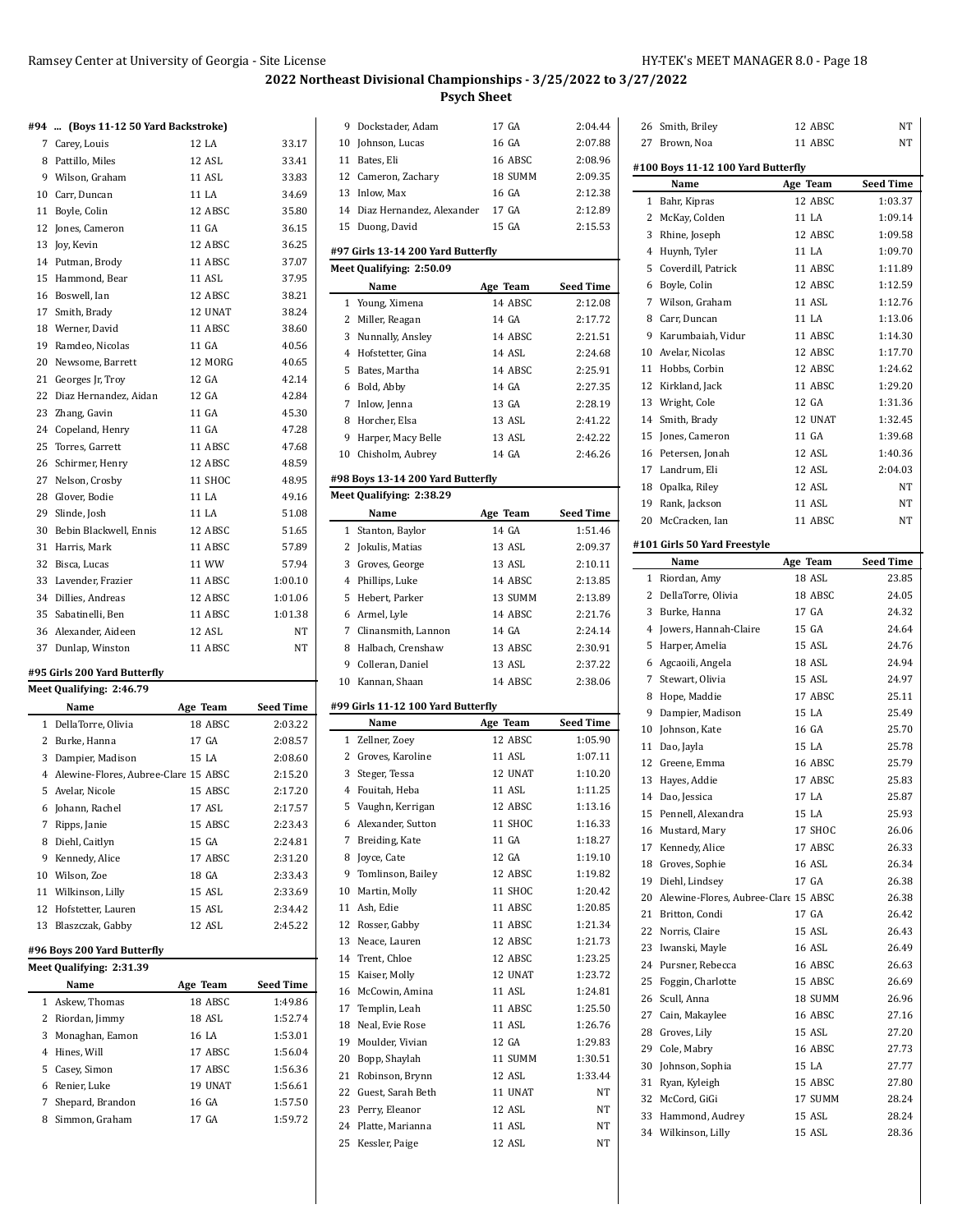|    | #101  (Girls 50 Yard Freestyle) |         |       |
|----|---------------------------------|---------|-------|
|    | 35 Williams, Ava                | 15 LA   | 28.61 |
|    | 36 Weldon, Mella                | 15 MORG | 29.04 |
| 37 | Freeman, Finley                 | 16 ABSC | 29.06 |
| 38 | Joiner, Jaidyn                  | 15 GA   | 29.11 |
| 39 | Smith, Olivia                   | 17 ABSC | 29.25 |
| 40 | Smith, Liza                     | 15 SUMM | 30.64 |
| 41 | Baker, Bella                    | 16 LA   | 31.08 |
|    | 42 Sniff, Rylee                 | 17 ABSC | 31.41 |
| 43 | Matthews, Jordan                | 16 ABSC | 31.69 |
| 44 | Obrien, Molly                   | 16 WW   | 31.77 |
|    | 45 Wood, Rachel                 | 17 MORG | 31.96 |
| 46 | Hickey, Carswell                | 15 ABSC | 32.06 |
| 47 | Das, Anvesha                    | 15 ABSC | 33.00 |
| 48 | Berry, Maddy                    | 17 MORG | 33.49 |
| 49 | Delgado, Chelsea                | 15 ABSC | 35.00 |
| 50 | Branch, Abby                    | 11 SHOC | 36.14 |
| 51 | Daniel, Becket                  | 16 ABSC | 38.29 |
| 52 | Moss-Brown, MayaFaith           | 16 WW   | NT    |
|    | 53 Carabello, Vivian            | 15 ABSC | NT    |

#### **#102 Boys 50 Yard Freestyle**

|              | Name                         | Age Team | Seed Time |
|--------------|------------------------------|----------|-----------|
| $\mathbf{1}$ | Wall, Dean                   | 17 LA    | 20.69     |
| 2            | Patterson, Nolan             | 16 GA    | 21.08     |
| 3            | Burch, Hudson                | 16 ASL   | 21.39     |
|              | 4 Wooldridge, Tyler          | 18 GA    | 21.42     |
| 5            | Dunbar, Jack                 | 17 GA    | 21.47     |
| 6            | Cameron, Zachary             | 18 SUMM  | 21.68     |
| 7            | Januzelli, Carter            | 21 ABSC  | 21.76     |
| 8            | Garwold, Ian                 | 18 ASL   | 21.80     |
| 9            | Monaghan, Eamon              | 16 LA    | 21.83     |
| 10           | Zhu, Andy                    | 18 GA    | 21.88     |
| 11           | Xiao, James                  | 17 ABSC  | 21.91     |
| 12           | Jones, Gavin                 | 18 ABSC  | 22.02     |
| 13           | Davis, Kyle                  | 15 LA    | 22.04     |
|              | 14 Gallagher, Cal            | 19 ASL   | 22.11     |
| 15           | Riordan, Jimmy               | 18 ASL   | 22.16     |
| 16           | Renier, Luke                 | 19 UNAT  | 22.49     |
| 17           | Collins, Tyler               | 18 ASL   | 22.51     |
| 18           | Huang, Daniel                | 17 ABSC  | 22.59     |
| 19           | Johnson, Garrett             | 16 UNAT  | 22.74     |
| 20           | Foggin, Will                 | 18 ABSC  | 22.81     |
| 21           | Xu, Jeffery                  | 16 GA    | 22.88     |
| 22           | Kennedy, Garrett             | 17 ABSC  | 22.91     |
| 23           | Simmon, Graham               | 17 GA    | 22.96     |
|              | 24 Wall, Henry               | 18 I.A   | 23.01     |
| 25           | Skedsvold, Collin            | 17 ASL   | 23.07     |
| 26           | Huynh, Tyson                 | 16 LA    | 23.15     |
| 27           | Hart, Russell                | 17 GA    | 23.18     |
| 28           | Plumlee, Landon              | 16 GA    | 23.22     |
| 29           | Henry, Jaden                 | 17 GA    | 23.23     |
| 30           | Beeney, Nik                  | 16 GA    | 23.42     |
| 31           | Anderson, Case               | 16 ASL   | 23.45     |
| 32           | Nelson, Pace                 | 17 LA    | 23.62     |
| 33           | Plantamura, Nick             | 17 ASL   | 23.64     |
|              | 34 Diaz Hernandez, Alexander | 17 GA    | 23.69     |
|              | 35 Ackerman, Austin          | 17 ABSC  | 23.83     |
|              | 36 Lyle, Zack                | 15 ASL   | 23.88     |
| 37           | Leal, Tyler                  | 16 ASL   | 23.88     |
| 38           | Duong, David                 | 15 GA    | 23.91     |

| 39 | Krosner, Sam                       | 18 ABSC  | 23.98     |
|----|------------------------------------|----------|-----------|
|    | 40 Fagrell, Parker                 | 15 ABSC  | 24.03     |
|    | 41 Kinney, Tyner                   | 18 LA    | 24.09     |
|    | 42 Adams, Brock                    | 17 LA    | 24.09     |
|    | 43 Hall, Michael                   | 15 ABSC  | 24.12     |
|    | 44 Allen, Connor                   | 17 ABSC  | 24.21     |
|    | 45 Hailey, Brandon                 | 17 ABSC  | 24.25     |
|    | 46 Xiao, Ryan                      | 15 ABSC  | 24.45     |
|    | 47 Hawkins, Brodie                 | 15 MORG  | 24.57     |
|    | 48 Platte, David                   | 15 ASL   | 24.67     |
|    | 49 Shoffner, John                  | 15 ASL   | 24.69     |
|    | 50 Sherwood, Dawson                | 16 LA    | 24.69     |
|    | 51 Kirkley, River                  | 15 ABSC  | 25.00     |
|    | 52 Frost, Charlie                  | 15 ASL   | 25.20     |
|    | 53 Frost, Reilly                   | 16 MORG  | 25.66     |
|    |                                    |          |           |
|    | 54 Krosner, Zach                   | 16 ABSC  | 25.83     |
|    | 55 Levine, Mark                    | 15 SUMM  | 26.11     |
|    | 56 Burns, Gavin                    | 15 SUMM  | 26.33     |
|    | 57 Choi, Daniel                    | 17 ABSC  | 26.38     |
|    | 58 Newsome, Braden                 | 16 MORG  | 26.47     |
|    | 59 Campillo, GianCarlo             | 16 LA    | 26.64     |
|    | 60 McCluggage, Blake               | 18 GA    | 26.77     |
| 61 | Woodward, Elliott                  | 16 ABSC  | 26.84     |
|    | 62 Isaacs, Garrett                 | 17 LA    | 27.09     |
|    | 63 Gayer, Jake                     | 15 SHOC  | 27.62     |
|    | 64 Fair, Daniel                    | 15 ASL   | 27.69     |
|    | 65 McNear, Owen                    | 16 ASL   | 27.86     |
|    | 66 Johann, Carson                  | 15 ASL   | 28.04     |
|    | 67 Gamlin, Sawyer                  | 16 ASL   | 28.56     |
|    | 68 Amos, Blake                     | 16 BAY   | 30.42     |
|    | 69 McCluggage, Brodie              | 15 GA    | 30.91     |
|    |                                    |          |           |
|    | 70 Copeland, Henry                 | 11 GA    | 37.32     |
| 71 | Bebin Blackwell, Ennis             | 12 ABSC  | 50.38     |
|    |                                    |          |           |
|    | #103 Girls 13-14 50 Yard Freestyle |          |           |
|    | Name                               | Age Team | Seed Time |
| 1  | Davis, Morgan                      | 13 SUMM  | 24.65     |
|    | 2 Young, Ximena                    | 14 ABSC  | 25.42     |
|    | 3 Nunnally, Ansley                 | 14 ABSC  | 25.83     |
|    | 4 Dillon, Ella                     | 14 ABSC  | 26.12     |
|    | 5 He, Alethea                      | 14 ABSC  | 26.81     |
| 6  | Morris, Georgia                    | 14 ASL   | 26.84     |
| 7  | Thacker, McKenna                   | 13 GA    | 26.92     |
| 8  | Teyner, Kailey                     | 14 ABSC  | 26.92     |
| 9  | Harding, Riley                     | 13 ABSC  | 27.05     |
| 10 | Rovie, Cate                        | 14 GA    | 27.07     |
| 11 | Patterson, Maddie                  | 13 ASL   | 27.21     |
|    | 12 Seuser, Amanda                  | 13 SHOC  | 27.53     |
|    | 13 Bonner, Berklee                 | 13 UNAT  | 28.17     |
|    | 14 Heppe, Sarah                    | 13 GA    | 28.18     |
|    | 15 Shaffer, Addison                | 14 GA    | 28.24     |
|    | 16 Obrien, Maggie                  | 14 WW    | 28.39     |
| 17 | Prakash, Tanvi                     | 14 ABSC  | 28.42     |
| 18 | Mahaffey, Marissa                  | 13 BAY   | 28.67     |
|    | 19 Cain, Haylee                    | 13 ABSC  | 28.67     |
|    | 20 Chisholm, Aubrey                | 14 GA    | 28.72     |
| 21 | Martin, Drew                       | 13 SHOC  | 28.74     |
|    | 22 Prince, Caroline                | 14 ABSC  | 28.76     |
| 23 | McCullough, Samantha               | 13 ABSC  | 28.84     |
|    | 24 Cameron, Courtney               | 14 ABSC  | 28.84     |
| 25 | Carter, Bria                       | 13 LA    | 29.09     |
| 26 | Burkett, Gabby                     | 14 ASL   | 29.16     |

 $\overline{\phantom{0}}$ 

| 27           | Hobbs, Sophierose                      | 14 ABSC           | 29.31            |
|--------------|----------------------------------------|-------------------|------------------|
|              | 28 Smith, Lynnette                     | 14 ABSC           | 29.60            |
|              | 29 Nelson, MJ                          | 13 LA             | 29.63            |
|              | 30 Zinn, Amanda                        | 14 ASL            | 29.89            |
|              | 31 Holderfield, Carly                  | 14 LA             | 29.92            |
|              | 32 Ponder, Keziah                      | 14 GA             | 30.12            |
|              | 33 Collins, Oliwia                     | 14 LA             | 30.15            |
|              | 34 Crawford, Josie                     | 13 ASL            | 30.20            |
|              | 35 Nelson, Isabella                    | 14 ABSC           | 30.42            |
|              | 36 Hebert, Dyllan                      | 14 SUMM           | 30.66            |
|              |                                        |                   |                  |
|              | 37 Yeomans, Carson                     | 13 ABSC           | 30.73            |
|              | 38 McAuliff, Madison                   | 13 ABSC           | 30.92            |
|              | 39 Frey, Emma                          | 13 ASL            | 31.18            |
|              | 40 Xiao, Rayna                         | 14 ABSC           | 31.19            |
|              | 41 Small, Zoe                          | 13 SHOC           | 31.27            |
|              | 42 Savage, Addie                       | 13 ABSC           | 31.72            |
|              | 43 Schwede, Madison                    | 13 ASL            | 31.86            |
|              | 44 Kryshtalowych, Sofia                | 14 ASL            | 32.10            |
|              | 45 McCoy, Mary                         | 13 ASL            | 32.11            |
|              | 46 Christenberry, Addison              | 13 SHOC           | 32.19            |
|              | 47 Holland, Charlotte                  | 13 SHOC           | 32.47            |
|              | 48 Slinde, Ali                         | 14 LA             | 34.01            |
|              | 49 Pincombe, Violet                    | 13 GA             | 34.05            |
|              | 50 Bebin Blackwell, Caitlyn            | 14 ABSC           | 34.08            |
|              | 51 Uptagrafft, Natalie                 | 13 ABSC           | 34.62            |
|              | 52 Cochran, Savannah                   | 13 ABSC           | 34.97            |
|              | 53 Johnson, Mary Elizabeth             | 13 BAY            | 35.63            |
|              | 54 Fields, Amber                       | 13 SUMM           | 35.66            |
|              |                                        | 14 SUMM           | 36.72            |
|              | 55 Quintana, Selena                    |                   |                  |
|              | 56 Suggs, Molly                        | 14 ABSC           | 36.81            |
|              | 57 Hamman, Adah                        | 14 ABSC           | 37.16            |
|              |                                        |                   |                  |
|              | 58 Stamper, Kayce                      | 13 MORG           | 38.14            |
|              | 59 Schueneman, Caden                   | 13 MORG           | 38.50            |
|              | 60 Konzelmann, Carly                   | 13 LA             | 38.65            |
|              | 61 Koch, Karra                         | 13 SUMM           | 40.90            |
|              | 62 Chester, Raleigh                    | 14 LA             | 53.56            |
|              | 63 Frey, Issy                          | 13 ASL            | 1:05.32          |
|              | 64 Honeycutt, Sam                      | 13 LA             | NT               |
|              |                                        |                   |                  |
|              | #104 Boys 13-14 50 Yard Freestyle      |                   |                  |
|              | Name                                   | Age Team          | <b>Seed Time</b> |
| $\mathbf{1}$ | Stanton, Baylor                        | 14 GA             | 21.58            |
|              | 2 Trotter, Torin                       | 13 ABSC           | 23.98            |
|              | 3 Ballance, Alex                       | 14 ASL            | 24.05            |
|              | 4 Hebert, Parker                       | 13 SUMM           | 24.43            |
|              | 5 Groves, George                       | 13 ASL            | 24.83            |
|              | 6 Bennett, SteveMichael                | 14 GA             | 24.89            |
|              | 7 Dao, Jonathan                        | 13 LA             | 25.18            |
|              | 8 Williams, Nick                       | 13 ASL            | 25.61            |
|              | 9 Wall, Jeff                           | 14 LA             | 25.82            |
|              | 10 Colleran, Daniel                    | 13 ASL            | 25.96            |
|              | 11 Clinansmith, Kayden                 | 14 GA             | 25.97            |
|              | 12 Stanton, Collier                    | 13 GA             | 26.02            |
|              | 13 Hall, William                       | 14 ABSC           | 26.18            |
|              | 14 Smedley, Logan                      | 13 SUMM           | 26.80            |
|              | 15 Clinansmith, Lannon                 | 14 GA             | 26.80            |
|              | 16 Dolin, John                         | 14 ASL            | 27.51            |
|              | 17 Halbach, Crenshaw                   | 13 ABSC           | 27.75            |
|              | 18 Wang, Jimmy                         | 13 GA             | 28.05            |
|              |                                        | 13 ABSC           | 28.17            |
|              | 19 Karumbaiah, Nakul                   |                   |                  |
|              | 20 McCusker, Riley<br>21 Brown, Thomas | 14 BAY<br>13 ABSC | 28.41<br>28.56   |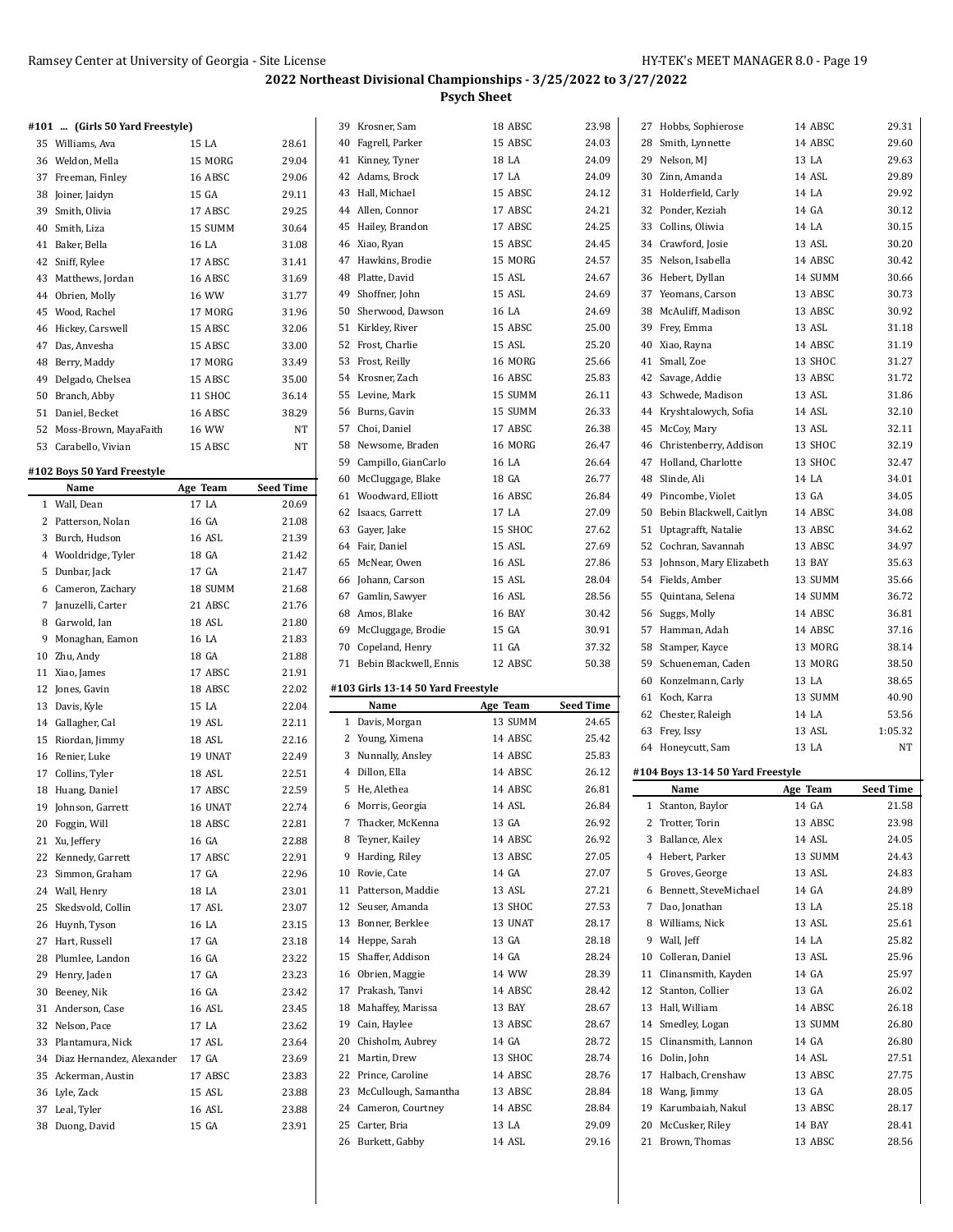## **2022 Northeast Divisional Championships - 3/25/2022 to 3/27/2022**

**Psych Sheet**

#### **#104 ... (Boys 13-14 50 Yard Freestyle)**

|    | 22 Balducci, Henry    | 14 ASL  | 28.65 |
|----|-----------------------|---------|-------|
|    | 23 Severtson, Collin  | 13 SUMM | 28.69 |
|    | 24 Villemain, Hudson  | 14 ASL  | 28.76 |
|    | 25 Schmidt, Nathaniel | 14 ASL  | 28.91 |
|    | 26 Joy, Wilson        | 13 ABSC | 28.94 |
|    | 27 Alhmoud, Karam     | 14 GA   | 29.00 |
|    | 28 Fairman, Rowen     | 13 ABSC | 29.25 |
|    | 29 Allen, Kole        | 14 LA   | 30.67 |
|    | 30 Strickland, Samuel | 13 BAY  | 31.16 |
|    | 31 Wallace, Jaxson    | 14 ABSC | 31.39 |
|    | 32 Salmeron, Andrew   | 13 SUMM | 31.52 |
|    | 33 McKenzie, Ryan     | 13 LA   | 31.60 |
|    | 34 Saye, Brandon      | 13 GA   | 32.24 |
| 35 | Graff, Charlie        | 13 ABSC | 32.50 |
|    | 36 Anderson, Ethan    | 14 ABSC | 32.88 |
|    | 37 Fruechting, Ben    | 14 ASL  | 34.37 |
|    | 38 Dennison, Nolan    | 13 ABSC | 38.61 |
|    | 39 Poole, Jack        | 13 ABSC | NT    |
|    | 40 McGahee, Hudson    | 13 ABSC | NT    |
|    |                       |         |       |

#### **#105 Girls 11-12 50 Yard Freestyle**

|                | Name               | Age Team | Seed Time |
|----------------|--------------------|----------|-----------|
| $\mathbf{1}$   | Fouitah, Heba      | 11 ASL   | 27.21     |
| 2              | Groves, Karoline   | 11 ASL   | 27.60     |
| 3              | Breiding, Kate     | 11 GA    | 27.94     |
| $\overline{4}$ | Hardy, Emily       | 11 GA    | 28.02     |
| 5              | Blaszczak, Gabby   | 12 ASL   | 28.10     |
| 6              | Clarkson, Poppy    | 12 LA    | 28.25     |
| 7              | Jost, Allison      | 11 ASL   | 28.38     |
| 8              | Nimmo, Karoline    | 11 UNAT  | 29.00     |
| 9              | Vaughn, Kerrigan   | 12 ABSC  | 29.37     |
| 10             | Zellner, Zoey      | 12 ABSC  | 29.58     |
| 11             | Martin, Clara      | 12 ASL   | 29.67     |
| 12             | Gober, Peyton      | 11 BAY   | 29.86     |
|                | 13 Aguilar, Alison | 12 LA    | 30.31     |
|                | 14 Joyce, Cate     | 12 GA    | 30.42     |
| 15             | Hawk, Blakely      | 11 ABSC  | 30.81     |
| 16             | Boyd, Hannah       | 11 ABSC  | 31.03     |
| 17             | Robinson, Brynn    | 12 ASL   | 31.16     |
| 18             | Williams, Grace    | 11 ASL   | 31.29     |
| 19             | Quinn, Sophia      | 11 GA    | 31.47     |
| 20             | Bramlett, Nola     | 11 ABSC  | 31.62     |
| 21             | Aguilar, Briana    | 12 LA    | 31.65     |
| 22             | Neace, Lauren      | 12 ABSC  | 31.85     |
| 23             | Dennison, Kitty    | 12 ABSC  | 31.93     |
| 24             | Neal, Evie Rose    | 11 ASL   | 32.19     |
| 25             | Templin, Leah      | 11 ABSC  | 32.51     |
| 26             | Alexander, Sutton  | 11 SHOC  | 32.59     |
| 27             | Kelley, Jenna      | 11 SHOC  | 32.62     |
| 28             | Sweet, Shiloh      | 11 ASL   | 32.78     |
| 29             | Guitreau, Hannah   | 12 ASL   | 33.05     |
| 30             | Perry, Eleanor     | 12 ASL   | 33.46     |
| 31             | McLucas, Daphne    | 12 ABSC  | 33.65     |
| 32             | Krall, Emily       | 11 GA    | 33.74     |
| 33             | Guest, Sarah Beth  | 11 UNAT  | 33.78     |
| 34             | Roath, Harper      | 11 ABSC  | 33.90     |
| 35             | Catterton, Libby   | 11 MORG  | 34.35     |
| 36             | Heath, Ella        | 12 ASL   | 35.16     |
| 37             | Gobble, Emery      | 12 LA    | 35.26     |
| 38             | Exil, Brianna      | 11 SUMM  | 35.28     |

|                | 39 Luo, Emma                        | 11 GA          | 35.38            |
|----------------|-------------------------------------|----------------|------------------|
|                | 40 Arellano, Camila                 | 12 MORG        | 35.42            |
|                | 41 Ayers, Ella                      | 11 ASL         | 35.45            |
|                | 42 Hamilton, Rachel                 | 12 ASL         | 35.82            |
|                | 43 Reeves, Hannah                   | 11 GA          | 35.93            |
|                | 44 Gordon, Mack                     | 12 GA          | 35.95            |
|                | 45 West, Makayla                    | 11 UNAT        | 36.50            |
| 46             | Koch, Evey                          | 11 SUMM        | 36.68            |
|                | 47 Clark, Mary Kate                 | 11 ABSC        | 36.78            |
|                | 48 Smith, Briley                    | 12 ABSC        | 36.99            |
| 49             | Douris, Zarema                      | 11 ABSC        | 37.08            |
|                | 50 Chester, Chelsea                 | 12 LA          | 37.14            |
|                | 51 Kessler, Paige                   | 12 ASL         | 37.23            |
|                | 52 Torres, Marin                    | 12 ABSC        | 38.16            |
|                | 53 Rigsby, Elizabeth                | 11 ASL         | 38.34            |
|                | 54 Grant, Addison                   | 12 ABSC        | 38.72            |
|                | 55 Hammett, Karalyn                 | 12 ASL         | 39.42            |
|                | 56 Palladino, Stella                | 11 ABSC        | 42.64            |
|                |                                     | 12 SUMM        | 42.69            |
|                | 57 Office, Jenesis                  |                |                  |
|                | 58 Green, Grace                     | 12 ABSC        | 45.66            |
|                | 59 Osburn, Cora                     | 12 ABSC        | 45.69            |
|                | 60 Boosalis, Elina                  | 11 ABSC        | 49.80            |
|                | 61 Torres, Sofia                    | 11 ABSC        | 51.40            |
|                | #106 Boys 11-12 50 Yard Freestyle   |                |                  |
|                | Name                                | Age Team       | <b>Seed Time</b> |
| $\mathbf{1}$   | Bahr, Kipras                        | 12 ABSC        | 25.87            |
| $\overline{2}$ | Malonza, Jonathan                   | 12 GA          | 26.33            |
|                | 3 Salser, Luke                      | 12 ASL         | 26.59            |
|                | 4 McKay, Colden                     | 11 LA          | 27.55            |
| 5              | Douglas, Bryce                      | 12 ASL         | 28.18            |
|                |                                     |                |                  |
|                | 6 Opalka, Riley                     | 12 ASL         | 28.22            |
|                | 7 Carey, Louis                      | 12 LA          | 28.36            |
| 8              | Karumbaiah, Vidur                   | 11 ABSC        | 28.45            |
| 9              | Pattillo, Miles                     | 12 ASL         | 28.59            |
| 10             | Huynh, Tyler                        | 11 LA          | 28.63            |
|                | 11 Bennett, Justin                  | 12 GA          | 29.20            |
|                | 12 Collins, Michal                  | 11 LA          | 29.96            |
| 13             | Putman, Brody                       | 11 ABSC        | 30.84            |
|                | 14 Wright, Cole                     | 12 GA          | 31.21            |
|                | 15 Drennan, Jack                    | 12 GA          | 31.35            |
| 16             | Hall, Blake                         | 12 ABSC        | 31.38            |
| 17             | Hobbs, Corbin                       | 12 ABSC        | 31.75            |
| 18             | Jones, Cameron                      | 11 GA          | 31.84            |
|                | 19 Boswell, Ian                     | 12 ABSC        | 31.89            |
|                | 20 Hammond, Bear                    | 11 ASL         | 32.25            |
|                | 21 Ramdeo, Nicolas                  | 11 GA          | 32.48            |
| 22             | Newsome, Barrett                    | 12 MORG        | 32.53            |
| 23             | Werner, David                       | 11 ABSC        | 32.70            |
| 24             | Joy, Kevin                          | 12 ABSC        | 32.71            |
| 25             | Clinansmith, Nolan                  | 12 GA          | 33.73            |
|                | 26 Cortez, August                   | 12 ASL         | 33.87            |
| 27             | Price, Grady                        | 12 ABSC        | 34.03            |
| 28             | McLeroy, Will                       | 12 UNAT        | 34.16            |
|                | 29 Tovar, AJ                        | 12 ASL         | 35.24            |
|                |                                     | 12 GA          | 35.53            |
| 31             | 30 Georges Jr, Troy                 | 11 ASL         | 35.55            |
|                | Rank, Jackson                       | 11 GA          | 35.60            |
|                | 32 Tuck, Vincent                    |                |                  |
| 33             | Landrum, Eli                        | 12 ASL         | 35.80            |
|                | 34 Schirmer, Henry                  | 12 ABSC        | 37.71            |
|                | 35 Zhang, Gavin<br>36 Glover, Bodie | 11 GA<br>11 LA | 38.02<br>38.42   |

| 37                  | Diaz Hernandez, Aidan                               | 12 GA   | 38.59              |
|---------------------|-----------------------------------------------------|---------|--------------------|
|                     | 38 Torres, Garrett                                  | 11 ABSC | 40.00              |
|                     | 39 Nelson, Crosby                                   | 11 SHOC | 41.52              |
|                     | 40 Slinde, Josh                                     | 11 LA   | 42.41              |
|                     | 41 Harris, Mark                                     | 11 ABSC | 45.66              |
|                     | 42 Dillies, Andreas                                 | 12 ABSC | 47.62              |
|                     | 43 Bisca, Lucas                                     | 11 WW   | 51.65              |
|                     | 44 Sabatinelli, Ben                                 | 11 ABSC | 55.79              |
|                     |                                                     |         |                    |
| 45                  | Alexander, Aideen                                   | 12 ASL  | NΤ                 |
|                     | 46 Dunlap, Winston                                  | 11 ABSC | NT                 |
|                     | #107 Girls 200 Yard Medley Relay                    |         |                    |
|                     | Team                                                | Relay   | <b>Seed Time</b>   |
| 1                   | ASL                                                 | A       | 1:49.32            |
|                     | 2 GA                                                | A       | 1:54.13            |
| 3                   | LA                                                  | A       | 1:55.16            |
|                     | 4 ABSC                                              | A       | 1:55.31            |
| 5.                  | ASL                                                 | B       | 1:55.80            |
|                     | 6 ABSC                                              | B       |                    |
|                     | 7 ASL                                               |         | 1:57.97            |
|                     |                                                     | C       | 2:03.43            |
|                     | 8 LA                                                | B       | 2:03.61            |
|                     | 9 ABSC                                              | C       | 2:06.98            |
|                     | 10 GA                                               | B       | 2:07.66            |
|                     | 11 ABSC                                             | D       | 2:11.77            |
|                     | 12 ASL                                              | D       | 2:20.57            |
|                     | 13 ABSC                                             | E       | 2:30.75            |
|                     | 14 ABSC                                             | F       | 2:30.75            |
|                     | 15 WW                                               | A       | NT                 |
|                     | 16 SUMM                                             | A       | NT                 |
|                     | 17 MORG                                             | A       | NT                 |
|                     |                                                     |         |                    |
|                     | #108 Boys 200 Yard Medley Relay                     |         |                    |
|                     |                                                     |         |                    |
|                     | Team                                                | Relay   | <b>Seed Time</b>   |
| 1                   | ABSC                                                | A       | 1:36.04            |
|                     | 2 G A                                               | A       | 1:36.12            |
| 3                   | ASL                                                 | A       | 1:37.93            |
|                     | 4 LA                                                | A       | 1:38.09            |
| 5                   | GA                                                  | B       | 1:38.82            |
|                     | 6 ABSC                                              | B       | 1:40.99            |
| 7                   | ASL                                                 | B       | 1:41.72            |
| 8                   | ABSC                                                | C       | 1:43.55            |
| 9                   | LA                                                  | B       | 1:43.97            |
|                     | 10 GA                                               | C       | 1:45.59            |
| 11                  | ASL                                                 | C       | 1:45.83            |
| 12                  | GA                                                  | D       |                    |
|                     |                                                     |         | 1:51.46            |
| 13                  | ABSC                                                | D       | 1:51.52            |
|                     | 14 LA                                               | C       | 1:56.82            |
| 15                  | ABSC                                                | E       | 2:00.23            |
|                     | 16 ASL                                              | D       | 2:01.49            |
|                     | 17 ASL                                              | E       | 2:18.38            |
| 18                  | ABSC                                                | F       | 2:33.40            |
|                     | 19 SUMM                                             | A       | NΤ                 |
| 20                  | MORG                                                | A       | NΤ                 |
|                     |                                                     |         |                    |
|                     | #109 Girls 14 & Under 200 Yard Medley Relay<br>Team | Relay   | Seed Time          |
| 1                   | ABSC                                                | A       | 1:56.85            |
| 2                   |                                                     |         |                    |
|                     | ASL                                                 | A       | 2:02.24            |
| 3                   | ABSC                                                | B       | 2:05.79            |
| 4                   | GA                                                  | A       | 2:05.85            |
| 5                   | LA                                                  | B       | 2:08.80            |
| 6<br>$\overline{7}$ | ASL<br>ABSC                                         | B<br>C  | 2:11.55<br>2:13.32 |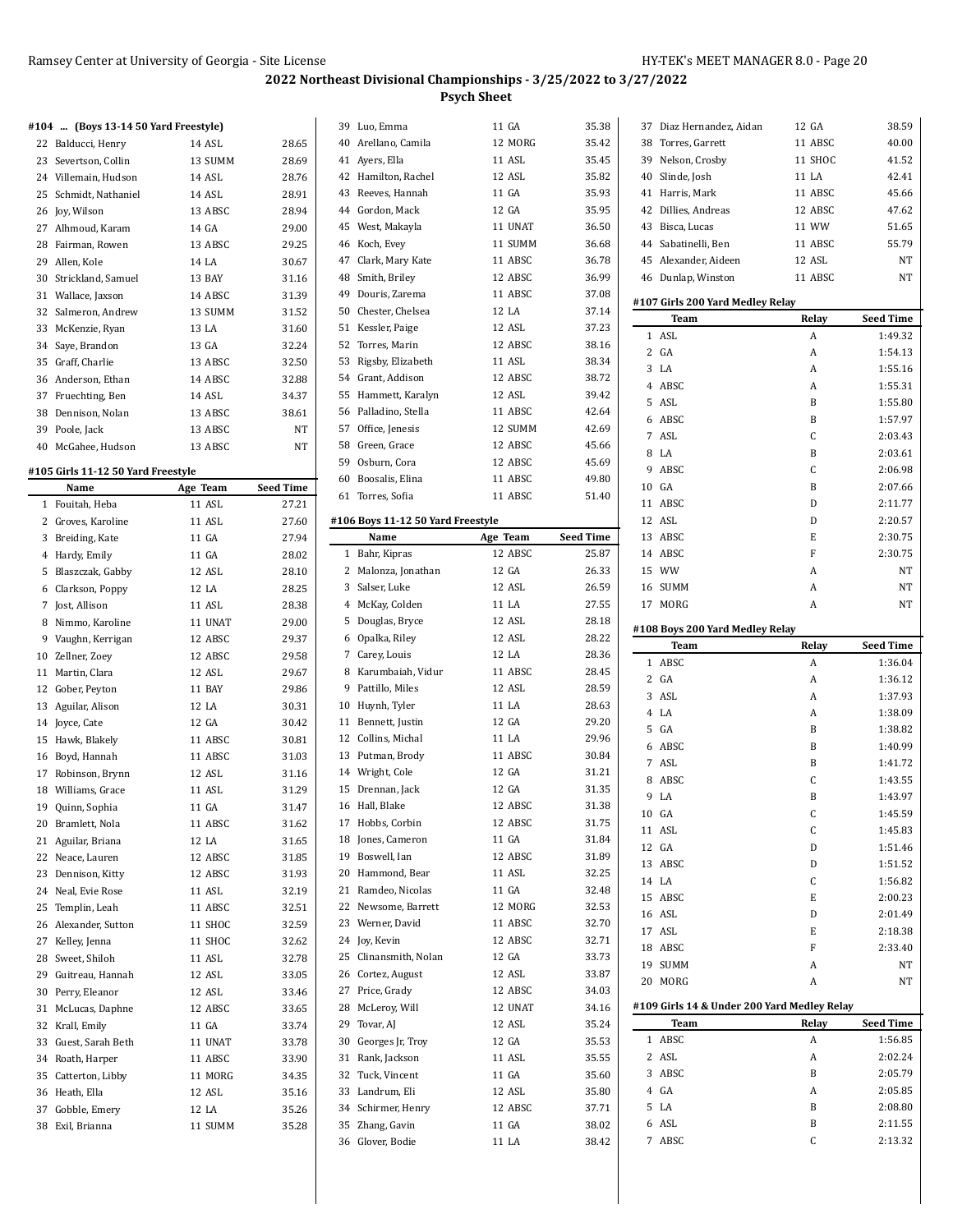|                | #109  (Girls 14 & Under 200 Yard Medley Relay) |       |                  |
|----------------|------------------------------------------------|-------|------------------|
| 8              | GA                                             | B     | 2:13.34          |
| 9              | SHOC                                           | A     | 2:18.76          |
| 10             | ABSC                                           | D     | 2:20.35          |
| 11             | <b>SUMM</b>                                    | A     | 2:20.58          |
|                | 12 ABSC                                        | E.    | 2:25.82          |
|                | 13 ABSC                                        | F     | 2:29.69          |
|                | 14 ASL                                         | C     | 2:38.16          |
|                | 15 LA                                          | A     | 2:52.17          |
|                |                                                |       |                  |
|                | #110 Boys 14 & Under 200 Yard Medley Relay     |       |                  |
|                | Team                                           | Relay | <b>Seed Time</b> |
| $\mathbf{1}$   | $G_A$                                          | A     | 1:54.72          |
| $\overline{2}$ | ABSC                                           | A     | 1:54.87          |
|                | 3 ASL                                          | A     | 1:54.97          |
|                | 4 I.A                                          | A     | 1:57.50          |
|                | 5 ASL                                          | B     | 2:05.96          |
| 6              | <b>SUMM</b>                                    | A     | 2:10.69          |

|    | теанн  | reiav | зееа типе |
|----|--------|-------|-----------|
|    | 1 GA   | A     | 1:54.72   |
|    | 2 ABSC | А     | 1:54.87   |
|    | 3 ASL  | A     | 1:54.97   |
|    | 4 LA   | А     | 1:57.50   |
|    | 5 ASL  | B     | 2:05.96   |
|    | 6 SUMM | A     | 2:10.69   |
| 7  | ABSC   | B     | 2:11.06   |
|    | 8 GA   | B     | 2:19.29   |
| 9  | ABSC   | C     | 2:24.30   |
| 10 | ASL    | C     | 2:29.00   |
| 11 | LA     | B     | 2:43.40   |

12 ABSC D 2:58.69

# **#111 Girls 12 & Under 200 Yard Medley Relay**

|    | Team        | Relay | <b>Seed Time</b> |
|----|-------------|-------|------------------|
|    | 1 ASL       | A     | 2:01.62          |
|    | 2 ABSC      | A     | 2:09.28          |
|    | 3 GA        | A     | 2:16.71          |
|    | 4 ASL       | B     | 2:18.19          |
| 5  | ABSC        | B     | 2:22.14          |
|    | 6 LA        | A     | 2:26.20          |
| 7  | ABSC        | C     | 2:28.11          |
| 8  | SHOC        | A     | 2:29.90          |
| 9  | <b>ASL</b>  | C     | 2:31.83          |
| 10 | <b>SUMM</b> | A     | 2:34.57          |
| 11 | ABSC        | D     | 2:35.57          |
|    | 12 ASL      | D     | 2:37.16          |
|    | 13 GA       | B     | 2:37.98          |
| 14 | ABSC        | E     | 2:44.11          |
|    | 15 ASL      | E     | 2:50.08          |
|    | 16 ABSC     | F     | 3:15.37          |

#### **#112 Boys 12 & Under 200 Yard Medley Relay**

| Team                           | Relay | <b>Seed Time</b> |
|--------------------------------|-------|------------------|
| 1 ABSC                         | A     | 2:00.49          |
| 2 ASL                          | A     | 2:03.47          |
| 3 LA                           | A     | 2:05.66          |
| 4 ABSC                         | B     | 2:13.17          |
| 5 GA                           | A     | 2:16.55          |
| 6 ASL                          | B     | 2:25.85          |
| 7 ABSC                         | C     | 2:27.00          |
| 8 GA                           | B     | 2:32.21          |
| 9 ABSC                         | D     | 2:46.96          |
| 10 GA                          | C     | 2:49.14          |
| 11 ABSC                        | E     | 3:27.55          |
| #112 Cirls 1650 Vand Exposteds |       |                  |

#### **#113 Girls 1650 Yard Freestyle Name Age Team Seed Time**

| 1 Halbach, Ansley   | 16 ABSC | 18:20.90 |
|---------------------|---------|----------|
| 2 Foggin, Charlotte | 15 ABSC | 19:19.17 |

| 3 | Rovie. Cate                   | 14 GA    | 19:20.20         |
|---|-------------------------------|----------|------------------|
|   | 4 Steger, Tessa               | 12 UNAT  | 19:30.85         |
| 5 | West. Olivia                  | 15 LA    | 19:32:39         |
| 6 | Groves, Lily                  | 15 ASL   | 19:55.61         |
| 7 | Dillon, Ella                  | 14 ABSC  | 20:40.00         |
| 8 | Johnson, Paige                | 13 GA    | 20:54.57         |
| 9 | Inlow, Jenna                  | 13 GA    | 21:29.85         |
|   | 10 Massaro, Caroline          | 17 WW    | NT               |
|   | #114 Boys 1650 Yard Freestyle |          |                  |
|   | Name                          | Age Team | <b>Seed Time</b> |
|   | 1 Casey, Simon                | 17 ABSC  | 15:54.96         |
|   | 2 Wooldridge, Thomas          | 18 GA    | 16:03:01         |
| 3 | Lin, Sean                     | 15 GA    | 17:29.15         |
| 4 | Koch, Christopher             | 13 ABSC  | 17:32.03         |

#### Johnson, Lucas 16 GA 18:17.46 Breiding, Henry 15 GA 18:50.14 Carey, William 15 LA 18:51.94 Clinansmith, Kayden 14 GA 19:17.18 Armel, Lyle 14 ABSC 20:52.37 Obrien, Murphy 17 WW NT

#### **#115 Girls 8 & Under 100 Yard Freestyle**

|                                        | Name                          | Age Team | <b>Seed Time</b> |  |
|----------------------------------------|-------------------------------|----------|------------------|--|
| 1                                      | Henry, Morgan                 | 8 GA     | 1:38.44          |  |
| 2                                      | Johnson, Juliet               | 8 ABSC   | 1.41.24          |  |
| 3                                      | Matthews, Athena              | 8 ABSC   | 1:48.54          |  |
| 4                                      | Cole, Hadley                  | 8 ABSC   | 1:51.68          |  |
| 5                                      | Phillips, Lindy               | 8 ABSC   | 1:54.80          |  |
| 6                                      | Tomlinson, Pirie              | 8 ABSC   | 1:54.85          |  |
| 7                                      | Fouitah, Zina                 | 7 ASL    | 1:54.89          |  |
| 8                                      | Wheatley, Brooklyn            | 8 ABSC   | 1:55.35          |  |
| 9                                      | McCullough, Aly               | 8 ABSC   | 1:57.07          |  |
| 10                                     | Iwanski, Aspen                | 7 ASL    | 2:24.03          |  |
| 11                                     | Downs, Emoni                  | 8 ABSC   | 2:36.85          |  |
| 12                                     | Petersen, Lina                | 8 ASL    | 2:52.72          |  |
| 13                                     | Pittman, Cora Jane or Cora or | 8 ABSC   | <b>NT</b>        |  |
| #116 Boys 8 & Under 100 Yard Freestyle |                               |          |                  |  |
|                                        | Name                          | Age Team | <b>Seed Time</b> |  |
|                                        | 1 Jokulis, Mickey             | 8 ASL    | 1:15.68          |  |
| 2                                      | Jokulis, Nicko                | 8 ASL    | 1:20.38          |  |
| 3                                      | Groves, John David            | 8 ASL    | 1:20.62          |  |
|                                        |                               |          |                  |  |

|    | urovca, jollil David               |        | 1.40.04   |
|----|------------------------------------|--------|-----------|
|    | 4 Gentry, Kanyon                   | 7 UNAT | 1:50.32   |
|    | 5 Buckley, Peter                   | 8 GA   | 1:52.85   |
|    | 6 Harper, Vin                      | 8 ASL  | 1:53.94   |
|    | 7 Ayala Hernandez, Andres          | 7 ABSC | 2:05.74   |
| 8. | Peters, Daniel                     | 7 ABSC | 2:27.88   |
|    | 9 Townsend, Carter                 | 8 ABSC | 3:07.40   |
| 10 | Miller, Miles                      | 8 ABSC | NT        |
|    | 11 Kirkland, Walker                | 7 ABSC | <b>NT</b> |
|    | 12 Peacock, Owen                   | 7 ABSC | <b>NT</b> |
|    | 13 Campagna, Ellis                 | 7 ABSC | <b>NT</b> |
|    | 14 Porter, JP                      | 8 ABSC | <b>NT</b> |
|    | 15 Kirkland, Ashton                | 7 ABSC | <b>NT</b> |
|    | 16 Porter, Thomas                  | 6 ABSC | <b>NT</b> |
|    | 17 Sabatinelli, Cole               | 7 ABSC | NT        |
|    | #117 Girls 9-10 200 Yard Freestyle |        |           |

#### **Name Age Team Seed Time** Brown, Loren 10 BAY 2:34.04 Bahr, Sima 10 ABSC 2:39.99 Wilson, Georgia 10 ASL 2:41.37

|    | 4 Groves, Kathryn                         |          | 10 ASL  | 2:42.42          |
|----|-------------------------------------------|----------|---------|------------------|
| 5  | Mundy, Jillian                            |          | 9 ABSC  | 2:48.52          |
| 6  | Dennison, Sage                            |          | 10 ABSC | 2:49.00          |
|    | 7 Cain, Spencer                           |          | 10 LA   | 2:56.61          |
|    | 8 Sevier, Morgan                          |          | 10 GA   | 2:57.55          |
| 9  | McCann. Aliana                            |          | 9 GA    | 3:02.53          |
|    | 10 Dorman, Lane                           |          | 9 ABSC  | 3:06.02          |
|    | 11 Johnson, Lillian                       |          | 10 ABSC | 3:10.00          |
|    | 12 Lee, Kaylin                            |          | 10 GA   | 3:13.98          |
|    | 13 Petersen, Sofia                        |          | 10 ASL  |                  |
|    |                                           |          |         | 3:16.03          |
|    | 14 Cunniff, Casidy                        |          | 10 ABSC | 3:29.91          |
|    | 15 Cochran, Lucy                          |          | 10 ABSC | 3:34.47          |
|    | 16 Blanco, Valeria                        |          | 10 ABSC | 3:34.98          |
|    | 17 Bucha, Atlas                           |          | 9 ABSC  | 3:43.06          |
|    | 18 Shaffer, Adelaina                      |          | 9 ABSC  | 3:43.55          |
|    | 19 Sullivan, Campbell                     |          | 9 ABSC  | 3:48.05          |
|    | 20 Steele, Kate                           |          | 9 UNAT  | NT               |
|    | 21 Fleming, Quinn                         |          | 9 SUMM  | NT               |
| 22 | Estes, Kate                               |          | 9 ASL   | NΤ               |
|    | 23 Kendrick, Aubrey                       |          | 9 ABSC  | NΤ               |
|    | 24 Malutinok, Lucy                        |          | 10 ABSC | NΤ               |
|    | 25 Vaughn, Khloe                          |          | 9 ABSC  | NT               |
|    | 26 Miller, Emily                          |          | 10 ABSC | NT               |
|    | 27 Fairman, Jane                          |          | 10 ABSC | NT               |
|    | 28 Vaughn, Hannah                         |          | 9 ABSC  | NΤ               |
|    | 29 Cain, Sawyer                           |          | 9 LA    | NT               |
|    | 30 Carr, Emma                             |          | 10 LA   | NT               |
|    |                                           |          |         |                  |
|    | #118 Boys 9-10 200 Yard Freestyle<br>Name | Age Team |         | <b>Seed Time</b> |
|    | 1 Stanton, Jude                           |          | 10 GA   | 2:33.04          |
|    |                                           |          |         |                  |
|    |                                           |          |         |                  |
|    | 2 McLeroy, Logan                          |          | 10 UNAT | 2:37.72          |
| 3  | Matveev, Alex                             |          | 9 GA    | 2:43.62          |
| 4  | Riggle, Harrison                          |          | 10 GA   | 2:44.19          |
| 5  | Gutierrez, Matthew                        |          | 10 LA   | 2:54.56          |
| 6  | El-Alam, Jude                             |          | 9 GA    | 3:03.03          |
|    | 7 Price, Sam                              |          | 10 ABSC | 3:07.30          |
| 8  | McCullough, Nolan                         |          | 10 ABSC | 3:13.30          |
| 9  | Bluhm, Harrison                           |          | 9 ABSC  | 3:15.00          |
|    | 10 Webb, Silas                            |          | 9 ABSC  | 3:18.32          |
|    | 11 Boosalis, John                         |          | 9 ABSC  | 3:21.92          |
| 12 | Babcock, Lucas                            |          | 9 GA    | 3:25.18          |
|    | 13 Chang, Dax                             |          | 9 ABSC  | 3:30.86          |
|    | 14 Clarkson, Hank                         |          | 10 LA   | 3:42.97          |
|    | 15 Alhmoud, Jad                           |          | 9 GA    | 3:48.09          |
|    | 16 Lee, Harrison                          |          | 10 ASL  | NΤ               |
|    | 17 Zhang, Jimmy                           |          | 10 GA   | NΤ               |
|    | 18 Matthews, Tucker                       |          | 9 ABSC  | NΤ               |
|    | 19 Reed, Gavin                            |          | 9 ABSC  | NΤ               |
|    | 20 Guidry, Graham                         |          | 9 ABSC  | NT               |
|    | 21 Campagna, Owen                         |          | 10 ABSC | NΤ               |
|    | 22 Torres, Evan                           |          | 9 ABSC  | NT               |
|    |                                           |          |         |                  |
|    | #119 Girls 8 & Under 25 Yard Breaststroke |          |         |                  |
|    | Name                                      | Age Team |         | Seed Time        |
| 1  | Johnson, Juliet                           |          | 8 ABSC  | 23.85            |
|    | 2 Thomas, Sutton                          |          | 8 ABSC  | 27.13            |
|    | 3 Cole, Hadley                            |          | 8 ABSC  | 28.08            |
|    | 4 Matthews, Athena                        |          | 8 ABSC  | 29.19            |
| 5  | Phillips, Lindy                           |          | 8 ABSC  | 29.46            |
|    | 6 Wheatley, Brooklyn                      |          | 8 ABSC  | 31.08            |
| 7  | Register, Chloe                           |          | 8 SHOC  | 33.15            |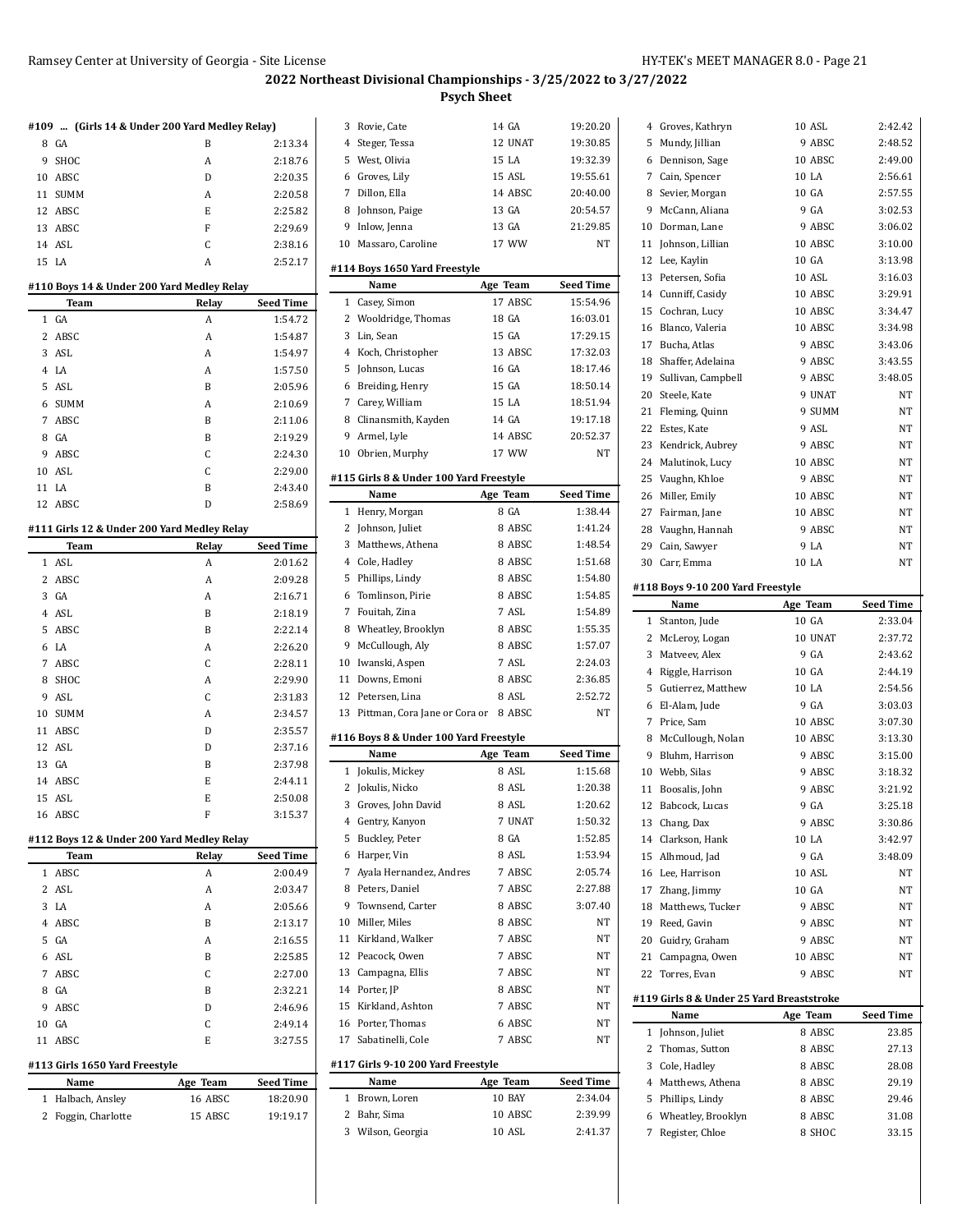22 Cunniff, Casidy 10 ABSC 55.01

#### **#119 ... (Girls 8 & Under 25 Yard Breaststroke)**

|    | $\cdots$ and $\circ \infty$ onder $\bullet \circ \cdots$ and $\circ \cdots$ |        |       |
|----|-----------------------------------------------------------------------------|--------|-------|
| 8  | Hart, Livy                                                                  | 8 ABSC | 34.41 |
| 9  | Dennison, Arden                                                             | 8 ABSC | 35.01 |
|    | 10 Saldana, Eva                                                             | 8 GA   | 36.56 |
| 11 | Brown, Ryn                                                                  | 7 ABSC | 37.25 |
|    | 12 Bonner, Kamdyn                                                           | 8 SHOC | 38.63 |
|    | 13 Coltrane, Evie                                                           | 7 ASL  | 39.88 |
|    | 14 Iwanski, Aspen                                                           | 7 ASL  | 40.06 |
|    | 15 Welbourn, Madeline                                                       | 6 ABSC | 41.40 |
|    | 16 Kuykendall, Avery Grace (Ag                                              | 6 ASL  | 43.65 |
|    | 17 Kendrick, Hadley                                                         | 7 ABSC | 44.82 |
|    | 18 Kirkland, Bradlee                                                        | 7 ABSC | 45.07 |
|    | 19 Schepis, Camila                                                          | 5 ASL  | NT    |
|    | 20 Jost, Maddie                                                             | 7 ASL  | NT    |
|    | 21 Dykstra, Demery                                                          | 7 ASL  | NT    |
|    | 22 Miller, Payton                                                           | 7 ASL  | NT    |
|    | 23 Dunlap, Ella Coraline                                                    | 8 ABSC | NT    |

## **#120 Boys 8 & Under 25 Yard Breaststroke**

|    | Name                | Age Team | <b>Seed Time</b> |
|----|---------------------|----------|------------------|
|    | 1 Harper, Vin       | 8 ASL    | 24.32            |
| 2  | Miller, Miles       | 8 ABSC   | 26.89            |
| 3  | Granbery, Gatlin    | 7 GA     | 27.34            |
| 4  | Wang, Hong-Yi       | 8 ABSC   | 29.00            |
| 5  | Templin, John       | 8 ABSC   | 29.84            |
| 6  | Santos, Jax         | 8 ABSC   | 31.26            |
| 7  | Boyd, Micah         | 8 ABSC   | 33.58            |
| 8  | Kirkland, Ashton    | 7 ABSC   | 35.85            |
| 9  | Steele, Wilder      | 7 ABSC   | 41.07            |
| 10 | Kirkland, Meyers    | 7 ABSC   | 42.69            |
|    | 11 Townsend, Carter | 8 ABSC   | 45.98            |
|    | 12 Lee, Bennet      | 7 ABSC   | 52.27            |
|    | 13 Sokari, Jibreel  | 6 ASL    | NT               |
|    | 14 Yan, Matthew     | 8 SHOC   | NT               |
|    | 15 Twedt, Wyatt     | 7 ABSC   | NT               |
|    | 16 Peacock, Owen    | 7 ABSC   | NT               |
| 17 | Cannon, Carson      | 8 ABSC   | NT               |

## **#121 Girls 9-10 50 Yard Breaststroke**

L,

|              | Name                     | Age Team | <b>Seed Time</b> |
|--------------|--------------------------|----------|------------------|
| $\mathbf{1}$ | Cain, Spencer            | 10 LA    | 43.15            |
| 2            | Mundy, Jillian           | 9 ABSC   | 43.61            |
| 3            | Johnson, Lillian         | 10 ABSC  | 43.98            |
| 4            | Jowers, Edie-Cate        | 10 GA    | 44.24            |
| 5            | Savage, Coby             | 10 ABSC  | 44.35            |
| 6            | Dennison, Sage           | 10 ABSC  | 44.60            |
| 7            | Brown, Loren             | 10 BAY   | 45.15            |
| 8            | Dorman, Lane             | 9 ABSC   | 47.43            |
| 9            | Boyle, Clare             | 9 ABSC   | 48.39            |
| 10           | Schepis, Oliviana        | 10 ASL   | 49.13            |
| 11           | Fleming, Quinn           | 9 SUMM   | 49.17            |
| 12           | Wells, Ella              | 10 SUMM  | 49.50            |
| 13           | Carr, Emma               | 10 LA    | 49.76            |
| 14           | Basic, Elisa             | 10 GA    | 50.50            |
| 15           | Cochran, Lucy            | 10 ABSC  | 52.72            |
| 16           | Steele, Kate             | 9 UNAT   | 52.94            |
| 17           | Yeomans, Raleigh         | 10 ABSC  | 53.39            |
| 18           | Estes, Kate              | 9 ASL    | 53.83            |
| 19           | McCann, Aliana           | 9 GA     | 54.21            |
| 20           | Christopherson, Savannah | 9 SUMM   | 54.64            |
| 21           | mcKoy, Taylor            | 10 ASL   | 54.78            |

| 23 | Sheridan, Avery         | 9 LA    | 55.50   |
|----|-------------------------|---------|---------|
| 24 | Sharpton, Brynn         | 9 ABSC  | 55.59   |
| 25 | Burns, Allie            | 10 SUMM | 55.78   |
|    | 26 Lord, Hailey         | 10 SUMM | 57.69   |
| 27 | Malutinok, Lucy         | 10 ABSC | 57.76   |
| 28 | Register, Quinn         | 10 SHOC | 58.82   |
| 29 | Green, Abby             | 10 ABSC | 59.21   |
| 30 | Granbery, Kendall       | 10 GA   | 59.38   |
| 31 | Miller, Emily           | 10 ABSC | 1:00.15 |
|    | 32 Stewart, Katy        | 10 MORG | 1:01.38 |
| 33 | Eriksson, Laney         | 9 GA    | 1:01.73 |
| 34 | Fouitah, Leena          | 9 ASL   | 1:01.80 |
| 35 | Perry, Natalie          | 10 ASL  | 1:02.27 |
| 36 | Cockfield, Anna Claire  | 9 ASL   | 1:03.89 |
|    | 37 Bowers, Harris       | 10 ASL  | 1:06.23 |
|    | 38 Tannure, Victoria    | 9 GA    | 1:06.61 |
| 39 | Kendrick, Aubrey        | 9 ABSC  | 1:11.41 |
| 40 | Saldana, Sofia          | 10 GA   | 1:12.72 |
| 41 | Hilkert, Stella         | 9 ABSC  | 1:14.14 |
| 42 | Fairman, Jane           | 10 ABSC | 1:14.57 |
|    | 43 Coogler, Lillian     | 10 ASL  | 1:14.86 |
| 44 | Smith, Hannah           | 9 GA    | 1:27.94 |
| 45 | Barfield, Addison       | 9 BAY   | NT      |
| 46 | Landrum, Aria           | 9 ASL   | NT      |
| 47 | Koehn, Rebecca          | 10 ASL  | NT      |
| 48 | Eagler, Mckenzie        | 10 ASL  | NΤ      |
| 49 | Morgan, Elizabeth       | 10 SHOC | NT      |
| 50 | Pan, Angelina           | 9 ABSC  | NT      |
| 51 | Ayala Hernandez, Amelia | 9 ABSC  | NT      |
|    | 52 Vaughn, Khloe        | 9 ABSC  | NΤ      |
|    | 53 Vaughn, Hannah       | 9 ABSC  | NT      |
| 54 | Gutierrez, Isabella     | 9 LA    | NT      |

#### **#122 Boys 9-10 50 Yard Breaststroke**

|              | Name               | Age Team      | <b>Seed Time</b> |
|--------------|--------------------|---------------|------------------|
| $\mathbf{1}$ | Price, Sam         | 10 ABSC       | 45.01            |
| 2            | McLeroy, Logan     | 10 UNAT       | 45.68            |
| 3            | McGee, Grant       | 10 GA         | 46.55            |
| 4            | Campagna, Owen     | 10 ABSC       | 48.21            |
| 5            | Gutierrez, Matthew | 10 LA         | 48.59            |
| 6            | Matveev, Alex      | 9 GA          | 49.01            |
| 7            | Zhang, Jimmy       | 10 GA         | 49.53            |
| 8            | Lee, Harrison      | 10 ASL        | 50.45            |
|              | 9 Clarkson, Hank   | 10 LA         | 50.52            |
| 10           | McCulley, Mickey   | 10 ASL        | 51.42            |
| 11           | Adams, Garrett     | 10 GA         | 53.98            |
| 12           | Passman, Aaron     | 9 GA          | 54.11            |
| 13           | Chang, Dax         | 9 ABSC        | 56.01            |
|              | 14 Martin, Lawton  | 9 SHOC        | 57.52            |
| 15           | Babcock, Lucas     | 9 GA          | 57.58            |
| 16           | Kay, Sawyer        | <b>10 BAY</b> | 58.00            |
| 17           | McKay, Iain        | 9 LA          | 59.34            |
| 18           | Mohseni, Arad      | 10 ABSC       | 59.89            |
| 19           | Li, Jacob          | 9 ABSC        | 1:00.06          |
| 20           | Alhmoud, Jad       | 9 GA          | 1:00.18          |
| 21           | Buckley, William   | 9 GA          | 1:01.33          |
| 22           | King, Ethan        | 9 ABSC        | 1:04.20          |
| 23           | Brown, Daniel      | 9 ABSC        | 1:06.05          |
|              | 24 Bluhm, Harrison | 9 ABSC        | 1:07.07          |
| 25           | Chang, James       | 10 GA         | 1:08.03          |
| 26           | Green, Zackary     | 10 ABSC       | 1:16.85          |

| 27 | Pickeral, Blake                         | 10 GA    | 1:26.43          |
|----|-----------------------------------------|----------|------------------|
|    | 28 Hewitt, Jude                         | 9 ASL    | NT               |
|    | 29 Hawthorn, Jude                       | 9 SHOC   | NT               |
|    | 30 Guidry, Graham                       | 9 ABSC   | NΤ               |
|    | 31 Calloway, Maverick                   | 9 ABSC   | NΤ               |
|    | 32 Thomas, Brooks                       | 10 ABSC  | NT               |
|    |                                         |          |                  |
|    | #123 Girls 8 & Under 50 Yard Backstroke |          |                  |
|    | Name                                    | Age Team | <b>Seed Time</b> |
| 1  | Henry, Morgan                           | 8 GA     | 45.76            |
| 2  | Dennison, Arden                         | 8 ABSC   | 53.84            |
|    | 3 Fouitah, Zina                         | 7 ASL    | 54.18            |
|    | 4 Tomlinson, Pirie                      | 8 ABSC   | 54.43            |
| 5  | Saldana, Eva                            | 8 GA     | 56.73            |
|    | 6 Cole, Hadley                          | 8 ABSC   | 57.83            |
|    | 7 Hart, Livy                            | 8 ABSC   | 58.27            |
|    | 8 Phillips, Lindy                       | 8 ABSC   | 59.28            |
| 9  | Bonner, Kamdyn                          | 8 SHOC   | 59.71            |
|    | 10 Wheatley, Brooklyn                   | 8 ABSC   | 1:01.73          |
| 11 | Dykstra, Demery                         | 7 ASL    | 1:02.78          |
|    | 12 McCullough, Aly                      | 8 ABSC   | 1:04.04          |
|    | 13 Coltrane, Evie                       | 7 ASL    | 1:04.20          |
|    | 14 Miller, Payton                       | 7 ASL    | 1:07.73          |
| 15 | Jost, Maddie                            | 7 ASL    | 1:07.82          |
| 16 | Kuykendall, Avery Grace (Ag             | 6 ASL    | 1:09.41          |
|    | 17 Downs, Emoni                         | 8 ABSC   | 1:11.05          |
|    | 18 Petersen, Lina                       | 8 ASL    | 1:14.39          |
|    | 19 Schepis, Camila                      | 5 ASL    | 1:15.31          |
|    | 20 Kendrick, Hadley                     | 7 ABSC   | 1:15.65          |
|    | 21 Brown, Ryn                           | 7 ABSC   | 1:20.21          |
|    | 22 Cockfield, Emily or Emmie            | 7 ASL    | 1:39.97          |
|    | 23 Hawthorn, Jane                       | 6 SHOC   | NΤ               |
| 24 | Johnson, Emma                           | 8 SHOC   | NΤ               |
| 25 | Thomas, Sutton                          | 8 ABSC   | NT               |
| 26 | Kirkland, Bradlee                       | 7 ABSC   | NΤ               |
|    | 27 Dunlap, Ella Coraline                | 8 ABSC   | NΤ               |
|    | 28 Welbourn, Madeline                   | 6 ABSC   | NΤ               |
| 29 | Pittman, Cora Jane or Cora or 8 ABSC    |          | NΤ               |
|    |                                         |          |                  |
|    | #124 Boys 8 & Under 50 Yard Backstroke  |          |                  |
|    | Name                                    | Age Team | <b>Seed Time</b> |
| 1  | Jokulis, Mickey                         | 8 ASL    | 41.94            |
|    | 2 Groves, John David                    | 8 ASL    | 42.54            |
| 3  | Jokulis, Nicko                          | 8 ASL    | 44.54            |
| 4  | Miller, Miles                           | 8 ABSC   | 46.11            |
| 5  | Templin, John                           | 8 ABSC   | 51.16            |
|    | 6 Buckley, Peter                        | 8 GA     | 51.98            |
|    | 7 Santos, Jax                           | 8 ABSC   | 52.80            |
|    | 8 Boyd, Micah                           | 8 ABSC   | 52.88            |
| 9  | Granbery, Gatlin                        | 7 GA     | 1:01.37          |
| 10 | Peacock, Owen                           | 7 ABSC   | 1:10.33          |
|    | 11 Twedt. Wyatt                         | 7 ABSC   | 1:10.94          |

12 Campagna, Ellis 7 ABSC 1:11.57 Lee, Bennet 7 ABSC 1:11.63 Peters, Daniel 7 ABSC 1:28.16 Morgan, Lewis 6 SHOC 1:47.00 16 Gentry, Kanyon 7 UNAT NT Sokari, Jibreel 6 ASL NT 18 Kirkland, Walker 7 ABSC NT Wang, Hong-Yi 8 ABSC NT Steele, Wilder 7 ABSC NT 21 Ayala Hernandez, Andres 7 ABSC NT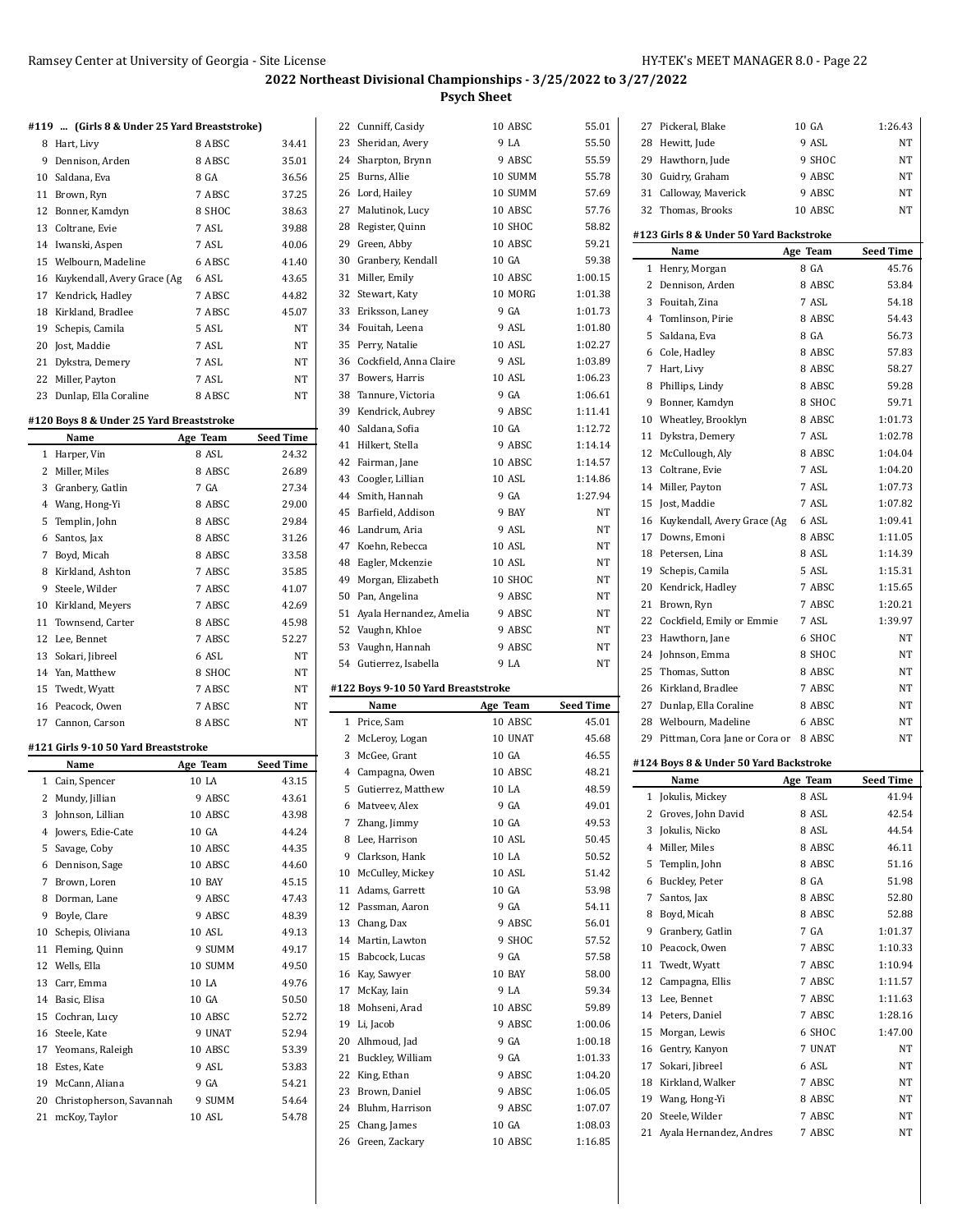|                | #124  (Boys 8 & Under 50 Yard Backstroke) |          |                  |
|----------------|-------------------------------------------|----------|------------------|
|                | 22 Cannon, Carson                         | 8 ABSC   | NΤ               |
|                | 23 Porter, JP                             | 8 ABSC   | NT               |
|                | 24 Townsend, Carter                       | 8 ABSC   | NT               |
|                | 25 Porter, Thomas                         | 6 ABSC   | NΤ               |
|                | 26 Sabatinelli, Cole                      | 7 ABSC   | NT               |
|                |                                           |          |                  |
|                | #125 Girls 9-10 100 Yard Backstroke       |          |                  |
|                | Meet Qualifying: 1:41.99                  |          |                  |
|                | Name                                      | Age Team | Seed Time        |
| 1              | Brown, Loren                              | 10 BAY   | 1:21.16          |
| $\mathbf{2}$   | Groves, Kathryn                           | 10 ASL   | 1:22.48          |
|                | 3 Bahr, Sima                              | 10 ABSC  | 1:25.36          |
| $\overline{4}$ | Mann, Lilly                               | 10 SUMM  | 1:25.69          |
| 5              | Cain, Sawyer                              | 9 LA     | 1:25.90          |
|                | 6 Wilson, Georgia                         | 10 ASL   | 1:25.92          |
| 7              | Mundy, Jillian                            | 9 ABSC   | 1:26.33          |
| 8              | Lane, Juliet                              | 10 ASL   | 1:29.40          |
| 9              | Burns, Allie                              | 10 SUMM  | 1:30.27          |
|                | 10 Sevier, Morgan                         | 10 GA    | 1:32.74          |
| 11             | Wells, Ella                               | 10 SUMM  | 1:33.28          |
|                | 12 Yeomans, Raleigh                       | 10 ABSC  | 1:33.61          |
|                | 13 McCann, Aliana                         | 9 GA     | 1:35.00          |
| 14             | Bowers, Harris                            | 10 ASL   | 1:35.78          |
| 15             | Jowers, Edie-Cate                         | 10 GA    | 1:36.21          |
|                | 16 Carr, Emma                             | 10 LA    | 1:36.61          |
| 17             | Basic, Elisa                              | 10 GA    | 1:36.78          |
|                | 18 Lee, Kaylin                            | 10 GA    | 1:36.88          |
|                | 19 Lord, Hailey                           | 10 SUMM  | 1:38.69          |
|                | 20 Johnson, Lillian                       | 10 ABSC  | 1:39.97          |
|                | 21 Barfield, Addison                      | 9 BAY    | 1:40.01          |
|                | 22 Christopherson, Savannah               | 9 SUMM   | 1:41.06          |
| 23             | Coogler, Lillian                          | 10 ASL   | 1:41.22          |
| 24             | Koehn, Rebecca                            | 10 ASL   | 1:41.22          |
| 25             | Perry, Natalie                            | 10 ASL   | 1:41.79          |
| 26             | Morgan, Elizabeth                         | 10 SHOC  | 1:41.99          |
| 27             | Hilkert, Stella                           | 9 ABSC   | 1:41.99          |
| 28             | Savage, Coby                              | 10 ABSC  | 1:41.99          |
|                | 29 Cochran, Lucy                          | 10 ABSC  | 1:41.99          |
|                | 30 Sharpton, Brynn                        | 9 ABSC   | 1:41.99          |
| 31             | Sullivan, Campbell                        | 9 ABSC   | 1:41.99          |
| 32             | Ayala Hernandez, Amelia                   | 9 ABSC   | 1:41.99          |
|                | 33 Blanco, Valeria                        | 10 ABSC  | 1:41.99          |
| 34             | Shaffer, Adelaina                         | 9 ABSC   | 1:41.99          |
| 35             | Bucha, Atlas                              | 9 ABSC   | 1:41.99          |
|                | #126 Boys 9-10 100 Yard Backstroke        |          |                  |
|                | Meet Qualifying: 1:40.19                  |          |                  |
|                | Name                                      | Age Team | <b>Seed Time</b> |
| 1              | Riggle, Harrison                          | 10 GA    | 1:25.80          |
| 2              | Stanton, Jude                             | 10 GA    | 1:27.47          |
|                | 3 Price, Sam                              | 10 ABSC  | 1:27.75          |
|                | 4 Matveev, Alex                           | 9 GA     | 1:29.73          |
| 5              | McGee, Grant                              | 10 GA    | 1:30.78          |
| 6              | Thomas, Brooks                            | 10 ABSC  | 1:30.82          |
| 7              | El-Alam, Jude                             | 9 GA     | 1:33.33          |
|                | 8 Passman, Aaron                          | 9 GA     | 1:35.91          |
|                | 9 Kay, Sawyer                             | 10 BAY   | 1:39.01          |
|                | 10 McCulley, Mickey                       | 10 ASL   | 1:39.80          |
| 11             | Hawthorn, Jude                            | 9 SHOC   | 1:40.19          |
| 12             | King, Ethan                               | 9 ABSC   | 1:40.19          |

| 13                                    |                                            |                    |                    |  |
|---------------------------------------|--------------------------------------------|--------------------|--------------------|--|
|                                       | Matthews, Tucker                           | 9 ABSC<br>9 ABSC   | 1:40.19<br>1:40.19 |  |
|                                       | 14 Reed, Gavin                             | 9 ABSC             | 1:40.19            |  |
|                                       | 15 Boosalis, John                          |                    |                    |  |
|                                       | 16 Webb, Silas                             | 9 ABSC             | 1:40.19            |  |
|                                       | 17 Torres, Evan                            | 9 ABSC             | 1:40.19            |  |
| 18                                    | McCullough, Nolan                          | 10 ABSC            | 2:05.06            |  |
| 19                                    | Buckley, William                           | 9 GA               | 2:14.61            |  |
|                                       | #127 Girls 8 & Under 25 Yard Butterfly     |                    |                    |  |
|                                       | Name                                       | Age Team           | <b>Seed Time</b>   |  |
| $\mathbf{1}$                          | Johnson, Juliet                            | 8 ABSC             | 22.50              |  |
| 2                                     | Saldana, Eva                               | 8 GA               | 23.09              |  |
|                                       | 3 McCullough, Aly                          | 8 ABSC             | 24.32              |  |
| $\overline{4}$                        | Matthews. Athena                           | 8 ABSC             | 24.60              |  |
| 5                                     | Tomlinson, Pirie                           | 8 ABSC             | 25.77              |  |
| 6                                     | Thomas, Sutton                             | 8 ABSC             | 26.43              |  |
| 7                                     | Register, Chloe                            | 8 SHOC             | 26.98              |  |
| 8                                     | Downs, Emoni                               | 8 ABSC             | 27.97              |  |
| 9                                     | Brown, Ryn                                 | 7 ABSC             | 30.01              |  |
|                                       | 10 Iwanski, Aspen                          | 7 ASL              | 30.68              |  |
| 11                                    | Welbourn, Madeline                         | 6 ABSC             | 31.77              |  |
| 12                                    | Johnson, Emma                              | 8 SHOC             | 31.92              |  |
|                                       | 13 Dennison, Arden                         | 8 ABSC             | 32.32              |  |
|                                       | 14 Kendrick, Hadley                        | 7 ABSC             | 34.71              |  |
|                                       | 15 Bonner, Kamdyn                          | 8 SHOC             | 35.23              |  |
| 16                                    | Kirkland, Bradlee                          | 7 ABSC             | 45.78              |  |
|                                       | 17 Cockfield, Emily or Emmie               | 7 ASL              | 47.23              |  |
|                                       | 18 Henry, Morgan                           | 8 GA               | NT                 |  |
| 19                                    | Hart, Livy                                 | 8 ABSC             | NT                 |  |
|                                       | 20 Dunlap, Ella Coraline                   | 8 ABSC             | NT                 |  |
| 21                                    | Pittman, Cora Jane or Cora or 8 ABSC       |                    | NT                 |  |
|                                       |                                            |                    |                    |  |
| #128 Boys 8 & Under 25 Yard Butterfly |                                            |                    |                    |  |
|                                       |                                            |                    |                    |  |
|                                       | Name                                       | Age Team           | <b>Seed Time</b>   |  |
| 1                                     | Boyd, Micah                                | 8 ABSC             | 19.92              |  |
| 2                                     | Jokulis, Nicko                             | 8 ASL              | 20.52              |  |
| 3                                     | Templin, John                              | 8 ABSC             | 21.78              |  |
| 4                                     | Jokulis, Mickey                            | 8 ASL              | 22.55              |  |
|                                       | 5 Santos, Jax                              | 8 ABSC             | 23.31              |  |
|                                       | 6 Buckley, Peter                           | 8 GA               | 23.84              |  |
| 7                                     | Kirkland, Ashton                           | 7 ABSC             | 26.57              |  |
| 8                                     | Harper, Vin                                | 8 ASL              | 26.74              |  |
| 9                                     | Porter, JP                                 | 8 ABSC             | 26.99              |  |
|                                       | 10 Gentry, Kanyon                          | 7 UNAT             | 27.66              |  |
|                                       | 11 Cannon, Carson                          | 8 ABSC             | 27.77              |  |
|                                       | 12 Wang, Hong-Yi                           | 8 ABSC             | 28.38              |  |
| 13                                    | Kirkland, Walker                           | 7 ABSC             | 30.43              |  |
|                                       | 14 Campagna, Ellis                         | 7 ABSC             | 31.25              |  |
| 15                                    | Steele, Wilder                             | 7 ABSC             | 34.44              |  |
|                                       | 16 Lee, Bennet                             | 7 ABSC             | 34.97              |  |
|                                       | 17 Peacock, Owen                           | 7 ABSC             | 36.75              |  |
| 18                                    | Kirkland, Meyers                           | 7 ABSC             | 37.60              |  |
|                                       | 19 Peters, Daniel                          | 7 ABSC             | 47.47              |  |
| 20                                    | Morgan, Lewis                              | 6 SHOC             | NΤ                 |  |
| 21                                    | Miller, Miles                              | 8 ABSC             | NΤ                 |  |
|                                       |                                            |                    |                    |  |
| 23                                    | 22 Twedt, Wyatt<br>Ayala Hernandez, Andres | 7 ABSC<br>7 ABSC   | NΤ<br>NΤ           |  |
|                                       | 24 Porter, Thomas                          | 6 ABSC             | NΤ                 |  |
|                                       |                                            |                    |                    |  |
|                                       | #129 Girls 9-10 50 Yard Butterfly          |                    |                    |  |
|                                       | Name                                       | Age Team           | <b>Seed Time</b>   |  |
| 1<br>2                                | Bahr, Sima<br>Mann, Lilly                  | 10 ABSC<br>10 SUMM | 36.08<br>38.23     |  |

| 3  | Mundy, Jillian                                    | 9 ABSC   | 38.32     |
|----|---------------------------------------------------|----------|-----------|
|    | 4 Burns, Allie                                    | 10 SUMM  | 39.46     |
| 5  | Fleming, Quinn                                    | 9 SUMM   | 40.08     |
|    | 6 Basic, Elisa                                    | 10 GA    | 40.90     |
| 7  | Dennison, Sage                                    | 10 ABSC  | 41.35     |
| 8  | Sevier, Morgan                                    | 10 GA    | 41.87     |
| 9  | Cain, Sawyer                                      | 9 I.A    | 42.00     |
|    | 10 Johnson, Lillian                               | 10 ABSC  | 42.43     |
|    | 11 Jowers, Edie-Cate                              | 10 GA    | 43.04     |
|    | 12 Yeomans, Raleigh                               | 10 ABSC  | 43.94     |
| 13 | Blanco, Valeria                                   | 10 ABSC  | 44.64     |
| 14 | Dorman, Lane                                      | 9 ABSC   | 45.20     |
| 15 | Granbery, Kendall                                 | 10 GA    | 45.90     |
|    | 16 Lee, Kaylin                                    | 10 GA    | 46.02     |
|    | 17 Cain, Spencer                                  | 10 LA    | 46.10     |
|    | 18 Wells, Ella                                    | 10 SUMM  | 47.49     |
| 19 | Savage, Coby                                      | 10 ABSC  | 47.91     |
|    | 20 Cunniff, Casidy                                | 10 ABSC  | 48.65     |
|    | 21 Register, Quinn                                | 10 SHOC  | 49.59     |
|    | 22 Schepis, Oliviana                              | 10 ASL   | 50.90     |
|    | 23 Ayala Hernandez, Amelia                        | 9 ABSC   | 51.14     |
|    | 24 Green, Abby                                    | 10 ABSC  | 51.71     |
| 25 | Tannure, Victoria                                 | 9 GA     | 51.76     |
|    | 26 Miller, Emily                                  | 10 ABSC  | 51.83     |
|    |                                                   | 9 SUMM   | 52.36     |
|    | 27 Christopherson, Savannah<br>28 Petersen, Sofia | 10 ASL   |           |
|    |                                                   |          | 53.25     |
| 29 | Steele, Kate                                      | 9 UNAT   | 53.77     |
| 30 | Shaffer, Adelaina                                 | 9 ABSC   | 53.91     |
| 31 | Bucha, Atlas                                      | 9 ABSC   | 55.09     |
|    | 32 Lane, Juliet                                   | 10 ASL   | 55.27     |
|    | 33 Malutinok, Lucy                                | 10 ABSC  | 56.19     |
| 34 | Sullivan, Campbell                                | 9 ABSC   | 56.36     |
| 35 | Estes, Kate                                       | 9 ASL    | 59.24     |
|    | 36 Vaughn, Khloe                                  | 9 ABSC   | 1:00.49   |
| 37 | Hilkert, Stella                                   | 9 ABSC   | 1:00.53   |
|    | 38 mcKoy, Taylor                                  | 10 ASL   | 1:03.59   |
| 39 | Vaughn, Hannah                                    | 9 ABSC   | 1:05.99   |
| 40 | Sheridan, Avery                                   | 9 LA     | 1:06.60   |
| 41 | Saldana, Sofia                                    | 10 GA    | 1:07.03   |
|    | 42 Kendrick, Aubrey                               | 9 ABSC   | 1:14.58   |
|    | 43 Fouitah, Leena                                 | 9 ASL    | 1:19.55   |
|    | 44 Barfield, Addison                              | 9 BAY    | NT        |
|    | 45 Landrum, Aria                                  | 9 ASL    | NΤ        |
|    | 46 Morgan, Elizabeth                              |          |           |
|    |                                                   | 10 SHOC  | NΤ        |
|    | 47 Pan, Angelina                                  | 9 ABSC   | NΤ        |
|    | 48 Boyle, Clare                                   | 9 ABSC   | NΤ        |
| 49 | Sharpton, Brynn                                   | 9 ABSC   | NΤ        |
|    | 50 Fairman, Jane                                  | 10 ABSC  | NΤ        |
|    |                                                   |          |           |
|    | #130 Boys 9-10 50 Yard Butterfly                  |          |           |
|    | Name                                              | Age Team | Seed Time |
| 1  | Stanton, Jude                                     | 10 GA    | 34.53     |
| 2  | McGee, Grant                                      | 10 GA    | 36.99     |
| 3  | McLeroy, Logan                                    | 10 UNAT  | 37.05     |
|    | 4 Gutierrez, Matthew                              | 10 LA    | 40.07     |
| 5  | Thomas, Brooks                                    | 10 ABSC  | 41.59     |
|    | 6 Adams, Garrett                                  | 10 GA    | 46.42     |
| 7  | Riggle, Harrison                                  | 10 GA    | 46.80     |
| 8  | Martin, Lawton                                    | 9 SHOC   | 48.82     |
| 9. | Chang, James                                      | 10 GA    | 50.10     |
|    | 10 Bluhm, Harrison                                | 9 ABSC   | 50.45     |
|    | 11 El-Alam, Jude                                  | 9 GA     | 51.23     |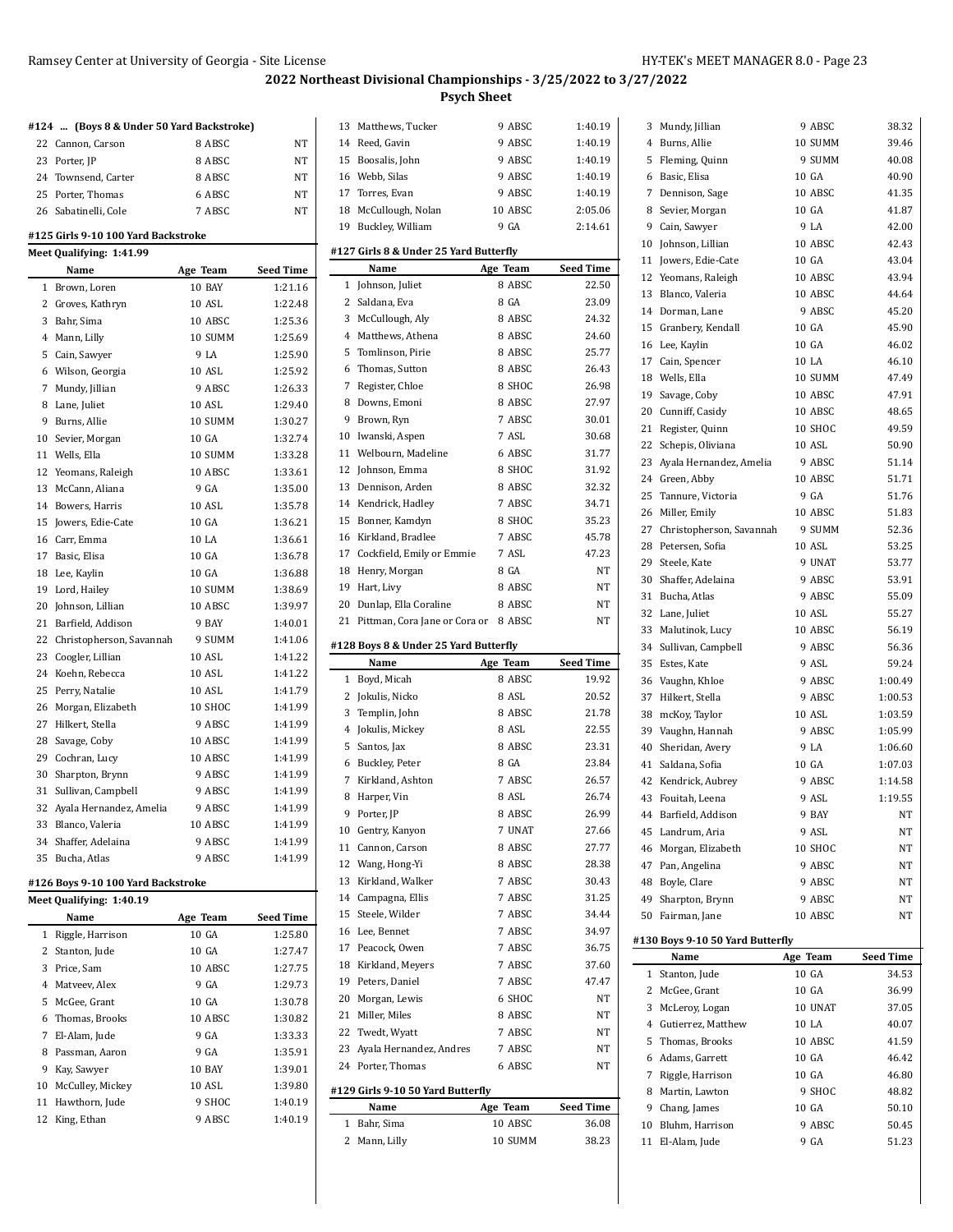#### **#130 ... (Boys 9-10 50 Yard Butterfly)**

|    | 12 Passman, Aaron    | 9 GA    | 53.52     |
|----|----------------------|---------|-----------|
|    | 13 Torres, Evan      | 9 ABSC  | 55.82     |
| 14 | Clarkson, Hank       | 10 LA   | 55.87     |
|    | 15 Matthews, Tucker  | 9 ABSC  | 56.78     |
| 16 | Li, Jacob            | 9 ABSC  | 57.84     |
|    | 17 McCullough, Nolan | 10 ABSC | 58.80     |
| 18 | Buckley, William     | 9 GA    | 59.24     |
|    | 19 Chang, Dax        | 9 ABSC  | 1:00.71   |
|    | 20 Pickeral, Blake   | 10 GA   | 1:01.34   |
| 21 | King, Ethan          | 9 ABSC  | 1:01.43   |
|    | 22 Reed, Gavin       | 9 ABSC  | 1:01.97   |
|    | 23 McKay, Iain       | 9 LA    | 1:02.49   |
| 24 | Hernandez, Ethan     | 9 GA    | 1:03.54   |
|    | 25 Webb, Silas       | 9 ABSC  | 1:05.82   |
|    | 26 Brown, Daniel     | 9 ABSC  | 1:07.40   |
| 27 | Kay, Sawyer          | 10 BAY  | 1:30.65   |
| 28 | Hewitt, Jude         | 9 ASL   | <b>NT</b> |
| 29 | Zhang, Jimmy         | 10 GA   | <b>NT</b> |
| 30 | Guidry, Graham       | 9 ABSC  | <b>NT</b> |
| 31 | Green, Zackary       | 10 ABSC | <b>NT</b> |
| 32 | Campagna, Owen       | 10 ABSC | <b>NT</b> |
| 33 | Calloway, Maverick   | 9 ABSC  | <b>NT</b> |
| 34 | Boosalis, John       | 9 ABSC  | NT        |
| 35 | Mohseni, Arad        | 10 ABSC | NT        |
|    |                      |         |           |

## **#131 Girls 8 & Under 50 Yard Freestyle**

|              | Name                          | Age Team | <b>Seed Time</b> |
|--------------|-------------------------------|----------|------------------|
| $\mathbf{1}$ | Johnson, Juliet               | 8 ABSC   | 42.96            |
|              | 2 Register, Chloe             | 8 SHOC   | 44.26            |
| 3            | Matthews, Athena              | 8 ABSC   | 44.46            |
| 4            | Henry, Morgan                 | 8 GA     | 44.91            |
| 5            | Thomas, Sutton                | 8 ABSC   | 45.13            |
| 6            | Fouitah, Zina                 | 7 ASL    | 47.05            |
| 7            | Cole, Hadley                  | 8 ABSC   | 48.02            |
| 8            | Wheatley, Brooklyn            | 8 ABSC   | 49.11            |
| 9            | Phillips, Lindy               | 8 ABSC   | 49.19            |
| 10           | Hart, Livy                    | 8 ABSC   | 49.82            |
| 11           | Tomlinson, Pirie              | 8 ABSC   | 51.02            |
| 12           | Petersen, Lina                | 8 ASL    | 51.26            |
| 13           | McCullough, Aly               | 8 ABSC   | 52.06            |
| 14           | Dennison, Arden               | 8 ABSC   | 52.55            |
| 15           | Saldana, Eva                  | 8 GA     | 52.86            |
| 16           | Bonner, Kamdyn                | 8 SHOC   | 55.40            |
| 17           | Jost, Maddie                  | 7 ASL    | 56.90            |
|              | 18 Dykstra, Demery            | 7 ASL    | 1:00.82          |
| 19           | Miller, Payton                | 7 ASL    | 1:01.29          |
| 20           | Downs, Emoni                  | 8 ABSC   | 1:03.11          |
| 21           | Kendrick, Hadley              | 7 ABSC   | 1:03.30          |
| 22           | Coltrane, Evie                | 7 ASL    | 1:04.36          |
| 23           | Brown, Ryn                    | 7 ABSC   | 1:07.90          |
| 24           | Schepis, Camila               | 5 ASL    | 1:13.99          |
| 25           | Kuykendall, Avery Grace (Ag   | 6 ASL    | 1:15.07          |
| 26           | Kirkland, Bradlee             | 7 ABSC   | 1:22.45          |
| 27           | Cockfield, Emily or Emmie     | 7 ASL    | 1:26.56          |
| 28           | Hawthorn, Jane                | 6 SHOC   | NT               |
| 29           | Dunlap, Ella Coraline         | 8 ABSC   | NT               |
| 30           | Welbourn, Madeline            | 6 ABSC   | NT               |
| 31           | Pittman, Cora Jane or Cora or | 8 ABSC   | NT               |
|              |                               |          |                  |

|          | #132 Boys 8 & Under 50 Yard Freestyle     |                  |                    |
|----------|-------------------------------------------|------------------|--------------------|
|          | Name                                      | Age Team         | <b>Seed Time</b>   |
| 1        | Jokulis, Mickey                           | 8 ASL            | 32.55              |
| 2        | Groves, John David                        | 8 ASL            | 35.11              |
| 3        | Jokulis, Nicko                            | 8 ASL            | 36.12              |
| 4        | Boyd, Micah                               | 8 ABSC           | 38.65              |
| 5        | Santos, Jax                               | 8 ABSC           | 42.22              |
| 6        | Templin, John                             | 8 ABSC           | 42.28              |
| 7        | Buckley, Peter                            | 8 GA             | 44.62              |
| 8        | Wang, Hong-Yi                             | 8 ABSC           | 49.36              |
| 9        | Porter, JP                                | 8 ABSC           | 49.94              |
| 10       | Kirkland, Ashton                          | 7 ABSC           | 53.86              |
| 11       | Cannon, Carson                            | 8 ABSC           | 53.94              |
| 12       | Porter, Thomas                            | 6 ABSC           | 55.40              |
| 13       | Steele, Wilder                            | 7 ABSC           | 56.11              |
| 14       | Campagna, Ellis                           | 7 ABSC           | 1:00.66            |
| 15       | Granbery, Gatlin                          | 7 GA             | 1:00.93            |
| 16       | Peters, Daniel                            | 7 ABSC           | 1:02.64            |
| 17       | Lee, Bennet                               | 7 ABSC           | 1:05.49            |
| 18       | Kirkland, Walker                          | 7 ABSC           | 1:07.04            |
| 19       | Twedt, Wyatt                              | 7 ABSC           | 1:11.36            |
| 20       | Townsend, Carter                          | 8 ABSC           | 1:14.84            |
| 21       | Sokari, Jibreel                           | 6 ASL            | 1:20.73            |
| 22       | Kirkland, Meyers                          | 7 ABSC           | 1:23.23            |
| 23       | Gentry, Kanyon                            | 7 UNAT           | NΤ                 |
| 24       | Yan, Matthew                              | 8 SHOC           | NT                 |
| 25       | Morgan, Lewis                             | 6 SHOC           | NΤ                 |
| 26       | Ayala Hernandez, Andres                   | 7 ABSC           | NT                 |
|          | #133 Girls 9-10 100 Yard Freestyle        |                  |                    |
|          | Name                                      | Age Team         | <b>Seed Time</b>   |
| 1        | Fleming, Quinn                            | 9 SUMM           | 1:11.36            |
| 2        | Wilson, Georgia                           | 10 ASL           | 1:11.95            |
| 3        | Bahr, Sima                                | 10 ABSC          | 1:13.35            |
| 4        | Brown, Loren                              | 10 BAY           | 1:13.72            |
| 5        | Groves, Kathryn                           | 10 ASL           | 1:15.47            |
| 6        | Savage, Coby                              | 10 ABSC          | 1:16.04            |
| 7        | Burns, Allie                              | 10 SUMM          | 1:17.19            |
| 8        | Cain, Spencer                             | 10 LA            | 1:17.31            |
| 9        | Dennison, Sage                            | 10 ABSC          | 1:18.52            |
| 10       | Jowers, Edie-Cate                         | 10 GA            | 1:19.07            |
| 11       | Sevier, Morgan                            | 10 GA            | 1:23.07            |
| 12       | Steele, Kate                              | 9 UNAT           | 1:23.25            |
| 13       | Basic, Elisa                              | 10 GA            | 1:23.26            |
|          | 14 Cain, Sawyer                           | 9 LA             | 1:23.40            |
| 15       | Lee, Kaylin                               | 10 GA            | 1:25.03            |
| 16       | Granbery, Kendall                         | 10 GA            | 1:25.51            |
|          |                                           |                  |                    |
|          |                                           |                  |                    |
| 18       | 17 Dorman, Lane<br>Bowers, Harris         | 9 ABSC           | 1:25.57            |
| 19       |                                           | 10 ASL           | 1:25.62            |
|          | McCann, Aliana                            | 9 GA             | 1:26.52            |
| 20       | Sheridan, Avery                           | 9 LA             | 1:27.39            |
| 21       | Yeomans, Raleigh                          | 10 ABSC          | 1:27.62<br>1:28.67 |
| 22       | Schepis, Oliviana                         | 10 ASL           |                    |
| 23       | Carr, Emma                                | 10 LA            | 1:29.39            |
| 24       | Cochran, Lucy                             | 10 ABSC          | 1:31.39            |
| 25       | Petersen, Sofia                           | 10 ASL           | 1:33.32            |
| 26       | Blanco, Valeria                           | 10 ABSC          | 1:33.51            |
|          | 27 Christopherson, Savannah               | 9 SUMM           | 1:33.91            |
|          | 28 Bucha, Atlas                           | 9 ABSC           | 1:33.96            |
| 29<br>30 | Perry, Natalie<br>Ayala Hernandez, Amelia | 10 ASL<br>9 ABSC | 1:34.06<br>1:34.23 |

| 31           | Tannure, Victoria                 | 9 GA             | 1:37.57            |
|--------------|-----------------------------------|------------------|--------------------|
|              | 32 Lane, Juliet                   | 10 ASL           | 1:37.91            |
|              | 33 Morgan, Elizabeth              | 10 SHOC          | 1:39.87            |
|              | 34 Register, Quinn                | 10 SHOC          | 1:40.94            |
|              | 35 Shaffer, Adelaina              | 9 ABSC           | 1:41.31            |
|              | 36 Vaughn, Khloe                  | 9 ABSC           | 1:41.50            |
|              | 37 Green, Abby                    | 10 ABSC          | 1:41.81            |
|              | 38 Fouitah, Leena                 | 9 ASL            | 1:43.98            |
|              | 39 Lord, Hailey                   | 10 SUMM          | 1:44.39            |
|              | 40 Sharpton, Brynn                | 9 ABSC           | 1:44.71            |
|              | 41 Fairman, Jane                  | 10 ABSC          | 1:45.00            |
|              | 42 Cunniff, Casidy                | 10 ABSC          | 1:46.75            |
|              | 43 mcKoy, Taylor                  | 10 ASL           | 1:47.26            |
| 44           | Sullivan, Campbell                | 9 ABSC           | 1:48.45            |
|              | 45 Boyle, Clare                   | 9 ABSC           | 1:50.78            |
|              | 46 Malutinok, Lucy                | 10 ABSC          | 1:51.21            |
| 47           | Saldana, Sofia                    | 10 GA            | 1:51.50            |
|              | 48 Hilkert, Stella                | 9 ABSC           | 1:57.40            |
|              | 49 Coogler, Lillian               | 10 ASL           | 1:57.47            |
|              | 50 Eriksson, Laney                | 9 GA             | 1:57.91            |
| 51           | Cockfield, Anna Claire            | 9 ASL            | 2:03.24            |
|              | 52 Smith, Hannah                  | 9 GA             | 2:11.91            |
|              | 53 Gutierrez, Isabella            | 9 LA             | 2:12.45            |
|              | 54 Kendrick, Aubrey               | 9 ABSC           | 2:13.64            |
|              | 55 Barfield, Addison              | 9 BAY            | NΤ                 |
|              | 56 Landrum, Aria                  | 9 ASL            | NΤ                 |
|              | 57 Koehn, Rebecca                 | 10 ASL           | NΤ                 |
|              | 58 Eagler, Mckenzie               | 10 ASL           | NΤ                 |
|              | 59 Stewart, Katy                  | 10 MORG          | NΤ                 |
|              | 60 Pan, Angelina                  | 9 ABSC           | NΤ                 |
|              | 61 Miller, Emily                  | 10 ABSC          | NΤ                 |
|              |                                   |                  |                    |
|              |                                   |                  |                    |
|              | 62 Vaughn, Hannah                 | 9 ABSC           | NΤ                 |
|              | #134 Boys 9-10 100 Yard Freestyle |                  |                    |
|              | Name                              | Age Team         | <b>Seed Time</b>   |
| $\mathbf{1}$ | Stanton, Jude                     | 10 GA            | 1:12.31            |
| 2            | Riggle, Harrison                  | 10 GA            | 1:13.24            |
| 3            | McLeroy, Logan                    | 10 UNAT          | 1:13.77            |
|              | 4 McGee, Grant                    | 10 GA            | 1:14.36            |
| 5            | Matveev, Alex                     | 9 GA             | 1:15.16            |
|              | 6 Price, Sam                      | 10 ABSC          | 1:17.18            |
|              | 7 Gutierrez, Matthew              | 10 LA            | 1:21.49            |
|              | 8 El-Alam, Jude                   | 9 GA             | 1:21.70            |
|              | 9 Adams, Garrett                  | 10 GA            | 1:23.41            |
|              | 10 McCulley, Mickey               | 10 ASL           | 1:24.50            |
|              | 11 Passman, Aaron                 | 9 GA             | 1:25.15            |
|              | 12 Campagna, Owen                 | 10 ABSC          | 1:26.41            |
|              | 13 Lee, Harrison                  | 10 ASL           | 1:26.98            |
|              | 14 Thomas, Brooks                 | 10 ABSC          | 1:27.21            |
|              | 15 McCullough, Nolan              | 10 ABSC          | 1:28.00            |
|              | 16 Smedley, Liam                  | 10 SUMM          | 1:30.94            |
|              | 17 Webb, Silas                    | 9 ABSC           | 1:33.80            |
|              | 18 Zhang, Jimmy                   | 10 GA            | 1:33.91            |
|              | 19 Martin, Lawton                 | 9 SHOC           | 1:35.50            |
|              | 20 Reed, Gavin                    | 9 ABSC           | 1:35.62            |
| 21           | Chang, James                      | 10 GA            | 1:35.90            |
|              | 22 Bluhm, Harrison                | 9 ABSC           | 1:35.99            |
|              | 23 Alhmoud, Jad                   | 9 GA             | 1:36.67            |
|              | 24 Babcock, Lucas                 | 9 GA             | 1:38.04            |
|              | 25 Chang, Dax                     | 9 ABSC           | 1:39.21            |
| 27           | 26 Matthews, Tucker<br>Li, Jacob  | 9 ABSC<br>9 ABSC | 1:41.33<br>1:41.69 |